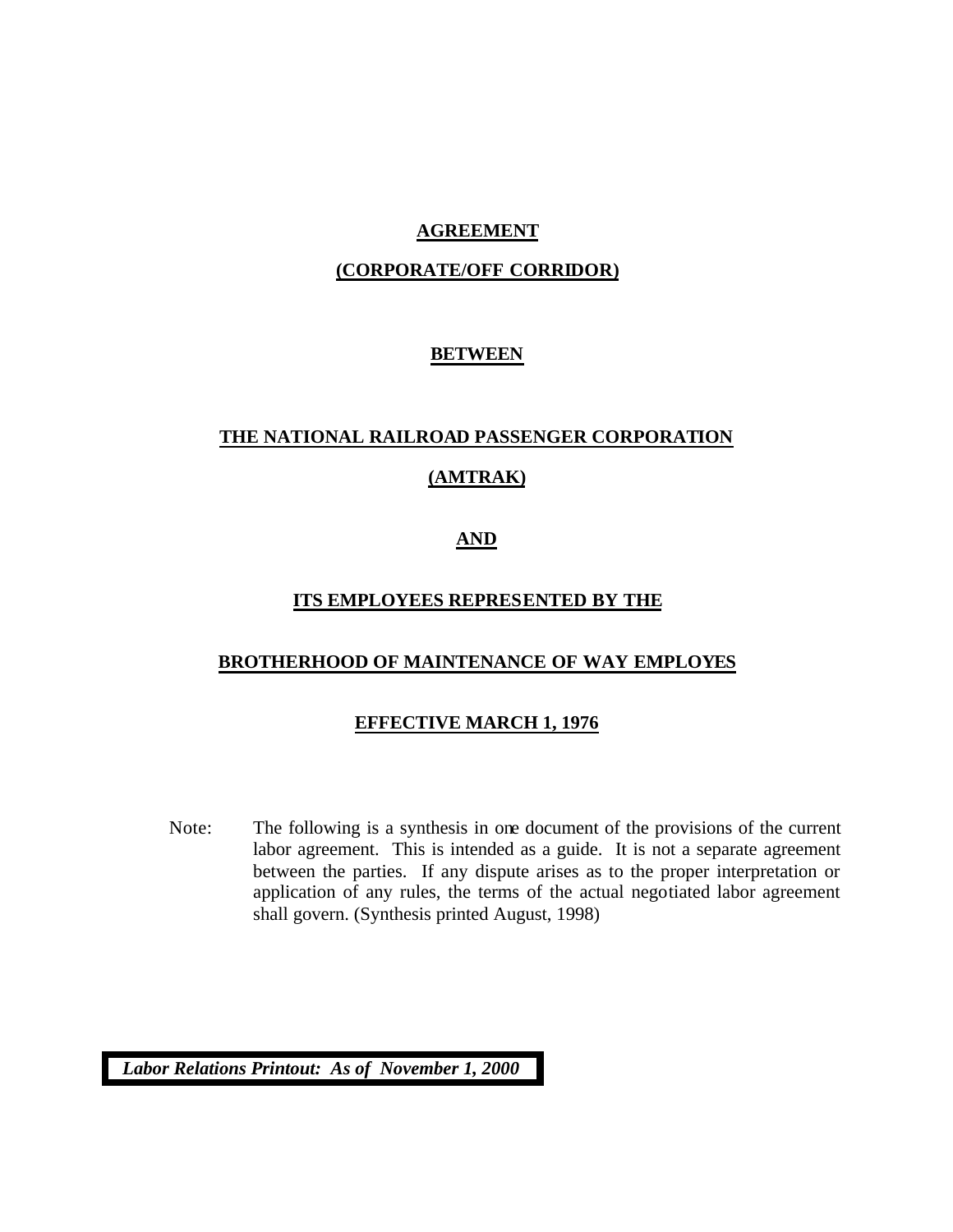# **INDEX**

|                                                    | <b>Rule</b> | Page |
|----------------------------------------------------|-------------|------|
|                                                    |             |      |
|                                                    |             |      |
|                                                    |             |      |
|                                                    |             |      |
| Appointment to Official or Supervisory Positions - |             |      |
|                                                    |             |      |
|                                                    |             |      |
|                                                    |             |      |
|                                                    |             |      |
|                                                    |             |      |
|                                                    |             |      |
|                                                    |             |      |
|                                                    |             |      |
|                                                    |             |      |
|                                                    |             |      |
|                                                    |             |      |
|                                                    |             |      |
|                                                    |             |      |
| Leave of Absence                                   |             | 27   |
|                                                    |             |      |
|                                                    |             |      |
|                                                    |             |      |
|                                                    |             |      |
|                                                    |             |      |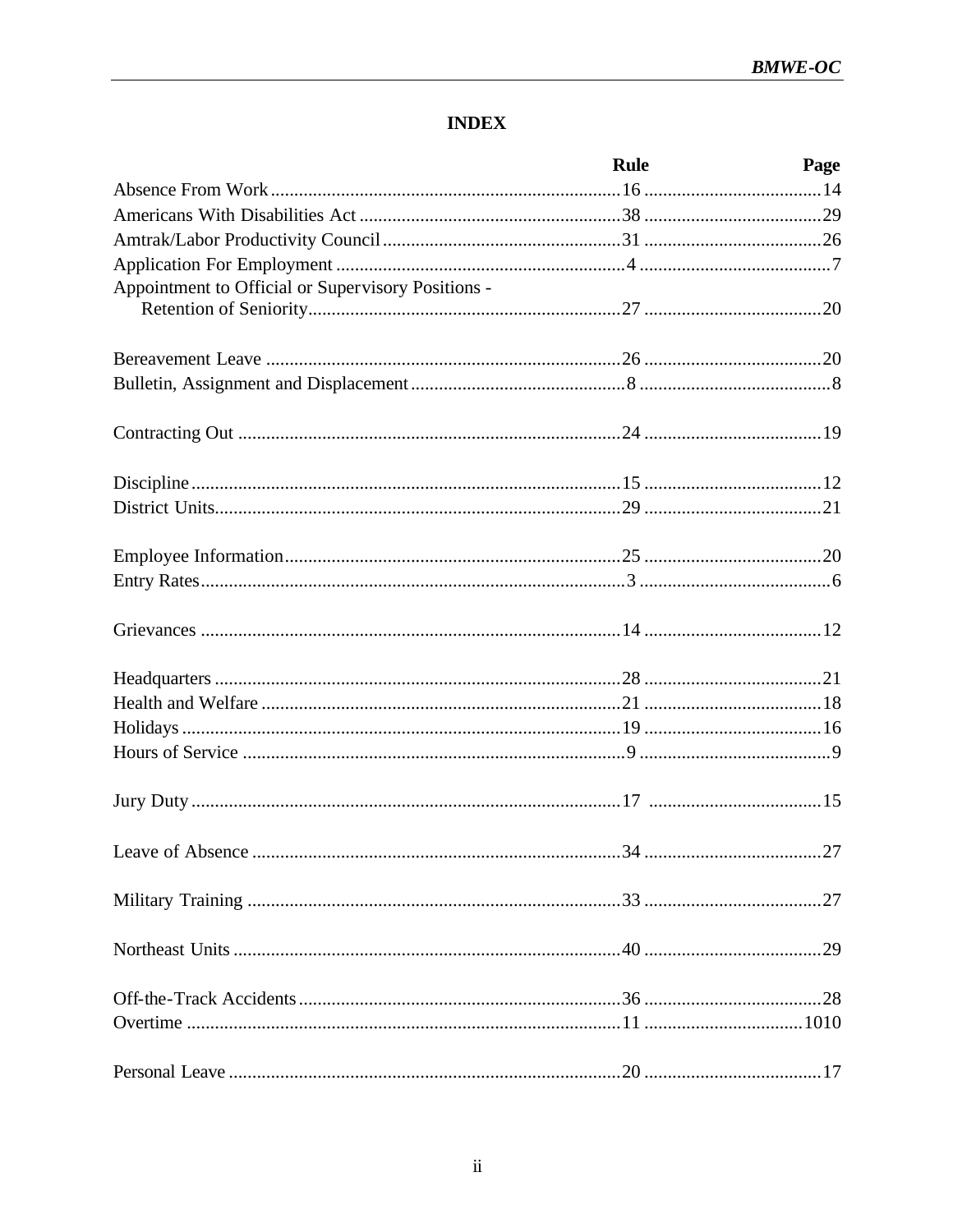| Working Less Than Full Day When Weather Conditions |  |
|----------------------------------------------------|--|
|                                                    |  |

# **APPENDICES**

| Appendix A |                                            |  |
|------------|--------------------------------------------|--|
| Appendix B |                                            |  |
| Appendix C | $\overline{\phantom{a}}$                   |  |
| Appendix D | $\overline{\phantom{a}}$                   |  |
| Appendix E |                                            |  |
| Appendix F | $\overline{\phantom{a}}$                   |  |
| Appendix G | $\qquad \qquad \blacksquare$               |  |
| Appendix H | Establishment of Rate of Pay for Track/B&B |  |
| Appendix I | $\blacksquare$                             |  |
| Appendix J | $\qquad \qquad \blacksquare$               |  |
| Appendix K | $\overline{\phantom{a}}$                   |  |
| Appendix L | $\overline{\phantom{a}}$                   |  |
| Appendix M |                                            |  |
| Appendix N |                                            |  |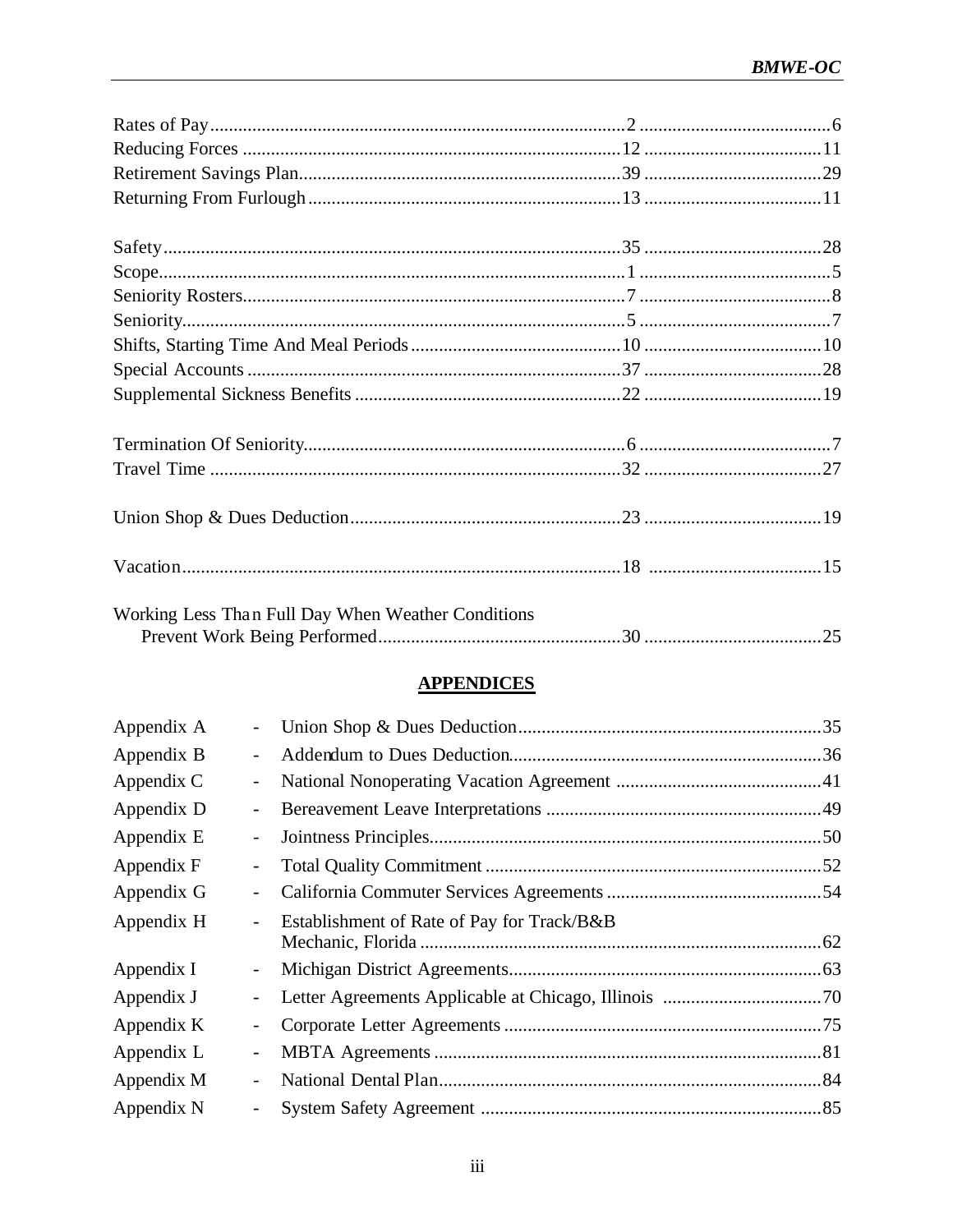| Appendix O |  |
|------------|--|
| Appendix P |  |
| Appendix Q |  |
| Appendix R |  |
| Appendix S |  |
|            |  |

|--|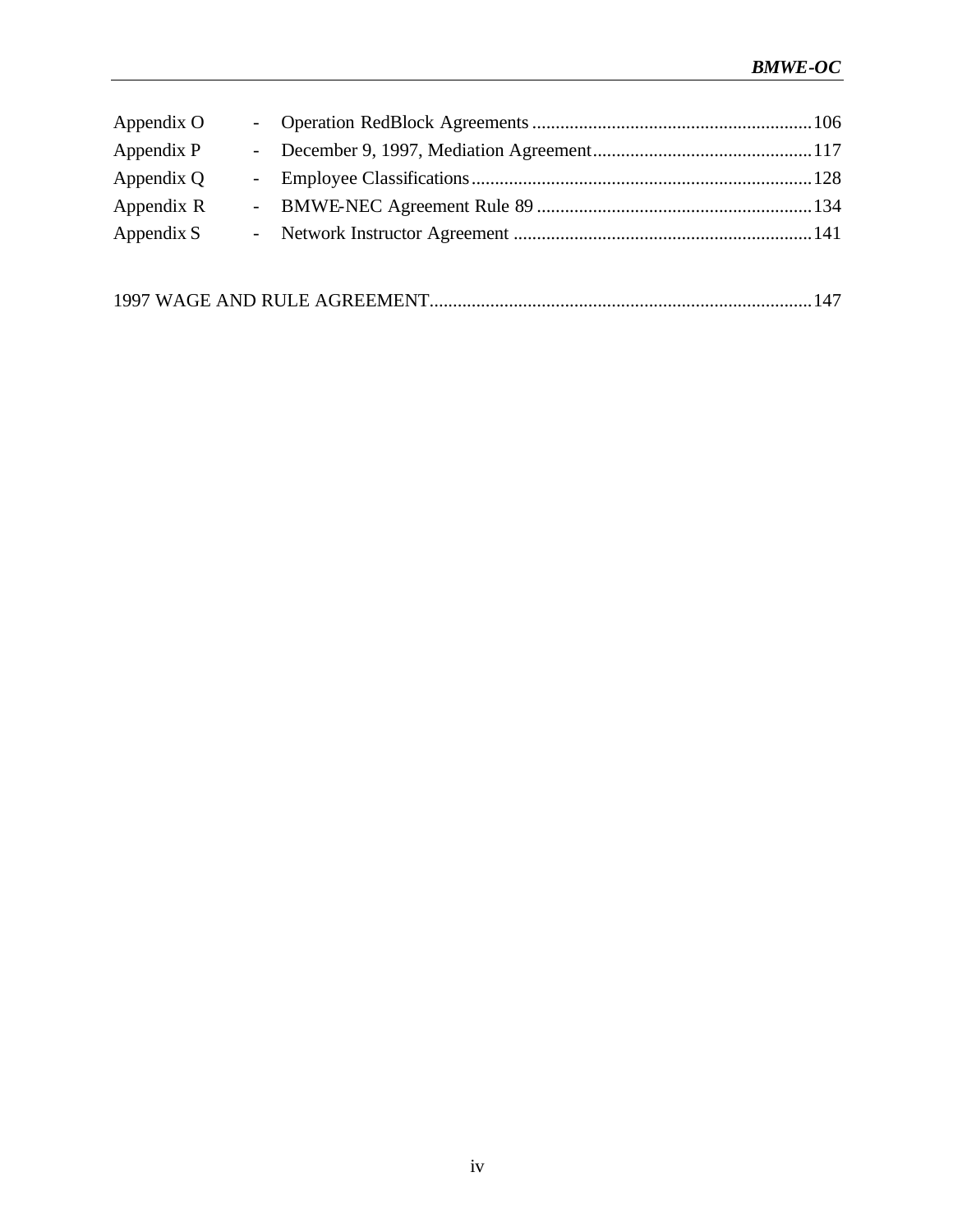#### **AGREEMENT**

### **BETWEEN**

#### **THE NATIONAL RAILROAD PASSENGER CORPORATION**

#### **AND**

#### **ITS EMPLOYEES REPRESENTED BY THE**

#### **BROTHERHOOD OF MAINTENANCE OF WAY EMPLOYES**

#### **(CORPORATE/OFF CORRIDOR)**

The following Interim Agreement shall apply, pending the negotiation of a Systemwide Schedule Agreement, to employees represented by the Brotherhood of Maintenance of Way Employes.

#### **PREAMBLE**

As used in this Agreement, position titles are deemed to be without gender and no position title shall be construed in any way to denote the gender of the occupant of the position or be used in any way so as to restrict access to the position by reason of sex. Neither party to this Agreement will discriminate against any employee with regard to race, color, religion, sex, national origin, age, handicap, or sex orientation. Consideration of the qualifications of candidates for employment, promotion or transfer will be based on qualifications which are job related.

#### **RULE 1 - SCOPE**

 $\overline{a}$ 

The Rules contained in this Interim Agreement shall govern the hours of service, rates of pay and working conditions of Maintenance of Way Department employees classified as B&B Foreman, Track Foreman, B&B Mechanic, Welder, Machine Operator and Trackman and of other employees of similar classifications under the jurisdiction of the Maintenance of Way Department, except those employees who come within the scope of other existing agreements.

While it is not the intent of the parties to either diminish or enlarge the work being performed in a territory under this Agreement, the work generally recognized as work ordinarily performed by the Brotherhood of Maintenance of Way Employees as it has been performed traditionally in the past in that territory will continue to be performed by those employees.<sup>1</sup>

Recognizing that it is extremely difficult to ensure strict compliance to the agreements negotiated by other parties and for management to be fully aware of the intricacies of the past practice at each point, the parties have inserted the word "ordinarily" into the above paragraph. The use of the word ordinarily is designed to preclude Scope/Classification Rule based claims

 $1$  Adopted June 27, 1992.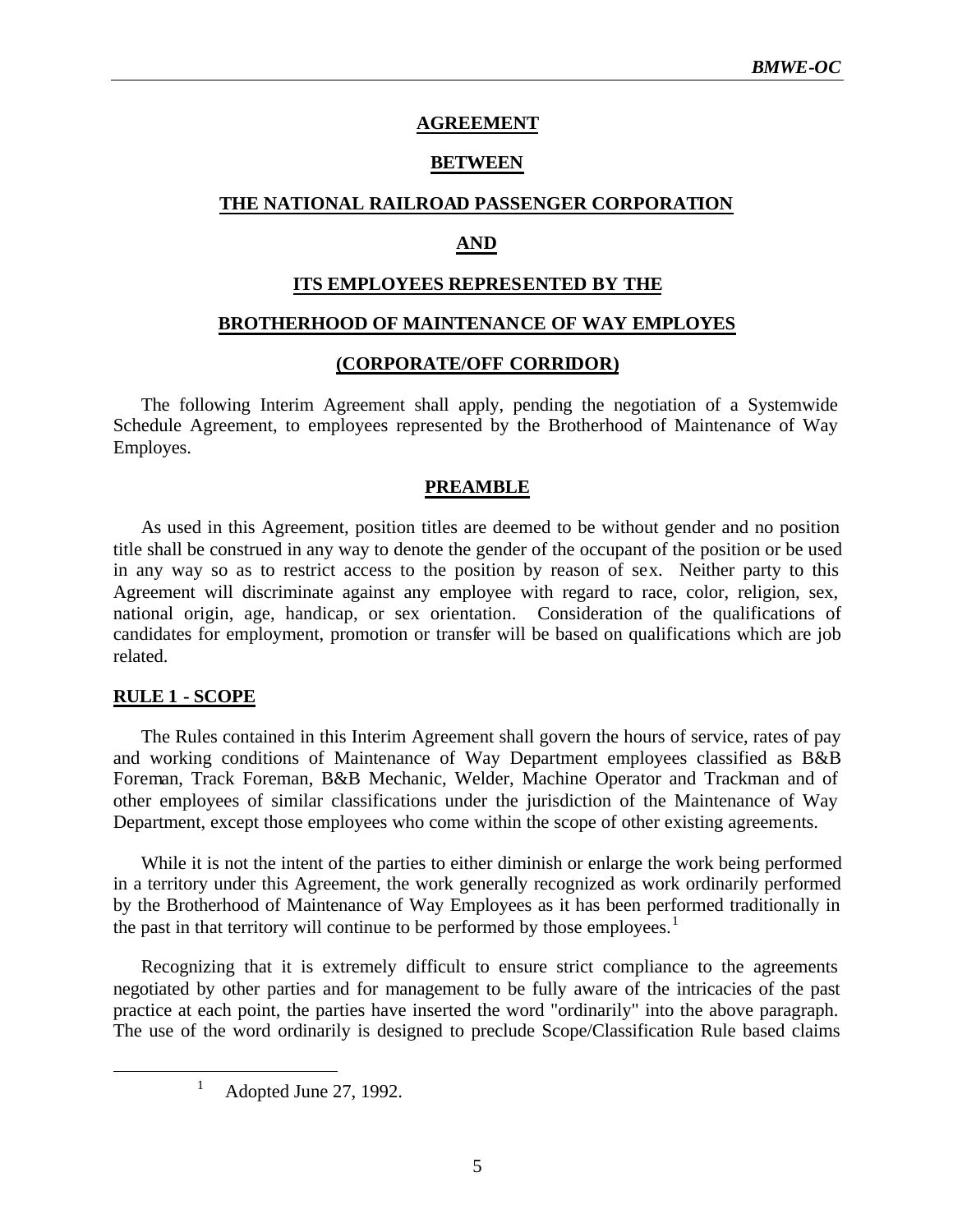and or grievances which arise as a result of either the assignment of Maintenance of Way employees to perform work customarily performed by other crafts or the erroneous assignment of other crafts to perform work customarily performed by Maintenance of Way employees at that location.

It is understood that where specific work assignments result in employee grievances, the parties will endeavor to resolve the difficulties as promptly as possible by joint check between the Director-Labor Relations and the General Chairman, or their designated representatives as necessary. Failing to resolve the matter, it may be handled in accordance with the grievance procedure.

### **RULE 2 - RATES OF PAY**

- 1. Employees covered by this Interim Agreement (see Appendix Q for a listing of positions) will be paid rates, as adjusted by Agreement dated December 9, 1997.
- 2. When an employee is temporarily assigned to a position in any job classification other than his regular assignment, he will be paid: if the temporary assignment is for four (4) hours or more on any day, at the rate of the position to which temporarily assigned for the entire day but not less than the rate of his regular assignment; if the temporary assignment is for less than four (4) hours he will be paid four (4) hours at the rate of the position to which temporarily assigned but not less than the rate of his regular assignment.

### **RULE 3 - ENTRY RATES**

- (a) Effective June 27, 1992, the entry rate provisions of the existing agreement are modified and the rates of pay of the employees covered by entry rate provisions will be adjusted as follows:
	- (1) For the first 12 calendar months of employment such employees will be paid 90% of the applicable rates of pay (including COLA);
	- (2) For the second 12 calendar months of employment such employees will be paid 95% of the applicable rates of pay (including COLA);
	- (3) At the conclusion of the second period specified in (2.) above, employees will be paid at 100% of the applicable rates of pay (including COLA).
- (b) An employee will be credited with a "month of employment" if the employee retains seniority in that month.
- (c) Employees who have had an employment relationship with the carrier and are rehired will be paid at established rates after completion of a total of twenty-four (24) months' combined service.
- (d) Service in a craft not represented by the organization signatory hereto shall not be considered in determining periods of employment under this rule.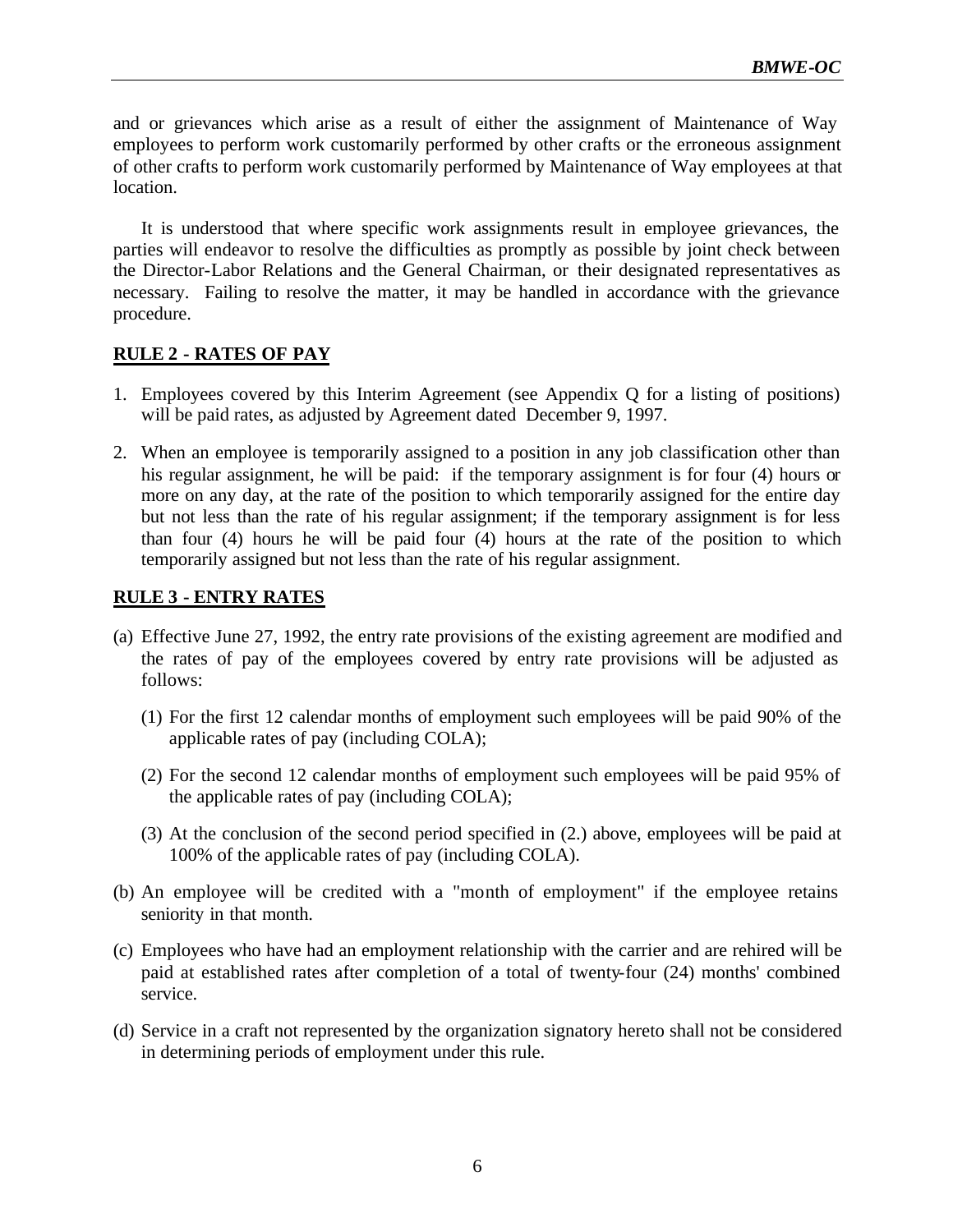(e) Employees who have had a previous employment relationship with a carrier in a craft represented by the organization signatory hereto and are subsequently hired by another carrier shall be covered by this Article, as amended. However, such employees will receive credit toward completion of the twenty-four (24) month period for any month in which compensated service was performed in such craft provided that such compensated service last occurred within one year from the date of subsequent employment.

### **RULE 4 - APPLICATION FOR EMPLOYMENT**

Applications for newly-hired employees shall be approved or disapproved within 90 calendar days after applicants begin work. If applications are not disapproved within the 90 calendar day period, the applications will be considered as having been approved. Applicants shall within 90 calendar days from date of employment, if requested, have returned to them all documents which have been furnished to the Company. In the event an employee's application for employment is disapproved in accordance with the provisions of this rule, he shall be notified, in writing, by the Company of such disapproval.

### **RULE 5 - SENIORITY**

- 1. Seniority of employees covered by this Agreement starts at the time and date their pay starts.
- 2. When two or more employees' pay starts at the same time and date, they shall be given a seniority rank based on the time and date of application for employment.
- 3. Seniority is confined to the Sub-Department in which employed. The Sub-Departments are as follows:
	- 1. TRACK
	- 2. BRIDGE AND BUILDING
- 4. Assignment to positions covered by this Agreement will be based on qualifications and seniority; qualifications being sufficient, seniority will govern.

# **RULE 6 - TERMINATION OF SENIORITY**

- 1. The seniority of any employee whose seniority under an agreement with the BMWE is established after the date of this Agreement, October 17, 1986, and who is furloughed for 365 consecutive days will be terminated if such employee has less than three (3) years of seniority.
- 2. The "365 consecutive days" shall exclude any period during which a furloughed employee receives compensation pursuant to an I.C.C. employee protection order or an employee protection agreement or arrangement.
- 3. Subject to Amtrak's legal obligations, when hiring Maintenance of Way employees after October 17, 1986, it will give preference to Maintenance of Way employees of Amtrak who have been furloughed and who apply for employment during such period of furlough and prior to termination of seniority at any location on Amtrak, provided that such furloughed employees are able to meet the physical and other re-employment requirements of Amtrak.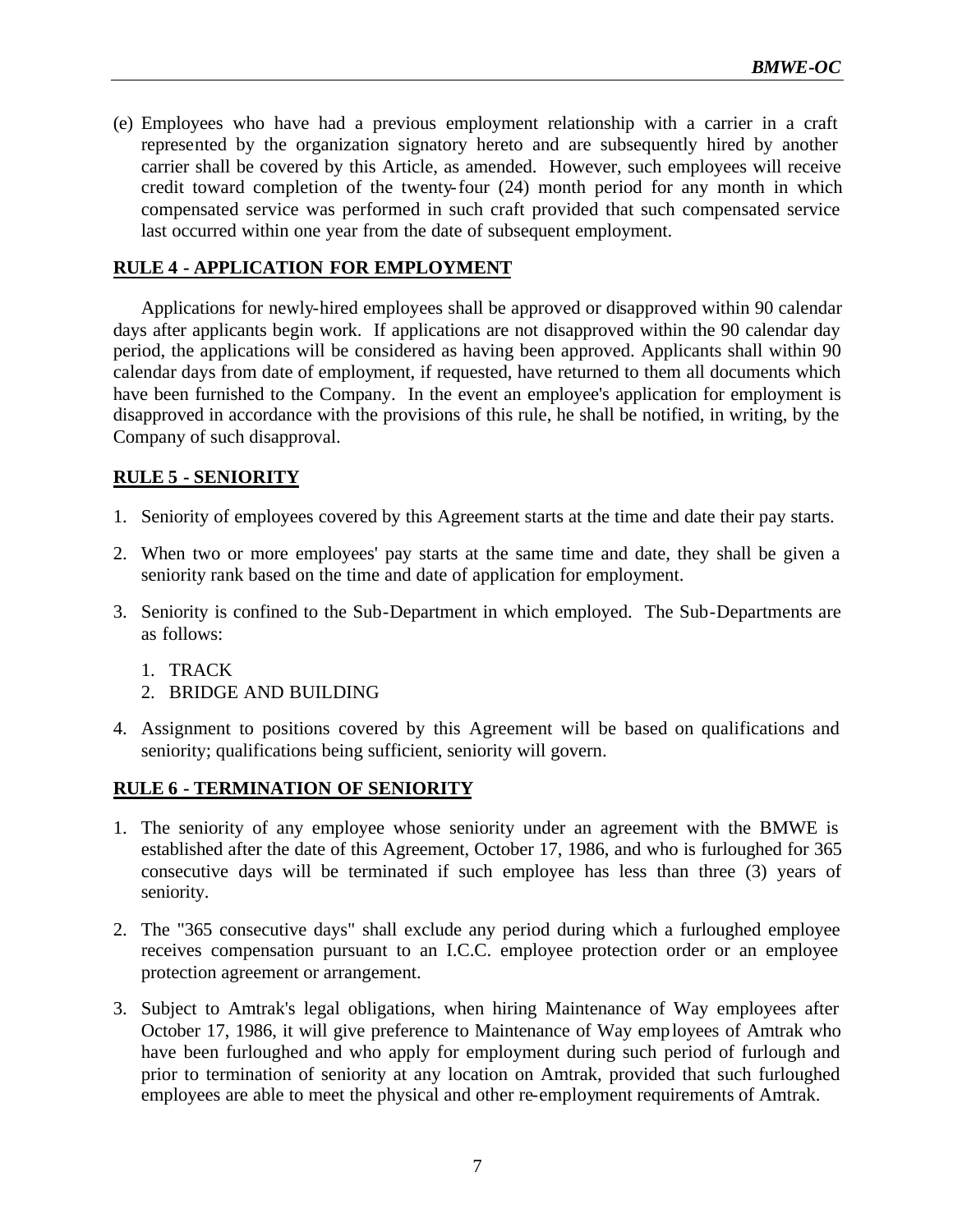4. In order to be entitled to this preference, such employees must maintain an application at a location designated by Amtrak and keep their current address on record at such location. Failure to comply with these requirements shall constitute relinquishment of this right.

# **RULE 7 – SENIORITY ROSTERS**

- 1. A seniority roster will be prepared for each Sub-Department and will be revised in January of each year. The rosters will show the name and date of entry of each employee into the service of the Corporation and each employee's seniority date in each class. Employees will be shown on the initial roster as agreed to by the parties. A copy of each roster will be posted on bulletin boards and mailed to the General Chairman.
- 2. Protest against the seniority date of any employee shown on a roster must be filed in writing within sixty (60) days from the date of posting. Where a seniority date is shown on a roster and no protest is filed within the sixty (60) days, the seniority date shall be considered the established date for subsequent rosters. Clerical or typographical errors are excepted from this provision and may be corrected at the time the rosters are revised.

# **RULE 8 - BULLETIN, ASSIGNMENT AND DISPLACEMENT**

1. New positions or vacancies (except short vacancies of thirty (30) days or less) will be bulletined on bulletin boards on Wednesday. The bulletin shall include whether or not the position is permanent or temporary and the position title (including the type of equipment primarily operated, where applicable), rate of pay, headquarters, work week, rest days, tour of duty and assigned territory. Employees desiring bulletined positions must file written application with the Carrier official signatory to the bulletin within seven (7) days after the bulletin is posted and positions will be awarded to the senior qualified applicant effective not later than fourteen (14) days after the bulletin is closed. This rule shall not be construed so as to require the placing of employees on their awarded positions when properly qualified employees are not available at the time to fill their places, but physical transfers must be made within ten (10) days after effective date of award.

Short vacancies of thirty (30) days or less may be filled by any available qualified employee covered by this Agreement. However, if the employee assigned to a short vacancy under this paragraph is other than the senior employee, he may be displaced by a senior employee on written notice to the supervisory official, provided written notice is made within five (5) days after the position is first filled, or in accordance with paragraphs 3, 4, and 5 of this rule.

- 2. An employee, after being awarded a bulletined position or permitted to exercise displacement rights, will be allowed thirty (30) calendar days in which to demonstrate his ability to competently perform the job. An employee who fails to qualify within thirty (30) calendar days may return to his former position without loss of seniority, but will acquire no seniority dating on the position for which he failed to qualify if such position is in a higher classification.
- 3. An employee whose position is abolished may exercise his seniority to any position for which he is qualified held by a junior employee within seven (7) calendar days after the effective time and date of abolishment. An employee who is displaced may exercise his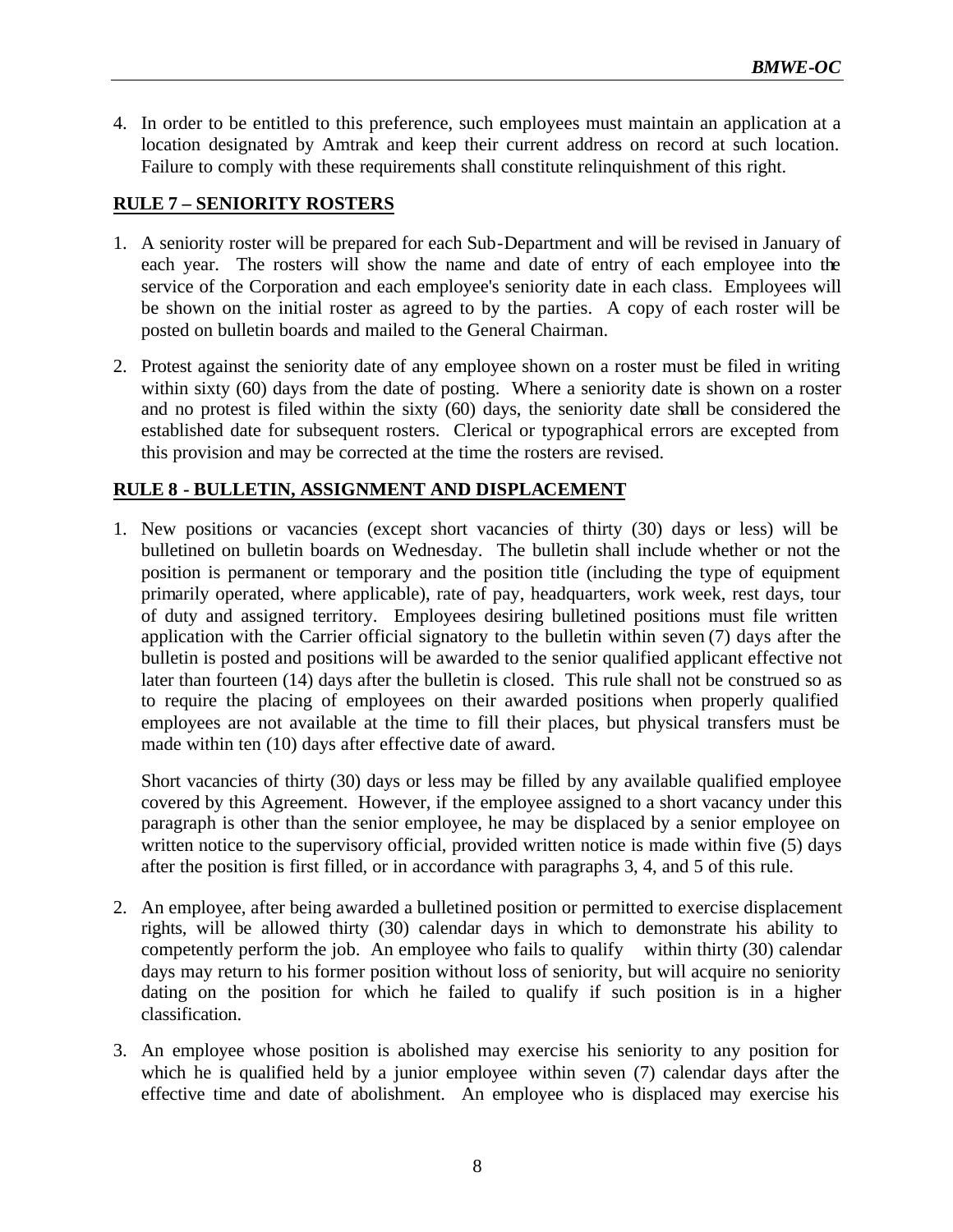seniority to any position for which he is qualified held by a junior employee within seven (7) calendar days after the time and date of displacement. Displacements must occur prior to the start of the shift and an employee reporting to the supervisor in charge of the gang in which the displacement is to be made prior to shift start will be allowed a displacement on that date.

- 4. An employee whose regular position is abolished or who is displaced from his regular position while on leave of absence, sick leave, vacation or suspension may, within seven (7) calendar days after his return, exercise his seniority to any position for which he is qualified held by a junior employee.
- 5. An employee returning from a leave of absence, sick leave, vacation or suspension may return to this former position or, within seven (7) calendar days after his return, qualification being sufficient, may exercise his seniority to any position which was bulletined and assigned in his absence to a junior employee, or qualification being sufficient may displace any junior employee promoted during his absence.

# **RULE 9 - HOURS OF SERVICE**

- 1. Except as provided herein or in Rule 29, employees will be assigned to positions scheduled to work eight (8) hours per day exclusive of meal periods, five (5) days per week with two (2) consecutive rest days. On positions the duties of which can reasonably be met in five (5) days, the rest days will be Saturday and Sunday.
- 2. Work weeks consisting of four (4) days of ten hours work per day, with three consecutive rest days, are permissible provided that there is one Saturday or Sunday rest day per week. When such a gang is established with Saturday or Sunday as a work day, employees filling positions in such gangs shall be paid an incentive allowance of \$1.00 per hour for all hours worked. The incentive allowance shall be considered separate and apart from the base rate of pay and shall not be subject to cost-of-living or general wage increases. This incentive allowance is not applicable where such gang is established with Saturday and Sunday as rest days.
- 3. For vacation purposes or any other situation where work days are counted as accumulative days, employees working a four (4) ten (10) hour day work week, will be credited with working five (5) work days in that work week.
- 4. Holidays falling on the second or third work day of employees assigned to a four (4) ten (10) hour day work week, may, by agreement between the Assistant Chief Engineer-Maintenance of Way and Structures and General Chairman, be changed to the first or fourth work day of the work week.
- 5. Where employees are working a four-day, ten-hour per day work week and a holiday falls on a work day in that work week, they shall be paid ten (10) hours holiday pay for that holiday providing the bridging requirements of the National Non-Operating Holiday Agreement are met.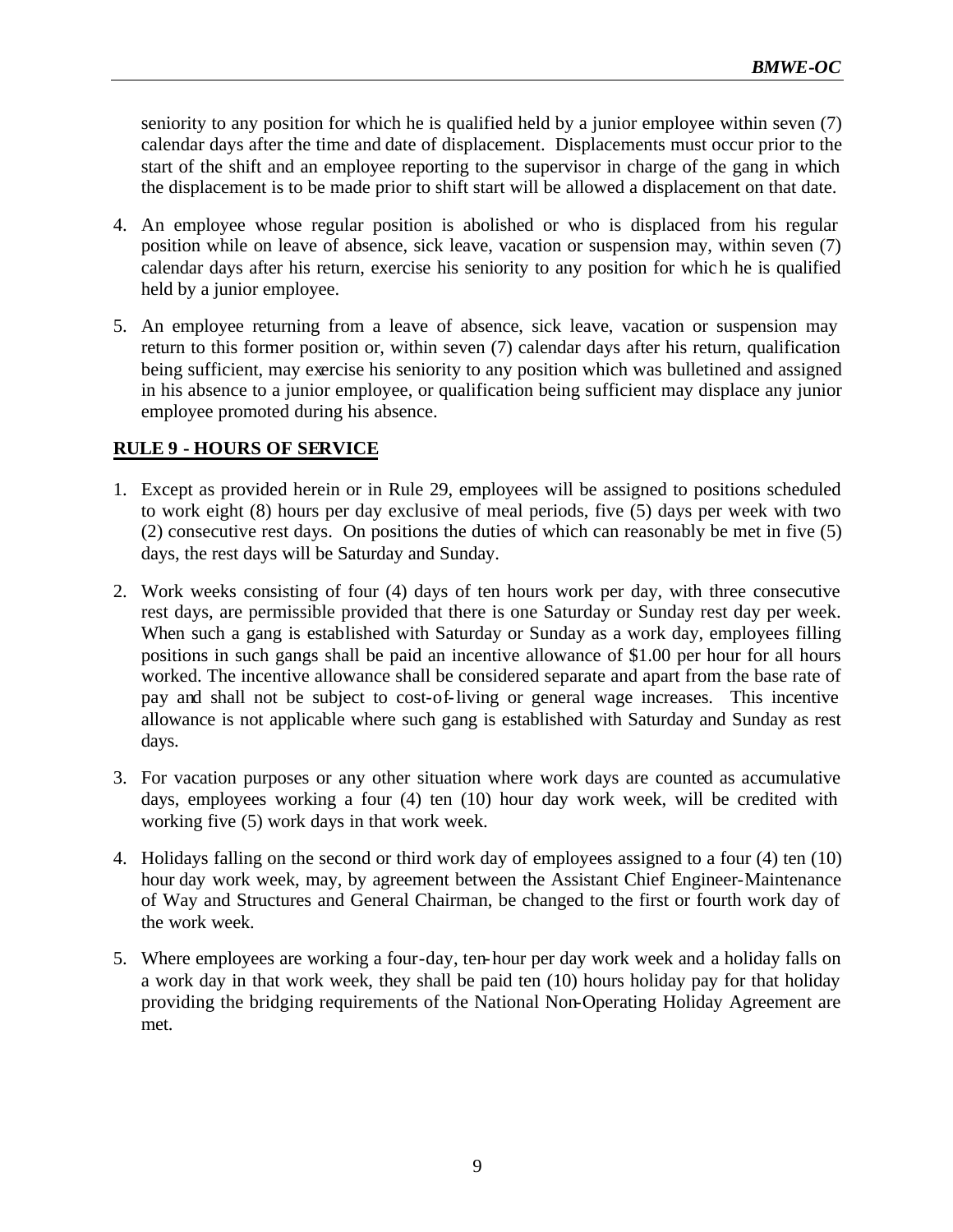### **RULE 10 - SHIFTS, STARTING TIME AND MEAL PERIODS**

- 1. One, two or three shifts may be established where necessary to meet service requirements. The starting time of any shift or position may be changed on thirty-six (36) hours notice to the employee effected. Employees working single shifts regularly assigned exclusively to day service will start work between 6:00 a.m. and 8:00 a.m. The starting time for employees assigned to a second shift will be according to requirements. Where three shifts are regularly established no shift will have a starting time between 12:00 o'clock midnight and 6:00 a.m.
- 2. Meal period will be between the end of the fourth hour and beginning of the seventh hour after starting time. The meal period shall not be less than thirty (30) minutes nor more than one (1) hour. If the meal period is not afforded within the allowed or agreed time limit and is worked, it will be paid for at pro rata rate and thirty (30) minutes with pay in which to eat shall be afforded at the first opportunity starting not later than the beginning of the seventh hour after starting work. A second meal period of thirty (30) minutes with pay will be afforded at the first opportunity after the tenth hour of work. Thereafter, a meal period of thirty (30) minutes with pay shall be afforded at reasonable intervals. The second and subsequent meals shall be furnished by Amtrak.
- 3. Except as provided in Rule 31, employees' time will begin and end at fixed assembling points such as toolhouses, shops or camp cars.

# **RULE 11 - OVERTIME**

- 1. Time worked preceding or following and continuous with the employee's assignment on regular eight-hour work periods shall be computed on the actual minute basis and paid for at the time and one-half rate, with double time on an actual minute basis after sixteen (16) hours of work in any twenty-four hour period (computed from the starting time of the employee's regular shift), except that overtime shall automatically cease and the pro rata rate shall apply at the starting time of the employee's next regular assigned work period.
- 2. Employees called to perform work not continuous with the regular work period will be allowed a minimum of two hours and forty minutes (2'40") at the time and one-half rate and, if held on duty in excess of two hours and forty minutes (2'40"), they will be paid on a minute basis at the time and one-half rate for all time worked.
- 3. Time worked on rest days and holidays will be paid for at the time and one-half rate with double time on an actual minute basis after sixteen (16) hours of work until relieved or until commencement of the employee's next regular assigned work period, whichever occurs first. Such continuous time worked after commencement of the next regular assigned work period shall be paid at the pro rata rate, pursuant to Section 1 of this Rule 11.
- 4. When necessary to work employees under this Rule, the senior available qualified employees will be called according to the following:
	- (a) Preference to overtime work on a regular work day which precedes or follows and is continuous with a regular assignment shall be to the senior available qualified employee of the gang or the employee assigned to that work.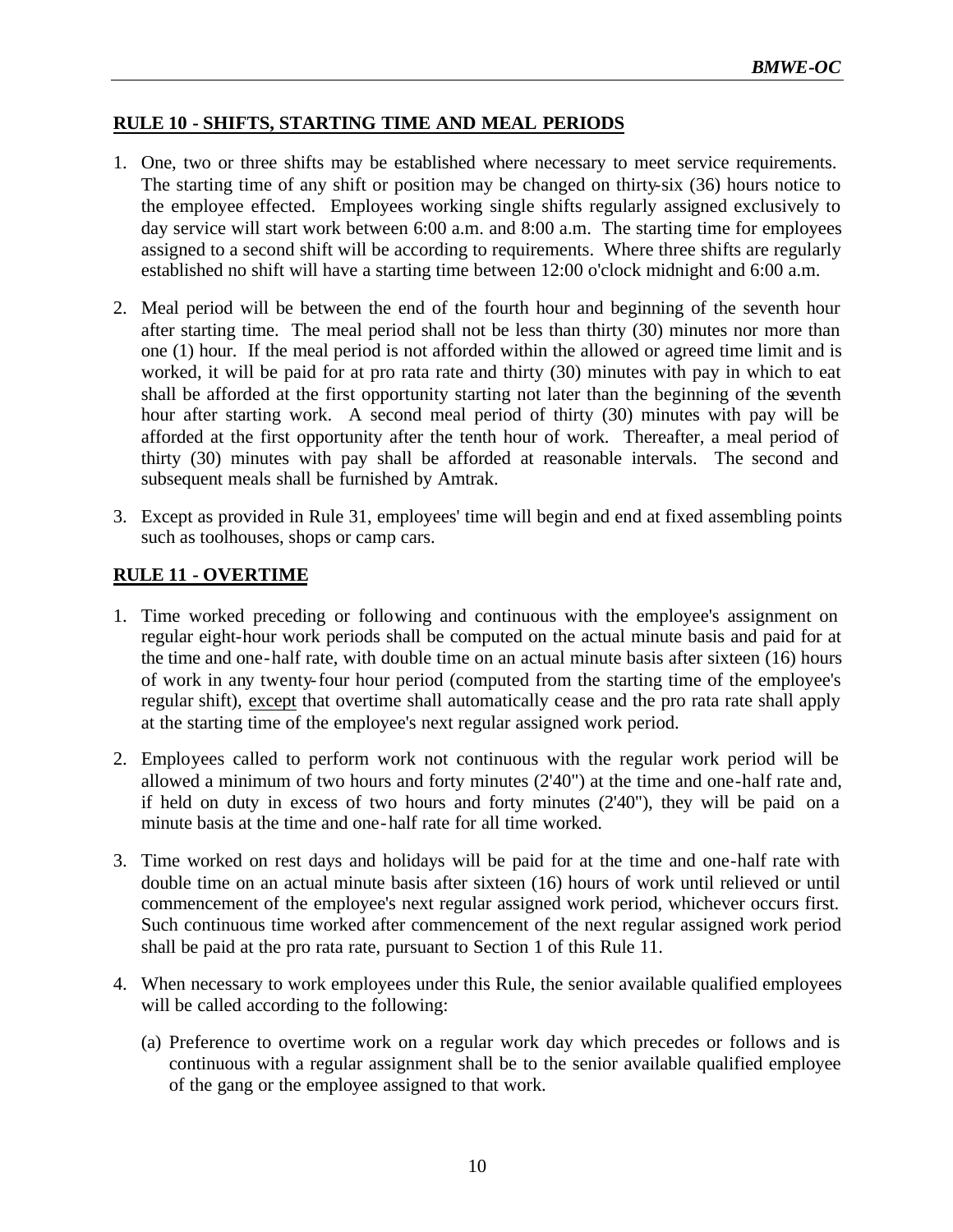- (b) Preference to overtime work other than in (a.) above, shall be to the senior available qualified employee at the headquarters who ordinarily and customarily performs such work.
- 5. Employees will be compensated as if on continuous duty in all cases where the release from duty does not exceed one (1) hour.
- 6. In the application of this Rule to furloughed employees temporarily brought into service in emergencies, the starting time for such employees will be considered as the time they are required to report for work.

### **RULE 12 - REDUCING FORCES**

- 1. Not less than five (5) working days' advance notice will be given to regularly assigned employees, not including casual employees or employees who are substituting for regularly assigned employees, whose positions are to be abolished before reductions in force are made.
- 2. Advance notice before positions are temporarily abolished or forces are temporarily reduced is not required where a suspension of the Corporation's operation in whole or in part is due to a labor dispute between the Corporation and any of its employees.
- 3. Except as provided in the foregoing paragraph hereof, no advance notice to employees is required before temporarily abolishing positions or making temporary force reductions under emergency conditions, such as flood, snow storm, hurricane, tornado, earthquake, fire or a labor dispute other than as defined in the foregoing paragraph hereof, provided that such conditions result in suspension of the Corporation's operations in whole or in part. Such temporary force reductions will be confined solely to those work locations directly affected by any suspension of operations. Notwithstanding the foregoing, any employee who is affected by such an emergency force reductions and reports for work for his position without having been previously notified not to report, shall receive four (4) hours' pay at the applicable rate for his position. If an employee works any portion of the day, he will be paid in accordance with existing rules.

### **RULE 13 - RETURNING FROM FURLOUGH**

- 1. When the Carrier recalls furloughed employees to service, furloughed employees from that Seniority District having seniority in the class will be recalled from furlough in seniority order.
- 2. An employee who fails to return to service within ten (10) days from date notification-ofrecall has been mailed to his last recorded address for a position or vacancy of thirty (30) days or more duration will forfeit all seniority under this Agreement.

Forfeiture of seniority under this Rule will not apply:

(a) When an employee, within thirty (30) days from date of notification-of-recall, furnishes evidence satisfactory to the officer signatory to notification that failure to respond within ten (10) days was due to conditions beyond his control. Such evidence will be made available to the representative.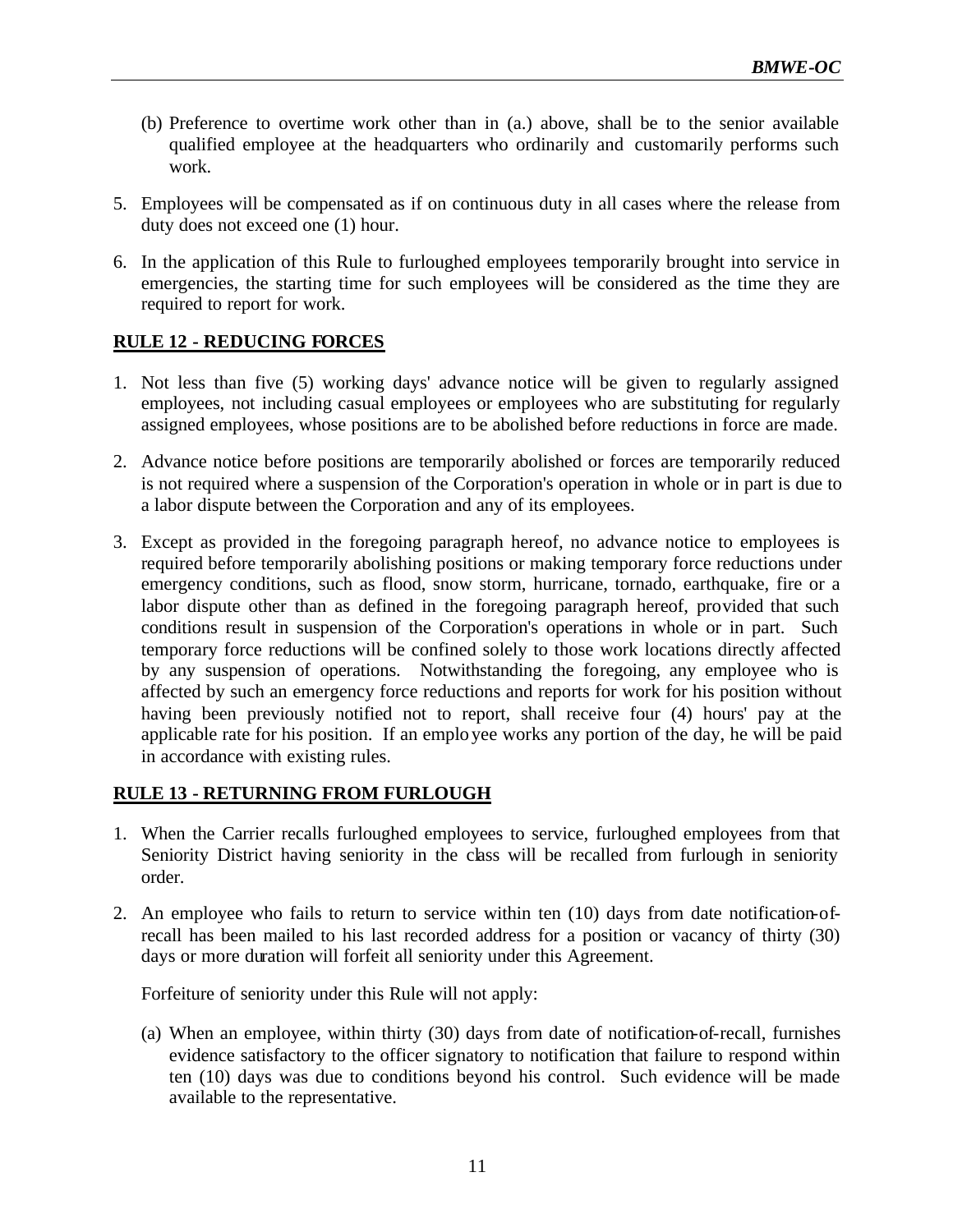3. Furloughed employees may exercise seniority to displace junior employees awarded new positions or recalled to service within fifteen (15) days from the date such junior employees start work on such new positions. Employees desiring to exercise seniority as set forth here must notify the Foreman or supervisory officer in charge not less than twenty-four (24) hours in advance of the starting time of the gang in which they desire to make displacement.

# **RULE 14 - GRIEVANCES**

- 1. All claims or grievances other than those involving Discipline must be presented in writing by, or on behalf, of the employee(s) involved, to the supervisor within sixty (60) days from the date of the occurrence on which the claim or grievance is based. Should any such claim or grievance be disallowed, the supervisor shall, within sixty (60) days from the date same is filed, notify whoever filed the claim or grievance (the employee or the representative) in writing of the reasons for such disallowance. If not so notified, the claim or grievance shall be allowed as presented.
- 2. If a disallowed claim or grievance is to be appealed, such appeal must be in writing and must be made within sixty (60) calendar days from receipt of Notice of Disallowance. Failing to comply with this provision, the claim or grievance shall be considered closed. If the officer to whom the appeal is made fails to render a decision in writing within sixty (60) calendar days of date of appeal, the claim or grievance shall be allowed as presented.
- 3. The requirements outlined in Sections 1 and 2 pertaining to appeal by the employees and decision by the Corporation shall govern in appeals taken to each succeeding official, except in cases of appeal taken from the decision of the Director of Labor Relations. A claim or grievance that is disallowed after appeal to the Director of Labor Relations may be referred to a tribunal established under the provision of the Railway Labor Act, provided such proceedings are initiated within 185 days from the date of the decision of the Director of Labor Relations.
- 4. The time limits set forth in this Rule may be extended by mutual agreement.
- 5. Claims or grievances which are allowed or barred on account of failure to comply with the time limits set forth in this Rule shall not constitute a precedent or waiver of contention by either party as to other claims or grievances.
- 6. This Rule recognizes the right of duly accredited representatives to file and prosecute claims and grievances for and on behalf of the employees.
- 7. When the U.S. Mail is used, the postmark will govern in determining compliance with the various time limits. $<sup>2</sup>$ </sup>

# **RULE 15 - DISCIPLINE**

 $\overline{a}$ 

1. An employee who has been in service more than ninety (90) calendar days shall not be disciplined or dismissed without a fair and impartial investigation, unless such employee

 $2$  Adopted from Agreement dated March 10, 1999.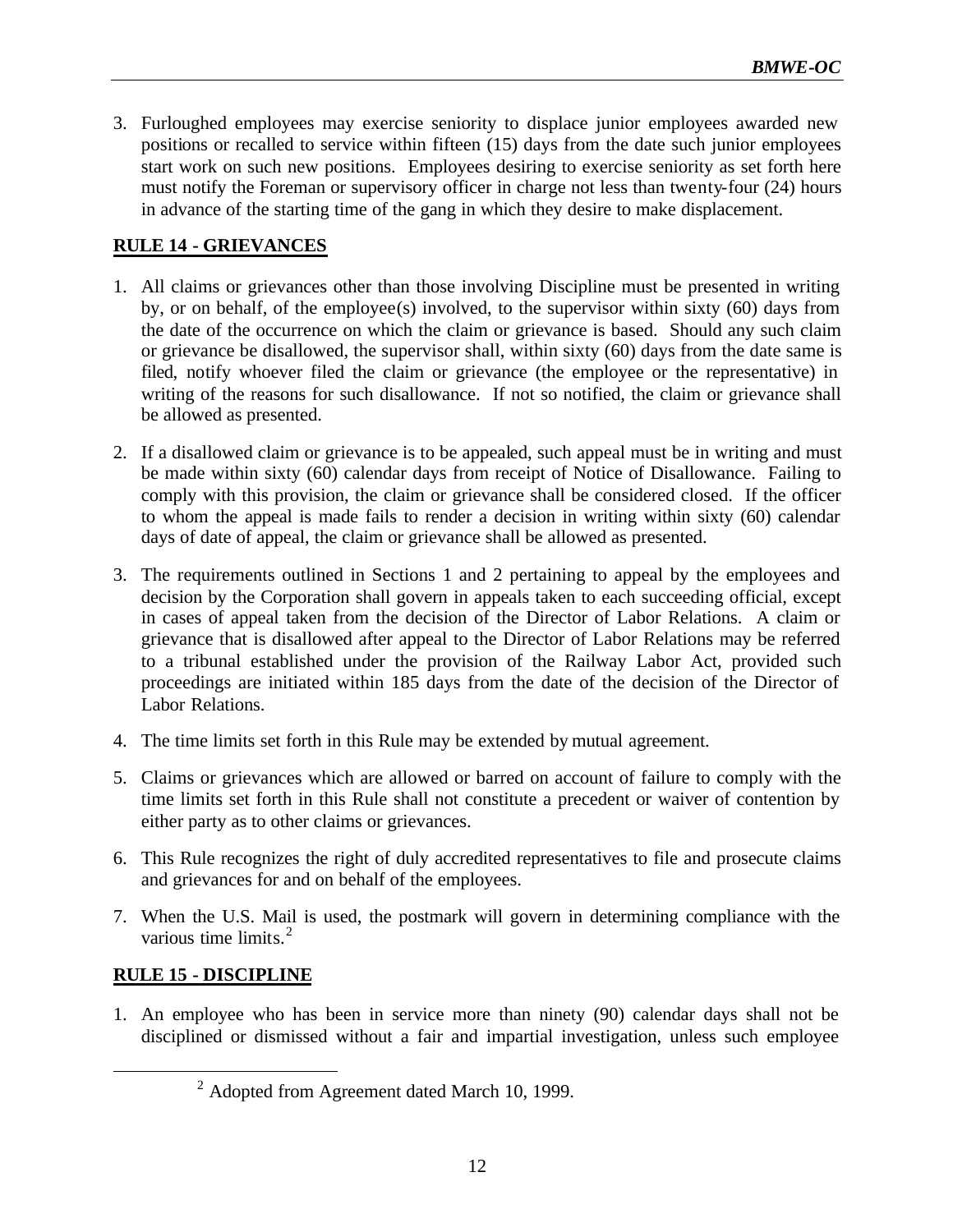shall accept such dismissal or other discipline in writing and waive formal investigation. The employee may be held out of service pending such investigation only if his retention in service could be detrimental to himself, another person, or the Corporation.

An employee held out of service pursuant to this rule shall remain under pay as though he were in actual service on his regular position unless medically disqualified. Compensation under this rule shall continue until the decision is rendered following the trial/investigation, except that if the employee or his duly accredited representative requests a postponement of the employee's trial/investigation, the employee will not be compensated for the period of such postponement.

In the event of such a postponement, Amtrak shall attempt to reschedule the trial/investigation to commence within fifteen (15) days of the postponement. If the trial/investigation cannot be rescheduled within that time, through no fault of the employee or his representative, compensation will again be paid after the fifteen (15) day period.

2. An employee and his representative shall be given written notice in advance of the investigation, such notice to set forth the specific charge or charges against him. No charge shall be made that involves any offense of which the Company has had actual knowledge thirty (30) calendar days or more, except where a civil action or criminal proceeding results from the offense, in which event the charge may be made within thirty (30) days of the final judgement. The investigation shall be held at the city of employment within ten (10) calendar days of the date when notified of the offenses or held from service (subject to one postponement not to exceed an additional twenty (20) calendar days upon written request of the employee or his duly accredited representative).

The Carrier must supply the Organization, five (5) days prior to the hearing, all documents to be used in any investigation.

At such investigation, the employee may be assisted by his duly accredited representative. A decision will be rendered by the investigating officer within ten (10) calendar days after completion of investigation.

3. An employee dissatisfied with the decision shall have the right to appeal to the next highest designated officer, and a conference shall be granted, provided written request is made to such officer and copy furnished to the officer whose decision is appealed within thirty (30) calendar days of the date of receipt of the transcript. A decision will be rendered by the higher designated officer within thirty (30) calendar days from the date the appeal is received or the day of conference, whichever is applicable. Any appeal from such decision shall be made to the Director of Labor Relations.

An employee who has been assessed discipline of dismissal following an investigation shall have the right to appeal, either in person or through their duly accredited representative, directly to the Director-Labor Relations and a conference shall be granted, provided written request is made to such officer within fifteen (15) days from the date of the notice of

 $3$  Adopted December 9, 1997.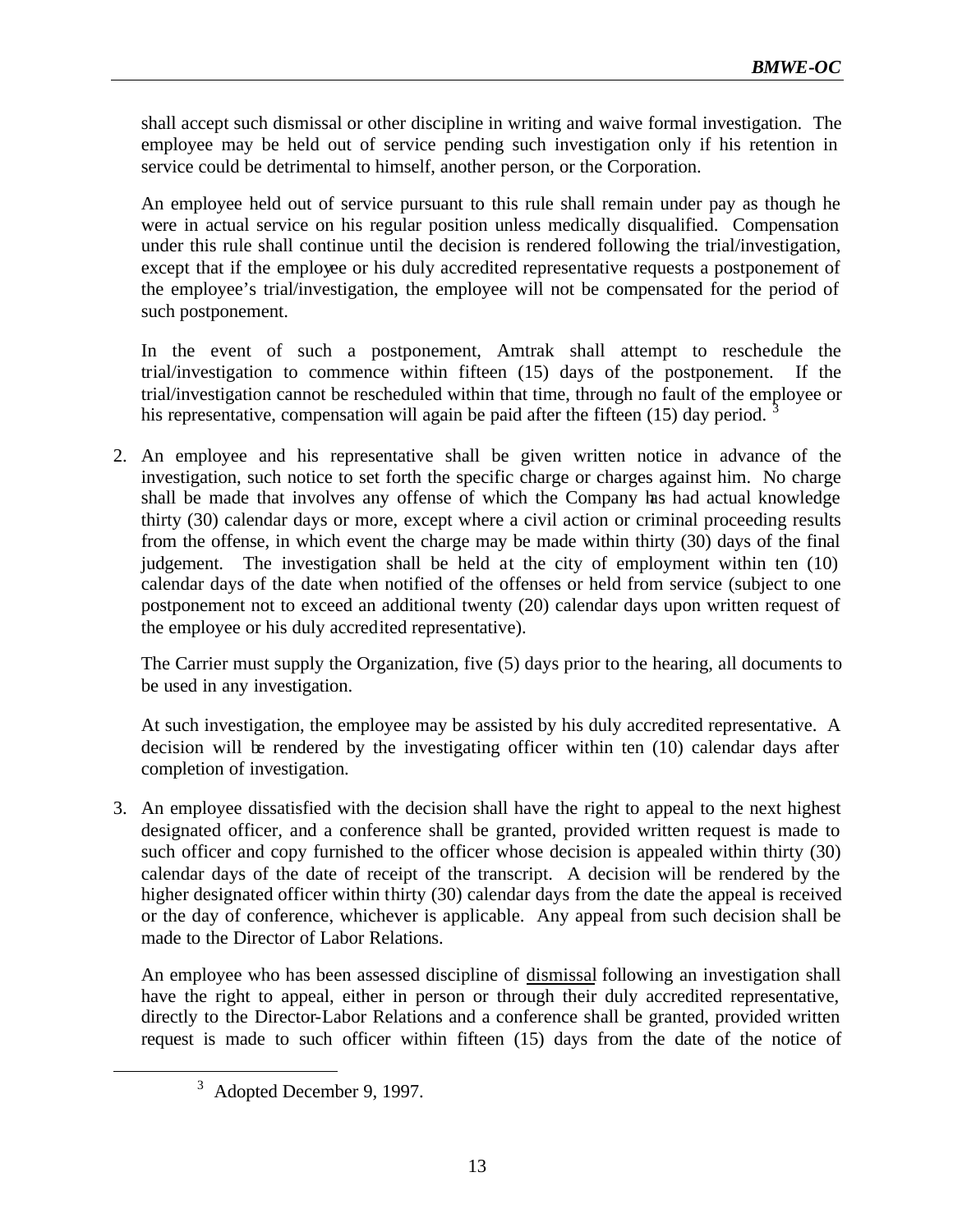discipline. The appeal conference will be scheduled to be held within thirty (30) days of the date of appeal. A decision on the appeal will be rendered within thirty (30) days of the date of conference.

- 4. An appeal to the Director of Labor Relations must be made by the employee or his duly accredited representative within thirty (30) calendar days or the date of such decision. A conference on the appeal shall be held between the Director of Labor Relations and the employee or his designated representative of the Organization within thirty (30) calendar days of the date of appeal. A decision on the appeal shall be rendered within thirty (30) calendar days of the date of conference. Any appeal from the decision of the Director of Labor Relations must be made to a proper tribunal, as established under the provisions of the Railway Labor Act within 185 days of the date of such decision. Notification to the Director of Labor Relations, within ninety (90) calendar days from date of his decision, of intent to appeal shall be considered as timely when such appeal is to be heard by a tribunal established under the Railway Labor Act.
- 5. A copy of the investigation transcript together with copy of any documents placed in the record at the investigation shall be promptly furnished the employee and his representative. When a notation is made against the record of an employee, he will be furnished a copy.
- 6. If the final decision decrees that the charges against the employee are not sustained, the record shall be cleared of the charge. If held out of service (suspended or dismissed) the employee shall be reinstated and compensated for all time lost, less the amount he earned while out of service.
- 7. The time limits of this Rule shall not apply to requests for leniency.
- 8. The time limits set forth in this Rule may be extended by mutual agreement.
- 9. When the U.S. Mail is used, the postmark will govern in determining compliance with the various time limits.<sup>4</sup>

# **RULE 16 - ABSENCE FROM WORK**

- 1. No employee shall absent himself from his assigned position for any cause without first obtaining permission from his supervisor. In case of sickness or emergency he shall, as soon as possible, notify his supervisor or other person in authority when his supervisor cannot be located.
- 2. An employee who absents himself from work for ten (10) days without notifying the Corporation shall be considered as having resigned from the service and shall be removed from the seniority roster unless he furnished satisfactory evidence of physical disability. Should a dispute arise as to whether or not satisfactory evidence of physical disability has been furnished and the employee makes a written request for an investigation within five (5) days after notice in writing of his removal from the seniority roster, an investigation on the

<sup>&</sup>lt;sup>4</sup> Adopted from Agreement dated March 10, 1999.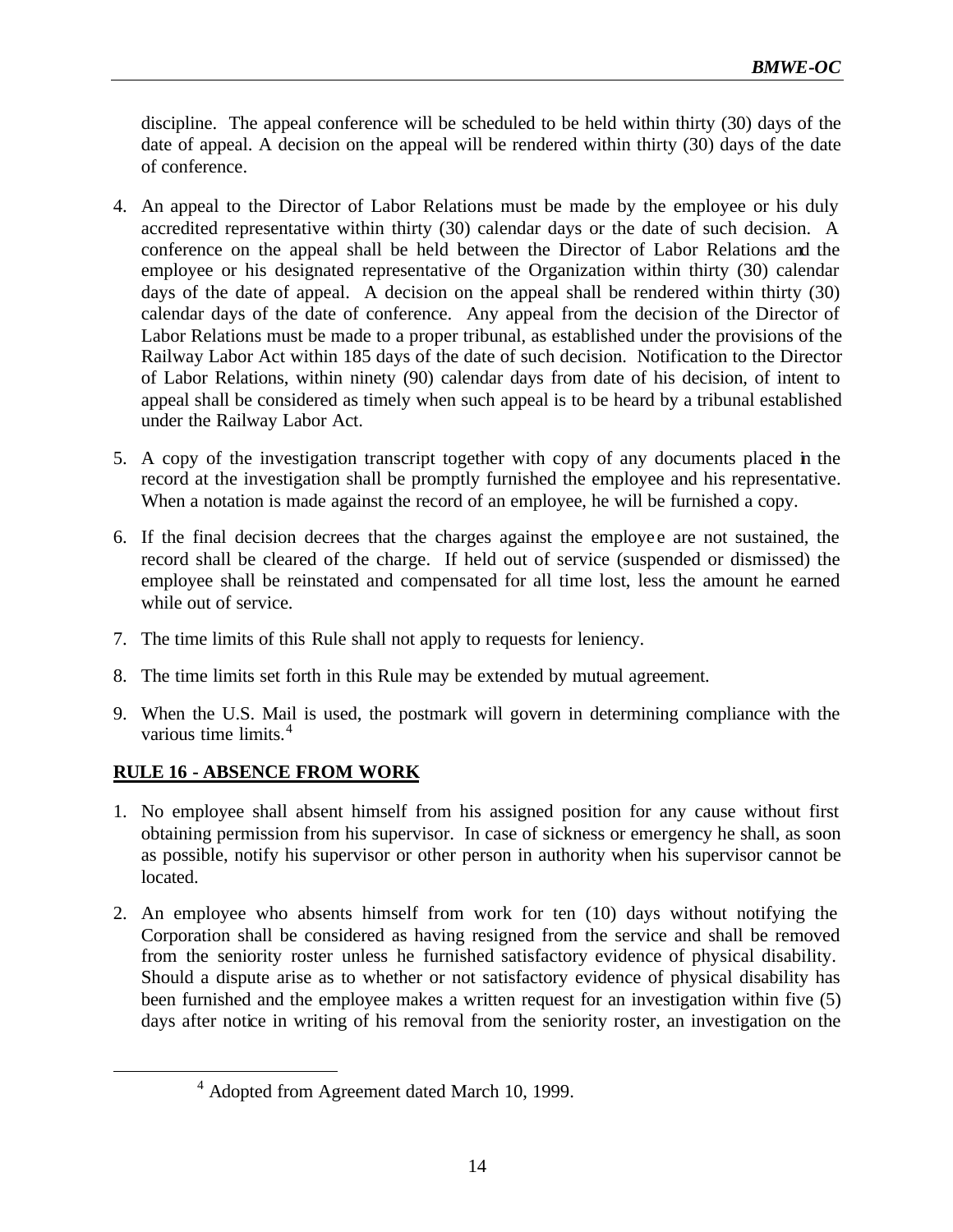issue as to whether or not satisfactory evidence of physical disability has been furnished will be held in accordance with Rule 15.

#### **RULE 17 - JURY DUTY**

- 1. When a regularly assigned employee is summoned for jury duty and is required to lose time from his assignment as a result thereof, he shall be paid for actual time lost with a maximum of a basic day's pay at the straight time rate of his position for each day lost less the amount allowed him for jury service for each day, excepting allowances paid by the court for meals, lodging or transportation, subject to the following qualification requirements and limitations:
	- (a) An employee must exercise any right he may have to secure exemption from jury duty and will be excused from service when necessary without loss of pay to apply for such exemption.
	- (b) An employee must furnish the Corporation with a statement from the court of jury allowances paid and the days on which jury duty was performed.
	- (c) The number of days for which jury duty shall be paid is limited to a maximum for sixty (60) days in any calendar year.
	- (d) No jury pay will be allowed for any day as to which the employee is entitled to vacation or holiday pay.
	- (e) When an employee is excused from Corporation service on account of jury duty, the Corporation shall have the option of determining whether or not the employee's regular position shall be blanked, notwithstanding the provisions of any other rules.

### **RULE 18 - VACATION**

The December 17, 1941, Nonoperating National Vacation Agreement, together with amendments and interpretations, is adopted as the Amtrak-Brotherhood of Maintenance of Way Employes Vacation Agreement. (See Appendix C)

Prior continuous railroad service of employees accepting Amtrak employment in this craft and class, who are affected by an assumption of function, will be credited for such prior service to determine length of vacation.

Effective January 1, 1998, employees shall be permitted to take one week of their vacation allowance per year in less than 40 hour increments, provided that such vacation days will be scheduled in accordance with existing rules on Amtrak, applicable to the scheduling of personal leave. $5$ 

<sup>5</sup> Adopted December 9, 1997.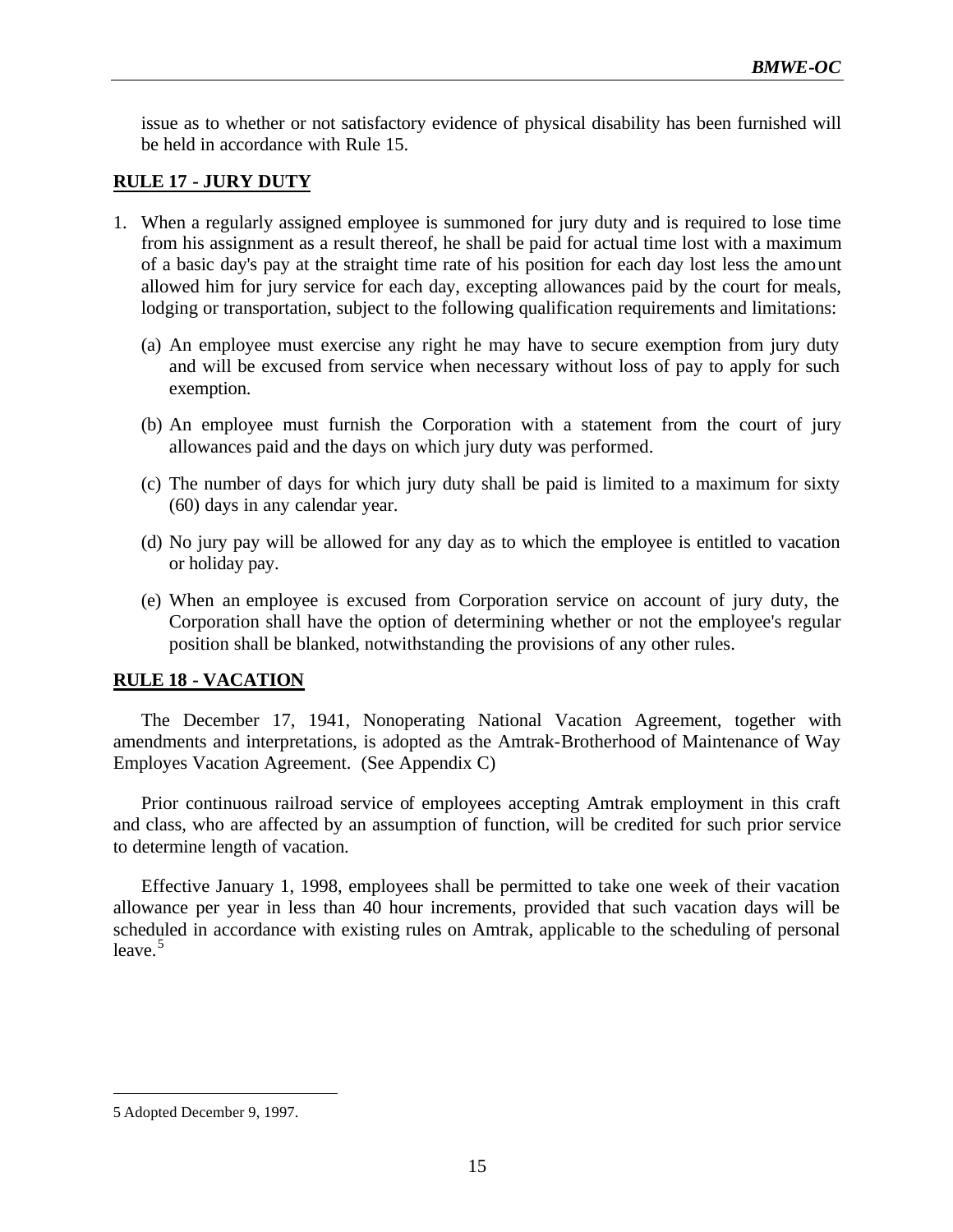### **RULE 19 - HOLIDAYS**

The current National Holiday Agreement, generally applicable to railroad employees represented by the BMWE, will be applied to employees covered by this Agreement. The following serves as an example:

1. (a) Subject to the qualifying requirements applicable to regularly assigned employees contained in paragraph (b) hereof, each regularly assigned employee shall receive eight (8) hours' pay at the straight time rate of the position to which assigned for each of the holidays below.

| New Year's Day        | Labor Day          |
|-----------------------|--------------------|
| Washington's Birthday | Veteran's Day      |
| Good Friday           | Thanksgiving Day   |
| Memorial Day          | Christmas Eve      |
| Fourth of July        | Christmas          |
|                       | Personal Holiday * |

\* Such day will be selected by the employee, consistent with the requirements of service, upon 48 hours' advance notice to the Corporation. The "personal holiday" request must be made before October 12 of each year. Failing to do so, such "personal holiday" will be assigned by management.

Subject to the applicable qualifying requirements in paragraph (b) hereof, other than regularly assigned employees shall be eligible for the paid holidays for pay in lieu thereof, provided (1) compensation for service paid him by the Company is credited to eleven (11) or more of the thirty (30) days immediately preceding the holiday and (2) he has had a seniority date for at least sixty (60) days or has sixty (60) days of continuous active service preceding the holiday beginning with the first day of compensated service, provided employment was not terminated prior to the holiday by resignation, for cause, retirement death, non-compliance with the union shop agreement, or disapproval of application for employment.

(b) A regularly assigned employee shall qualify for the holiday pay provided in paragraph (a) hereof if compensation paid him by the Company is credited to the workdays immediately preceding and following such holiday. If the holiday falls on the last day of a regularly assigned employee's workweek, the first workday following the rest days shall be considered the workday immediately following the holiday. If the holiday falls on the first workday of his workweek, the last workday of the preceding workweek shall be considered the workday immediately preceding the holiday.

All others for whom holiday pay is provided in paragraph (a) hereof shall qualify for such holiday pay if on the day preceding and the day following the holiday they satisfy one or the other of the following conditions:

- (i) Compensation for service paid by the Company is credited; or
- (ii) Such employee is available for service.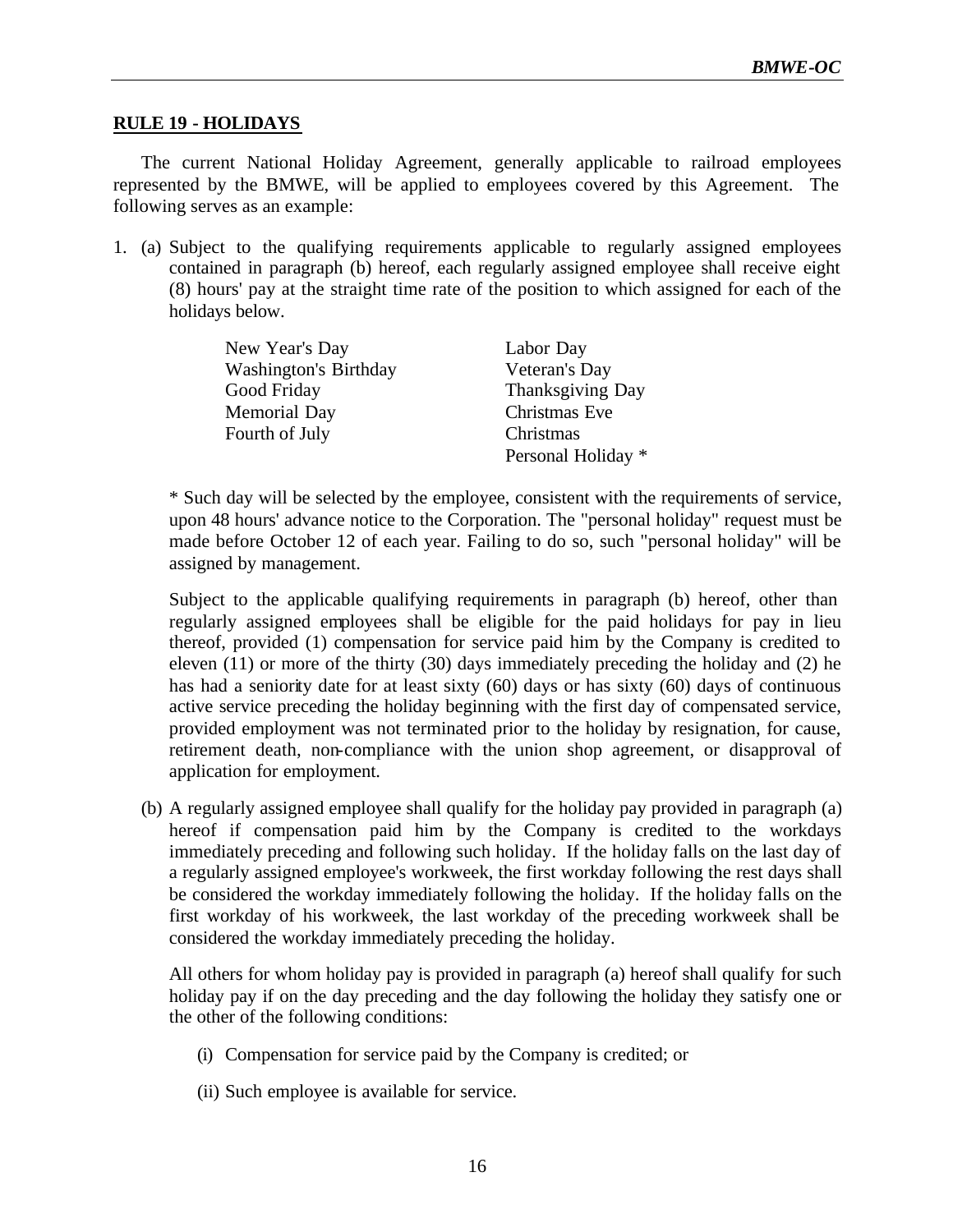- Note: "Available" as used in subsection (ii) above is interpreted to mean that an employee is available unless he lays of his own accord or does not respond to a call, pursuant to the rules of the applicable agreement, for service.
- (c) When any of the holidays enumerated below, or the day observed, falls during an employee's vacation period, he shall, in addition to his vacation compensation, receive the holiday pay provided for in paragraph (a) of this Rule provided he meets the qualification requirements specified. The "workdays" and "days" immediately preceding and following the vacation period shall be considered the "workdays" and "days" preceding and following the holiday for such qualification purposes. An employee's vacation period will not be extended by reason of any of the eleven (11) recognized holidays, or the day observed.
- (d) Special qualifying provision for employees qualifying for both the Christmas Eve and Christmas Day holiday:

An employee who meets all other qualifying requirements will qualify for holiday pay for both Christmas Eve and Christmas Day if on the "workday" or the "day", as the case may be, immediately preceding the Christmas Eve holiday he fulfills the qualifying requirements applicable to the "workday" or the "day" before the holiday and on the "workday" or the "day", as the case may be, immediately following the Christmas Day holiday he fulfills the qualifying requirements applicable to the "workday" or the "day" after the holiday.

An employee who does not qualify for holiday pay for both Christmas Eve and Christmas Day may qualify for holiday pay for either Christmas Eve or Christmas Day under the provisions applicable to holidays generally.

- (e) Under no circumstance will an employee be allowed more than one (1) overtime payment for service performed by him in a holiday which is also a work day, a rest day and/or a vacation day.
- 2. In situations where personal leave days are taken either immediately preceding or following a holiday, the work day (or day, in the case of an other than regularly assigned employee) immediately preceding or following the personal leave day is considered as the qualifying day for holiday purposes.
- 3. In all states where proclamations of national and state holidays do not coincide, employees covered by our Agreement will observe holidays designated by the Federal Government. Such holidays as designated by the Federal Government will take precedence over holidays enumerated by the state.

# **RULE 20 - PERSONAL LEAVE**

- 1. A maximum of two (2) days of personal leave will be provided on the following basis:
	- (a) Employees who have met the qualifying vacation requirements during eight calendar years under vacation rules shall be entitled to one day of personal leave in subsequent calendar years.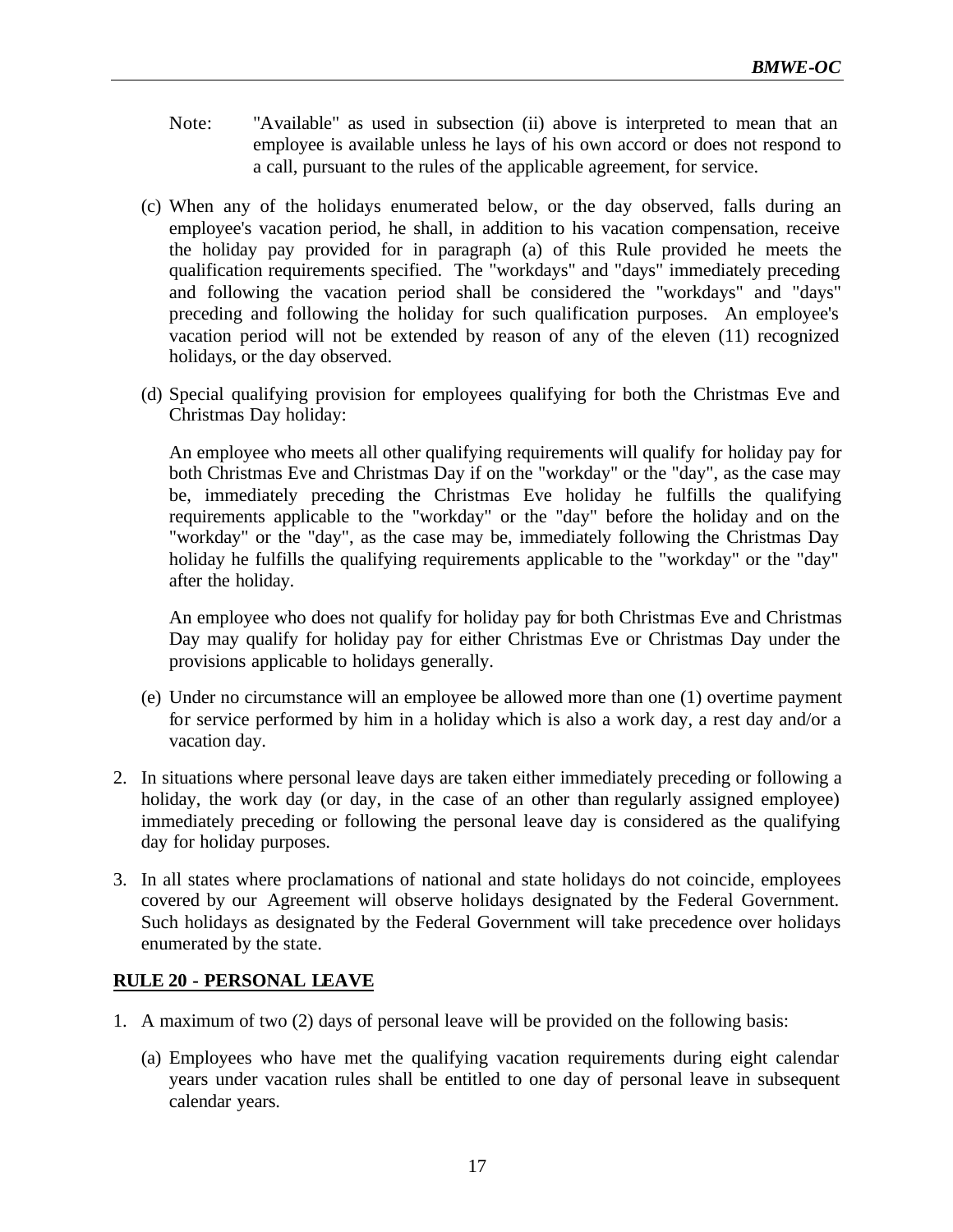- (b) Employees who have met the qualifying vacation requirements during seventeen calendar years under vacation rules shall be entitled to two days of personal leave in subsequent calendar years.
- 2. Personal leave days may be taken upon 48-hours advance notice from the employee to the proper company officer, provided however such days may be taken only when consistent with the requirements of the company's service. It is not intended that this condition prevent an eligible employee from receiving personal leave days except where the request for leave is so late in a calendar year that service requirements prevent the employee's utilization of any personal leave days before the end of that year.
- 3. Personal leave days will be paid for at the regular rate of the employee's position or the protected rate, whichever is higher.
- 4. The personal leave days shall be forfeited if not taken during each calendar year. The company shall have the option to fill or not fill the position of an employee who is absent on a personal leave day. If the vacant position is filled, the rules of the agreement applicable thereto will apply. The company will have the right to distribute work on a position vacated among employees covered by the agreement.
- 5. When personal leave days are taken either immediately preceding or following a holiday, the work day (or day, in the case of an other than regularly assigned employee) immediately preceding or following the personal leave day is considered as the qualifying day for holiday purposes.

### **RULE 21 - HEALTH AND WELFARE**

Benefit levels and other health and welfare provisions including, but not limited to those relating to eligibility, delivery of medical services, cost-sharing, and cost-containment, agreed to in agreement between the National Carriers Conference Committee and the Brotherhood of Maintenance of Way employees, dated July 29, 1991, imposed pursuant to Public Law 102-29, will be applicable to this agreement except as provided below.

It is further agreed that notwithstanding those provisions, Amtrak reserves its right consistent with the decision of Special Board of Adjustment No. 1029, and consistent with the jointness principles, (See Appendix "E"), that Amtrak may , with 90 days' notice to the union, pull out of GA-23000 and/or GA-46000, and select a substitute insurer or self-insured system, provided, that the benefit levels thereunder are not changed from those agreed to in the Agreement between the National Carriers' Conference Committee and the Brotherhood of Maintenance of Way Employees, dated July 29, 1991, imposed pursuant to Public Law 102-29, (unless changed by future collective bargaining between Amtrak and the BMWE). Amtrak need not wait for final completion of the joint administrative and trust-details before making the conversion.

Notwithstanding the above provisions, employees covered by this agreement will contribute to health care costs in accordance with the provisions of Article I, Section 5 and Article II, Parts B and C, of the December 9, 1997, AMTRAK/BMWE agreement.<sup>6</sup>

<sup>6</sup> Adopted December 9, 1997.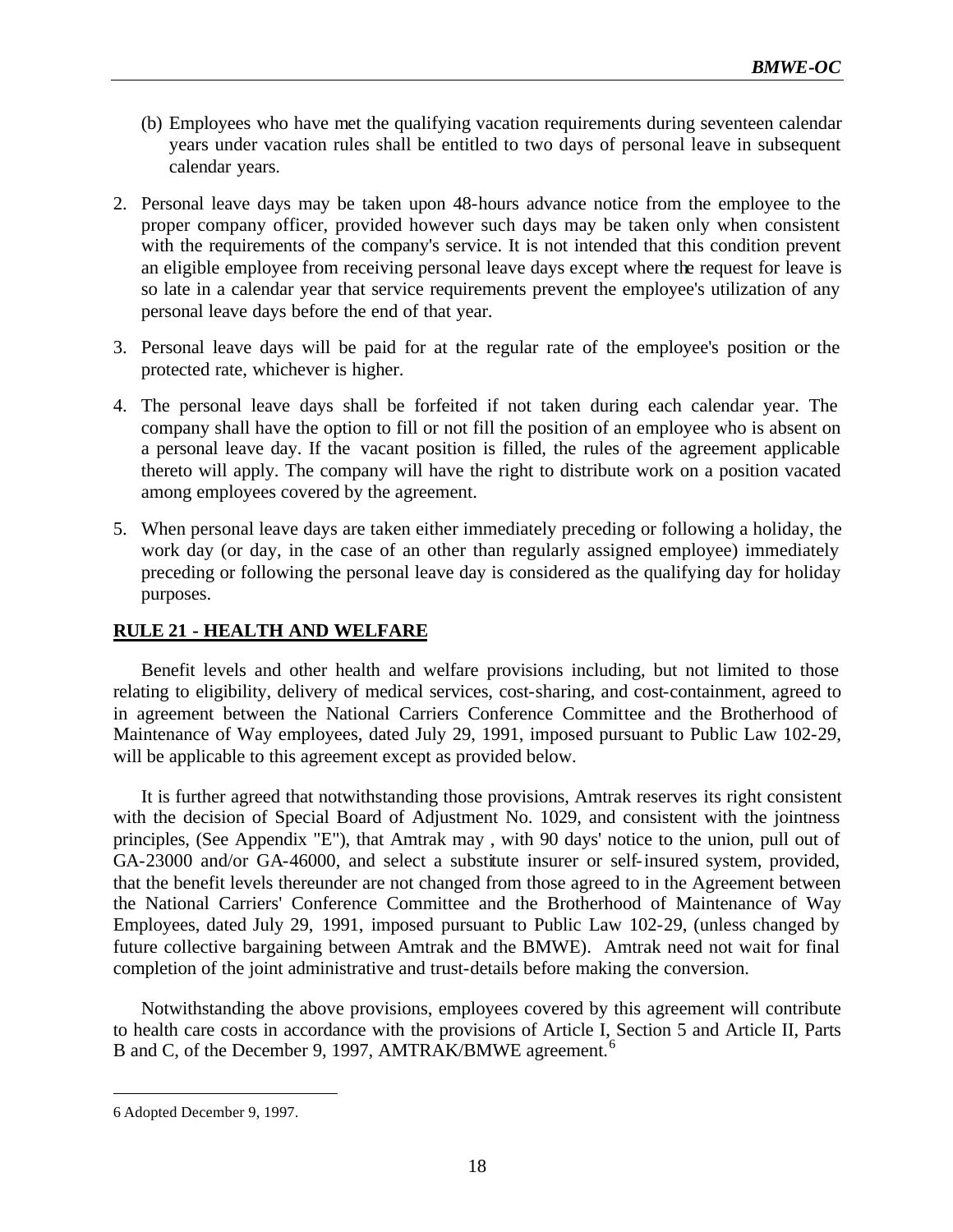#### **RULE 22 - SUPPLEMENTAL SICKNESS BENEFITS**

Amtrak will provide a "Supplemental Sickness Benefit Plan" similar to the plan provided for in the agreement entered into at Washington, D.C. on May 15, 1973, which became effective July 1, 1973, together with amendments to and interpretations of said agreement. Benefits under this plan will become effective January 1, 1976.

The provisions of Article IV of the Agreement between the National Carriers' Conference Committee and the Brotherhood of Maintenance of Way Employees, dated July 29, 1991, imposed pursuant to Public Law 102-29, by reference, are made a part of this Agreement as though repeated here verbatim.

### **RULE 23 - UNION SHOP & DUES DEDUCTION**

The Union Shop and Dues Deduction provisions as set forth in Appendix A are incorporated in and made a part of this Agreement.

### **RULE 24 - CONTRACTING OUT**

- 1. In the event the Carrier plans to contract out work within the scope of the schedule agreement, the Chief Engineer shall notify the General chairman in writing as far in advance of the date of the contracting transaction as is practicable and in any event not less than 15 days prior thereto.
- 2. If the General Chairman requests a meeting to discuss matters relating to the said contracting transaction, the Chief Engineer or his representative shall promptly meet with him for that purpose. The Chief Engineer or his representative and the General Chairman or his representative shall make a good faith attempt to reach an understanding concerning said contracting, but if no understanding is reached the Chief Engineer may nevertheless proceed with said contracting, and the General Chairman may file and progress claims in connection therewith.
- 3. Nothing in this Rule shall affect the existing rights of either party in connection with contracting out. Its purpose is to require the Carrier to give advance notice and, if requested, to meet with the General Chairman to discuss and if possible reach an understanding in connection therewith.
- 4. (1) Amtrak may not contract out work normally performed by an employee in a bargaining unit covered by a contract between a labor organization and Amtrak or a rail carrier that provided intercity rail passenger transportation on October 30, 1970, if contracting out results in the layoff of an employee in the bargaining unit.<sup>7</sup>
	- (2) This subsection does not apply to food and beverage services provided on trains of Amtrak.

<sup>7</sup> Added December 2, 1997, pursuant to Public Law No. 105-134 of the "Amtrak Reform and Accountability Act of 1997."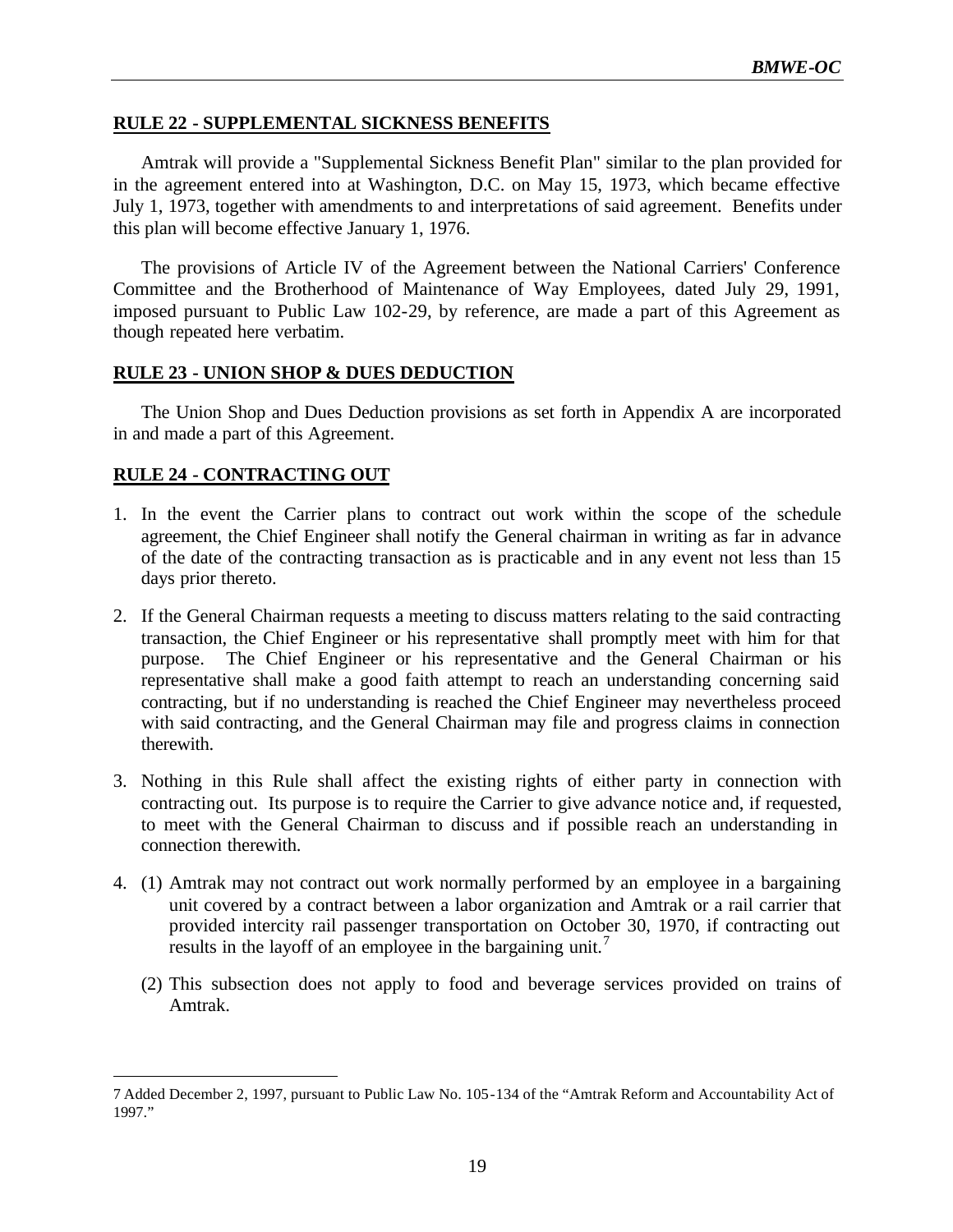# **RULE 25 - EMPLOYEE INFORMATION**

- 1. Commencing January 1976, the Corporation will provide each General Chairman with a list of employees who are hired or terminated, their home addresses, and Social Security numbers, if available, otherwise the employees' identification numbers. This information will be limited to the employees covered by this agreement and will be furnished to the respective General Cha irmen within whose jurisdiction the employees are hired or terminated. The data will be supplied within thirty (30) days after the end of the month in which the employee is hired or terminated. Where the Corporation can not meet the thirty (30) day requirement, the matter will be worked out with the General Chairman.
- 2. In regard to additional information concerning employees the Organization represents, the parties are mindful of the recommendation of Emergency Board No. 211 that such general information pertaining to the employment status of the Organization's members should be provided and the Carrier commits itself to providing information on a periodic basis.
- 3. The employee information specifically referred to in the Emergency Board recommendation that is determined to be readily accessible through the Carrier's data processing system will be provided to the Organization beginning January 1, 1987, or as soon thereafter as reasonable. It is understood that the Carrier will not be required to establish a new data collection system solely for the purpose of complying with this Rule.

### **RULE 26 - BEREAVEMENT LEAVE**

Bereavement leave, not in excess of three calendar days, following the date of death will be allowed in case of death of an employee's brother, sister, parent, child, spouse or spouse's parent. In such cases a minimum basic day's pay at the rate of the last service rendered will be allowed for the number of working days lost during bereavement leave. Employees involved will make provision for taking leave with their supervising officials in the usual manner. Any restrictions against blanking jobs or realigning forces will not be applicable when an employee is absent under this provision. (See Appendix D).

# **RULE 27 - APPOINTMENT TO OFFICIAL OR SUPERVISORY POSITIONS - RETENTION OF SENIORITY**

- (1) Employees who are presently or subsequently appointed to supervisory or official positions not subject to the application or exercise of seniority under this Agreement shall retain all their seniority rights and shall continue to accumulate seniority provided they pay a fee no greater than the current dues and assessments being paid by Carrier's employees covered by this Agreement. Existing supervisors or officials not presently required to pay dues shall have sixty (60) days from the effective date of this Agreement [February 13, 1987] to initiate such payments should the Organization require.
- (2) In the event an employee fails to comply with (1) above, the duly accredited representative shall so notify the Director of Labor Relations and the employee. Within thirty (30) days after receipt of a subsequent notification from the Director-Labor Relations the employee will forfeit his seniority unless the employee involved remits all monies due the union.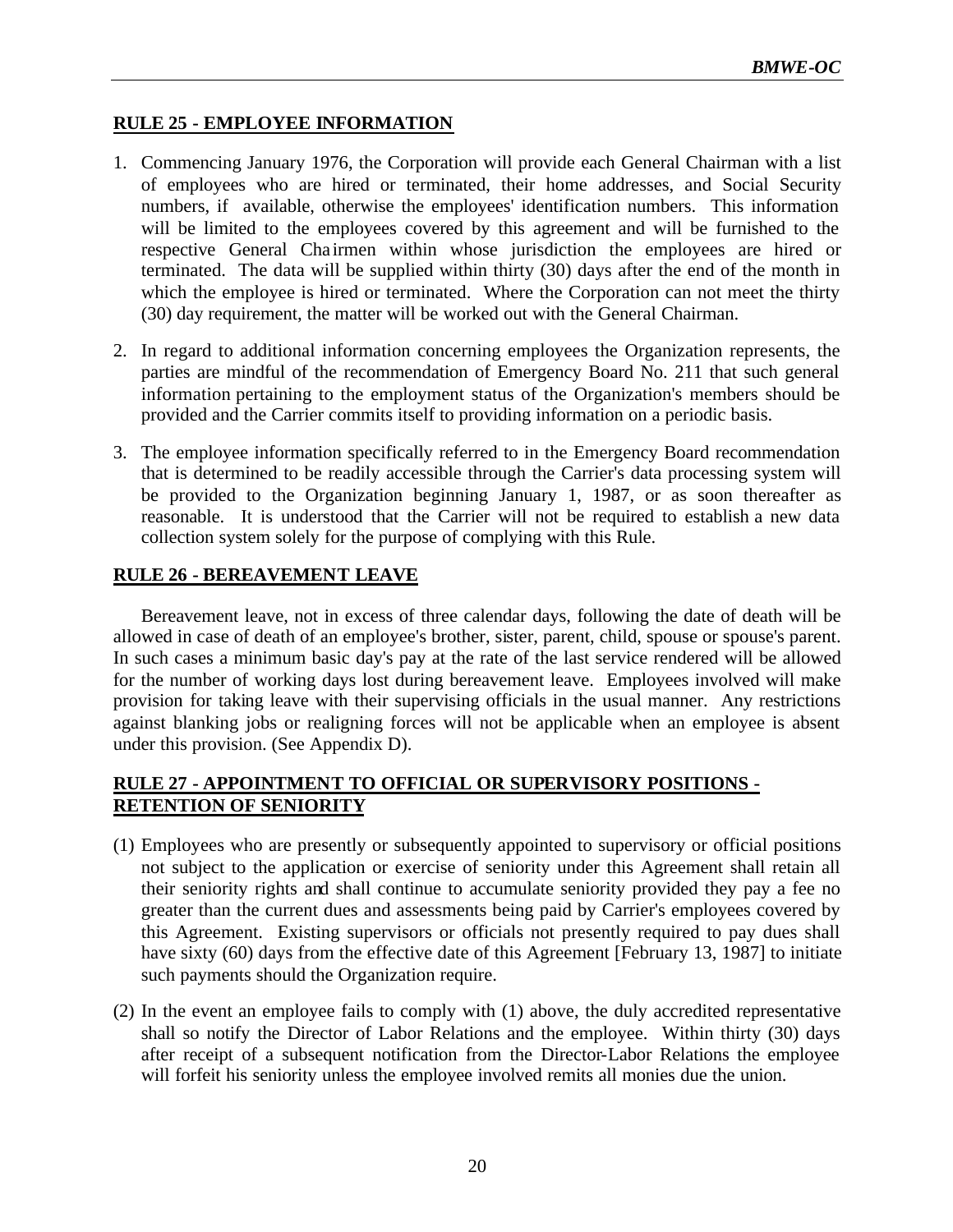- (3) Employees appointed to position covered by paragraph (1) of this Rule who are subsequently removed from such positions by the Company (other than through dismissal for cause) may displace any employee with less seniority or may bid on a bulletined vacancy on the seniority roster from which promoted.
- (4) Employees appointed to positions covered by paragraph (1) of this Rule who voluntarily demote themselves may bid on any advertised position thereafter, but may not displace any regular assigned employee.
- (5) The Carrier shall provide the Organization the name and address of all employees who appear on any roster covered by the scope of this Agreement and who hold an official or supervisory position with Amtrak within thirty (30) days of the execution of this agreement or, in the case of employees not presently holding supervisory or official positions with Amtrak, within, thirty (30) days of appointment to a supervisory or official position."
- (6) Employees accepting positions under the jurisdiction of other Union agreements who desire to retain their BMWE seniority shall pay a retention fee in accordance with the procedures specified in (1) above.

### **RULE 28 - HEADQUARTERS**

- 1. Each designated Headquarters will be supplied with lockers, washing and toilet facilities, proper heating, electrical fixtures, table and benches and will be maintained in a clean and sanitary condition.
- 2. Prior to the opening of any new headquarters facility established by the Carrier, the General Chairman or his designated representative will be afforded the opportunity to inspect such new facility with the Division Engineer or his designated representative.

### **RULE 29 - DISTRICT UNITS**

### I. DISTRICT UNITS

AMTRAK may establish one or more of the following District Units not assigned fixed headquarters to work over a Seniority District.

- 1. Tie Installation Unit
- 2. Surfacing Unit
- 3. Mechanical Brush Gang
- 4. Rail Laying Gang
- 5. Undercutting Gang
- 6. Welding/Joint Elimination
- 7. Switch and Rail Renewal
- 8. Bridge and Building Construction Unit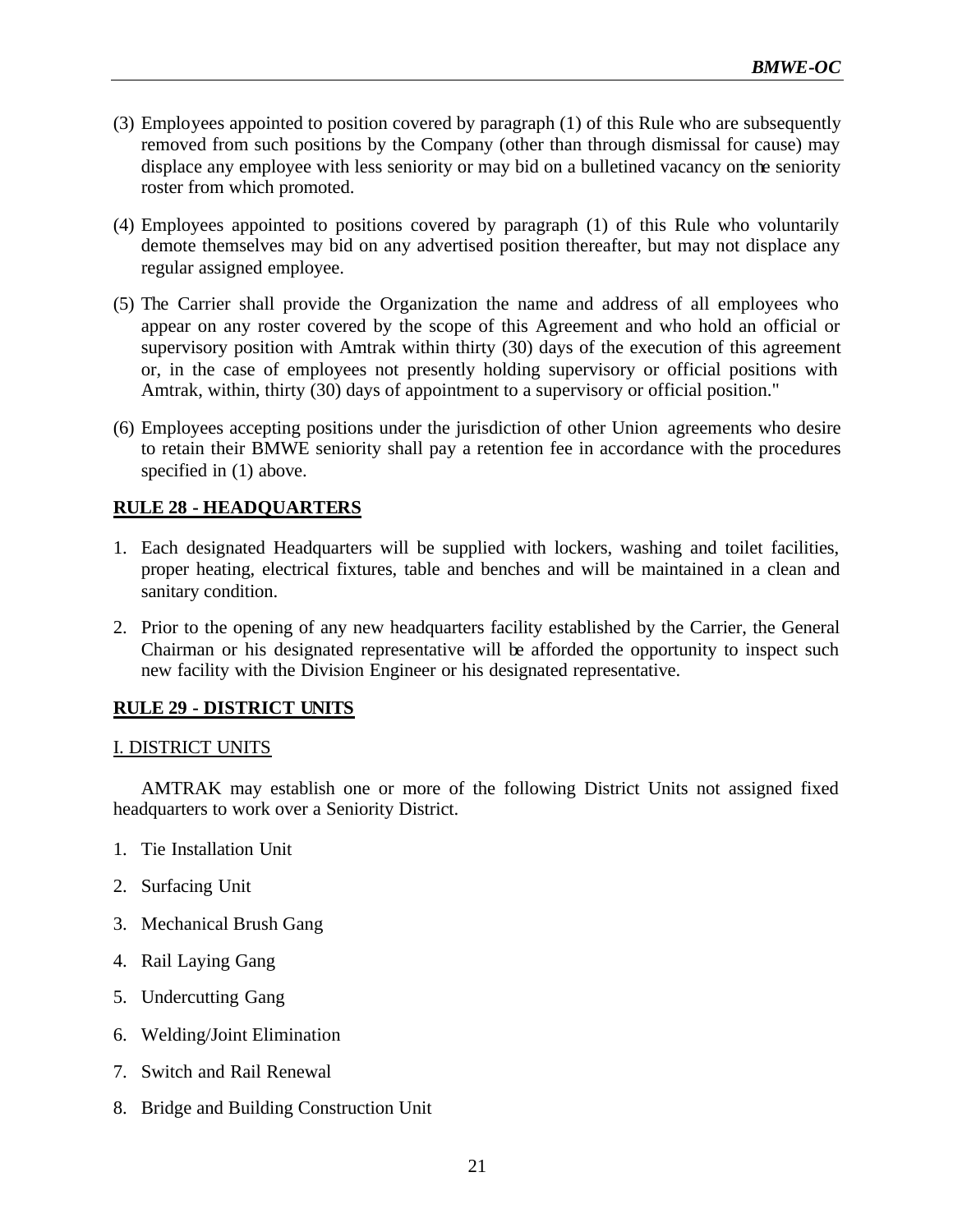Auxiliary forces that may work in conjunction with the above units:

- 1. Crossing Gang
- 2. Material Distribution Gang

# II. NOTICE TO BE GIVEN

When AMTRAK intends to establish a district unit, it shall give at least thirty (30) days written notice thereof to the General Chairman, such notice to contain information relative to the following:

- 1. Type of production unit.
- 2. Description of territory over which it is programmed to work.
- 3. Length of time production gang will operate.
- 4. Number of positions in each classification assigned to the unit.
- 5. Work week
- 6. Hours of assignment.

### III. ASSIGNMENT TO POSITIONS

- 1. AMTRAK will bulletin all positions in the unit to the involved seniority district in accordance with the bulletining rules of the Agreement.
- 2. Assignment will be made in accordance with the assignment and bulletining rules of the Agreement.
- 3. Vacancies in the units subsequent to its establishment will be advertised to the involved seniority district in accordance with the bulletining rules.

### IV. INCENTIVE ALLOWANCE

1. Under the circumstances provided in V. 4. an incentive allowance of  $65?$ <sup>8</sup> per hour for all hours worked will be applicable to members of District Units. The incentive allowance shall be considered separate and apart from the basic rate of pay and shall not be subject to general wage increases.

### V. WORK WEEK

 $\overline{a}$ 

1. The normal work week for employees assigned to positions in units established pursuant to this Agreement, will consist of five (5) days of eight (8) straight time hours each, with two (2) consecutive rest days. An original determination of whether a unit is to be established for five (5) or four (4) ten-hour days with three (3) consecutive rest days shall be made in the notice given to the General Chairman pursuant to II above. When it is known in advance that

<sup>8</sup> Incentive allowance increased effective December 1, 1994.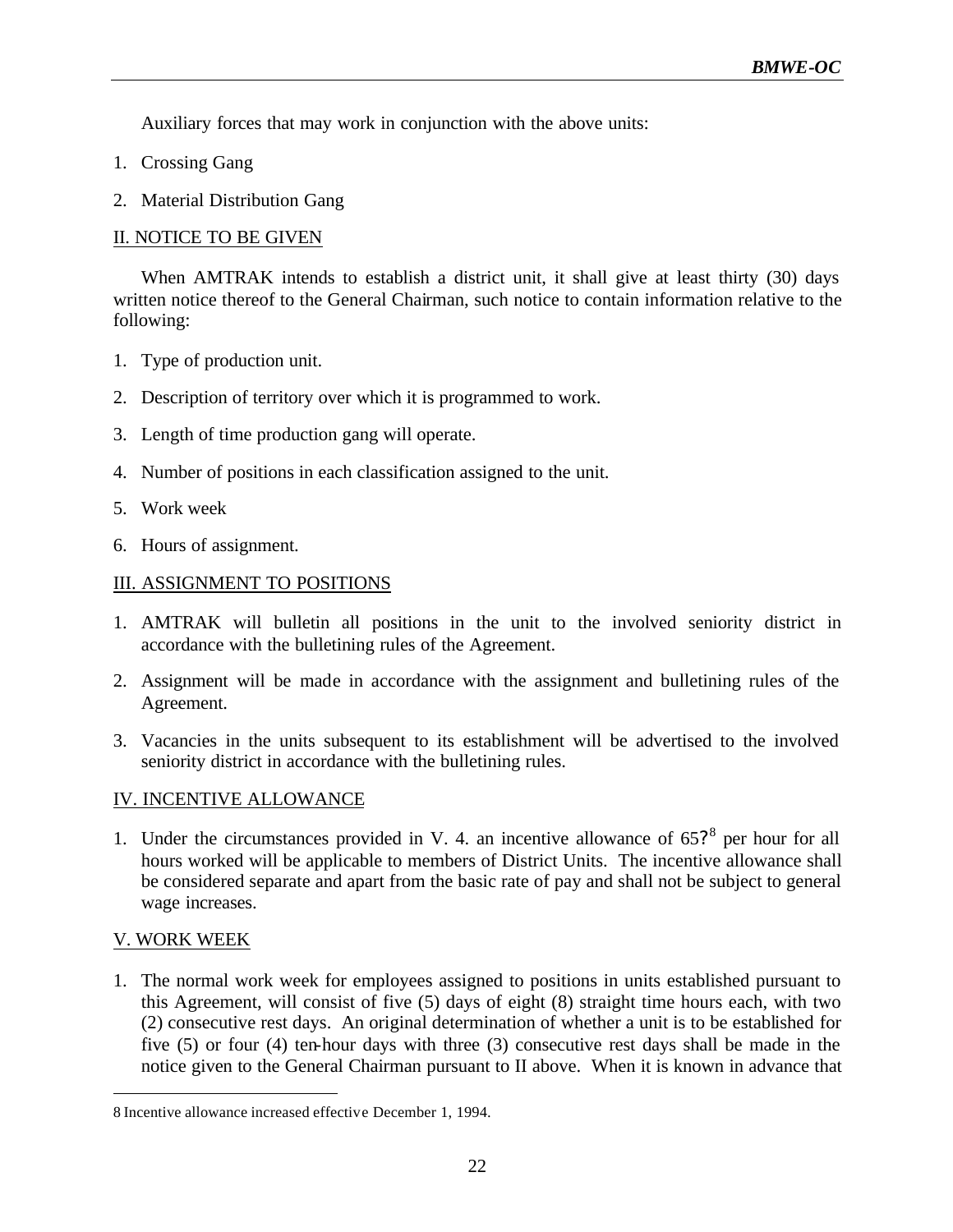a five (5) day week will not be practicable and feasible for the duration of the unit, those times will be specified in such notice. At all other times, the Assistant Chief Engineer or Deputy Chief Engineer may change the work week from five (5) days to four (4) days, or vice versa, upon at least five (5) days written notice to the involved employees and the General Chairman, except that such changes may be made in less than five (5) days upon concurrence of the General Chairman.

2. Where Amtrak believes an operational requirement exists that the work week of a District Unit include Saturday and/or Sunday then Amtrak will notify the General Chairman in accordance with II.(5) above, fully explaining the operational requirement. Should the General Chairman disagree, a meeting will be promptly held for the purpose of reaching an agreement on the dispute. The district Unit shall not commence until such meeting is held, or until thirty (30) days from date of notification pursuant to II.(5). Agreement for such work week shall not unreasonably be withheld.

If the parties remain in disagreement, AMTRAK may nevertheless put the assignments into effect, subject to the right of the employees to process the disputes as a grievance or claim under the rules agreement, and in such proceedings, the burden will be on AMTRAK to prove that the operational requirements exist.

- 3. Starting times other than those found in Rule 10 shall be permissible in District Units. However, District Units shall not have a starting time between 12:00 o'clock midnight and 6:00 AM (5:00 AM from May 1 through September 30). The Assistant Chief Engineer or Deputy Chief Engineer may change starting times upon at least five (5) days written notice to the involved employees, except that such changes may be made in less than five (5) days upon concurrence of the General Chairman. Employees whose starting times are changed more than one (1) hour may elect to exercise their seniority in accordance with Rule 8.
- 4. When either or both of the conditions in (2) and (3) above are applicable to a District Unit, the incentive allowance in IV is applicable to that District Unit.

# VI. TRAVEL ALLOWANCE

 $\overline{a}$ 

- 1. Employees assigned to positions in District Units established pursuant to this Agreement, will be allowed a travel allowance of:
	- (a)  $$12.50<sup>9</sup>$  for each week end trip from their homes to the headquarters point, including the initial trip in establishing the District Unit.
	- (b) \$12.50 for each week end trip from the headquarters point to their homes, including the final trip after termination of the District Unit.

However, an employee assigned to a unit working a four (4) day week shall forfeit twenty-five percent (25%) [twenty percent (20%) when working a five (5) day week] of such travel allowance for each day of the work week on which compensation paid him by AMTRAK for service performed has not been credited. Compensation referred to in this

<sup>9</sup> Travel allowance increase effective December 9, 1997.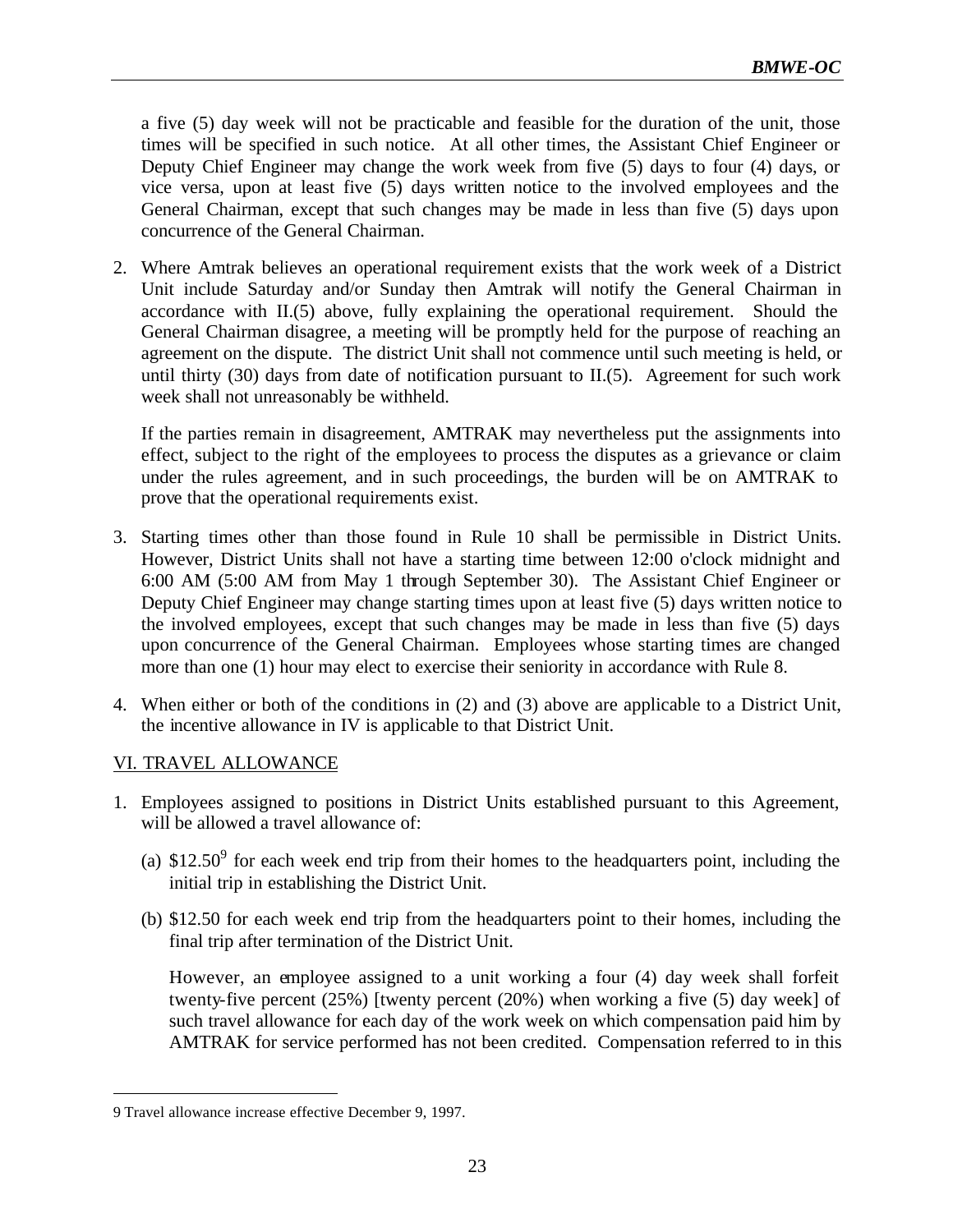section is understood to include that received for holidays under Article II of the Agreement of August 21, 1954 as amended.

- 2. The payment referred to in Section (a) hereof, is to cover any expenses these employees may incur while making such week end trips and is in lieu of all other compensation said employees may be entitled to under the provisions of any other agreement, practice or working condition for such week ends.
- 3. The provisions of this Article are not applicable to trips made by employees to and from their homes on legal holidays.
- 4. Each employee assigned to a position in a District Unit established under this Agreement will receive, in addition to regular earnings, a per diem allowance of  $$29.50^{10}$  per day for each working day in which he performs compensated service. This allowance is in lieu of any other allowance or provisions by rule, custom or practice relating to travel time, transportation, meals or lodging, however established.
- 5. Should the headquarters for a particular gang change more than 70 miles from the point originally established, the per diem allowance provided for in Article VI, Paragraph 4 above, will cease and the following will apply:

Employees are entitled to lodging and meals. Amtrak may substitute a \$29.50 per diem allowance in lieu of meals for each work day that covered employees perform compensated service, whether Amtrak provides camp cars or other lodging.

### VII. HEADQUARTERS

1. The locations of headquarters points for District Units established under this Agreement, will be established by mutual agreement between the General Chairman and the Assistant Chief Engineer or Deputy Chief Engineer. Headquarters points may changed upon thirty-six (36) hours advance notice posted with copy to the General Chairman.

### VIII. ACCUMULATIVE WORK DAYS FOR VACATION ENTITLEMENT AND **HOLIDAYS**

- 1. For vacation purposes or any other situation where work days are counted as accumulative days, employees working a four  $(4)$  ten  $(10)$  hour day work week will be credited with working five (5) work days in that work week.
- 2. Holidays falling on the second or third work day of employees assigned to a four (4) ten (10) hour work week, may by agreement between the Assistant Chief Engineer or Deputy Chief Engineer and General Chairman, be changed to the first or fourth work day of the work week.
- 3. Where employees are working a four-day, ten-hour per day work week and a holiday falls on a work day in that work week, they shall be paid ten (10) hours holiday pay for that holiday

<sup>10</sup> Par diem's increase effective December 9, 1997.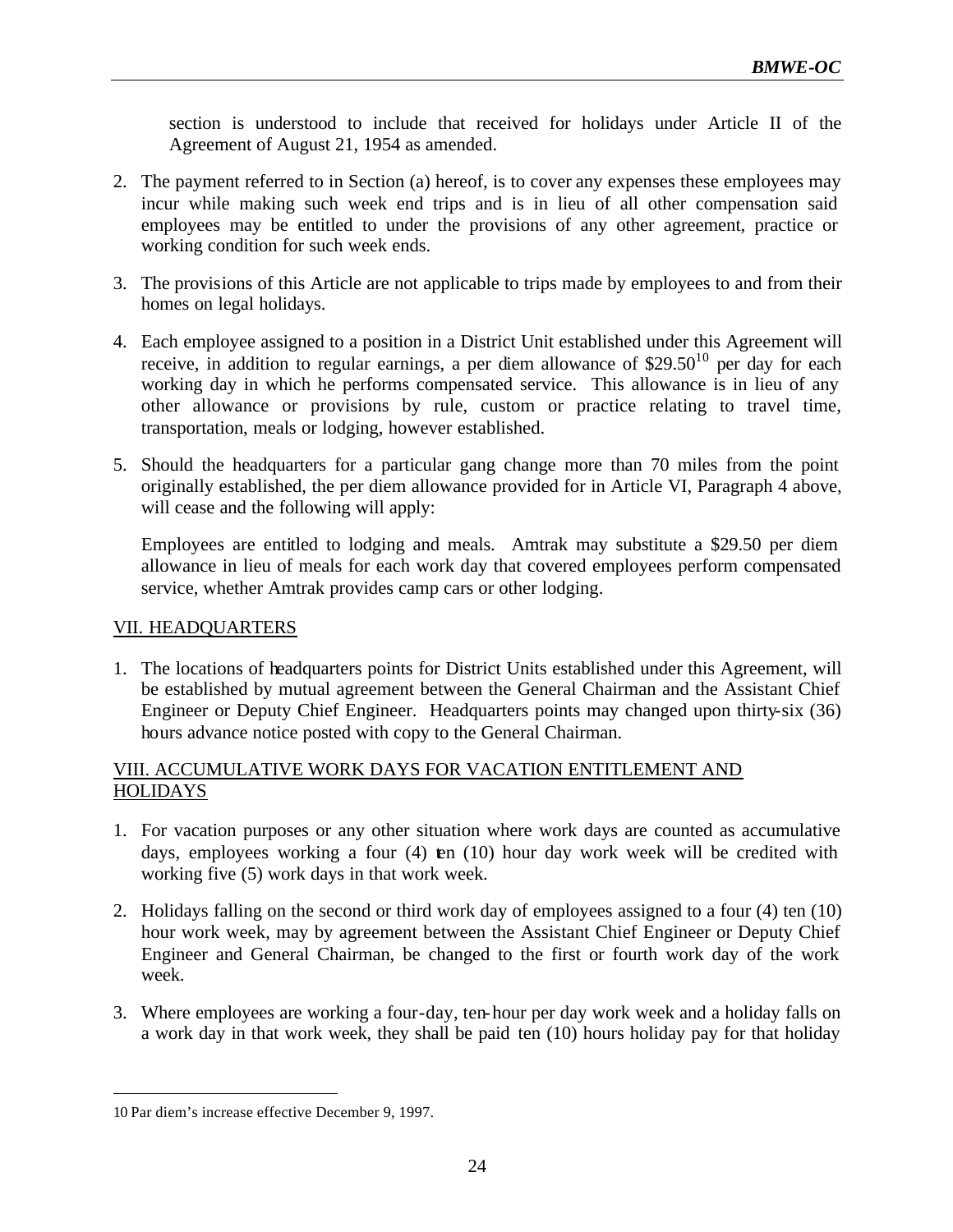providing the bridging requirements of the National Non-Operating Holiday Agreement are met.

#### IX. DAYS REFERRED TO - MEANING OF

The days referred to in this Agreement mean calendar days.

### **RULE 30 - WORKING LESS THAN FULL DAY WHEN WEATHER CONDITIONS PREVENT WORK BEING PERFORMED**

- 1. When the foreman and supervisor in charge agree in writing that weather conditions prevent work being performed, employees in the below listed gangs of twelve (12) or more reporting at their regular starting time and place for the day's work will be allowed a minimum of four (4) hours [five (5) hours for four (4) day gangs]; if held on duty beyond four (4) hours [five (5) hours for four (4) day gangs], they will be paid on a minute basis.
	- (1) Track Welding (Aluminothermic)
	- (2) Mechanical Surfacing
	- (3) Gangs where the nature of the work being performed is such that adverse weather conditions would present an extraordinary safety concern.
		- (a) Applicable gangs under (3) above shall be by agreement between the appropriate General Chairman and appropriate Chief Engineer. Concurrence will not be unreasonably withheld nor delayed.
- 2. The Carrier shall not combine gangs to create units of twelve (12) or more so that this rule can be invoked. Gangs of twelve (12) or more that normally do not work as a unit are not intended to be covered by this Rule.
- 3. The allowance provided by this rule shall not be used as a basis for determining whether the weather conditions permit work to be performed.
- 4. Any positions subject to the application of this Rule will have that notification stated on the job advertisement.
- 5. The Carrier will provide foul weather gear when appropriate.
- 6. The Carrier must comply with Rule 8 for any position in a gang not filled for that position to be counted toward gang strength.

#### ------------------------------------------------------------------------------------------------------------------ **RAIN/WEATHER FORM**

### **(APPLICATION OF RULE 30)**

We have mutually discussed the conditions of Rule 30 of the current Amtrak/BMWE Agreement and feel that the weather conditions prohibit our gang from performing their assigned duties for this date.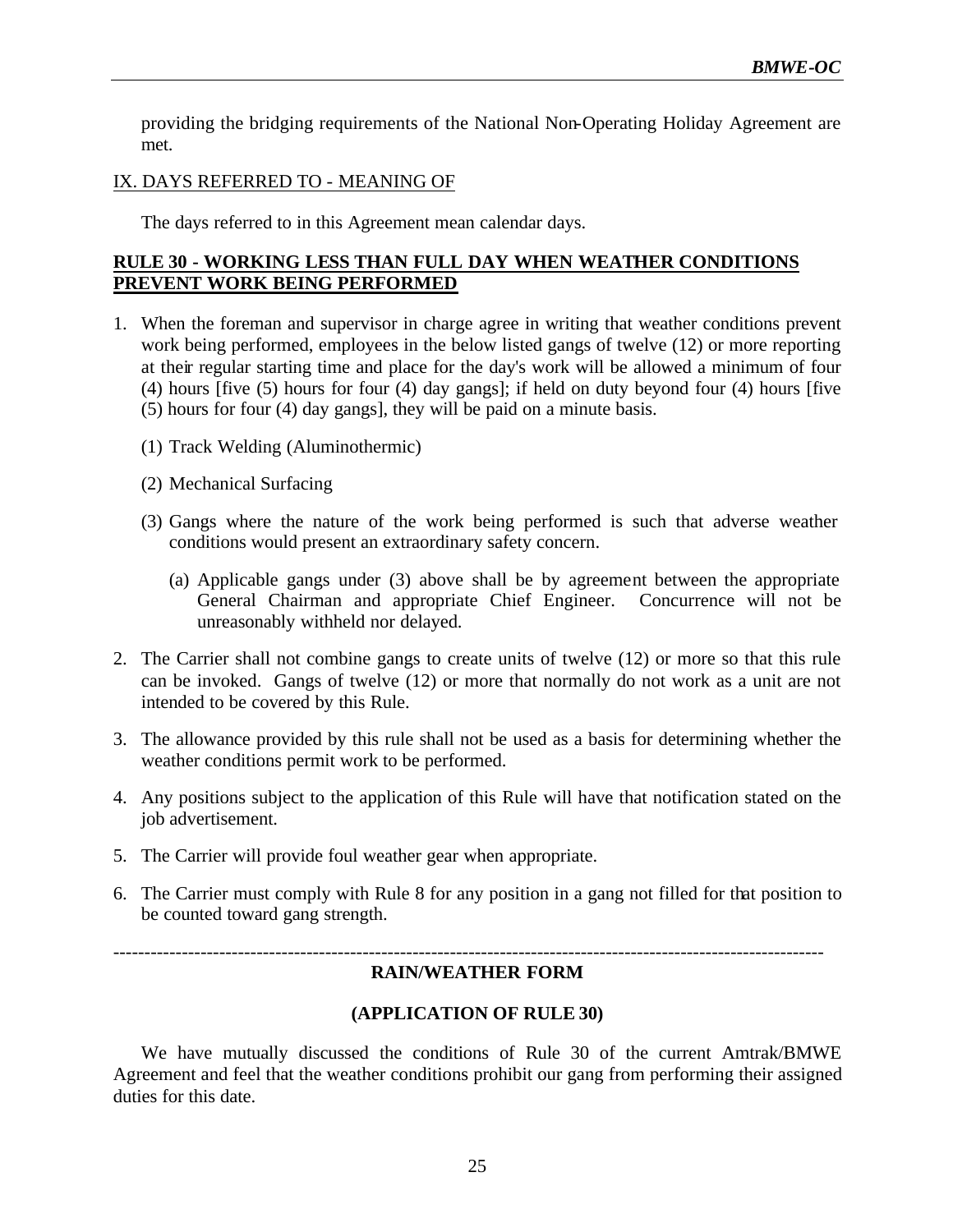Consequently, all members of which has an authorized force of twelve  $(12)$ or more members, will be released from duty as \_\_\_\_\_ (AM) (PM) with hours of compensated time this date .

### $\overline{a}$ M/W FOREMAN GANG NO. DATE SUPERVISOR DATE

We have mutually discussed and agreed to this release.

### **RULE 31 – AMTRAK/LABOR PRODUCTIVITY COUNCIL<sup>11</sup>**

The BMWE and Amtrak will immediately establish a joint labor/management productivity council. The Council's purpose is to achieve real, measurable cost savings through a joint process yielding benchmarks for productivity increases and strategies to achieve them.

The Council would be based on a structure of mutual representation and consensual decisionmaking similar to the Amtrak/BMWE Safety Program. The BMWE and management shall each designate employee representatives in writing, and may revoke such designations at any time. Employee representatives designated by the BMWE shall be reimbursed in accordance with the schedule agreement. All costs of the Council shall be borne by Amtrak.

The Council will select a mutually agreed-upon third party--government, private sector business, non-profit or otherwise--to help develop benchmarks and evaluate labor and management's progress toward those measurable goals.

Benchmarking and goal setting are not new to the transportation industry--and especially not new to railroads. In fact, Amtrak already has the facility to collect and compare work performance.

This process would provide a forum for discussion to encourage labor participation in job scheduling and design, and other logistics. Similar work-teams are used in the auto industry and other businesses to cos-engineer projects and work processes.

The Council will work to identify possible steps for improvement in such areas as:

- 1. Organization and execution of proposed capital construction projects.
- 2. Effective use of new technology.
- 3. Current and proposed modes of work organization and methods.
- 4. Training.

 $\overline{a}$ 

5. Issues of workplace quality of life and fair treatment.

Possible specific cost reduction or revenue improvement targets/goals include, for example:

- 1. Reducing costs related to injuries.
- 2. Efficient use of materials and reduction of wastage.

<sup>11</sup> Adopted December 9, 1997.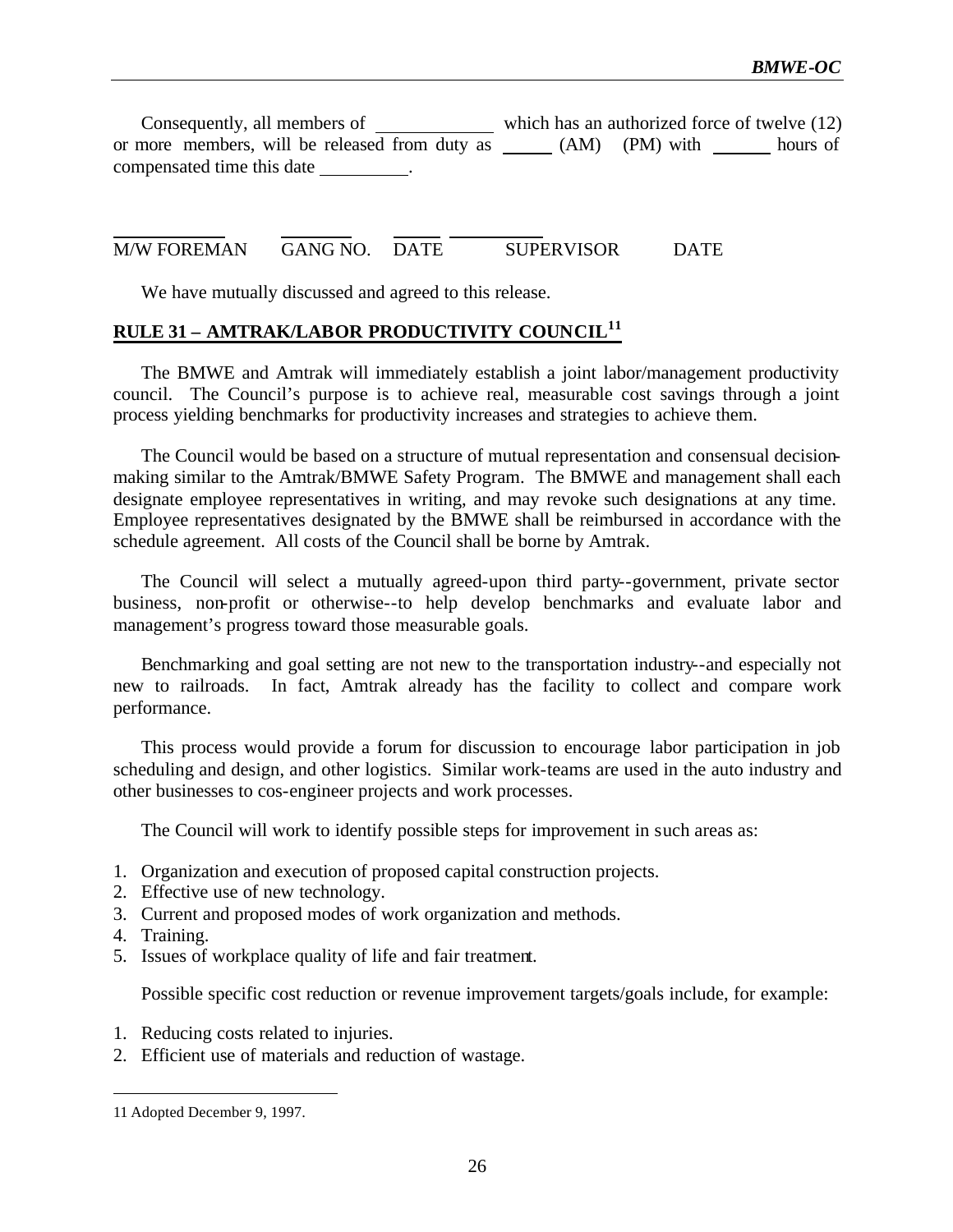- 3. Reducing other costs associated with job planning and execution.
- 4. Increasing productivity in core activities such as tie installation, track construction and renewal, bridge reconstruction, catenary inspection, etc.
- 5. Increasing revenue through on-time performance.

Contracting -In. It is anticipated that productivity enhancements will permit additional Amtrak work to be performed and increase crew availability of contracting-out to other railroads (commuters and freight), thereby growing revenue.

Distribution of Benefits of Savings. As productivity enhancement targets are established in all areas, periodic reviews of benchmarked activities shall evaluate progress toward those goals and the value of increased efficiencies and savings to Amtrak's bottom line. Savings of up to \$3.0 million annually would primarily benefit Amtrak's bottom line. (Employees shall receive 20 percent of the benefits of the savings, while the company receives 80 percent.) However, if the total annual savings exceeds \$3.0 million per year, 50 percent of those savings shall be paid to employees as a bonus above normal wages and payments.

### **RULE 32 - TRAVEL TIME**

Except as otherwise provided, the following rule will apply to territories governed by the BMWE Corporate Agreement.

- 1. An employee waiting, or traveling by direction of Amtrak by passenger train, motor car or any other method of transportation, will be allowed straight time for actual time waiting and/or traveling during or outside of the regularly assigned hours.
- 2. When authorized to use their personal vehicle, the employee will receive the standard Amtrak authorized mileage reimbursement.
- 3. This rule does not apply to employees waiting or traveling in the exercise of their seniority rights.

### **RULE 33 - MILITARY TRAINING**

When employees assigned to regular positions who are members of the Reserves or National Guard are required to be absent from work for the purpose of their annual training exercise, they shall be paid the actual time lost during their regular work days or work weeks (maximum of eight (8) hours pay at the straight time rate of their positions for each day lost). Compensation received by the employees for other than meals, lodging or transportation, shall be remitted to the Corporation. Such employees must furnish the Corporation with a statement signed by their Commanding Officer for compensation paid and the days on which such military training service was performed.

### **RULE 34 - LEAVE OF ABSENCE**

1. An employee given a leave of absence will retain and accumulate seniority during the period of such leave of absence.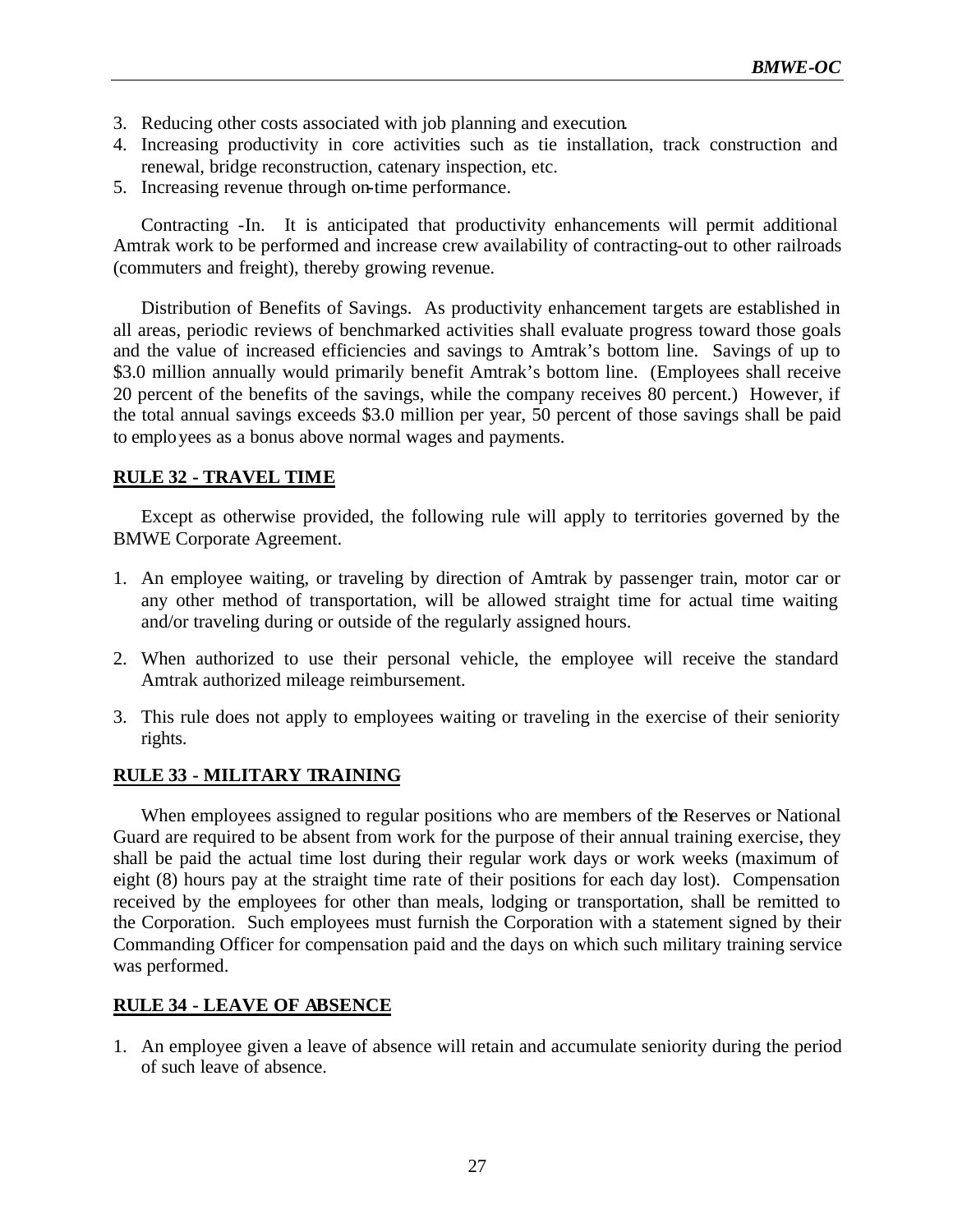- 2. Employees who are granted leaves of absence to serve as the accredited representatives of the Brotherhood of Maintenance of Way Employees will:
	- (a) Retain and continue to accumulate seniority in the classes or grades in which they have seniority at the time they were granted leave of absence to the same extent as would be the case if they were in active service.
	- (b) Acquire and accumulate seniority in higher classes or grades in which advertised positions are awarded to junior employees due to the absence of the accredited representative on leave of absence.
	- (c) An employee on a leave of absence as a full time union representative of the BMWE on or after July 1, 1988 will be credited for time on the leave of absence as continuous service for the length of his/her vacation entitlement.
- 3. Except when his seniority is protected by an Agreement, in writing, between the Chief Engineer and the General Chairman, an employee absent on leave who engages in outside employment shall automatically forfeit all seniority under this Agreement.

#### **RULE 35 - SAFETY**

The April 4, 1996, System Safety Agreement, as set forth in Appendix N, will be applicable to employees covered by this Agreement.

#### **RULE 36 – OFF-THE-TRACK ACCIDENTS**

The benefits and protection provided under the terms and provisions of the agreement covering accidents involving off-the-track vehicles authorized by Railroad to transport employes entered into at Washington, D.C. on February 10, 1971, and effective May 1, 1971, together the amendments and interpretations made or agreed upon by proper authority from time to time, including the changes in benefit levels as set forth in Article X of the September 26, 1996, NCCC/BMWE agreement<sup>12</sup>, will be applied to employes of the Corporation and will be considered part of this Agreement to the same extent it would be if the Corporation were a party to that agreement. Benefits under this Rule 36 will be paid for covered accidents occurring on or after January 1, 1976.

#### **RULE 37 - SPECIAL ACCOUNTS**

Within six months from the date of this agreement, Amtrak will establish flexible spending accounts for dependent care and health care. The plans will be in accordance with the IRS regulations and applicable laws. $13$ 

<sup>12</sup> Article VII of the Agreement dated December 9, 1997.

<sup>13</sup> Agreements dated January 7, 1993.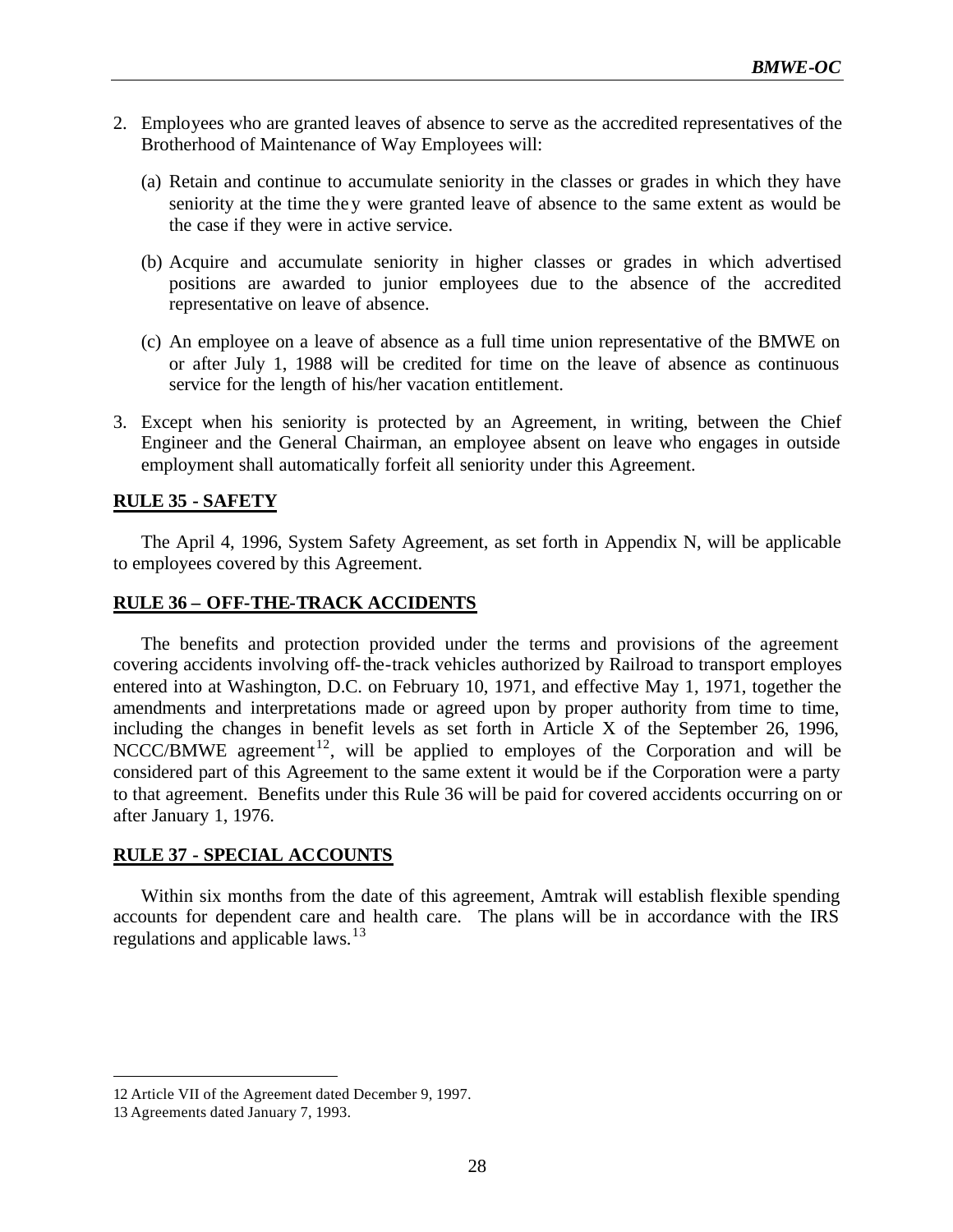On or about September 1, 2000, the account will be expanded to include commuter reimbursement accounts. The Commuter Reimbursement will include a Transportation Reimbursement Account and a Parking Reimbursement Account.<sup>14</sup>

# **RULE 38 - AMERICANS WITH DISABILITIES ACT 15**

The Company and Union recognize that legal obligations exist under the Americans with Disabilities Act (ADA) to make reasonable accommodations for certain employees with disabilities. The parties agree to cooperate with respect to making such accommodations.

#### **RULE 39 - RETIREMENT SAVINGS PLAN**

Amtrak will establish a 401(k) tax-deferred retirement savings plan for its eligible employees represented by the Union signatory below, subject to the following provisions:

- 1. The plan will be effective July 1, 1994, or as soon thereafter as possible. Eligible employees may make contributions as provided in the Plan through payroll deduction.
- 2. An eligible employee is an active employee who has completed one year of service as defined in the Plan.
- 3. Participation in the Plan by any eligible employee shall be voluntary.
- 4. There will be no contributions to the Plan by Amtrak.
- 5. Amtrak will take such actions as may be prudent or required by law to maintain the tax qualified status of the Plan.

### **RULE 40 - NORTHEAST UNITS<sup>16</sup>**

The provisions of Rule 89 of the BMWE-NEC agreement are governing in the establishment of Northeast Units in Albany, New York and on the Massachusetts Bay Transportation Authority (MBTA) Commuter Railroad. A copy of Rule 89 of the BMWE-NEC Agreement is included in its entirety in Appendix R.

<sup>14</sup> Agreements dated July 13, 2000.

<sup>15</sup> Applicable to Seaboard and Pacific Federations.

<sup>16</sup> Adopted June 27, 1992.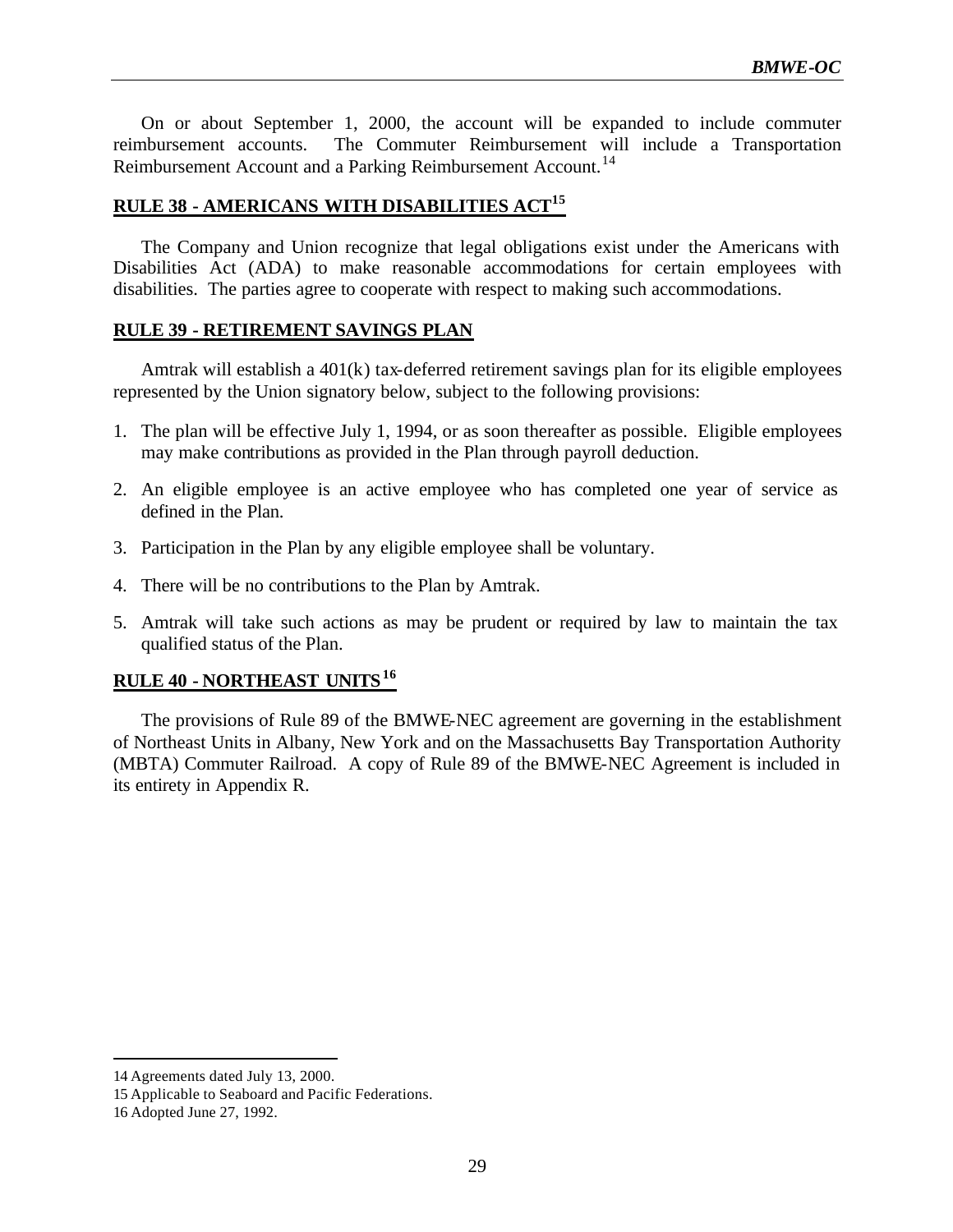# **ATTACHMENT A**

### **UNION SHOP-DUES DEDUCTION**

#### UNION SHOP

- 1. In accordance with and subject to the terms and conditions hereinafter set forth, all employes of the Corporation now or hereafter subject to the rules and working conditions agreement between the parties hereto shall, as a condition of their continued employment subject to such agreement, become members of the union party to this agreement representing their crafts or classes within sixty (60) calendar days of the date they first perform compensated service as such employes after the effective date of this agreement, and thereafter shall maintain membership in good standing in such union; except that such membership shall not be required of any individual until he has performed thirty (30)days of such compensated service within a period of twelve (12) consecutive calendar months. Nothing in this agreement shall alter, enlarge or otherwise change the coverage of the present or future rules and working conditions agreement.
- 2. (a) Employes who have secured seniority under the rules and working conditions agreement and who are subsequently regularly assigned or transferred to full-time employment not covered by such agreement or are furloughed on account of force reduction will not be required to maintain membership as provided in Section 1 of this agreement so long as they remain in such other employment or furloughed as herein provided, but they may do so at their option. Should such employes return to any service covered by the said rules and working conditions agreement they shall, as a condition of their continued employment subject to such agreement, be required to become and remain members in good standing in the union within thirty (30) days from date of their return to such service.
	- (b) The seniority status and rights of employes granted leave of absence to serve in the Armed Forces shall not be terminated by reason of any of the provisions of this agreement but such employes shall, upon resumption of employment, be governed by Section 1 of this agreement.
- 3. Nothing in this agreement shall require an employe to become or to remain a member of the union if such membership is not available to such employe upon the same terms and conditions as are generally applicable to any other members, or if the membership of such employe is denied or terminated for any reason other than the failure of the employe to tender the periodic dues, initiation fees, and assessments (not including fines and penalties) uniformly required as a condition of acquiring or maintaining membership. For purposes of this Section, dues, fees, and assessments shall be deemed to be "uniformly required" if they are required of all employes in the same status at the same time in the union.
- 4 (a) The Corporation will furnish to the union information with respect to the employment status of employes represented by it, and which information is pertinent to the administration of this agreement. The union will notify the Corporation in writing of any employe who by reason of failure to comply with the terms of this agreement is not entitled to continue in employment. Upon receipt of such notice, the Corporation will, as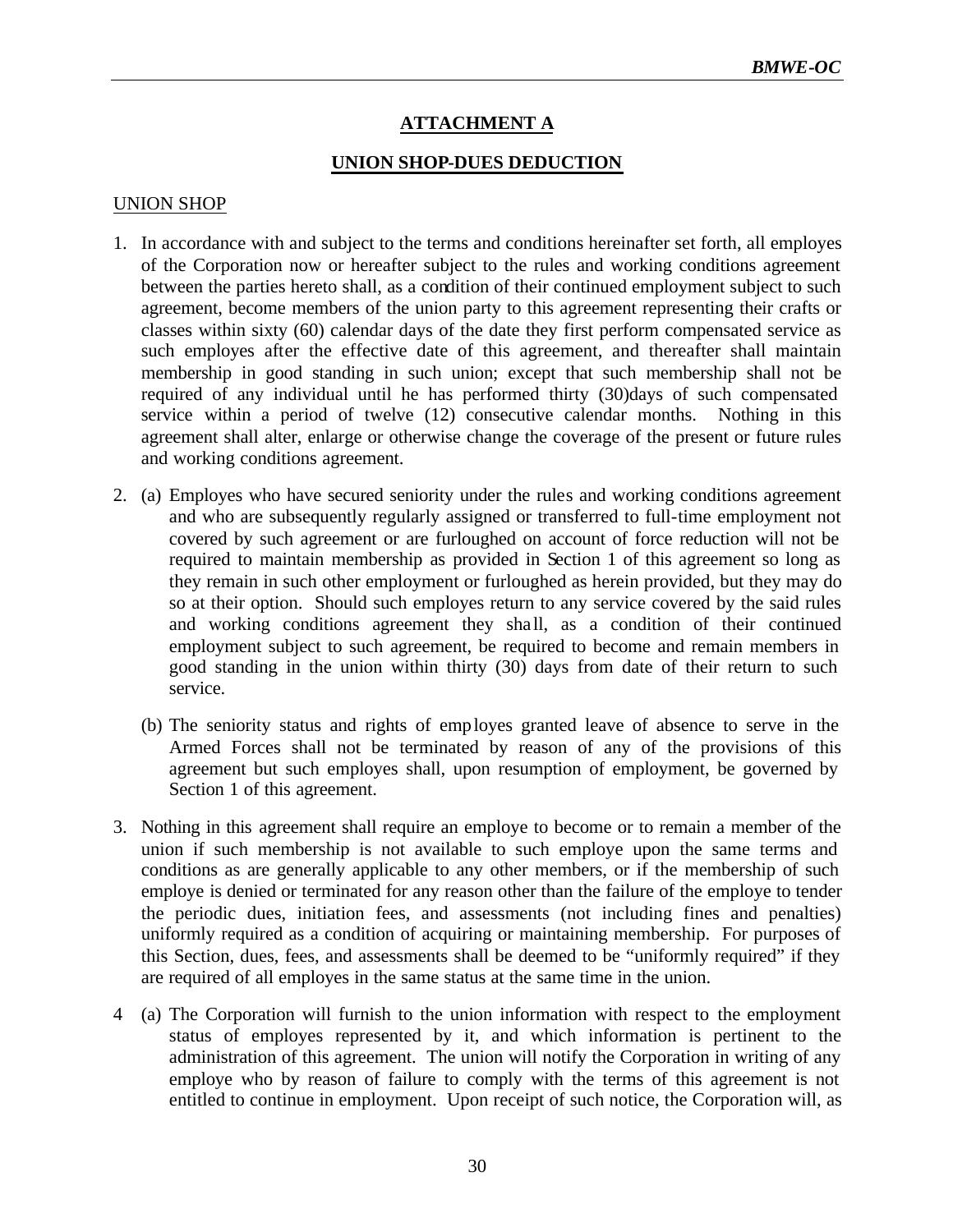promptly as possible but within ten (10) calendar days of such receipt, so notify the employe concerned in writing by certified mail, return receipt requested, or by personal delivery evidenced by receipt. Copy of such notice shall be given the union. Any employe so notified who disputes the fact that he has failed to comply with the terms of this agreement, shall, within a period of ten (10) calendar days from the date of such notice, request the Corporation in writing to accord him a hearing which shall be held as soon as possible and within ten (10) calendar days of receipt of request therefor. Notice of the date set for hearing shall be promptly given the employe in writing by certified mail, return receipt requested, or by personal delivery evidenced by receipt. Copy of notice of such hearing shall be given to the union and the union shall attend and participate in the hearing. The receipt by the Corporation of a request for a hearing shall operate to stay action on the termination of employment until the hearing is held and the decision of the Corporation is rendered. In the event the employe concerned fails to request a hearing as provided herein, the Corporation shall proceed to terminate his employment and seniority not later than thirty (30) calendar days from receipt of the above described notice from the union, unless the Corporation and the union agree otherwise in writing.

- (b) The Corporation shall determine on the basis of the evidence produced at the hearing whether or not the employe has complied with the terms of this agreement, and shall render a decision accordingly. Such decision shall be rendered within ten (10) calendar days of the hearing date and the employe and the union shall be promptly advised thereof. If the decision is that the employe has not complied with the terms of this agreement, his employment and seniority shall be terminated within ten (10) calendar days of said decision, unless the Corporation and the union agree otherwise in writing. If the decision of the Corporation is not satisfactory to the employe or the union, it may be appealed directly to the highest officer of the Corporation designated to handle such appeals. Such appeals shall be taken within ten (10) calendar days of the date of the decision appealed from, and if taken, shall operate to stay action on the termination of employment, until the decision on appeal is rendered. The Corporation shall promptly notify the other party in writing of any such appeal. The decision on such appeal is that the employe has not complied with the terms of this agreement, his employment and seniority shall be terminated within ten (10)calendar days of the date of said decision unless the Corporation and the union agree otherwise in writing. Such decision on appeal shall be final and binding unless within ten (10) calendar days thereof the union or the employe involved requests the selection of a neutral person to decide the dispute as provided in Section 4(c) below. Any request for selection of a neutral person as provided in Section 4(c) below shall operate to stay action on the termination of seniority and employment until not more than ten (10) calendar days from the date decision is rendered by the neutral person.
- (c) If within ten (10) calendar days after the date of a decision on appeal by the highest officer of the Corporation designated to handle appeals under this agreement the union or the employe involved requests such highest officer in writing that a neutral person be appointed to decide the dispute, a neutral person to act as sole arbitrator to decide the dispute shall be selected by the highest officer of the Corporation designated to handle appeals under this agreement or his designated representative, the Chief Executive of the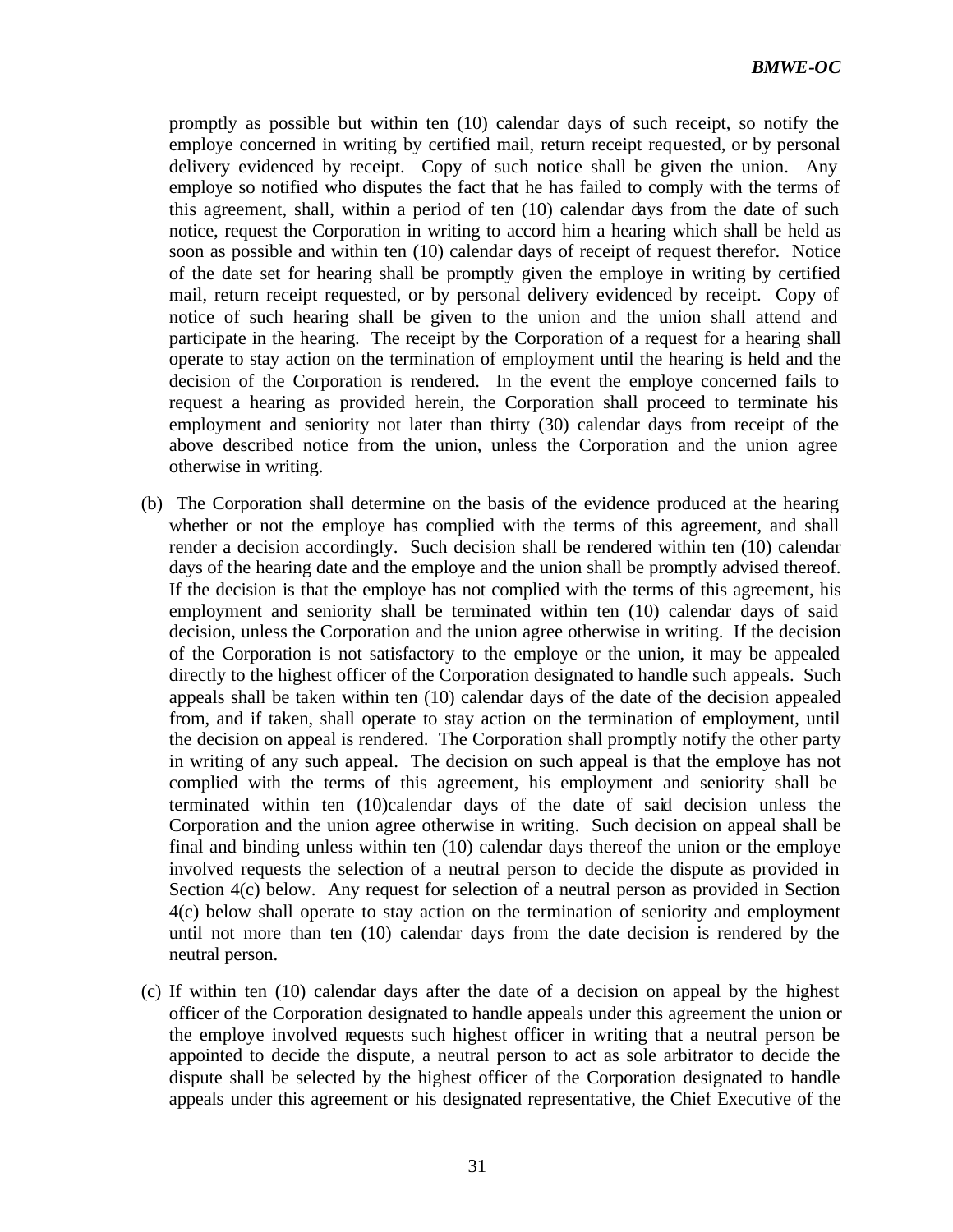union or his designated representative. If they are unable to agree upon the selection of a neutral person, any one of them may request the Chairman of the National Mediation Board in writing to appoint such a neutral person. The Corporation, the union and the employe involved shall have the right to appear and present evidence at a hearing before such neutral person. Any decision by such neutral person shall be made within thirty (30) calendar days from the date of receipt of the request for his appointment and shall be final and binding upon the parties. The Corporation, the employe and the union shall be promptly advised thereof in writing. If the position of the employe is sustained, such fees, salary and expenses shall be borne in equal shares by the Corporation and the union. If the position of the employe is not sustained, such fees, salary and expenses shall be borne in equal shares by the Corporation and the union and the employe.

- (d) Time limits specified in this Section may be extended in individual cases by written agreement of the Corporation and the union.
- (e) The union shall notify the Corporation in writing of the title(s) and address(es) of its officers and representatives who are authorized to serve and receive notices described in this Section. The Corporation shall notify the union of the title(s) and address(es) of its officers or representatives who are authorized to receive the notices described in this Section.
- 5. The Corporation shall not be required to terminate the employment of any employe until such time as the services of a qualified replacement are available. The determination of whether a qualified replacement is available shall be made jointly by the designated representative of the Corporation and the designated representative of the union. The Corporation, may not, however, retain any employe in service under the provisions of this paragraph for a period in excess of ninety (90) calendar days from the date of the union's original notice or sixty (60) calendar days from the date of the last decision rendered in accordance with Section 4 above. Employes whose service is extended under the provisions of this Section shall not, during such extension, retain or acquire any seniority rights.
- 6. An employe whose employment and seniority is terminated pursuant to the provisions of this agreement shall have no time or money claim by reason thereof.
- 7. In the event that seniority and employment under the rules and working conditions agreement is terminated by the Corporation under the provisions of this agreement, and such termination of seniority and employment is subsequently determined to be improper, unlawful, or unenforceable, the union shall indemnify and save harmless the Corporation against any and all liability arising as the result of such improper, unlawful, or unenforceable termination of seniority and employment; provided, however, that this sentence shall not apply to any case in which the Corporation is the plaintiff or the moving party in the action in which the aforesaid determination is made or in which case the Corporation acts in collusion with any employe; provided further, that the aforementioned liability shall not extend to the expense to the Corporation in defending suits by employes whose seniority and employment are terminated by the Corporation under the provisions of this agreement.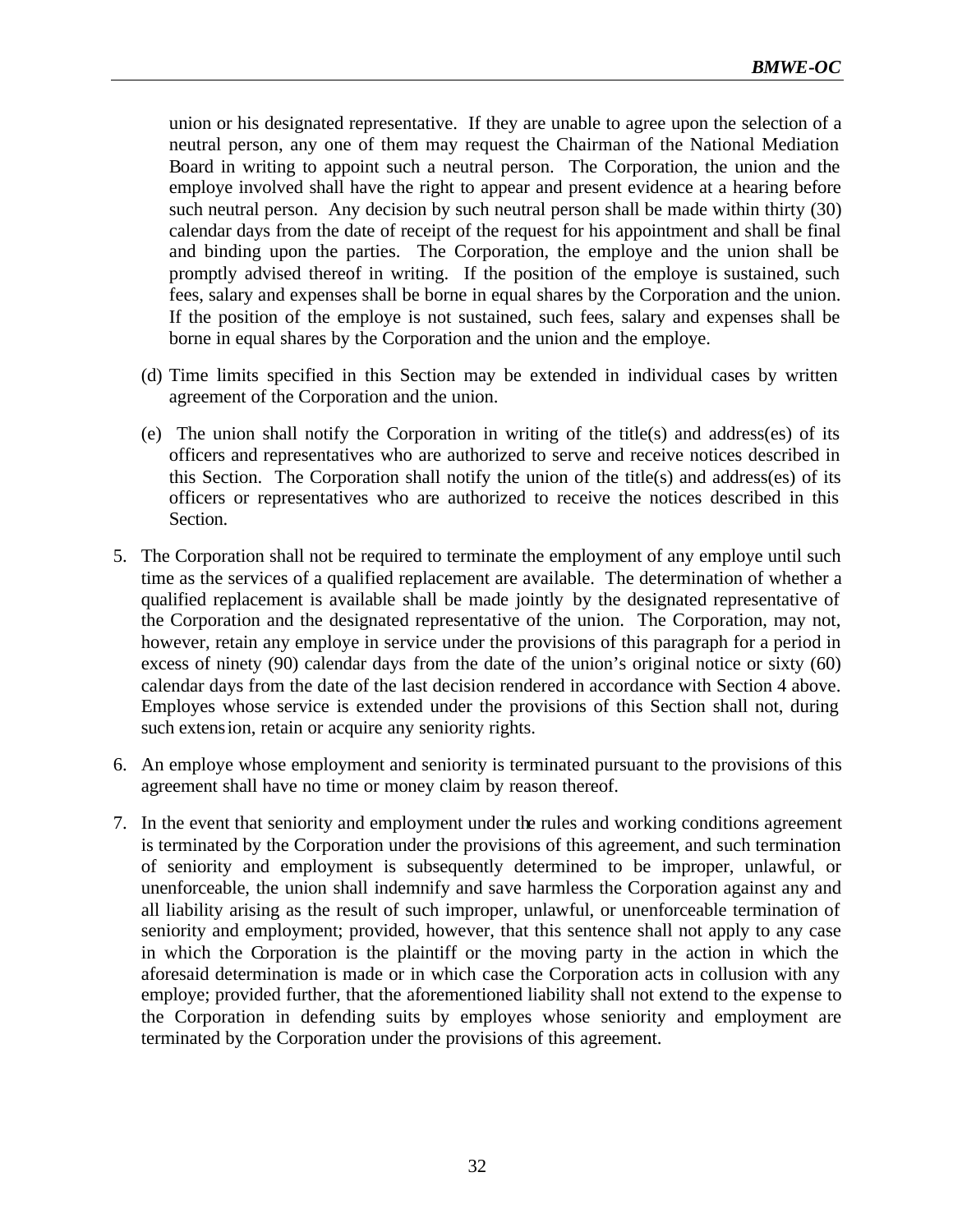### DUES DEDUCTION

- 8. (a) Subject to the terms and conditions hereinafter set forth, the Corporation will deduct from the wages of employes, membership dues, fees and assessments (excluding fines and penalties) whenever applicable each calendar quarter which are uniformly required as a condition of acquiring or retaining membership in the union upon written and unrevoked authorization of the employe on the form (Individual Authorization Form - Attachment "A") agreed upon by the parties hereto, a copy of which is attached and made a part of this Appendix A.
	- (b) The designated representative of the union sha ll promptly notify in writing the Officer or Officers designated by the Corporation of any special assessments or changes in amounts of fees or dues, and shall also furnish to such designated Officer or Officers of the Corporation, the individual authoriza tion forms as provided for herein.
- 9. (a) Individual authorizations to be effective for a particular calendar quarter must be in the possession of the Corporation not later than the twentieth (20th) day of the month preceding the month in which such deductions are to be made.
	- (b) The designated representative of the union shall furnish to the Corporation an initial statement in alphabetical order, showing the employe's name, lodge number, Social Security number and amount to be deducted, such statement to be furnished together with individual authorization forms to cover, not later than the twentieth (20th) days of the month preceding the month in which the deductions become effective. Subsequent quarterly deductions will be based on the initial statement, plus a quarterly statement showing additions or deletions, furnished in the same manner as the initial statement required hereby.
- 10. Said deductions will be made only from wages earned in the first pay period of the second month (February, May, August and November) of each calendar quarter and shall be remitted by check to the Officer designated by the union not later than the end of the month in which deductions are made, accompanied by a list in alphabetical order showing the name of each employe for whom a deduction was made, his lodge number, Social Security number and the amount of the deduction and the total amount of money deducted. If the earnings of the employes are insufficient in the first pay period in the month in which deductions are made to permit the full amount of the deduction, no deduction will be made for that calendar quarter. In the event or any excess or shortage in said deductions for an individual employe, said excess or shortage will be subject to adjustment by the union and the individual employe.
- 11. The following payroll deductions will have priority over the deductions covered by this Agreement:
	- Federal, state and local taxes.
	- Other deductions required by law and court orders.
	- Amounts due Corporation.
- 12. The deductions provided for herein shall not be effective with respect to any individual employe until the Corporation has been furnished with written authorization of assignment of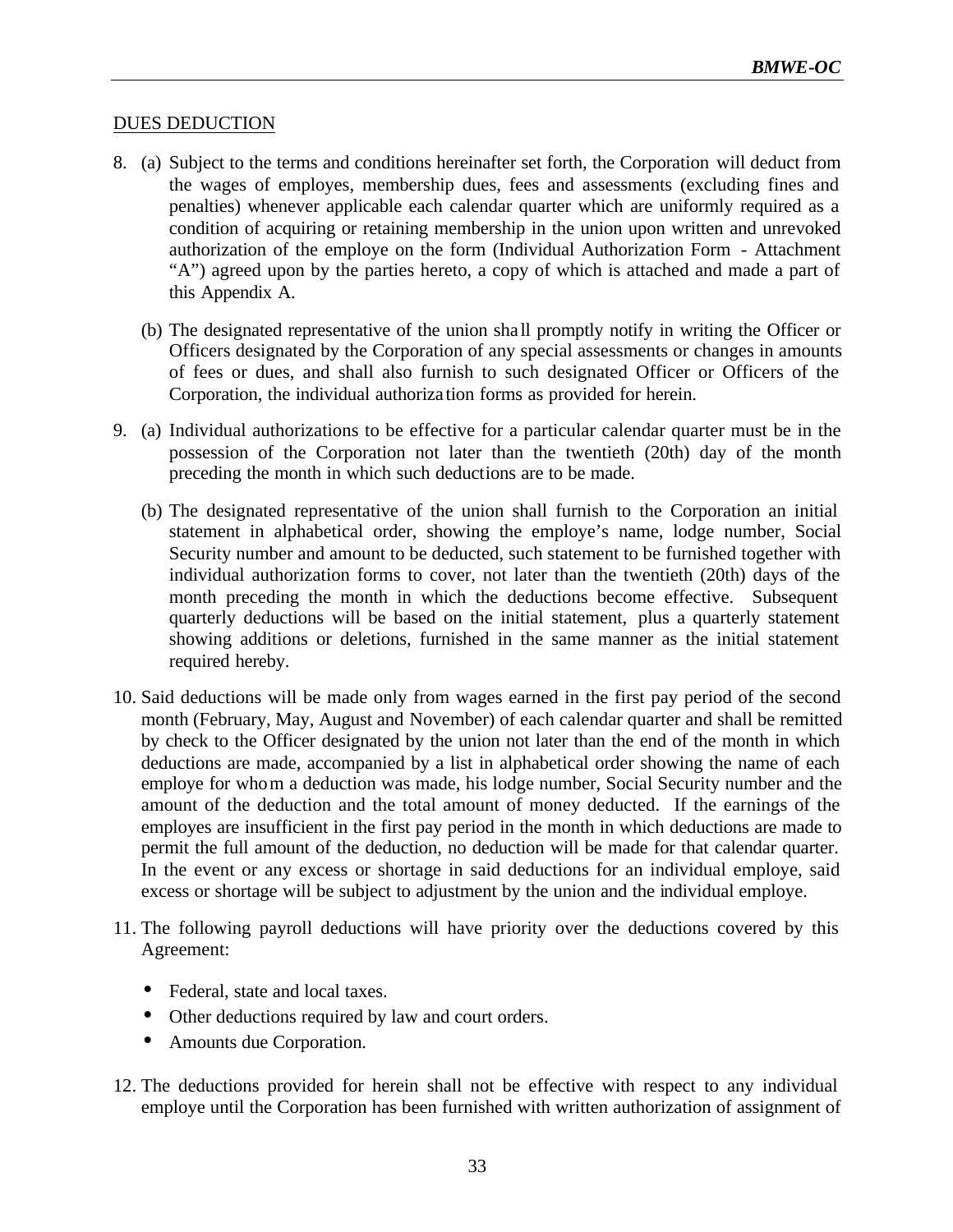wages of such quarterly membership dues, initiation fees, reinstatement fees, and assessments. Such assignment shall be revocable in writing after the expiration of one year, or upon termination of this Agreement.

- 13. Responsibility of the Corporation under this arrangement shall be limited to remitting to the union the amount actually deducted from wages of employes pursuant hereto and the Corporation shall not be responsible financially or otherwise for failure to make deductions or for improper or inaccurate deductions. Any question arising as to the correctness of the amount deducted shall be handled between the employe involved and the union, and any complaints against the Corporation in connection therewith shall be handled by the union on behalf of the employes concerned.
- 14. The union shall indemnify and save harmless the Corporation from and against any and all claims, demands, liability, losses or damage resulting from the entering into this Agreement or arising or growing out of any dispute or litigation from any deductions made by the Corporation pursuant to this Agreement; except for remitting to the union the monies deducted pursuant to this Agreement; provided, however that this sentence shall not apply to any case in which the Corporation is the plaintiff or the moving party in the action or in which case the Corporation acts in collusion with any employe; provided further, that the aforementioned liability shall not extend to the expense of the Corporation in defending suites by employes as a result of the Corporation's action under this Agreement.
- 15. In the event of a change in representation of employes now represented by the union this Agreement shall be automatically terminated as of the date official notification is received from the National Mediation Board of such change in representation.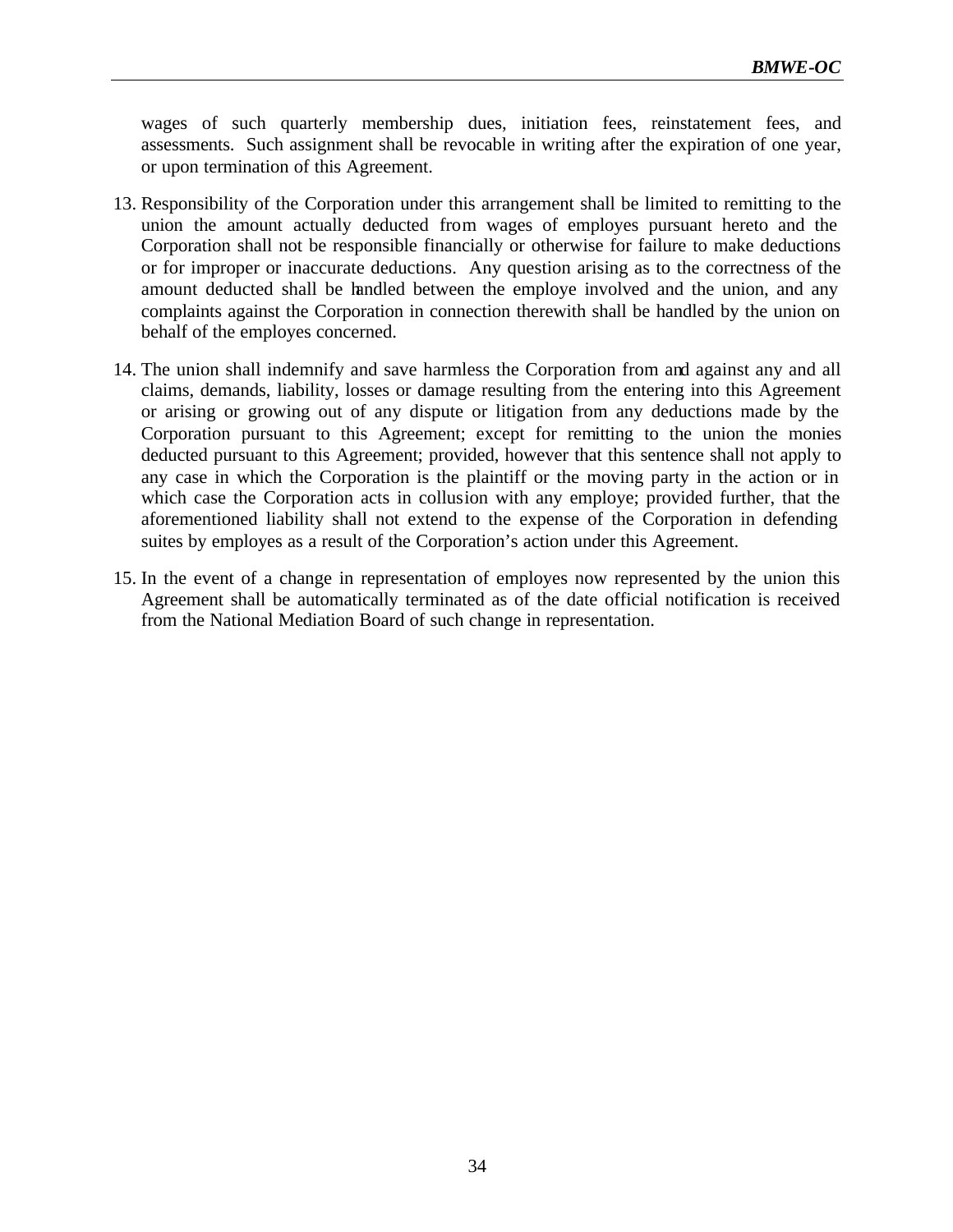# **APPENDIX A**

### **INDIVIDUAL AUTHORIZATION FORM**

#### **FOR DEDUCTION OF FEES, DUES AND ASSESSMENTS**

I hereby assign to the Brotherhood of Maintenance of Way Employes that part of my wages necessary to pay my quarterly union dues as reported to the National Railroad Passenger Corporation by the General Chairman of the Brotherhood of Maintenance of Way Employes as provided under the Dues Deduction provisions of the Agreement entered into by and between the Corporation and the Organization, effective January 1, 1976, and I hereby authorize the Corporation to deduct from my wages all such sums and pay them over to the union as provided for in the said Agreement.

This authorization may be revoked by the undersigned in writing after the expiration of one (1) year or upon the termination date of the Union Shop-Dues Deduction provisions of said Agreement, or upon the termination date of the said Agreement, whichever occurs sooner.

#### TYPE OR PRINT IN INK

| <b>NAME</b>         | <b>LAST</b>                        | <b>FIRST</b>             | <b>MIDDLE INITIAL</b> |
|---------------------|------------------------------------|--------------------------|-----------------------|
| <b>HOME ADDRESS</b> |                                    | <b>STREET AND NUMBER</b> |                       |
|                     | <b>CITY OR TOWN</b>                | <b>STATE</b>             | <b>ZIP CODE</b>       |
| <b>DATE</b>         |                                    |                          |                       |
|                     | EMPLOYEE IDENTIFICATION NO.        |                          |                       |
|                     | SOCIAL SECURITY NO.                |                          |                       |
|                     | <b>OCCUPATION (POSITION TITLE)</b> |                          |                       |
| <b>LOCATION</b>     |                                    |                          |                       |
| <b>SIGNATURE</b>    |                                    |                          |                       |
| LODGE NO.           |                                    |                          |                       |
|                     |                                    |                          |                       |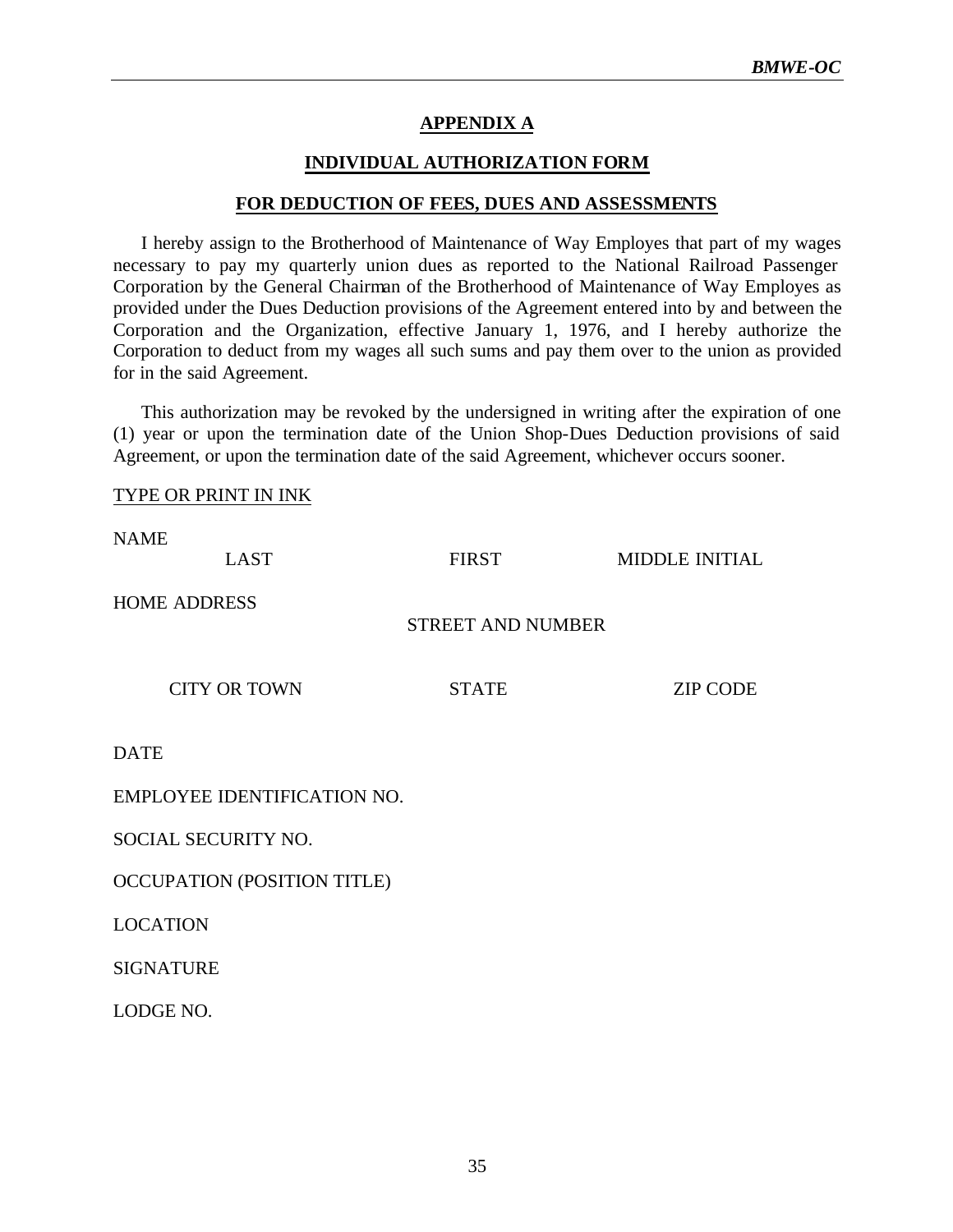# **APPENDIX B**

### **ADDENDUM TO DUES DEDUCTION AGREEMENT between NATIONAL RAILROAD PASSENGER CORPORATION (AMTRAK)**

**and**

### **BROTHERHOOD OF MAINTENANCE OF WAY EMPLOYES**

In conformity with the provisions of the Voluntary Payroll Deduction of Political Contributions Agreement signed August 31, 1979, the parties hereby amend the Dues Deduction Agreement of March 1, 1976, to the extent necessary to provide for the deduction of employees' voluntary political contributions on the following terms and bases:

- 1 (a) Subject to the terms and conditions hereinafter set forth, the Carrier will deduct from the wages of employees voluntary political contributions upon their written authorization in the form (individual authorization form) agreed upon by the parties hereto, a copy of which is attached, designated "Attachment A" and made a part hereof.
	- (b) Voluntary political contributions will be made monthly from the compensation of employees who have executed a written authorization providing for such deductions. The first such deduction will be made in the month following the month in which the authorization is received. Such authorization will remain in effect for a minimum of twelve (12) months and thereafter until canceled by thirty (30) days' advance written notice from the employee to the Brotherhood and the Carrier by Registered Mail. Changes in the amount to be deducted will be limited to one change in each 12-month period, and any change will coincide with a date on which dues deduction amounts may be changed under the dues deduction agreement.
- 2. The General Chairman or his designated representative shall furnish the Carrier with copy to the appropriate units of the Brotherhood, an initial statement by lodges, in alphabetical order and certified by him, showing the amounts of deductions to be made from each employee, such statement to be furnished together with individual authorization forms to cover, and payroll deductions of such amounts will commence in the month immediately following. Subsequent monthly deductions will be based on the initial statement plus a monthly statement showing additions and/or deletions furnished in the same manner as the initial statement required herein above.
- 3. Monthly voluntary political contribution deductions will be made from wages as the same time that membership dues are deducted from the employee's paycheck.
- 4. Concurrent with making remittance to the Organization of monthly membership dues, the Carrier will make separate remittance of voluntary political contributions to the Treasurer, Maintenance of Way Political League, together with a list prepared in accordance with the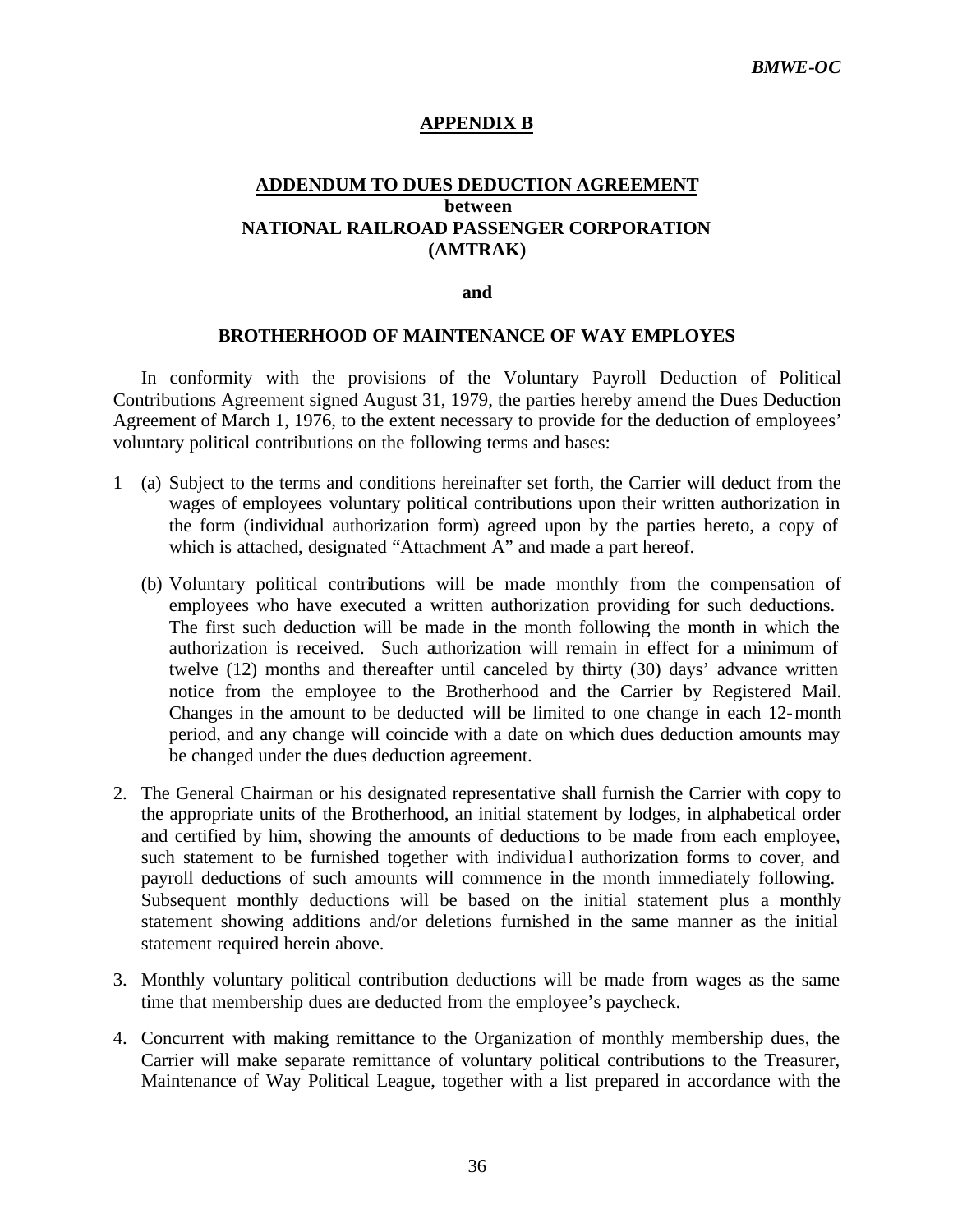requirements of the Dues Deduction Agreement pertaining to the remittance of monthly membership dues, with a copy to the General Chairman.

5. The requirements of this agreement shall not be effective with respect to any individual employee until the employer has been furnished with a written authorization of assignment of wages of such monthly voluntary political contribution.

FOR: FOR:

BROTHERHOOD OF MAINTENANCE NATIONAL RAILROAD PASSENGER OF WAY EMPLOYES CORPORATION

/S/<br>Richard Bramlett, General Chairman Director, Labor Relations

 $\frac{\Delta t}{\Delta}$ <br>J. W. Hammers, Jr., Corporate

 /s/ C. F. Foose, General Chairman

 /s/ Sal R. Freccia, General Chairman

 $\sqrt{s}$ William E. LaRue, General Chairman

 $\sqrt{s}$ Gerald D. Wilson, General Chairman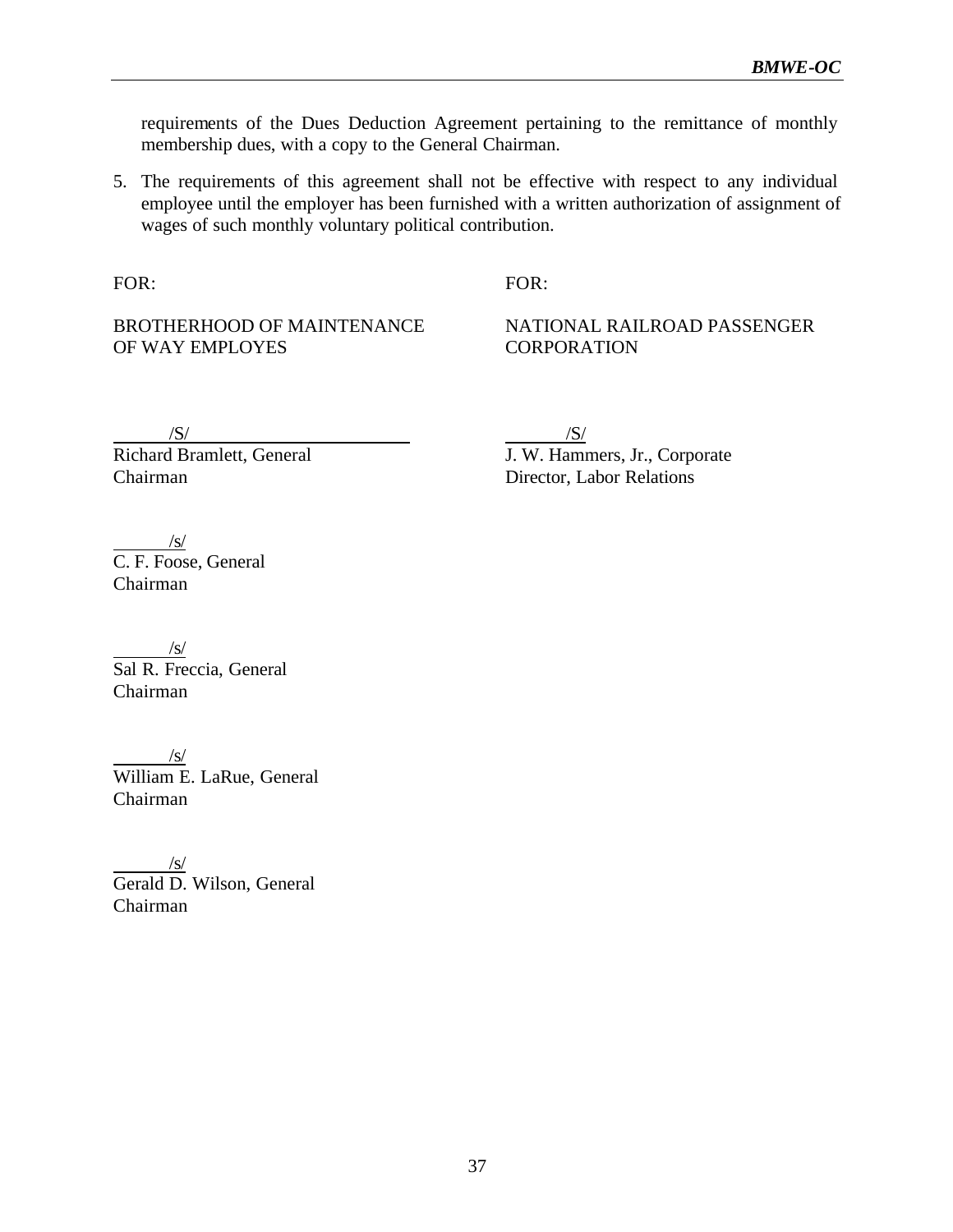## **ATTACHMENT A**

#### INDIVIDUAL AUTHORIZATION FORM

#### Voluntary Payroll Deductions - Maintenance of Way Political League

To

l

Space for label showing name, address, System Board and local lodge number.

Department Work Location

I hereby authorize and direct my employer \_\_\_\_\_\_\_\_\_\_\_\_\_\_\_\_\_\_\_\_\_\_\_ to deduct from my pay the sum of \$ for each month in which compensation is due me, and to forward that amount to the Treasurer, Maintenance of Way Political League. This authorization is voluntarily made on the specific understanding that the signing of this authorization and the making of payments to the Maintenance of Way Political League are conditions of membership in the Union or of employment with the Carrier; that the Maintenance of Way Political League will use the money it receives to make political contributions and expenditures in connection with Federal, State and Local elections.

It is understood that this authorization will remain in effect for a minimum of 12 months and, thereafter, I may revoke this authorization at any time by giving the Carrier and the Organization 30 days' advance written notice of my desire to do so.

> Signed at  $\frac{1}{\text{this}}$  day of  $\frac{1}{\text{this}}$ , 19

(personal signature)

Social Security Number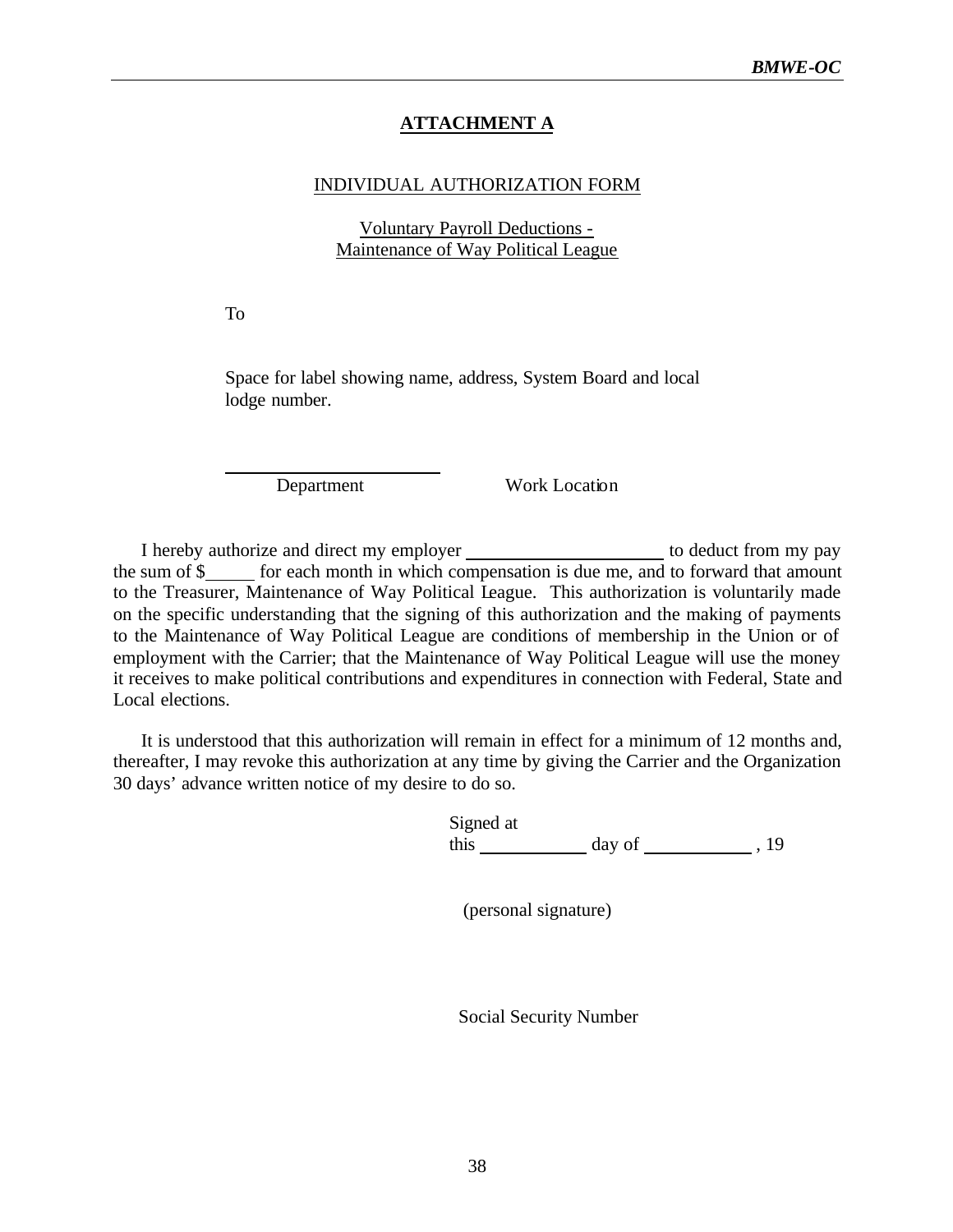September 24, 1979

Mr. Richard Bramlett Mr. C. F. Foose General Chairman General Chairman SCL Federation of the Brotherhood Brotherhood of Maintenance of Maintenance of Way Employes of Way Employes 4151 Woodcock Drive, Suite 209 930 Alhambra Blvd., Suite 260 Jacksonville, FL 32207 Sacramento, CA 95816

Mr. Sal R. Freccia Mr. Gerald D. Wilson General Chairman General Chairman Brotherhood of Maintenance Brotherhood of Maintenance of Way Employes of Way Employes New York Central System Div. Illinois Central Gulf 16 Court Street, Room 610 Federation Brooklyn, NY 11241 P.O. Box 659

Mr. William E. LaRue, General Chairman Pennsylvania Federation of the Brotherhood of Maintenance of Way Employes Land Title Building, Suite 606 Broad & Chestnut Streets Philadelphia, PA 19110

Fulton, KY 42041

#### Gentlemen:

This refers to your discussions with Bill Cole of my staff concerning the application of Article X (Union Dues Deduction) of the Mediation Agreement dated October 30, 1978, which the parties adopted pursuant to Letter of Agreement dated January 30, 1979.

As a result of the discussions, it was agreed that effective January 1, 1980, Appendix A (Union Shop - Dues Deduction) to the Amtrak/BMWE Agreement effective March 1, 1976, would be modified to provide for the deduction of dues, initiation fees and assessments (excluding fines and penalties) on a monthly basis, instead of each calendar quarter.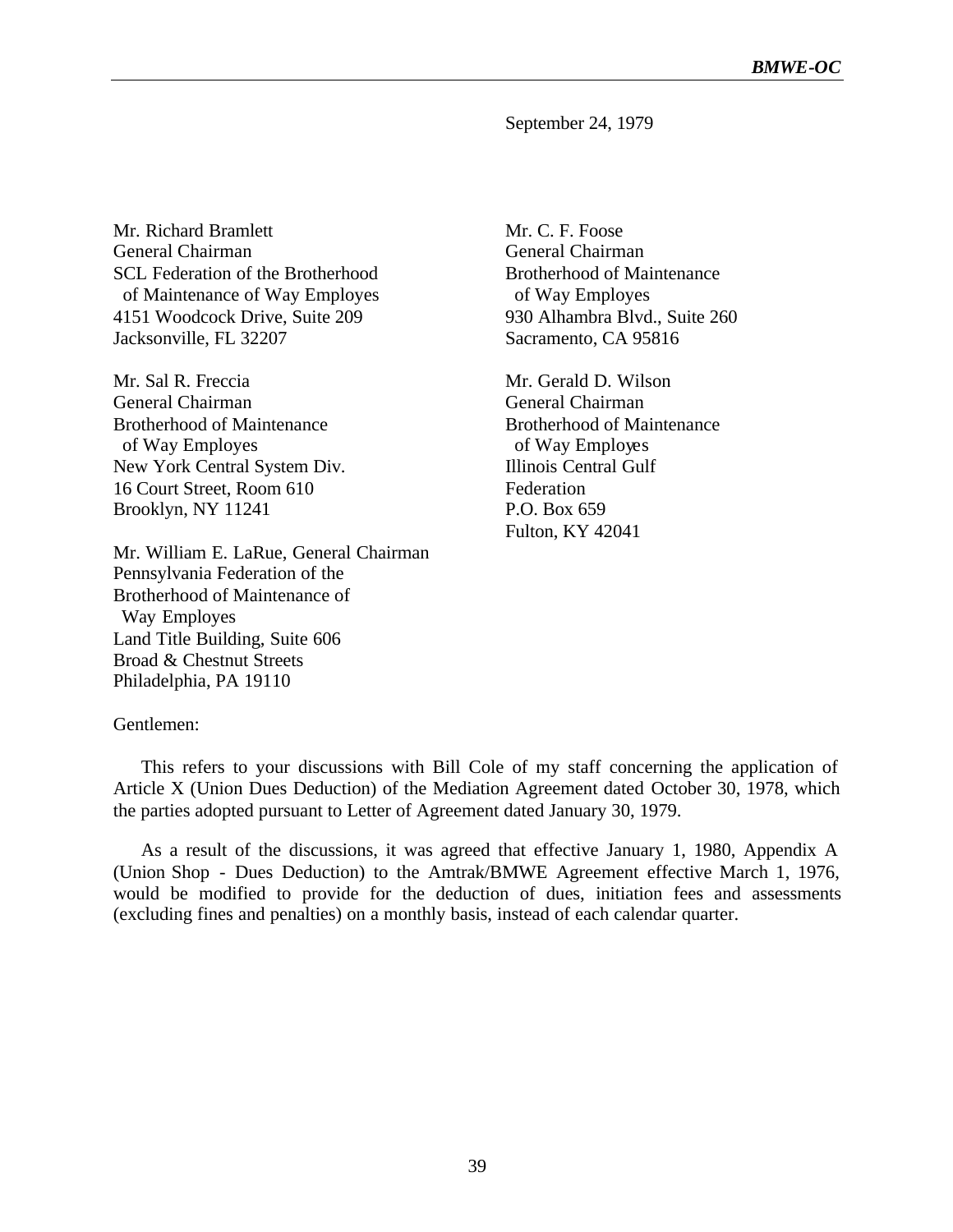If the foregoing accurately reflects our understanding in this matter, will you please indicate your concurrence by signing in the appropriate space below.

Very truly yours,

/s/

J. W. Hammers, Jr. Corporate Director Labor Relations

AGREED:

Richard Bramlett C. F. Foose General Chairman General Chairman

 $\sqrt{S/}$ 

General Chairman

 $\frac{1}{\sqrt{S}}$ /S/ Sal R. Freccia Gerald D. Wilson<br>General Chairman General Chairman

> /S/ William E. LaRue General Chairman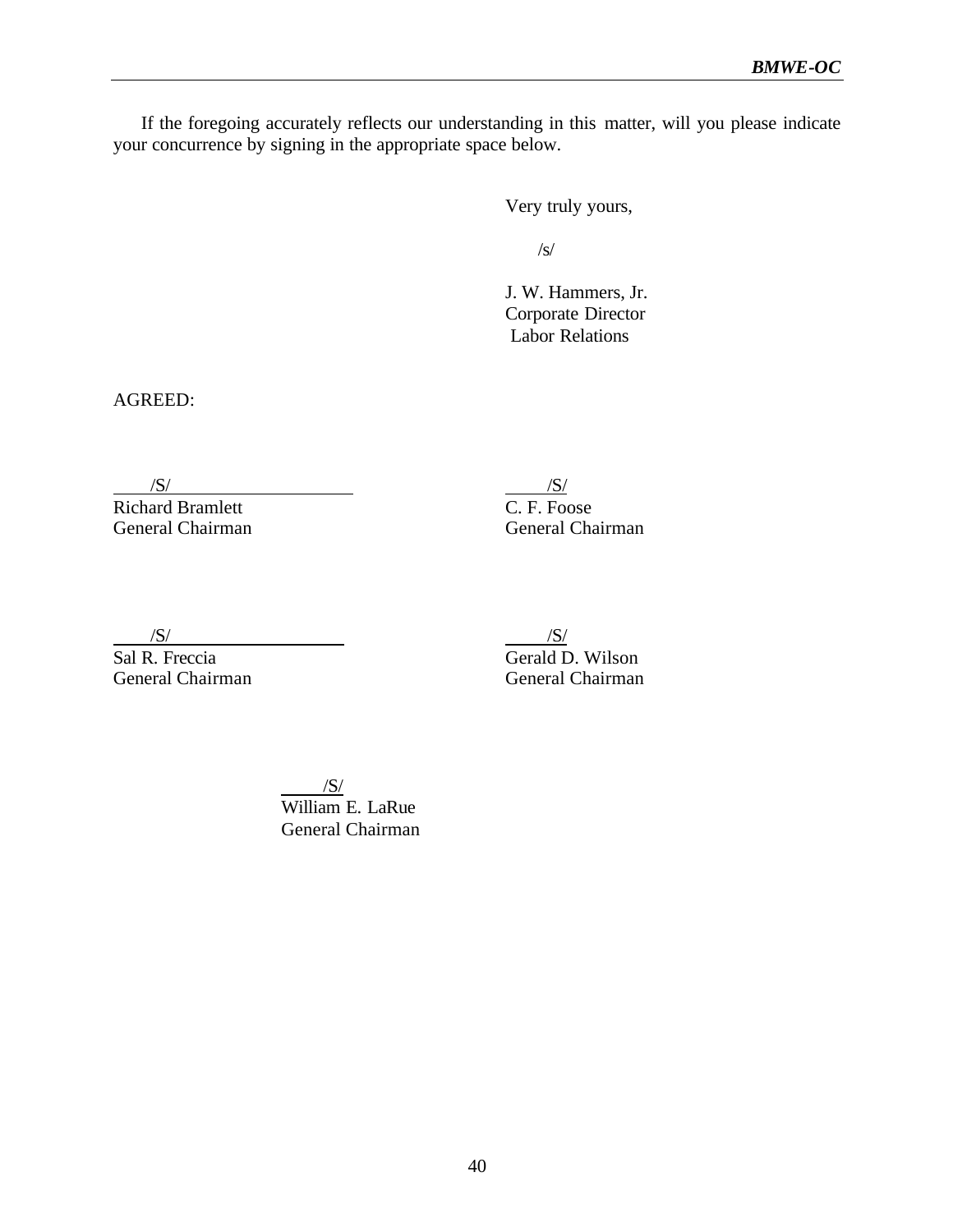### Synthesis of Nonoperating (M of W) National Vacation Agreements

## **APPENDIX C**

### **VACATIONS**

The following represents a synthesis in one document, for the convenience of the parties, of the current provisions of the December 17, 1941, National Vacation Agreement and amendments thereto provided in the various national agreements, with appropriate source identifications.

This is intended as a guide and is not to be construed as constituting a separate agreement between the parties. If any dispute arises as to the proper interpretation or application of any provisions, the terms of the appropriate vacation agreement shall govern.

- - - - - - - - - - - - - - - - -

1 (a) An annual vacation of five (5) consecutive work days with pay will be granted to each employee covered by this Agreement who renders compensated service on not less than one hundred twenty (120) days during the preceding calendar year.

(Art. II - VACATIONS - Section 1(a) - 1/13/67 Agreement and Art. IV - VACATIONS - Section  $1(a) - 2/10/71$  Agreement)

(b) An annual vacation of ten (10) consecutive work days with pay will be granted to each employee covered by this Agreement who renders compensated service on not less than one hundred ten (110) days during the preceding calendar year and who has two (2) or more years of continuous service and who, during such period of continuous service renders compensated service on not less than one hundred ten (110) days (133 days in the years 1950 - 1959 inclusive, 151 days in 1949 and 160 days in each of such years prior to 1949) in each of two (2) of such years, not necessarily consecutive.

(Art. II-VACATIONS-Section 1(b)-5/17/68 Agreement and Art. IV-VACATIONS-Section 1(b)-2/10/71 Agreement)

(c) An annual vacation of fifteen (15) consecutive work days with pay will be granted to each employee covered by this Agreement who renders compensated service on not less that one hundred (100) days during the preceding calendar year and who has eight (8) or more years of continuous service and who, during such period of continuous service renders compensated service and not less than one hundred (100) days (133 days in the years 1950-1959 inclusive, 151 days in 1949 and 160 days in each of such years prior to 1949) in each of eight (8) of such years, not necessarily consecutive.

(Art. II-VACATIONS-Section 1(c)-1/13/67 Agreement and Art. IV-VACATIONS-Section 1(c)-2/10/71 Agreement Art. III-VACATIONS-Section 1(c)-3/10/78 Agreement Art. III-VACATIONS-Section 1(c)-11/21/81 Agreement)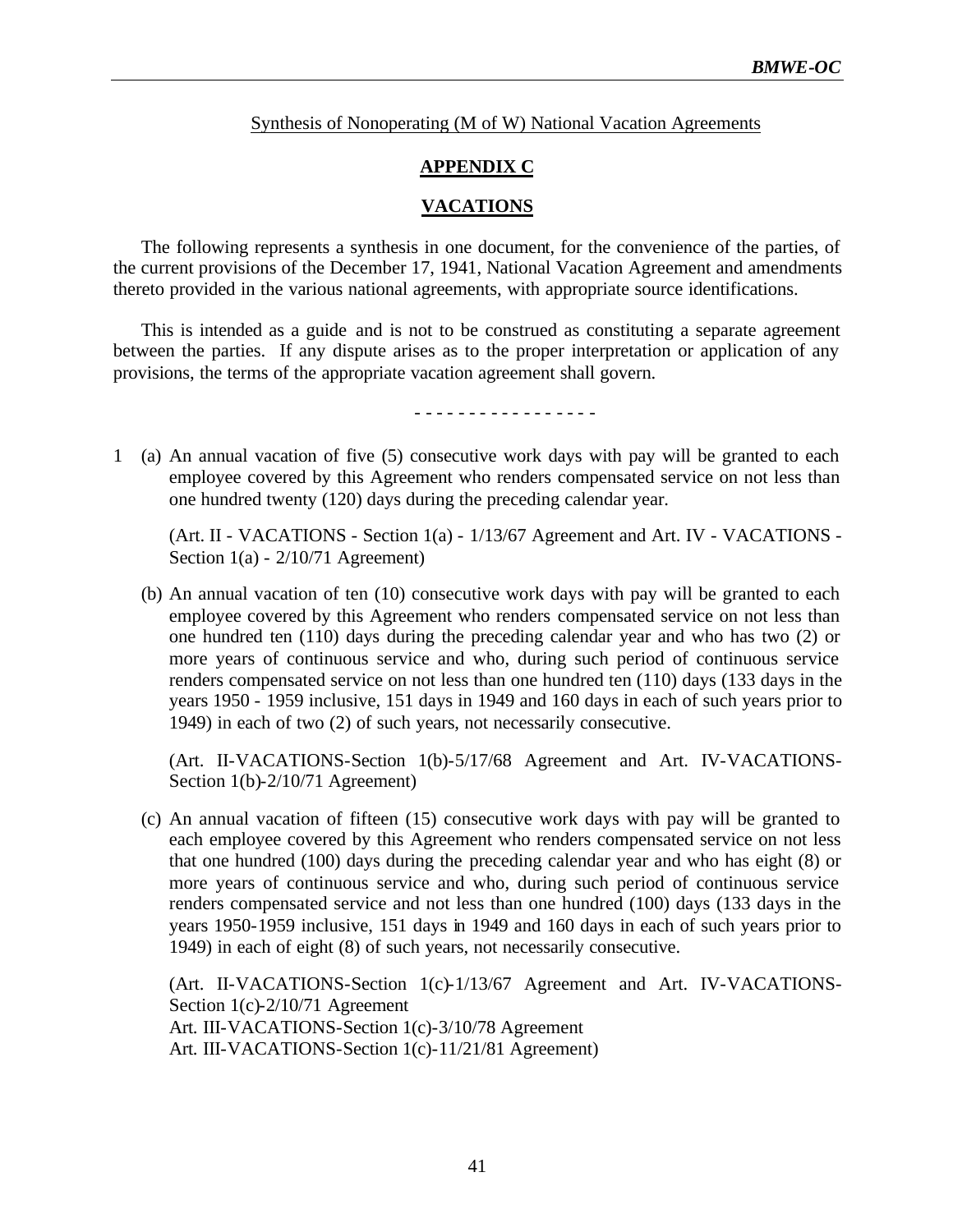(d) An annual vacation of twenty (20) consecutive work days with pay will be granted to each employee covered by this Agreement who renders compensated service on not less than one hundred (100) days during the preceding calendar year and who has seventeen (17) or more years of continuous service and who during such period of continuous service renders compensated service on not less than one hundred (100) days (133 days in the years 1950-1959 inclusive, 151 days in 1949 and 160 days in each of such years prior to 1949) in each of seventeen (17) of such years, not necessarily consecutive.

(Art. II-VACATIONS-Section 1(d)-1/13/67 Agreement and Art. IV-VACATIONS-Section 1(d)-2/10/71 Agreement Art. III-VACATIONS-Section 1(d)-3/10/78 Agreement Art. III-VACATIONS-Section 1(d)-11/12/81 Agreement)

(e) Effective with the calendar year 1973, an annual vacation of twenty-five (25) consecutive work days with pay will be granted to each employee covered by this Agreement who renders compensated service on not less than one hundred (100) days during the preceding calendar year and who has twenty-five (25) or more years of continuous service and who, during such period of continuous service renders compensated service on not less than one hundred (100) days (133 days in the years 1950-1959 inclusive, 151 days in 1949 and 160 days in each of such years prior to 1949) in each of twenty-five (25) of such years, not necessarily consecutive.

(Art. IV-VACATIONS-Section 1(e)-2/10/71 Agreement)

(f) Paragraphs (a),(b),(c), (d) and (e) hereof shall be construed to grant to weekly and monthly rated employees, whose rates contemplate more than five days of service each week, vacations of one, two, three, four or five work weeks.

(Art. II-VACATIONS-Section 1(e)-1/13/67 Agreement and Art. IV-VACATIONS-Section 1(f)-2/10/71 Agreement)

(g) Service rendered under agreements between a carrier and one or more of the Non-Operating Organizations parties to the General Agreement of August 21, 1954, or to the General Agreement of August 19, 1960, shall be counted in computing days of compensated service and years of continuous service for vacation qualifying purposes under this Agreement.

(Art. II-VACATIONS-Section 1(f)-1/13/67 Agreement and Art. IV-VACATIONS-Section 1(g)-2/10/71 Agreement)

(h) Calendar days in each current qualifying year on which an employee renders no service because of his own sickness or because of his own injury shall be included in computing days of compensated service and years of continuous service for vacation qualifying purposes on the basis of a maximum of ten (10) such days for an employee with less than three (3) years of service; a maximum of twenty (20) such days for an employee with three  $(3)$  but less than fifteen  $(15)$  years of service; and a maximum of thirty  $(30)$  such days for an employee with fifteen (15) or more years of service with the employing carrier.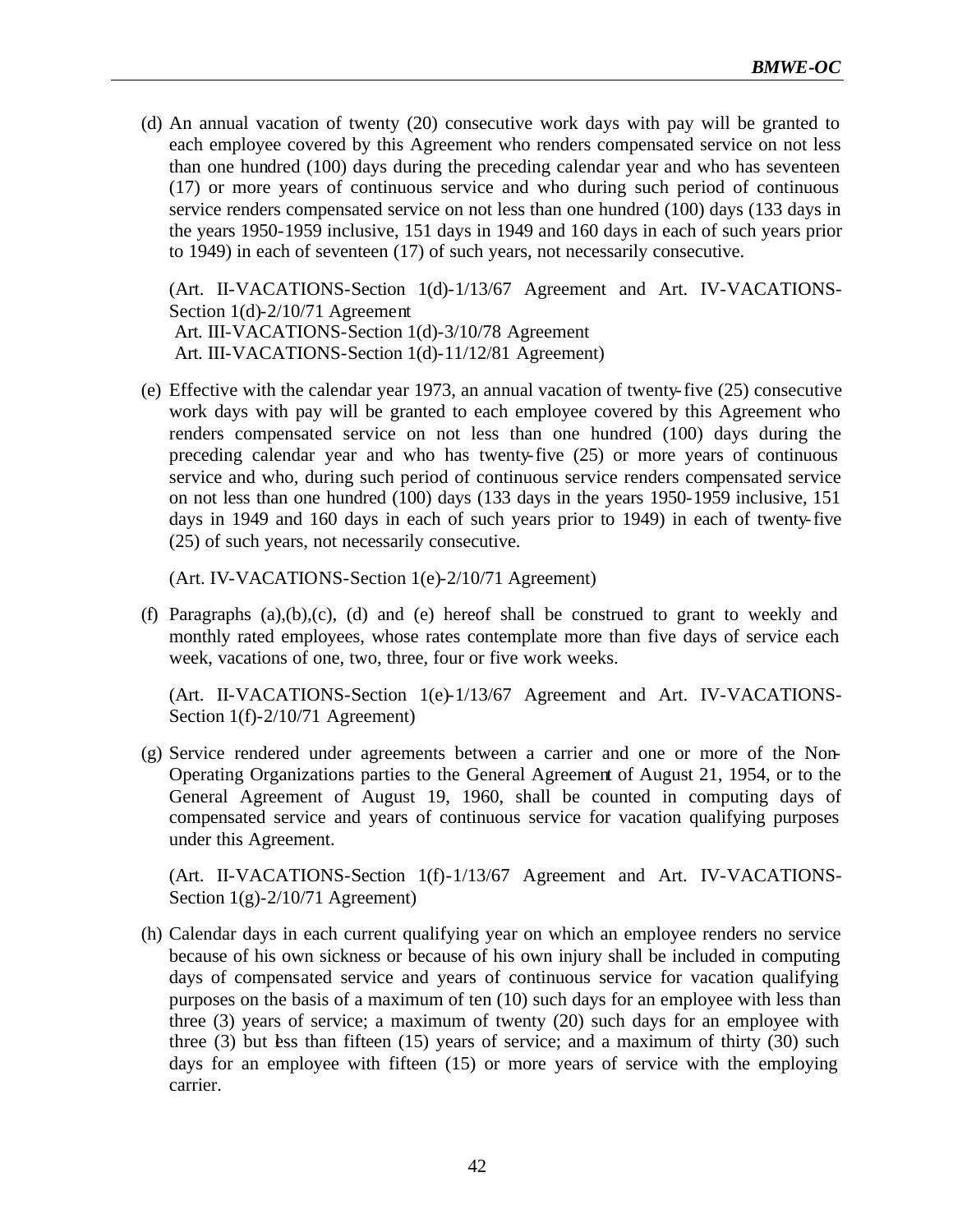(Art. II-VACATIONS-Section 1(g)-1/13/67 Agreement and Art.IV-VACATIONS-Section 1(h)-2/10/71 Agreement)

(i) In instances where employees who have become members of the Armed Forces of the United States return to the service of the employing carrier in accordance with the Military Selective Service Act of 1967, as amended, the time spent by such employees in the Armed Forces subsequent to their employment by the employing carrier will be credited as qualifying service in determining the length of vacations for which they may qualify upon their return to the service of the employing carrier.

(Art. IV-VACATIONS-Section 1(i)-2/10/71 Agreement)

(j) Effective January 1, 1973, in instances where an employee who has become a member of the Armed Forces of the United States returns to the service of the employing carrier in accordance with the Military Selective Service Act of 1967, as amended, and in the calendar year preceding his return to railroad service had rendered no compensated service or had rendered compensated service on fewer days than are required to qualify for a vacation in the calendar year of his return to railroad service, but could qualify for a vacation in the year of his return to railroad service if he had combined for qualifying purposes days on which he was in railroad service in such preceding calendar year with days in such year on which he was in the Armed Forces, he will be granted, in the calendar year of his return to railroad service, a vacation of such length as he could so qualify for under paragraphs  $(a)$ ,  $(b)$ ,  $(c)$ ,  $(d)$  or  $(e)$  and  $(i)$  hereof.

(Art. IV-VACATIONS-Section 1(j)-5/21/71 Memorandum of Agreement)

(k) Effective January 1, 1973, in instances where an employee who has become a member of the Armed Forces of the United States returns to the service of the employing carrier in accordance with the Military Selective Service Act of 1967, as amended, and in the calendar year of his return to railroad service renders compensated service on fewer days than are required to qualify for a vacation in the following calendar year, but could qualify for a vacation in such following calendar year if he had combined for qualifying purposes days on which he was in railroad service in the year of his return with days in such years on which he was in the Armed Forces, he will be granted, in such following calendar year, a vacation of such length as he could so qualify for under paragraphs (a),  $(b)$ ,  $(c)$ ,  $(d)$  or  $(e)$  and  $(i)$  hereof.

(Section 1(k) - 5/21/71 Memorandum of Agreement)

(l) An employee who is laid off and has no seniority date and no rights to accumulate seniority, who renders compensated service on not less than one hundred twenty (120) days in a calendar year and who returns to service in the following year for the same carrier will be granted the vacation in the year of his return. In the event such an employee does not return to service in the following year for the same carrier he will be compensated in lieu of the vacation he has qualified for provided he files written request therefor to his employing officer, a copy of such request to be furnished to his local or general chairman.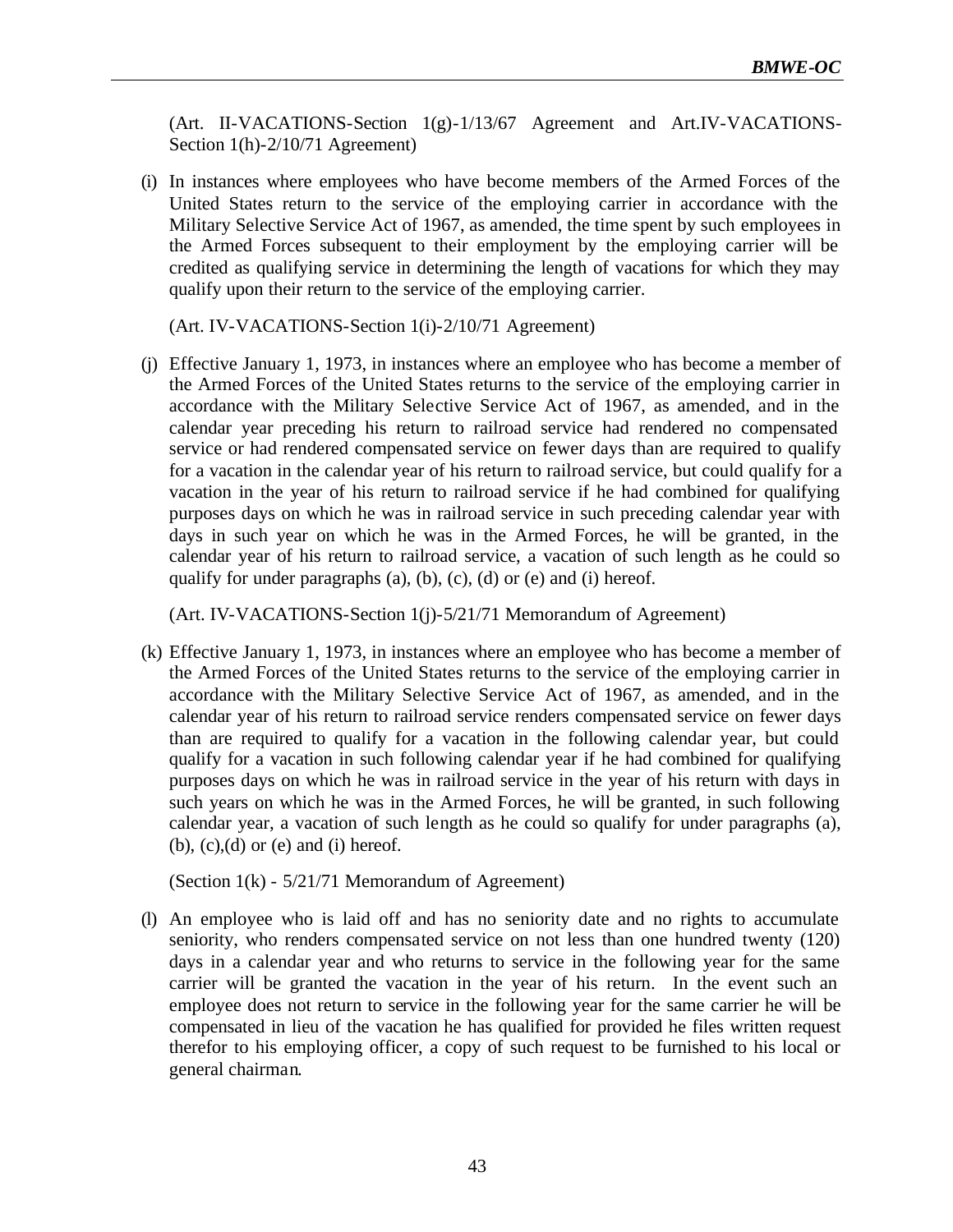(Art. II-VACATIONS-Section 1(i)-1/13/67 Agreement and Art. IV-VACATIONS-Section 1(l)-2/10/71 Agreement)

2. Insofar as applicable to the employees covered by this agreement who are also to the Vacation Agreement of December 17, 1941, as amended, Article 2 of such agreement is hereby canceled.

(Art. II-VACATIONS-Section 2 - 5/17/68 Agreement)

3. The terms of this agreement shall not be construed to deprive an employee of such additional vacation days as he may be entitled to receive under any existing rule, understanding or custom, which additional vacation days shall be accorded under and in accordance with the terms of such existing rule, understanding or custom.

(Section 3 - 12/17/41 Agreement)

An employee's vacation period will not be extended by reason of any of the eleven recognized holidays (New Year's Day, Washington's Birthday, Good Friday, Memorial Day, Fourth of July, Labor Day, Veteran's Day, Thanksgiving Day, Christmas Eve, Christmas Day, Personal Holiday) or any day which by agreement has been substituted or is observed in place of any of the eleven holidays enumerated above, or any holiday which by local agreement has been substituted therefor, falling within his vacation period.

(Art. IV-VACATIONS-Section 3 - 2/10/71 Agreement)

4. (a) Vacations may be taken from January 1st to December 31st and due regard consistent with requirements of service shall be given to the desires and preferences of the employees in seniority order when fixing the dates for their vacations.

The local committee of each organization signatory hereto and the representatives of the Carrier will cooperate in assigning vacation dates.

(b) The management may, upon reasonable notice (of thirty (30) days or more if possible, but in no event less than fifteen (15) days require all or any number of employees in any plant, operation, or facility, who are entitled to vacations to take vacations at the same time.

The local committee of each organization affected signatory hereto and the proper representative of the carrier will cooperate in the assignment of remaining forces.

(Section 4(a) and (b) -  $12/17/41$  Agreement)

5. Each employee who is entitled to vacation shall take same at the time assigned, and, while it is intended that the vacation date designated will be adhered to so far as practicable, the management shall have the right to defer same provided the employee so affected is given as much as advance notice as possible; not less than ten days' notice shall be given except when emergency conditions prevent. If it becomes necessary to advance the designated date, at least thirty days' notice will be given affected employee.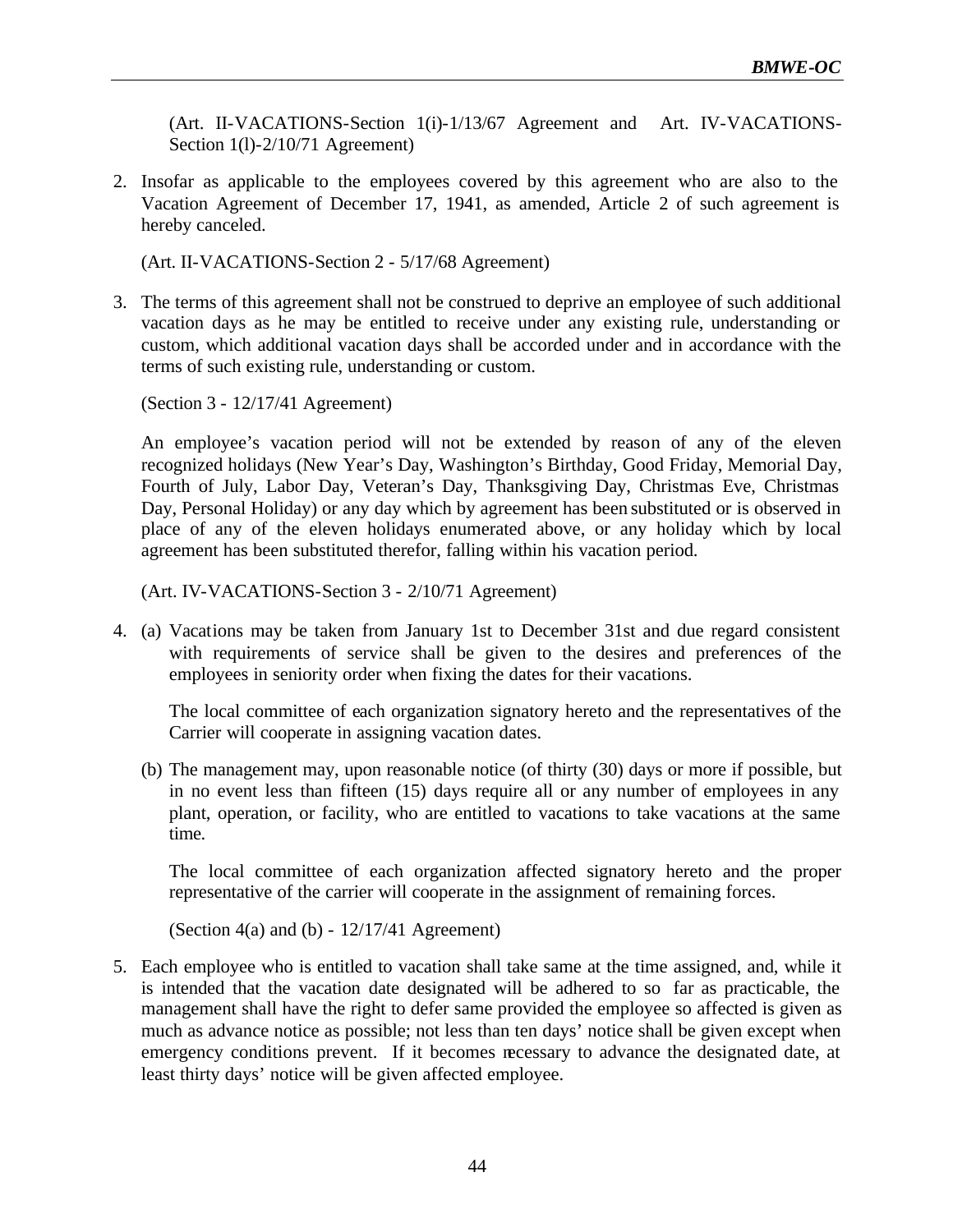If a carrier finds that it cannot release an employee for a vacation during the calendar year because of the requirements of the service, then such employee shall be paid in lieu of the vacation, the allowance hereinafter provided.

(Section 5 - 12/17/41 Agreement)

Such employee shall be paid the time and one-half rate for work performed during his vacation period in addition to his regular vacation pay.

NOTE: This provision does not supersede provisions of the individual collective agreements that require payment of double time under specified conditions.

(Art. I-VACATIONS-Section 4 - 8/21/54 Agreement)

6. The carriers will provide vacation relief workers but the vacation system shall not be used as a device to make unnecessary jobs for other workers. Where a vacation relief worker is not needed in a given instance and if failure to provide a vacation relief worker does not burden those employees remaining on the job, or burden the employee after his return from vacation, the carrier shall not be required to provide such relief worker.

(Section 6 - 12/17/41 Agreement)

- 7. Allowances for each day for which an employee is entitled to a vacation with pay will be calculated on the following basis:
	- (a) An employee having a regular assignment will be paid while on vacation the daily compensation paid by the carrier for such assignment.
	- (b) An employee paid a daily rate to cover all services rendered, including overtime, shall have no deduction made from his established daily rate on account of vacation allowances made pursuant to this agreement.
	- (c) An employee paid a weekly or monthly rate shall have no deduction made form his compensation on account of vacation allowances made pursuant to this agreement.
	- (d) An employee working on a piece-work on tonnage basis will be paid on the basis of the average earnings per day for the last two semi-monthly periods preceding the vacation, during which two periods such employee worked on as many as sixteen (16) different days.
	- (e) An employee not covered by paragraphs (a), (b), (c) or (d) of this section will be paid on the basis of the average daily straight time compensation earned in the last pay period preceding the vacation during which he performed service.

(Section 7 - 12/17/41 Agreement)

8. The vacation provided for in this Agreement shall be considered to have been earned when the employee has qualified under Article 1 hereof. If an employee's employment status is terminated for any reason, whatsoever, including but not limited to retirement, resignation,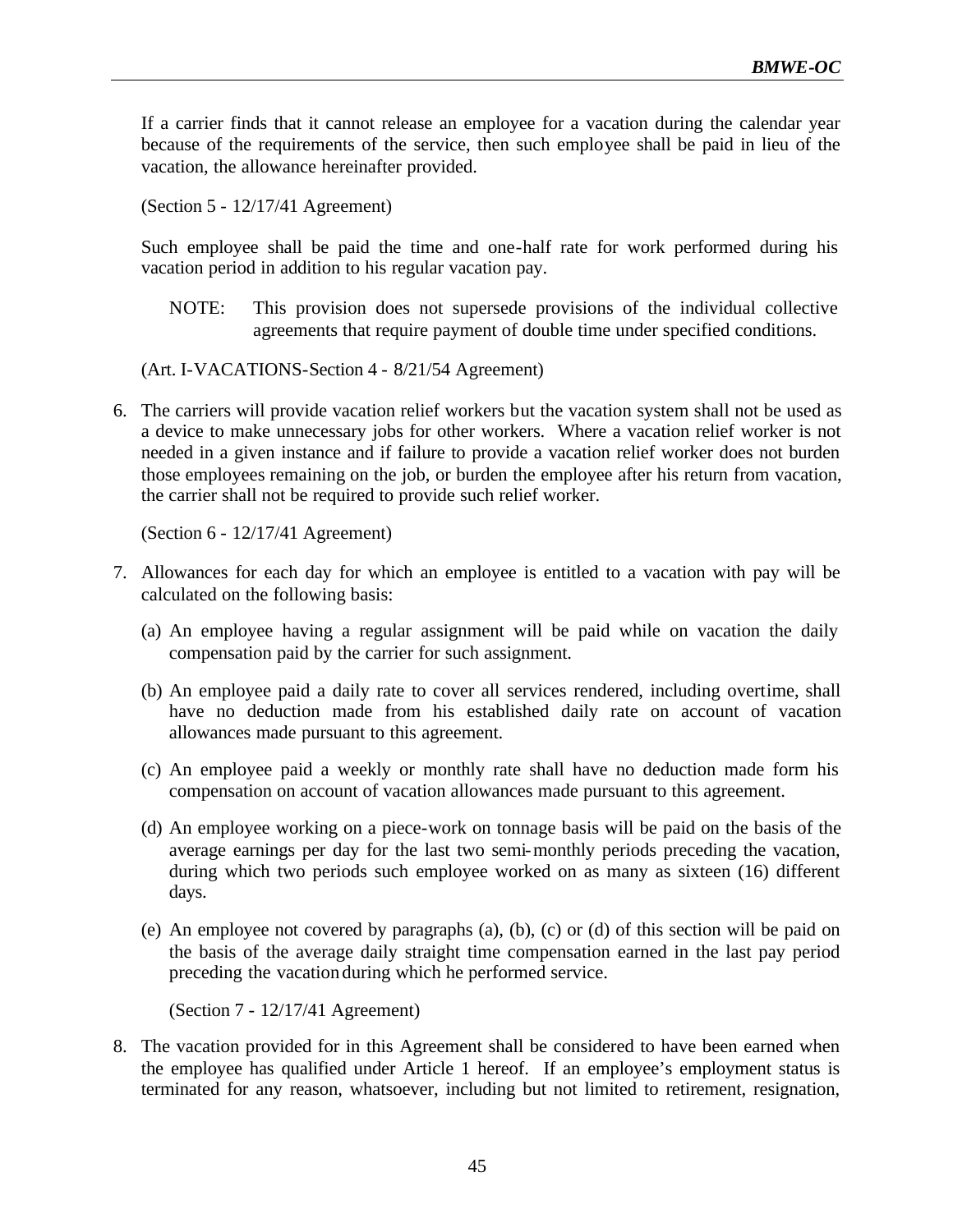discharge, non-compliance with a union-shop agreement, or failure to return after furlough he shall at the time of such termination be granted full vacation pay earned up to the time he leaves the service including pay for vacation earned in the preceding year or years and not yet granted, and the vacation for the succeeding year if the employee has qualified therefor under Article 1. If an employee thus entitled to vacation or vacation pay shall die the vacation pay earned and not received shall be paid to such beneficiary as may have been designated, or in the absence of such designation, the surviving spouse or children or his estate, in that order of preference.

(Art. IV-VACATIONS-Section 2 - 8/19/60 Agreement)

9. Vacations shall not be accumulated or carried over from one vacation year to another.

(Section 9 - 12/17/41 Agreement)

- 10. (a) An employee designated to fill an assignment of another employee on vacation will be paid the rate of such assignment or the rate of his own assignment, whichever is greater; provided that if the assignment is filled by a regularly assigned vacation relief employee, such employee shall receive the rate of the relief position. If an employee receiving graded rates, based upon length of service and experience, is designated to fill an assignment of another employee in the same occupational classification receiving such graded rates who is on vacation, the rate of the relieving employee will be paid.
	- (b) Where work of vacationing employees is distributed among two or more employees, such employees will be paid their own respective rates. However, not more than the equivalent of twenty-five per cent of the work load of a given vacationing employee can be distributed among fellow employees without the hiring of a relief worker unless a larger distribution of the work load is agreed to by the proper local union committee or official.
	- (c) No employee will be paid less than his own normal compensation for the hours of his own assignment because of vacations to other employees.

(Section 10 - 12/17/41 Agreement)

11. While the intention of this agreement is that the vacation period will be continuous, the vacation may, at the request of an employee, be given in installments if the management consents thereto.

(Section 11 - 12/17/41 Agreement)

12. (a) Except as otherwise provided in this agreement a carrier shall not be required to assume greater expense because of granting a vacation than would be incurred if an employee were not granted a vacation and was paid in lieu therefor under the provision hereof. However, if a relief worker necessarily is put to substantial extra expense over and above that which the regular employee on vacation would incur if he had remained on the job, the relief worker shall be compensated in accordance with existing regular relief rules.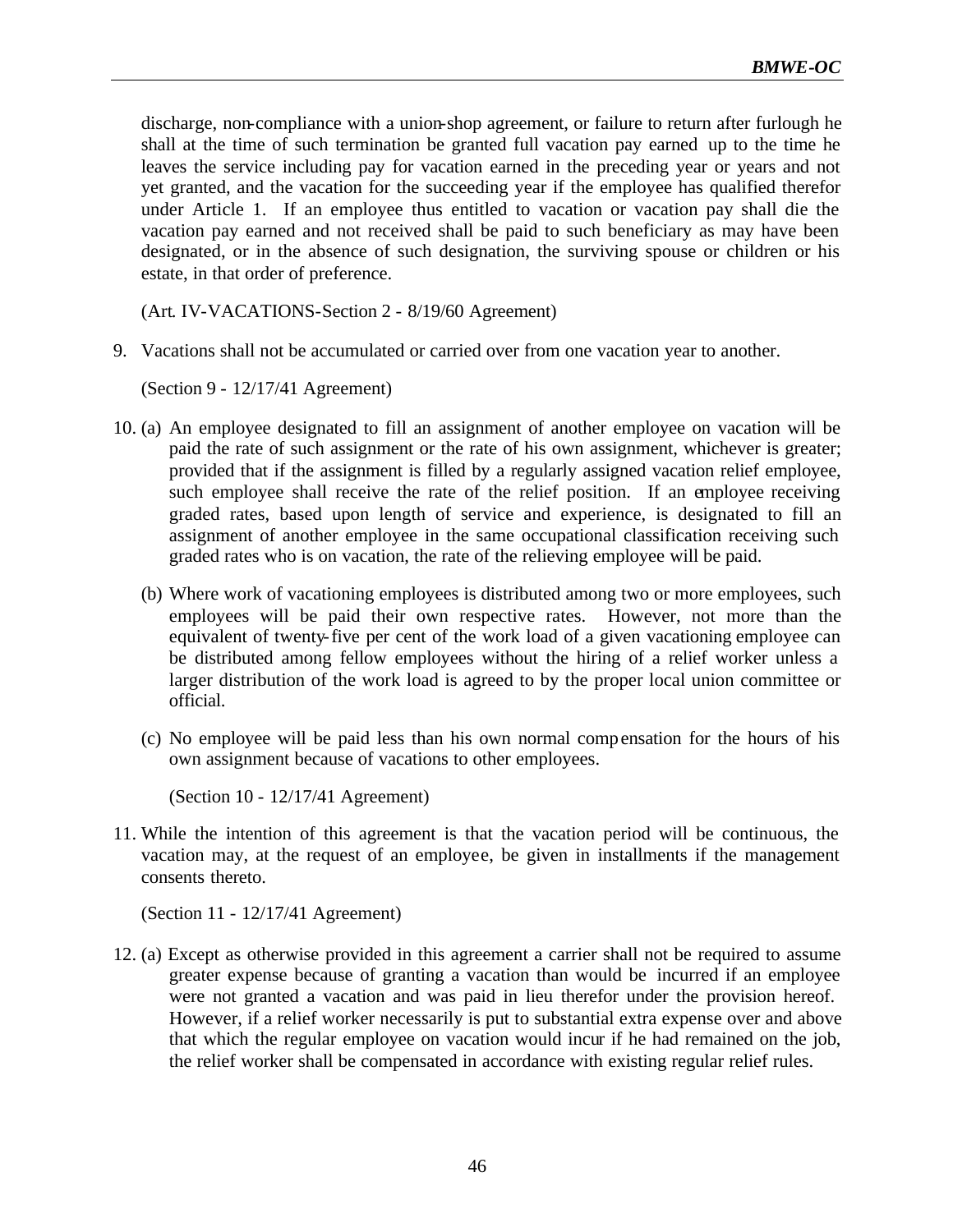- (b) As employees exercising their vacation privileges will be compensated under this agreement during their absence on vacation, retaining their other rights as if they had remained at work, such absences from duty will not constitute "vacancies" in their positions under any agreement. When the position of a vacationing employee is to be filled and regular relief employee is not utilized, effort will be made to observe the principle of seniority.
- (c) A person other than a regularly assigned relief employee temporarily hired solely for vacation relief purposes will not establish seniority rights unless so used more than 60 days in a calendar year. If a person so hired under the terms hereof acquires seniority rights, such rights will date from the day of original entry into service unless otherwise provided in existing agreements.

(Section 12 - 12/17/41 Agreement)

13. The parties hereto having in mind conditions which exist or may arise on individual carriers in making provisions for vacations with pay agree that the duly authorized representatives of the employees, who are parties to one agreement, and the proper officer of the carrier may make changes in the working rules or enter into additional written understandings to implement the purposes of this agreement, provided that such changes or understandings shall not be inconsistent with this agreement.

(Section 13 - 12/17/41 Agreement)

14. Any dispute or controversy arising out of the interpretation or application of any of the provisions of this agreement shall be referred for decision to a committee, the carrier members of which shall be the Carriers' Conference Committees signatory hereto, or their successors; and the employee members of which shall be the Chief Executive of the Fourteen Organizations, or their representatives, or their successors. Interpretations or applications agreed upon by the Carrier members and employee members of such committee shall be final and binding upon the parties to such dispute or controversy.

This section is not intended by the parties as a waiver of any of their rights provided in the Railway Labor Act as amended, in the event committee provided in this section fails to dispose of any dispute or controversy.

(Section 14 - 12/17/41 Agreement)

Effective January 1, 1973, Section 15 is amended and will read as follows:

15. Except as otherwise provided herein, this Agreement shall be effective as of January 1, 1973, and shall be incorporated in existing agreements as a supplement thereto and shall be in full force and effect for a period of one (1) year from January 1, 1973, and continue in effect thereafter, subject to not less than seven (7) months' notice in writing (which notice may be served in 1973 or in any subsequent year) by any carrier or organization party thereto, of desire to change this agreement as of the end of the year in which the notice is served. Such notice shall specify the changes desired and the recipient of such notice shall then have a period of thirty (30) days from the date of the receipt of such notice within which to serve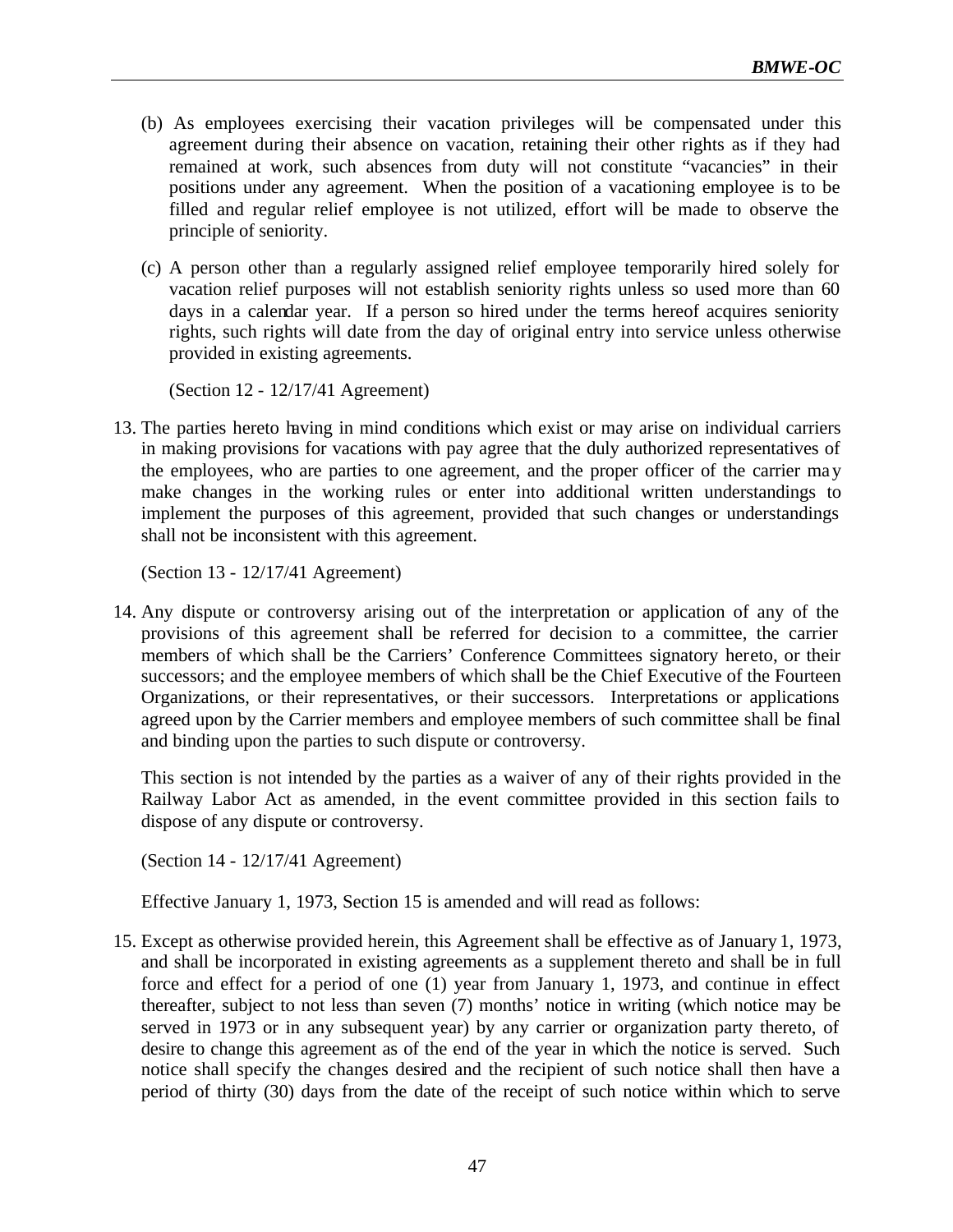notice specifying changes which it or they desire to make. Thereupon such proposals of the respective parties shall thereafter be negotiated and progressed concurrently to a conclusion.

(Art. IV-VACATIONS-Section 2 - 2/10/71 Agreement)

Except to the extent that articles of the Vacation Agreement of December 17, 1941, are changed by this Agreement, the said agreement and the interpretations thereof and of the Supplemental Agreement of February 23, 1945, as made by the parties, dated June 10, 1942, July 20, 1942, and July 18, 1945, and by Referee Morse in his award of November 12, 1942, shall remain in full force and effect.

In Section 1 and 2 of this Agreement certain words and phrases which appear in the Vacation Agreement of December 17, 1941, and in the Supplemental Agreement of February 23, 1945, are used. The said interpretations which defined such words and phrases referred to above as they appear in said Agreements shall apply in construing them as they appear in Sections 1 and 2 hereof.

(Art. 1-VACATIONS-Section 6 - 8/21/54 Agreement)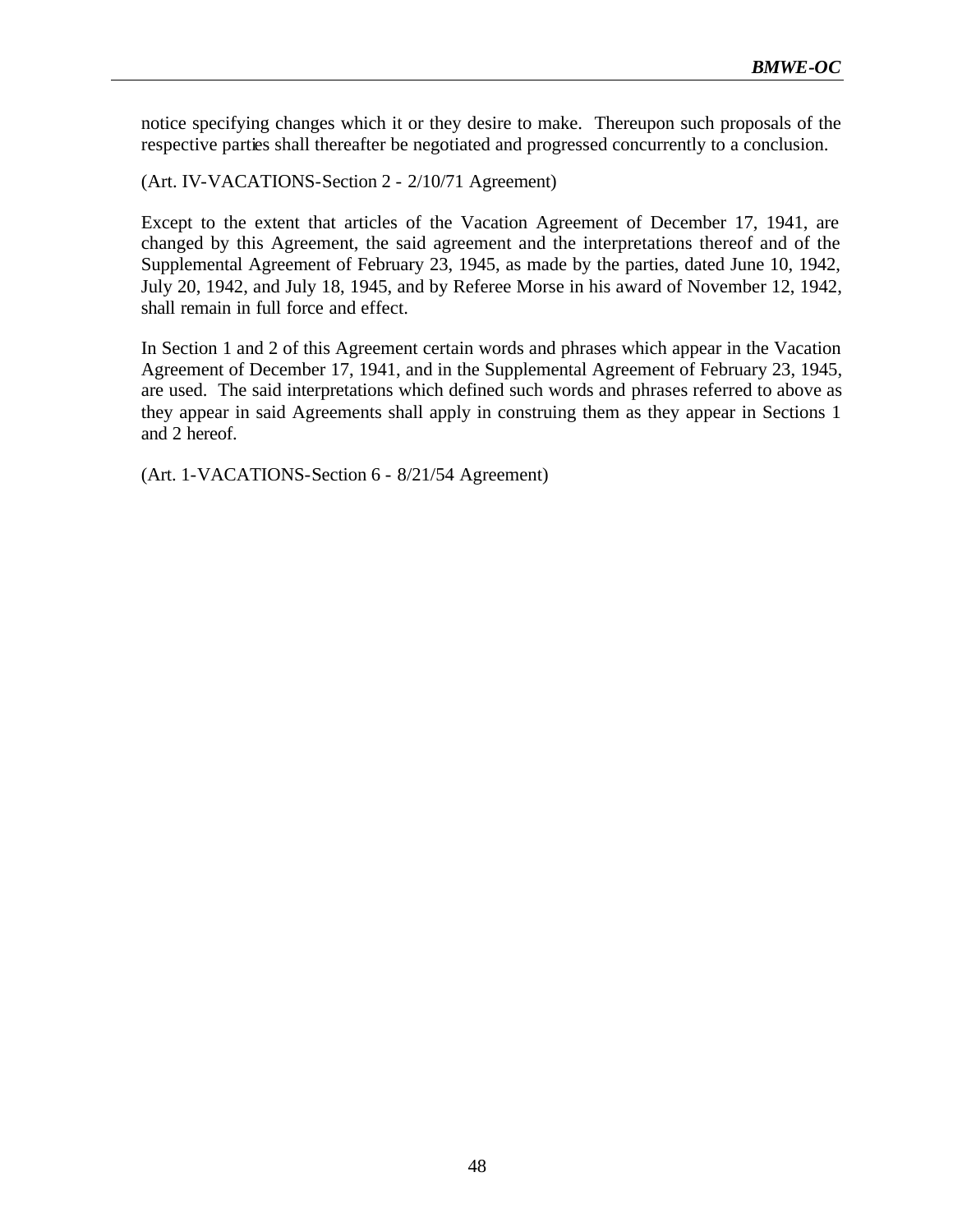## **APPENDIX D**

## **AGREED UPON INTERPRETATIONS - BEREAVEMENT LEAVE**

Q-1. How are the three calendar days to be determined?

A-1. An employee will have the following options in deciding when to take bereavement leave:

- a) three consecutive calendar days, commencing with the day of death, when the death occurs prior to the time an employee is scheduled to report for duty;
- b) three consecutive calendar days, ending the day of the funeral service; or
- c) three consecutive calendar days, ending the day following the funeral service.

Q-2. Does the three (3) calendar days allowance pertain to each separate instance, or do the three (3) calendar days refer to a total of all instances?

A-2. Three days for each separate death; however, there is no pyramiding where a second death occurs within the three-day period covered by the first death.

EXAMPLE: Employee has a work week of Monday to Friday - off-days of Saturday and Sunday. His mother dies on Monday and his father dies on Tuesday. At a maximum, the employee would be eligible for bereavement leave on Tuesday, Wednesday, Thursday and Friday.

Q-3. Will a day on which a basic day's pay is allowed account bereavement leave serve as a qualifying day for holiday day purposes?

A-3. No, however, the parties are in accord that bereavement leave non-availability should be considered the same as vacation non-availability and that the first work day preceding or following the employee's bereavement leave, as the case may be, should be considered as the qualifying day for holiday purposes.

Q-4. Would an employee be entitled to bereavement leave in connection with the death of a halfbrother or half-sister, stepbrother or stepsister, stepparents or step-children?

A-4. Yes as to half-brothers or half-sisters; no as to stepbrother or stepsister, stepparents or stepchildren. However, the rule is applicable to a family relationship covered by the rule through the legal adoption process.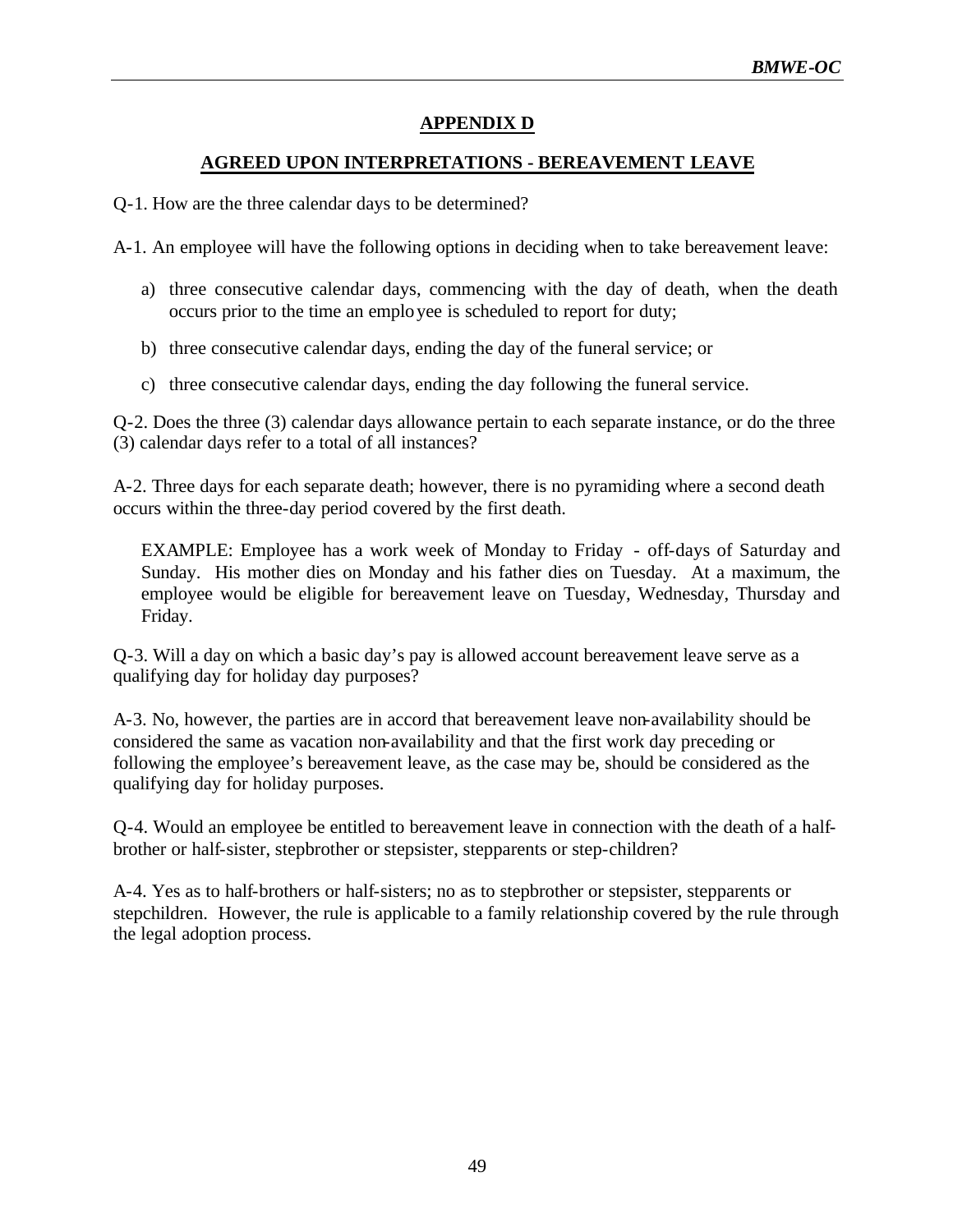#### **APPENDIX E**

#### **JOINTNESS PRINCIPLES**

The parties agree to develop a plan for labor and management to jointly operate and administer a health and welfare benefits plan. The parties will discuss arrangements to effectuate this, including establishing a trust, that would have adequate safeguards and guidelines for efficient and professional administration of the plan, including the use of an appointed neutral to act within a defined jurisdiction to resolve differences between the parties.

In order to assure competitiveness and from an administrative and economical perspective, the plan would necessarily be bid periodically, every three years, for example, unless the parties agreed that the plan would not be bid a particular year.

Selection of an insurance carrier would be on the basis of the best bid from a qualifying insurance carrier with appropriate regard to the performance record in handling the Amtrak plan or similar plan(s). However, if the insurance carrier would be changed in the next two years, Metropolitan may be selected based on their current bid.

Specifically, Amtrak retains its right to self insure if such would be more economically beneficial and assure the same quality level of administration.

Amtrak will make every effort to design a proposed joint committee plan and share it with the union promptly. BMWE is also committed to reaching an agreement as soon as possible regarding the design and implementation of this joint administrative plan, including the selection of a neutral chairman for the committee.

Both parties understand the a health insurance plan and any agreement with respect to the administration of that plan will permit Amtrak employees of other crafts to be covered, as well as allow their representatives to participate in the work of the committee. However, "benefit levels and other health and welfare provisions" cannot be changed except with the joint approval of BMWE and Amtrak.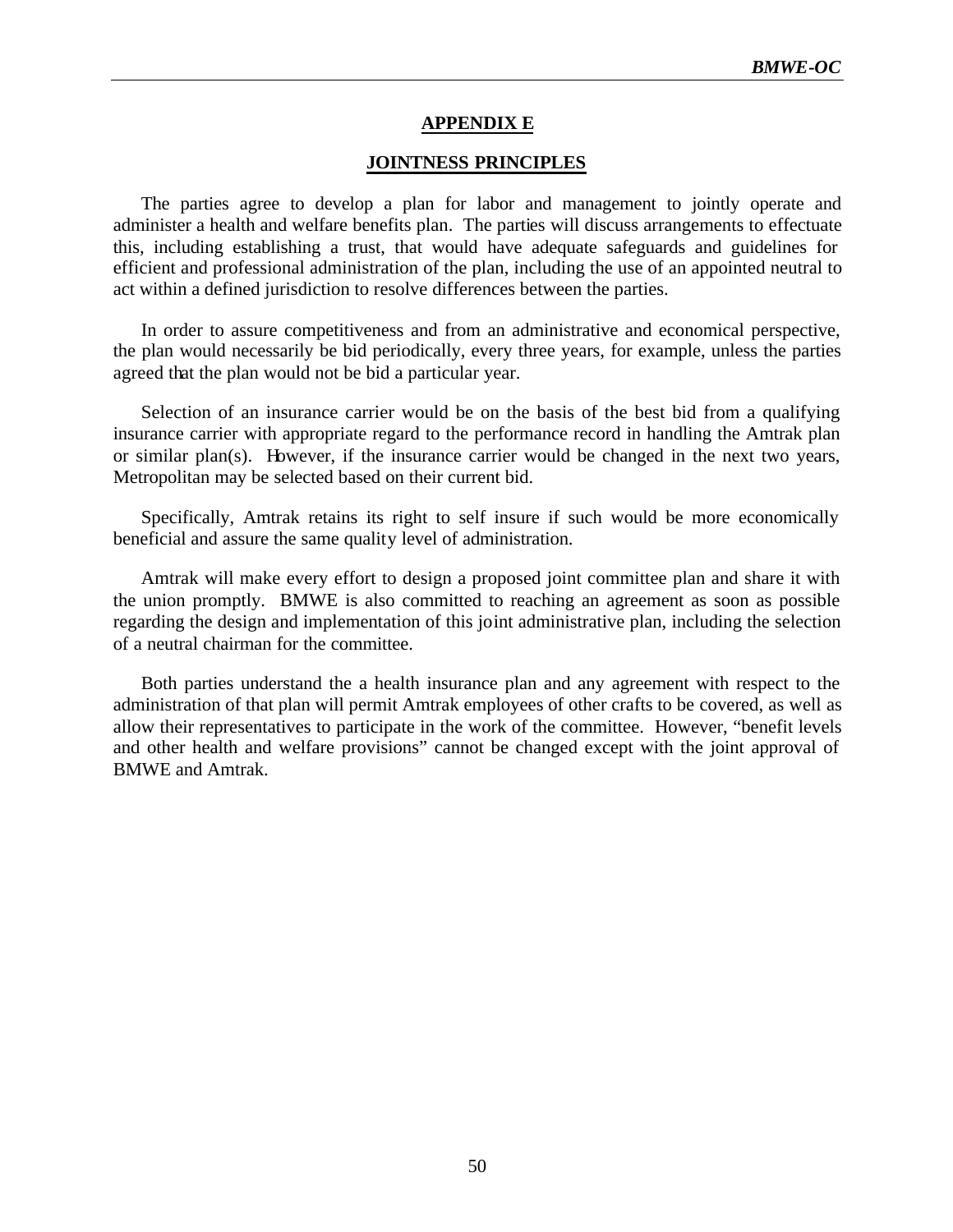## OCCUPATIONAL HEALTH WORK RELATED INJURY PROJECT<sup>16</sup>

BMWE & Amtrak shall jointly investigate with a consultant of BMWE's and Amtrak's choosing and paid for by Amtrak, ways to improve access to quality health care and innovative cost effective programs to care for occupationally injured employees. By October 1, 1998, the parties agree to create and implement a "pilot project" based on the recommendations of the consultant. This project will recognize the parties' obligation to comply with applicable federal law.

Amtrak and the BMWE agree that Commonwealth Consulting shall be the first choice as consultant.

 $\overline{a}$ 

<sup>&</sup>lt;sup>16</sup> Article VI of the Agreement dated December 9, 1997.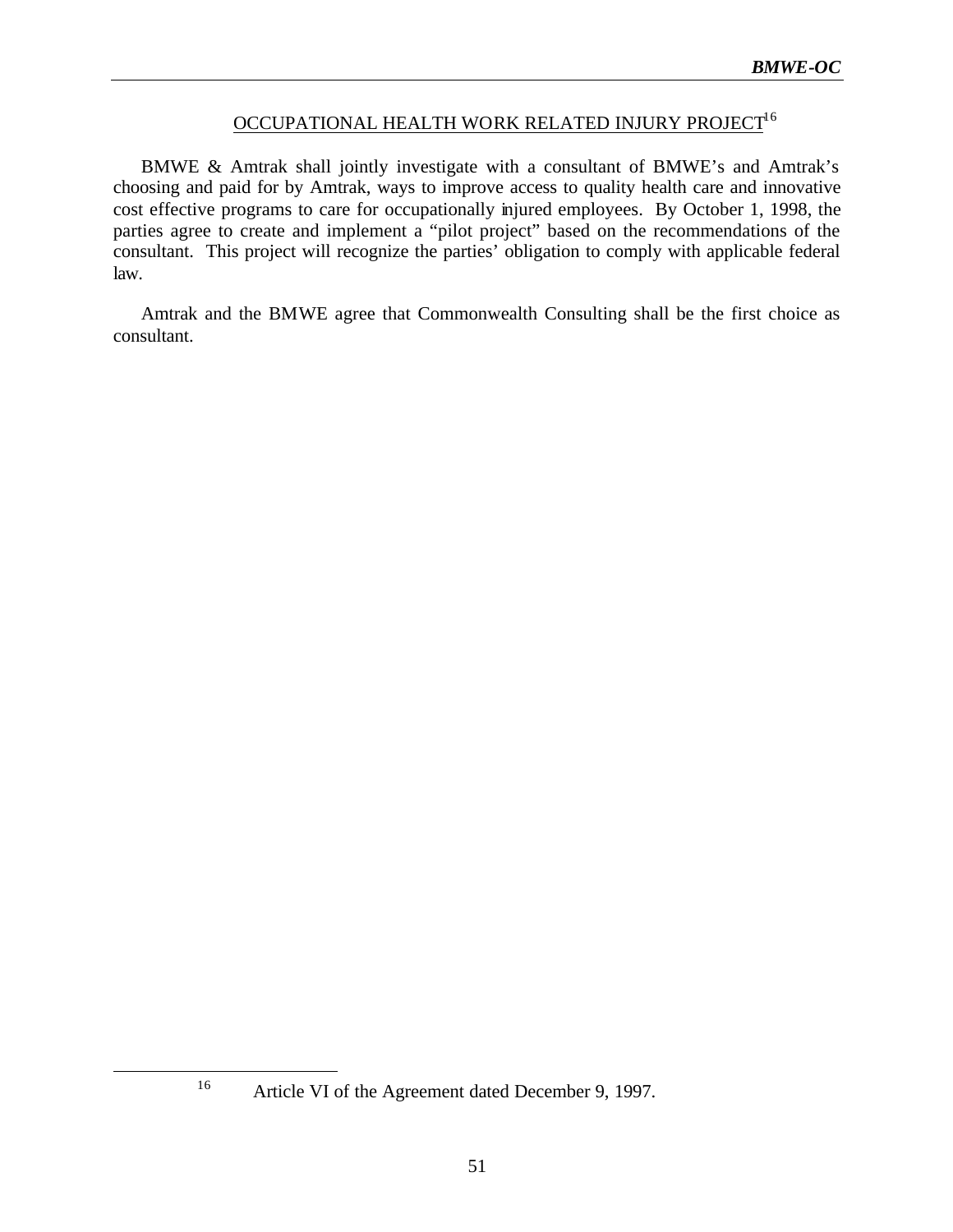### **APPENDIX F**

Side Letter No. 1A June 27, 1992

Mr. J. P. Cassese, Sr. Mr. R. S. Douglas General Chairman General Chairman Suite B Suite 260

Mr. J. Dodd Mr. H. J. Granier General Chairman General Chairman 1930 Chestnut Street P.O. Box 329 Philadelphia, PA 19103 Mayfield, KY 42066

Mr. J. D. Knight General Chairman 7411 Merrell Road Jacksonville, FL 32211

Dear Sirs:

1165 Marlkress Road Alhambra-Jay Building Cherry Hill, NJ 08033 930 Alhambra Boulevard Sacramento, CA 95816

Suites 607-609 302 E. Broadway, Suite B

The company and union recognize that Amtrak's success is dependent on delivering quality service to the traveling public. It is the mutual goal of the parties to promote quality service in every phase of Amtrak's operations. To meet this goal, the company and union pledge to cooperate in endeavors which promote quantity and quality of work; safety and efficiency of operation and harmonious work relationships.

The parties recognize that a joint approach involving employees and supervisors at the local level is essential to delivering quality customer service and improving the effectiveness of Amtrak's performance. Local supervisors and employees are encouraged to implement cooperative approaches, including quality circles, to improve our operation and quality of customer service.

The company and union recognize that quality offers the greatest opportunity for the success and security of Amtrak and its employees. To this end, the parties commit to make quality the performance standard for all employees.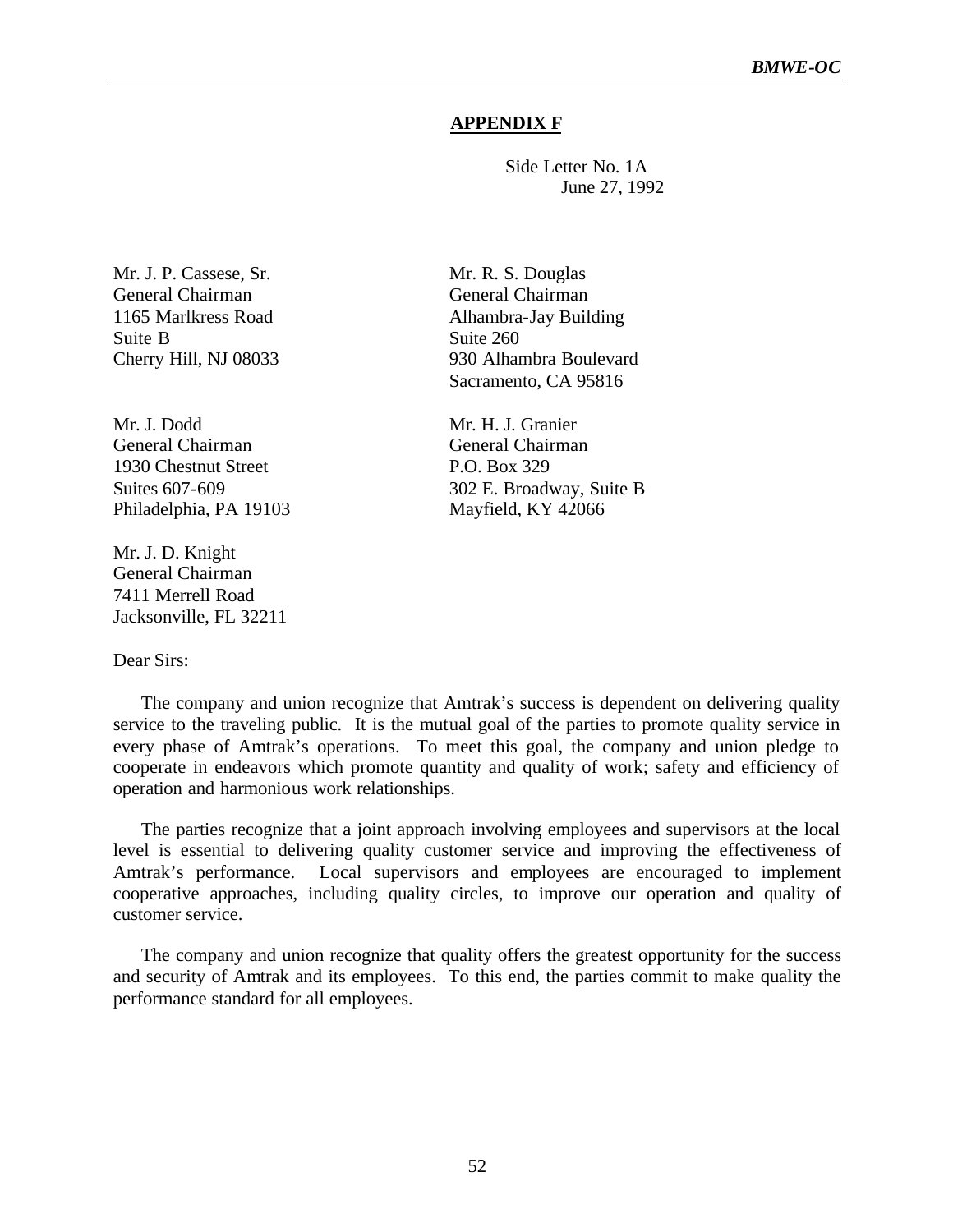Side Letter No. 1A June 27, 1992 Page Two

This agreement may be canceled by either party by sending a written twenty-nine day advance notice on the other party.

# FOR THE NATIONAL RAILROAD FOR THE BROTHERHOOD OF

PASSENGER CORPORATION MAINTENANCE OF WAY EMPLOYES

 $\sqrt{S/}$  /S/ J. P. LANGE<br>ASSISTANT VICE PRESIDENT<br>GENERAL CHAIRMAN ASSISTANT VICE PRESIDENT

 $\frac{1}{\sqrt{S}}$ J. DODD, GENERAL CHAIRMAN

 $\frac{1}{\sqrt{S}}$ J. D. KNIGHT, GENERAL CHAIRMAN

 /S/ R. S. DOUGLAS, GENERAL CHAIRMAN

 $\frac{1}{\sqrt{S}}$ H. J. GRANIER, GENERAL CHAIRMAN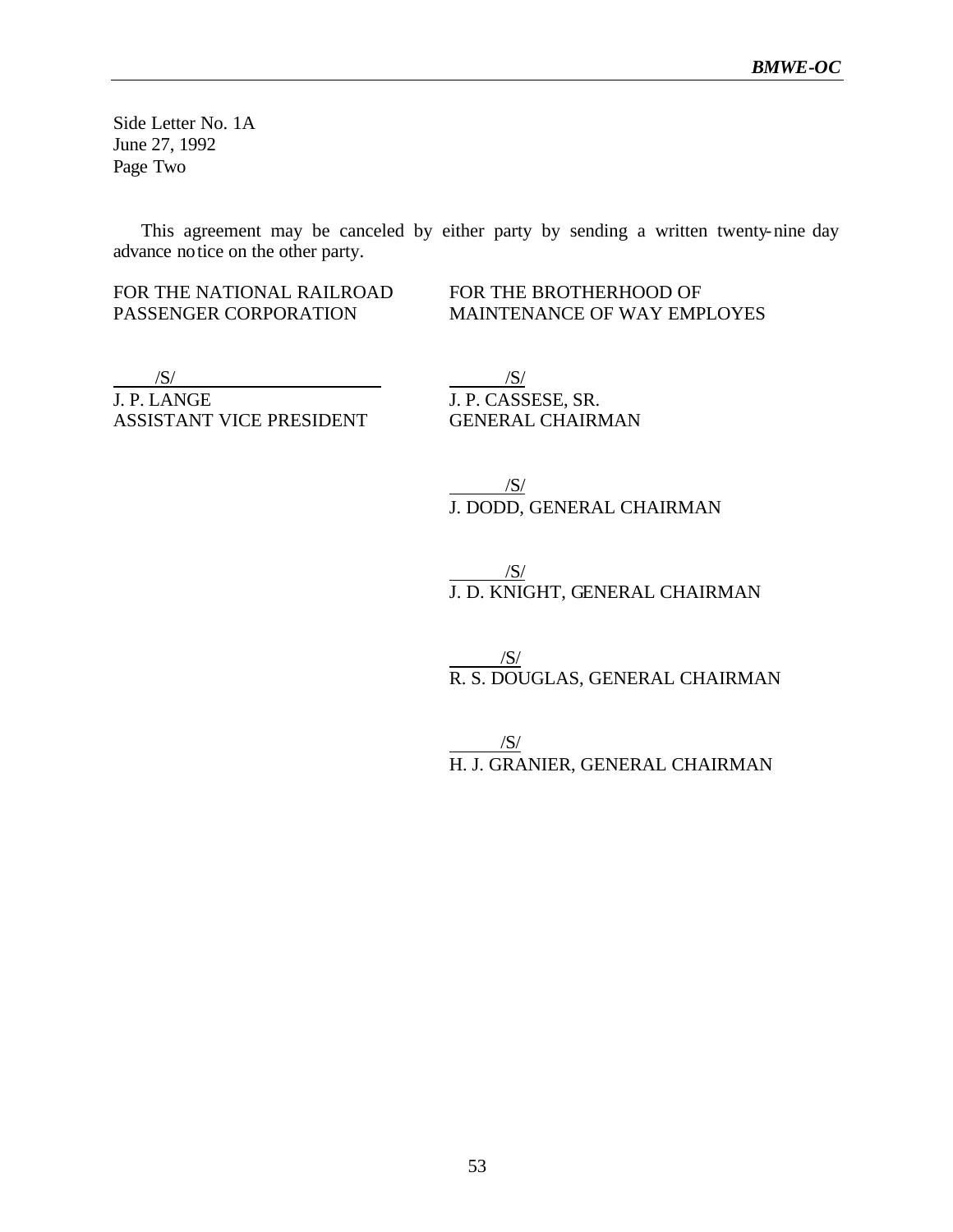## **APPENDIX G**

## **CALIFORNIA COMMUTER SERVICES AGREEMENTS**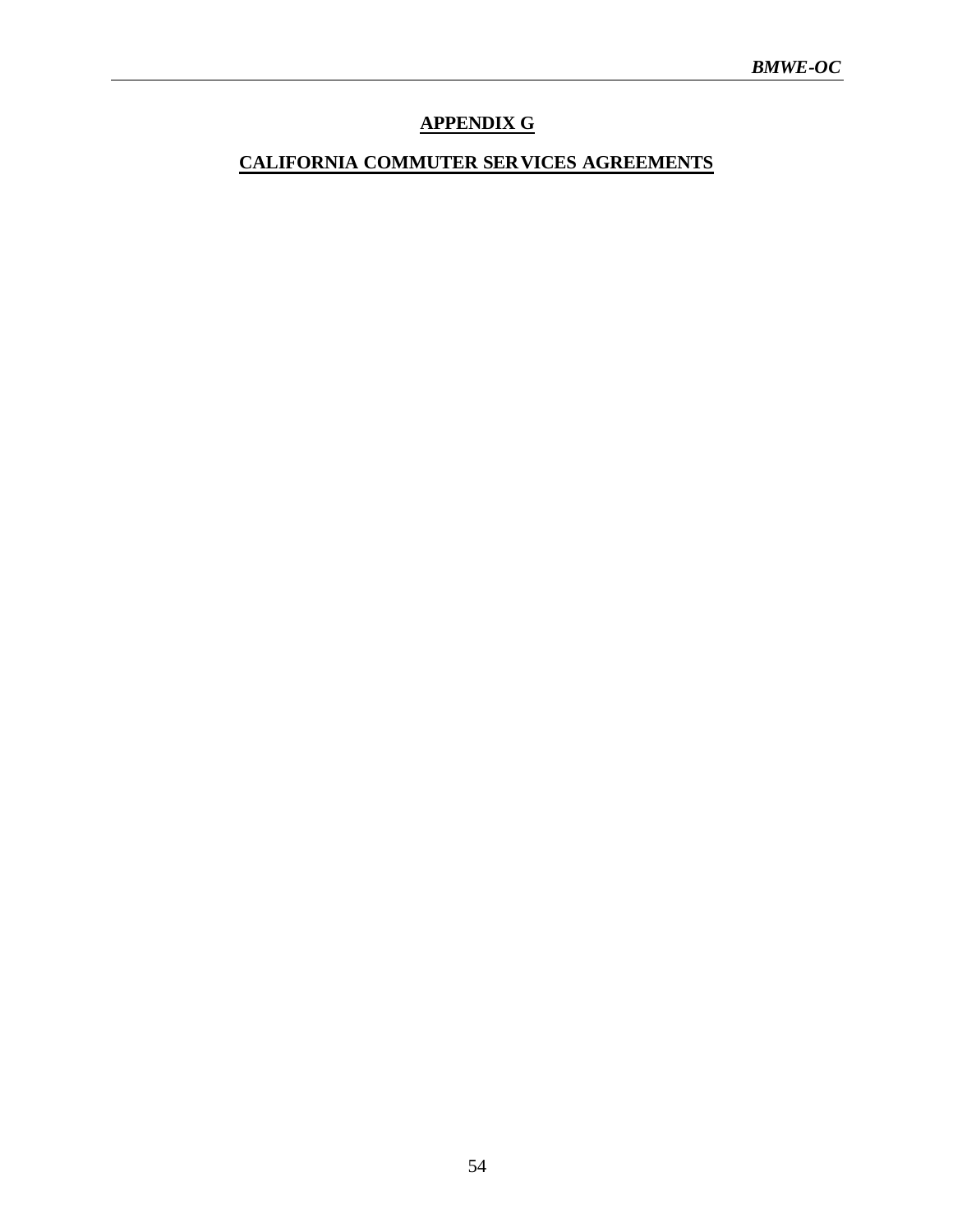October 4, 1991

Mr. R. S. Douglas, General Chairman Brotherhood of Maintenance of Way Employes Suite 260, Alhambra Jay Building 903 Alhambra Boulevard Sacramento, California 95816

Dear Mr. Douglas:

This has reference to our telephone conversation of September 24, 1991, and Amtrak's desire to become the operator of commuter services as they develop in the state of California.

As mentioned, we are currently one of two remaining bidders for the Los Angeles area commuter service. It would be helpful to Amtrak in obtaining this service if we could agree upon the following for presentation to the Southern California Regional Railroad Authority before October 11, 1991.

- (1) It is agreed that the classification of Track/B&B Mechanic is established at the rate of \$11.41 per hour.
- (2) It is recognized that the operation of commuter service does not constitute intercity rail passenger service and that Appendix C-2 is not applicable to such operations.
- (3) The organization agrees that Amtrak may pay performance bonuses to its member employees if Amtrak and a commuter authority enter into an agreement requiring Amtrak to make such payments.

If the foregoing is agreeable to the organization, please indicate by signing in the space provided below and returning the original to me for implementation.

Very truly yours,

 $/S/$ 

L. C. Hriczak Director-Labor Relations

I CONCUR:

 $\frac{1}{\sqrt{S}}$ R. S. Douglas, General Chairman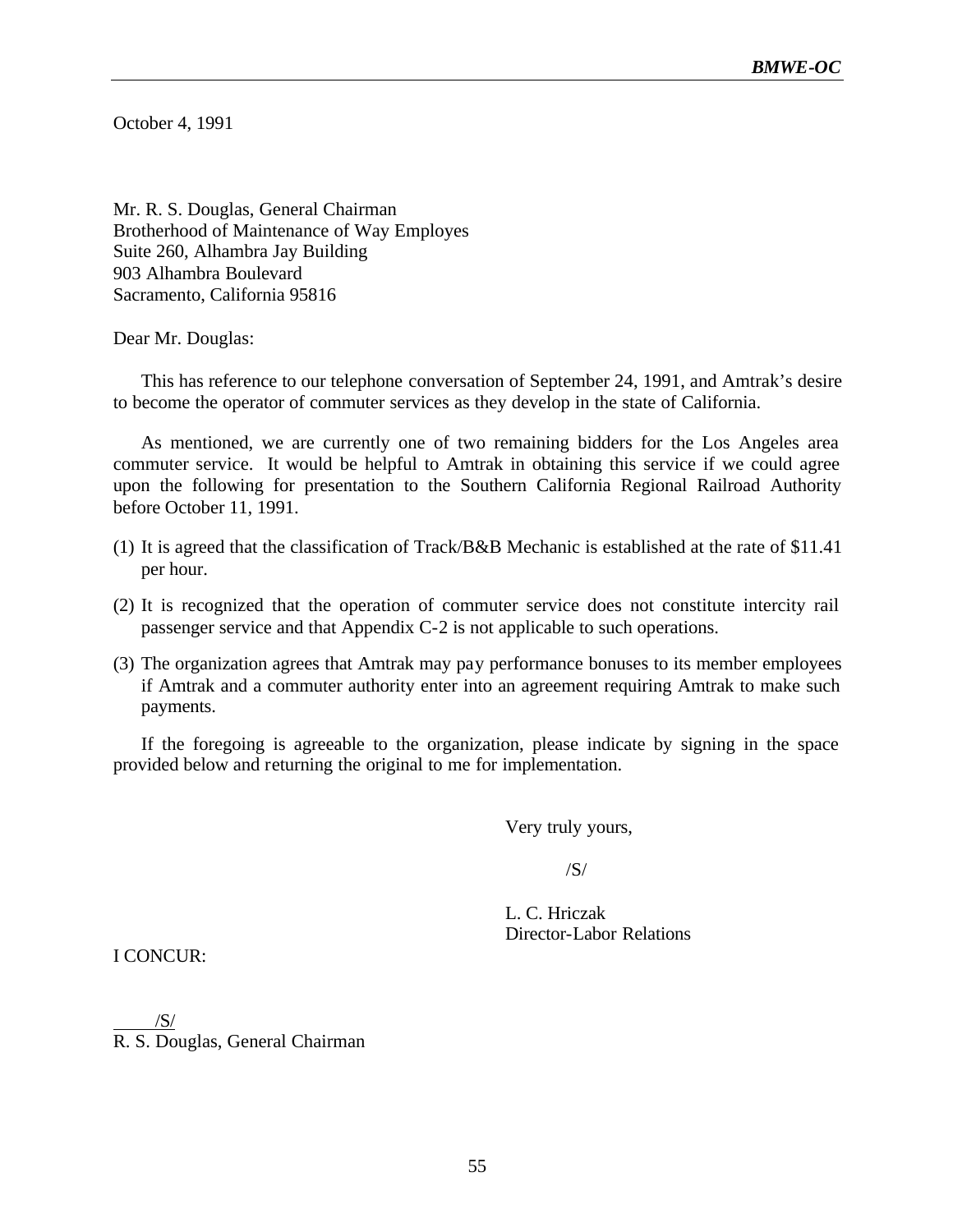December 13, 1991

Mr. R. S. Douglas, General Chairman Brotherhood of Maintenance of Way Employees Suite 260, Alhambra-Jay Building 903 Alhambra Boulevard Sacramento, California 95816

Dear Mr. Douglas:

This refers to our December 12, 1991 discussion concerning Amtrak's desire to operate commuter service in behalf of the Peninsula Corridor Study Joint Powers Board, hereinafter referred to as the Peninsula Commute Service (PCS).

In order for Amtrak to be in a competitive position to be a successful bidder for this service and in light of the fact that the operation of such service will benefit both the employees and Amtrak, it was agreed as follows:

- 1) Amtrak will notify the General Chairman thirty days prior to Amtrak's operation of service.
- 2) This service will constitute a separate seniority district which will encompass all territory involved in the operation of the PCS;
- 3) Amtrak will offer employment to Southern Pacific employees in a manner agreed to by the General Chairman and the Director-Labor Relations;
- 4) The classification of Track/B&B Mechanic is established at the rate of \$11.41 per hour.
- 5) The parties recognize that this commuter service does not constitute intercity rail passenger service and that accordingly, Appendix C-2 would not apply to this service.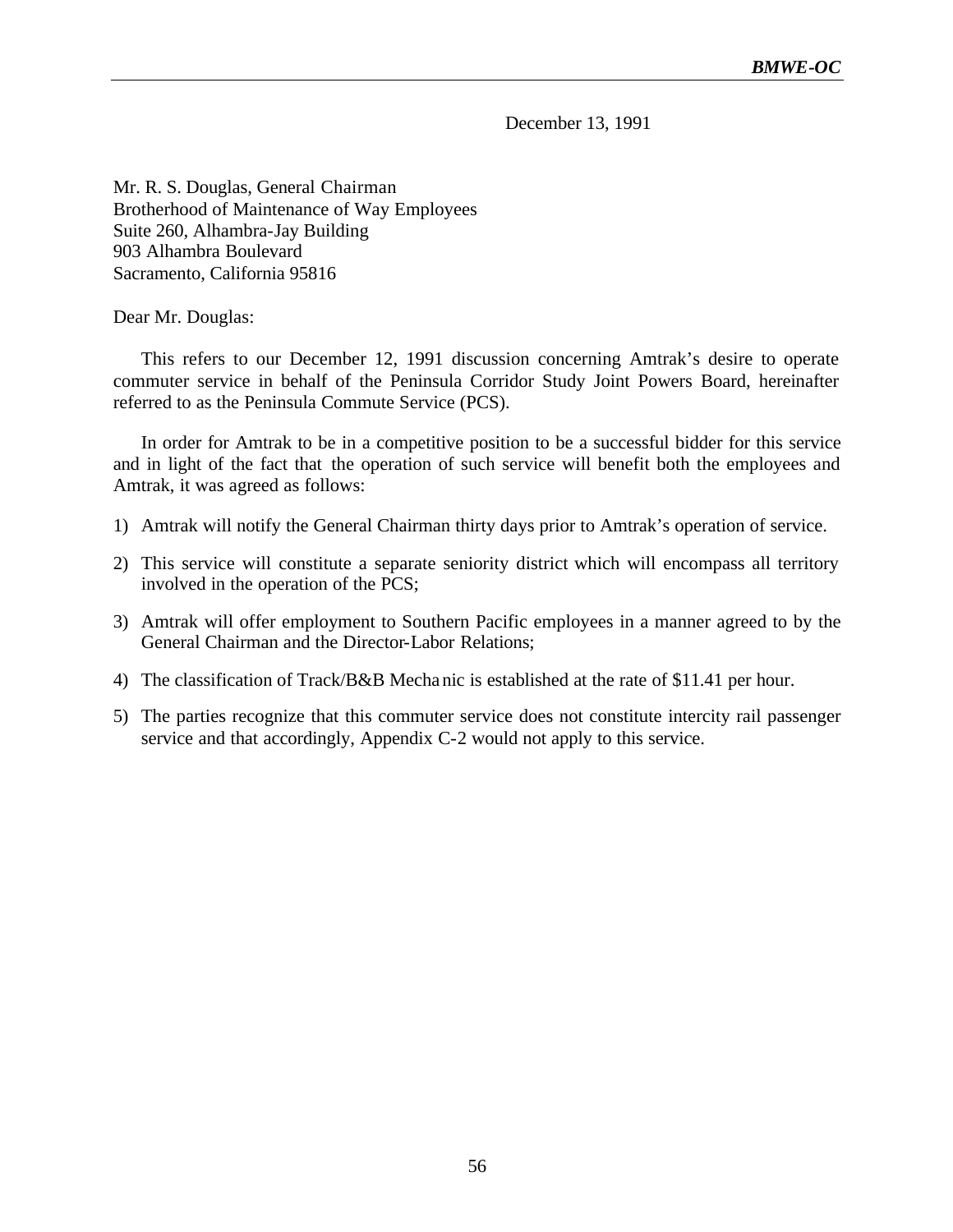R. S. Douglas December 13, 1991 Page 2

If the foregoing correctly sets forth our understanding, please indicate your concurrence by signing the space provided below.

Very truly yours,

/S/

L. C. Hriczak Director-Labor Relations

I CONCUR:

R. S. Douglas, General Chairman Date

 $/ \text{S} /$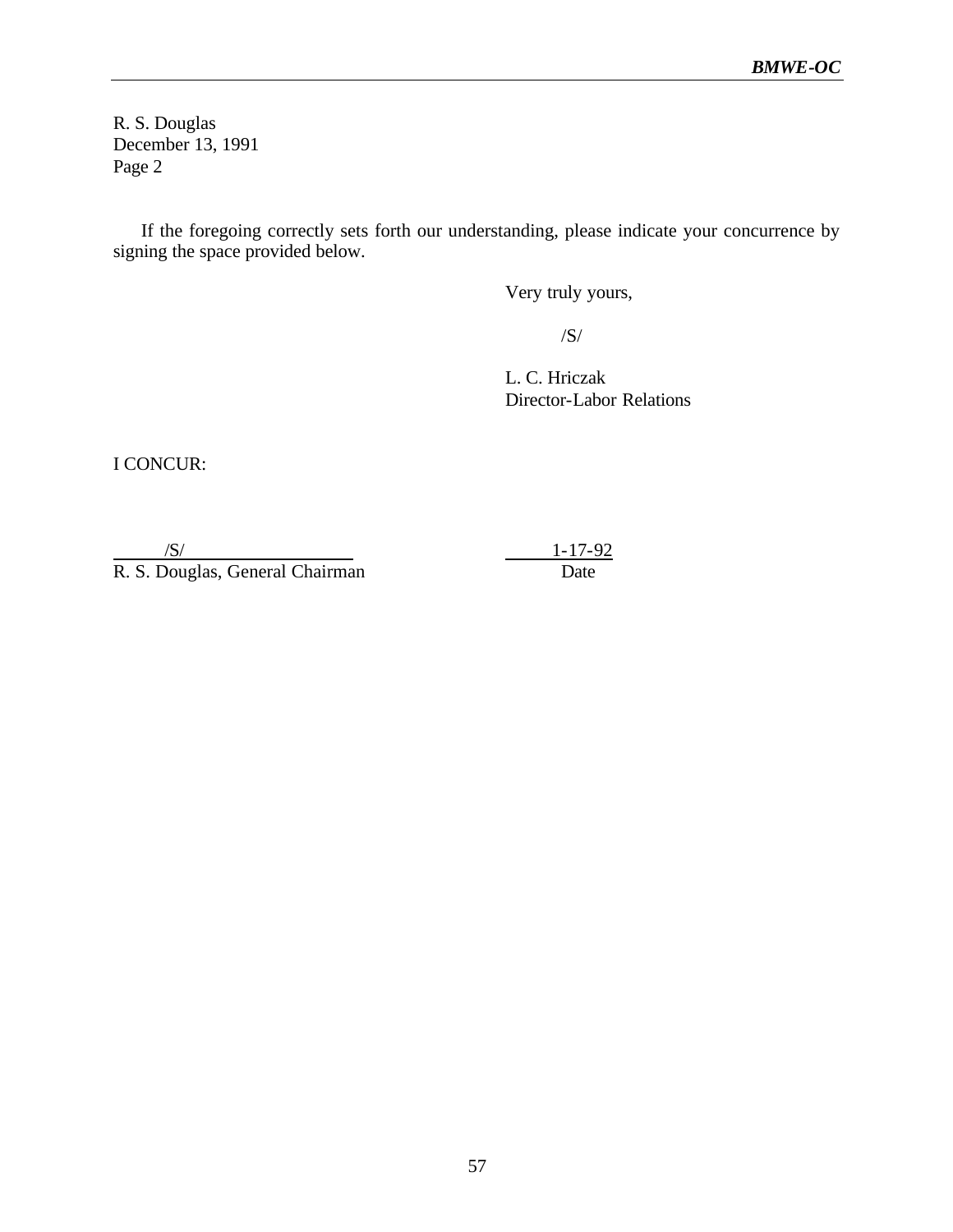February 3, 1994

Mr. R. S. Douglas, General Chairman Brotherhood of Maintenance of Way Employees Alhambra-Jay Building Suite 260 903 Alhambra Boulevard Sacramento, CA 95816

Dear Mr. Douglas:

This refers to our discussions concerning Amtrak's desire to operate commuter service between Oceanside and San Diego in behalf of the North San Diego County Transit Development Board.

In order for Amtrak to be in a competitive position to be a successful bidder for this service and in light of the fact that the operation of such service will benefit both the employees and Amtrak, it was agreed as follows:

- 1) Amtrak will notify the General Chairman thirty days prior to Amtrak's operation of service;
- 2) This service will constitute a separate seniority district which will encompass the territory involved in the contract for the Oceanside to San Diego commuter service;
- 3) The classification of Track/B&B Mechanic is established for this service. Amtrak agrees to pay BMWE employees at the applicable Amtrak rate or the prevailing wage rate determination made by the Director of Industrial Relations pursuant to California Labor Code, whichever is higher.
- 4) The parties recognize that this commuter service does not constitute intercity rail passenger service and that accordingly, Appendix C-2 would not apply to this service.
- 5) The organization agrees that Amtrak may pay performance bonuses to its member employees if Amtrak and a commuter authority enter into an agreement requiring Amtrak to make such payments.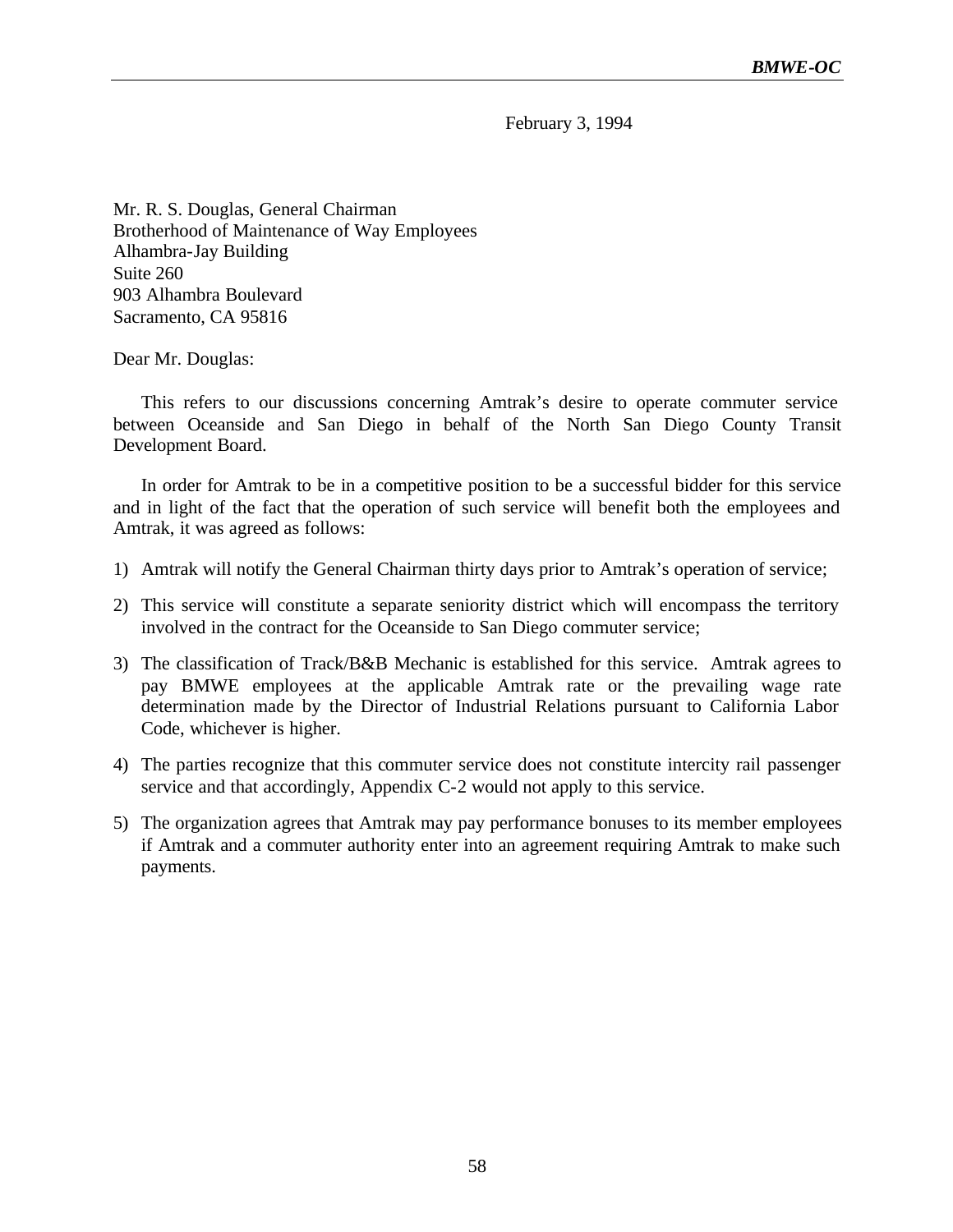R. S. Douglas February 3, 1994 Page 2

If the foregoing correctly sets forth our understanding, please indicate your concurrence by affixing your signature in the space provided below, returning one (1) copy for my file.

Very truly yours,

/S/

J. M. Fagnani Director-Labor Relations

I CONCUR:

/S/ February 4, 1994

R. S. Douglas, General Chairman Date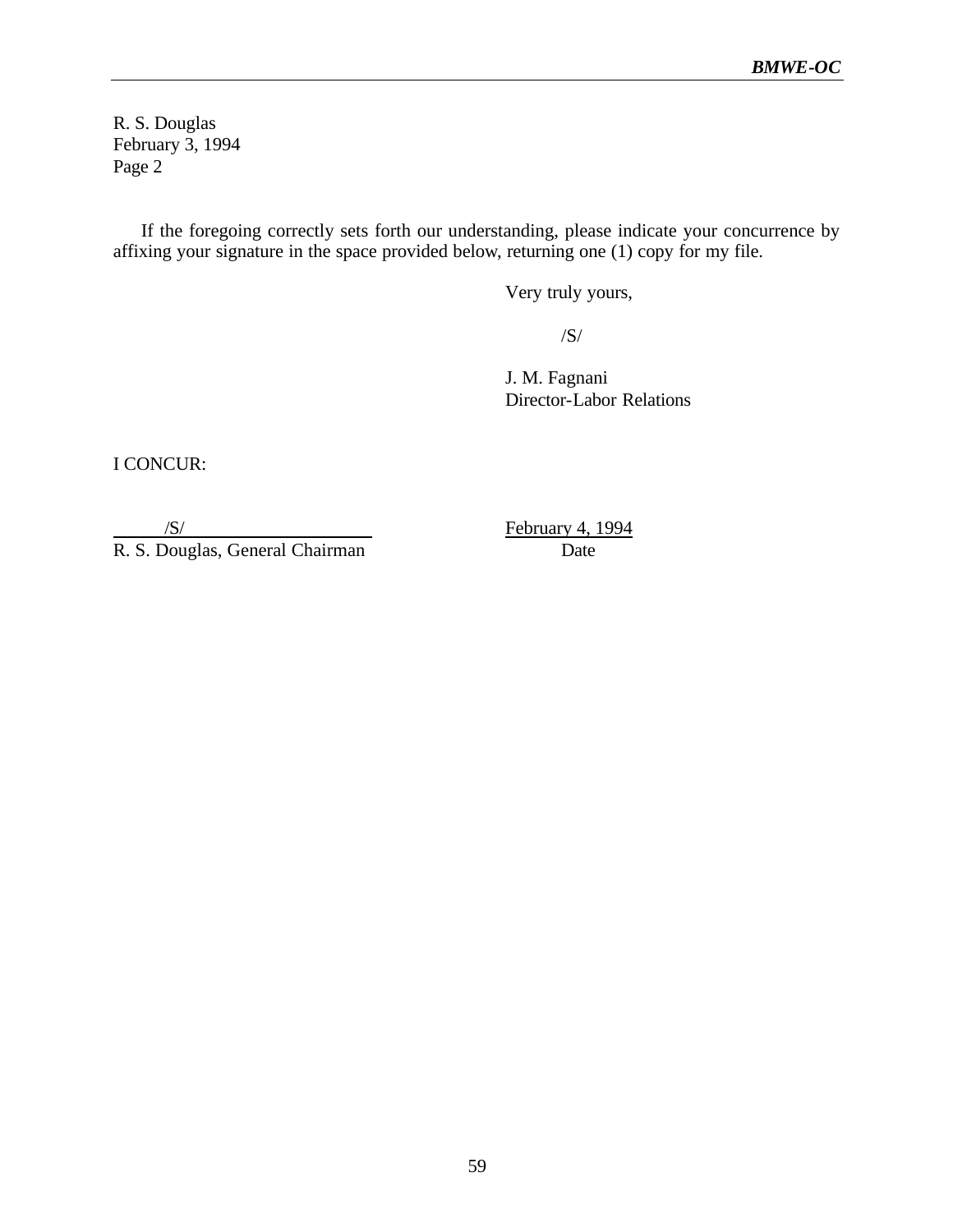April 29, 1998 File: BMWE-PCS-AGMT

Mr. David E. McMahon General Chairman Brotherhood of Maintenance of Way Employees Alhambra-Jay Building, Suite 260 930 Alhambra Blvd. Sacramento, CA 95816

Dear Mr. McMahon:

This regards our discussions in Sacramento on November 18, 1997 and December 18, 1997, and subsequent discussions concerning providing Flagman and Watchman protection to third party contractors on the Cal Train Commuter Service (formerly the Peninsula Commute Service).

To address the issues discussed pertaining to this service the parties have agreed to the following.

Pursuant to the notice requirements of Section 11 of Rule 29, the relevant information pertaining to said Flagging Gang is as follows:

| 1. Type of Production Unit                                       | <b>Flagging Gang</b>                                                                                                                                                                        |  |  |
|------------------------------------------------------------------|---------------------------------------------------------------------------------------------------------------------------------------------------------------------------------------------|--|--|
| 2. Territory over which it will be assigned                      | <b>Cal Train Territory</b>                                                                                                                                                                  |  |  |
| 3. Length of time gang will operate                              | Two years from date of inception with<br>possible extensions of up to three additional<br>years in one year increments.                                                                     |  |  |
| 4. Number of positions by classification<br>assigned to the unit | The initial gang will consist of 8 employees.<br>A combination of flagmen and watchmen<br>will be employed based on service<br>requirements. This force will be increased<br>incrementally. |  |  |
| 5. Work Week                                                     | 5 day work week, Monday through Friday.                                                                                                                                                     |  |  |
| 6. Hours of assignment                                           | This will be a three $(3)$ shift operation                                                                                                                                                  |  |  |

In lieu of any and all payments, reimbursements, and per diems set forth in Rule 29 of the Agreement, employees assigned to this gang will be paid a per diem in the amount of \$45.00 per day for each day of compensated service as a Flagman or watchman.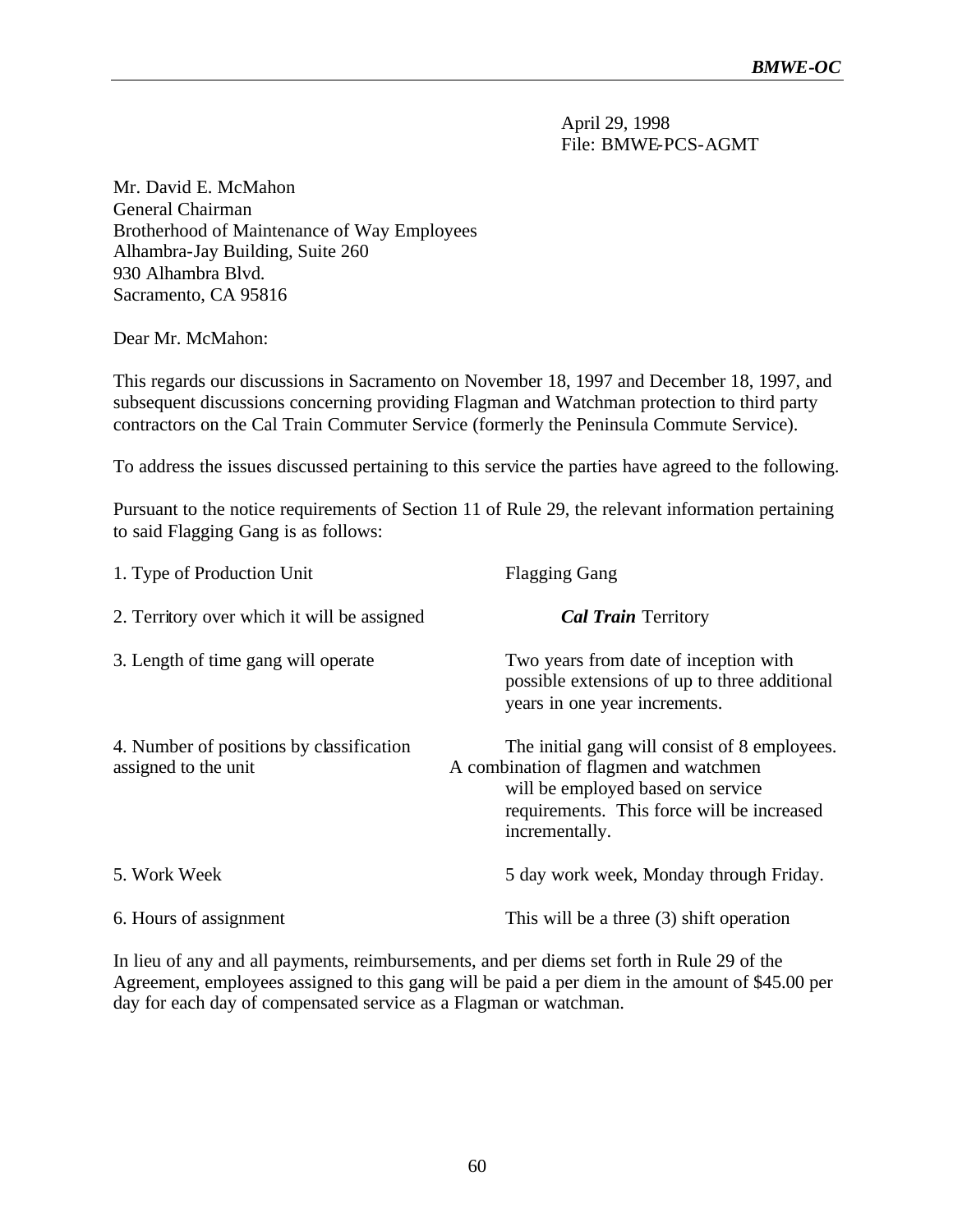Headquarters for employees assigned to this unit shall be variable and employees so assigned shall report directlv to the work site.

Mileage reimbursement will be paid only in connection with the authorized use of personal vehicles for business related travel required during the shift.

All employees assigned to this unit who are Rules qua lified and qualified under MW 1000 will be compensated at the Foreman rate while performing service as Flagmen. At least one (1) of the following minimum job components must be part of the assignment in order for it to be considered Flagman work:

- 1. Track Inspection
- 2. Coordination of work and or providing direction to employees junior or subordinate.

Service not including at least one (1) of the above listed duties shall be compensated at the Watchman rate.

The starting times of employees assigned to this gang may be changed upon thirty-six (36) hours notice to the employees. Said notice may be in verbal or written form at the election of management. Employees assigned to this gang may not elect to exercise seniority as a result of a change of starting time, providing at least thirty-six (36) hours notice has been provided.

This agreement may be canceled by either party upon fifteen (15) days notice.

If this correctly sets forth our understanding, please indicate your concurrence by signing in the space provided below.

Very truly yours,

/s/ Thomas W. Flemming Thomas W. Fleming /s/ D. E. McMahon Manager, Labor Relations David E. McMahon

R. F. Palmer TWF Louis Below

Amtrak West General Chairman, BMWE

/s/ R. F. Palmer /s/ Louis R. Below Director Vice General Chairman

> /s/ R. B. Wehrli R. B. Wehrli Vice President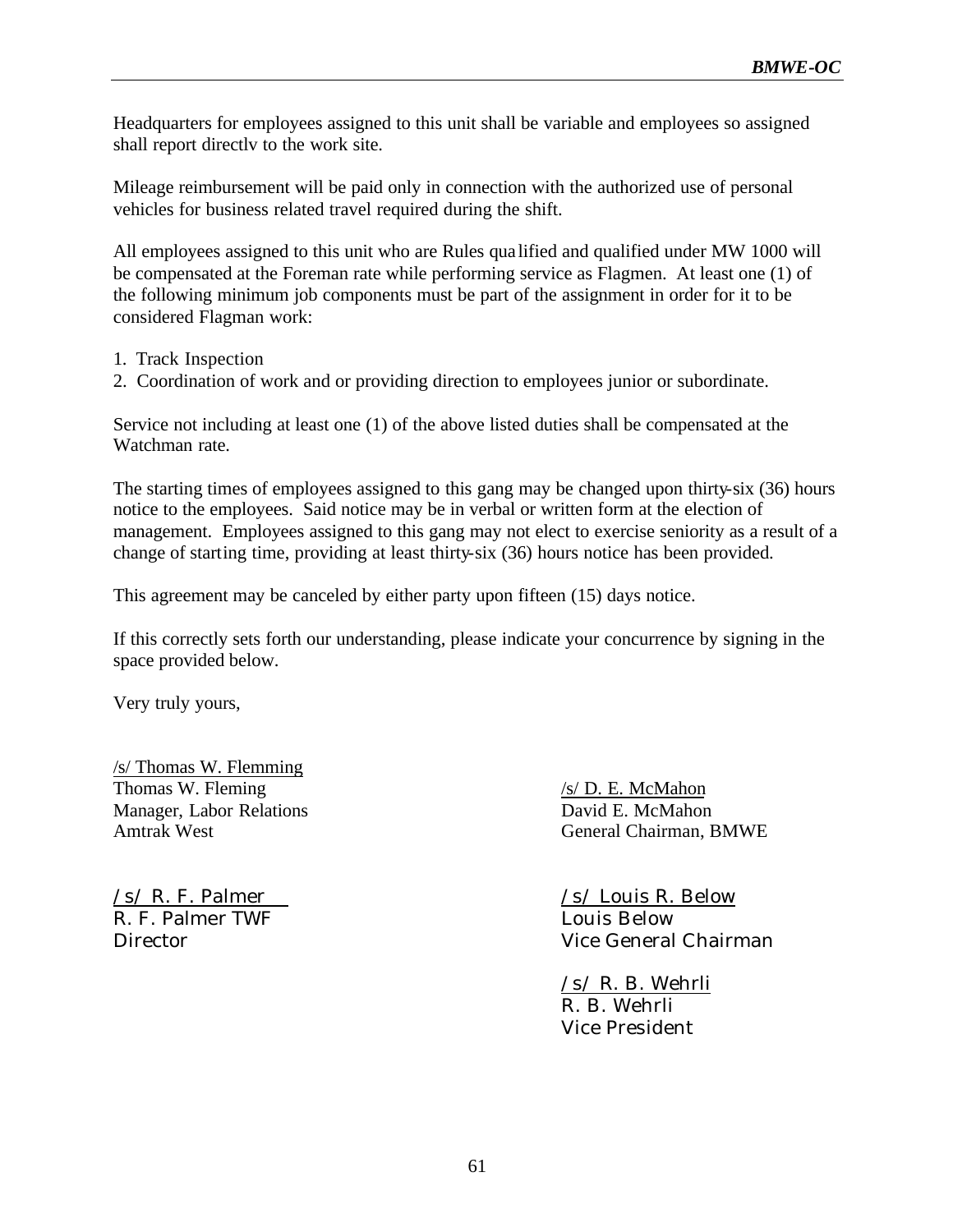## **APPENDIX H**

January 18, 1985

Mr. F. E. Wallace, General Chairman Seaboard Federation Brotherhood of Maintenance of Way Employes 4141 Woodcock Drive, Suite 209 Jacksonville, Florida 32207

Dear Mr. Wallace:

Reference is made to previous correspondence and discussions regarding maintenance of way functions at Carrier-owned station facilities within the state of Florida.

It is agreed that the present work force at Hialeah, Florida would be increased to a Foreman and three Track/B&B Mechanics. Such employees may be utilized at Tampa, Sanford, and Jacksonville, with Hialeah designated as their headquarters point.

Such employees may be assigned to perform all maintenance of way functions, including bridges and buildings and track work. Effective February 15, 1985, the applicable rate of pay for such Track/B&B Mechanics will be \$10.76 per hour and the Foreman will continue to receive the current rate of pay.

Transportation of the employees from their headquarters point to the various work locations will be provided by the Carrier. Also, employees will be furnished or reimbursed for reasonable and actual lodging and meal expenses.

If the foregoing meets with your approval, please indicate your concurrence by affixing your signature in the space provided below and returning one copy for our files.

Very truly yours,

/S/

C. B. Thomas Corporate Director Labor Relations

I CONCUR:

 $\frac{1}{\sqrt{S}}$ F. E. Wallace, General Chairman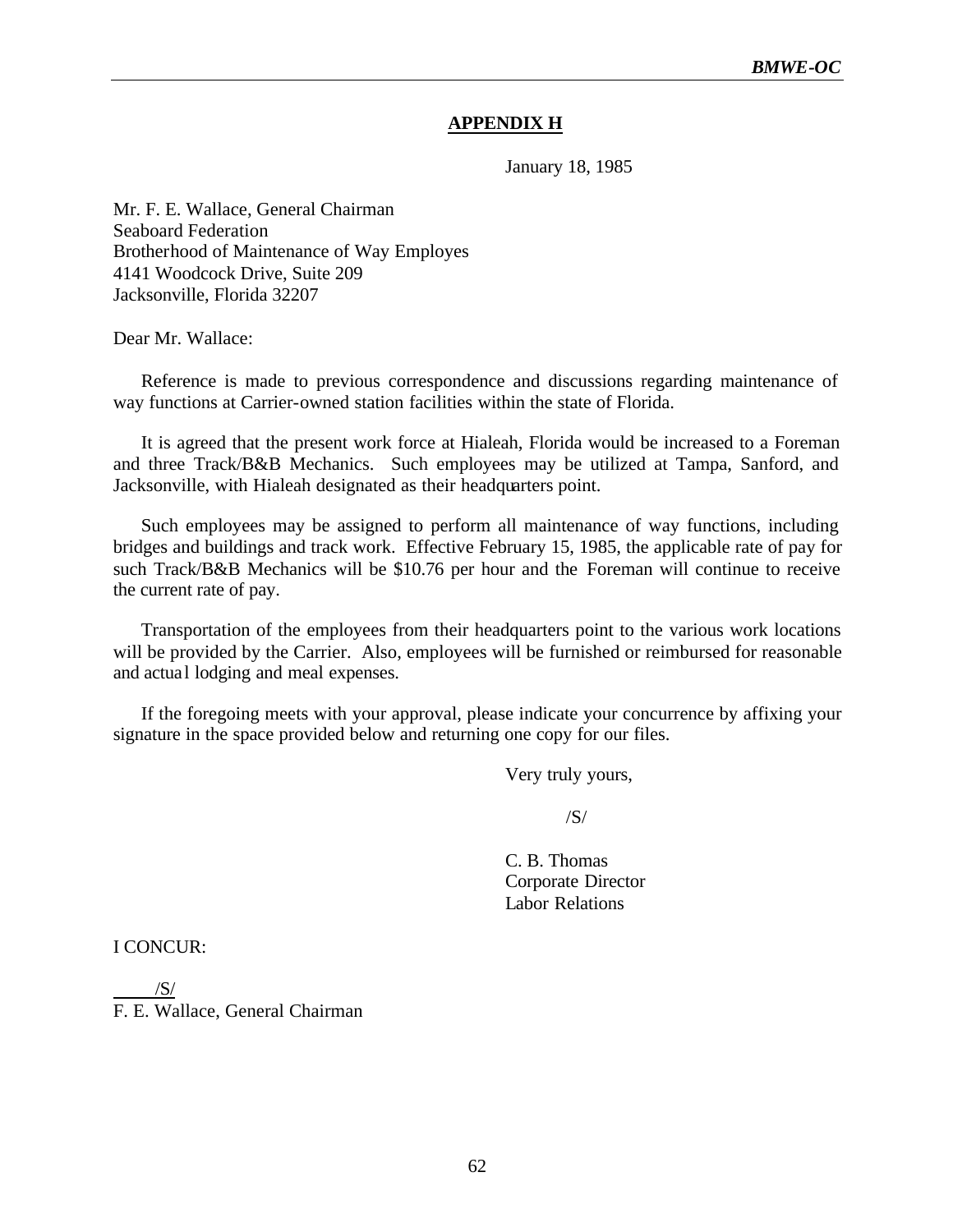## **APPENDIX I**

## **MICHIGAN DISTRICT AGREEMENTS**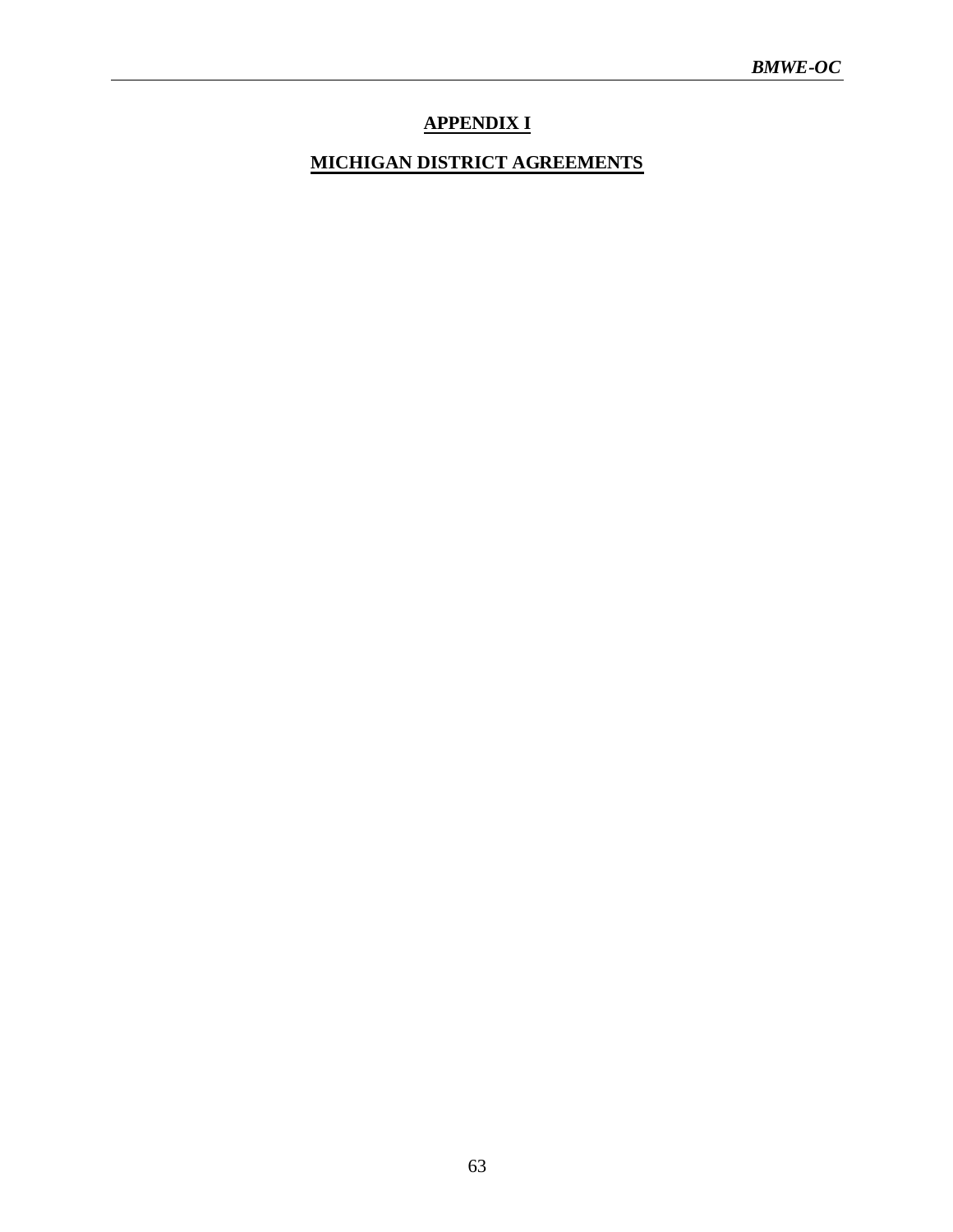February 28, 1978

Mr. Sal R. Freccia, General Chairman Brotherhood of Maintenance of Way Employes Consolidated Rail System Federation 16 Court Street RM 610 Brooklyn, NY 11241

Dear Mr. Freccia:

This confirms the understanding reached in conference today that the employees represented by your Organization employed in the "Michigan District," the line of railroad extending between Michigan city, Indiana, and Kalamazoo, Michigan, and subject to the Implementing Agreement NEC-1 of April 21, 1976, will be governed by the following conditions:

> The Interim Agreement between the National Railroad Passenger Corporation (AMTRAK) and the employees represented by the Brotherhood of Maintenance of Way Employes, effective March 1, 1976, shall be applicable except as modified below:

> It is understood and agreed that the Classifications and Rates of Pay applicable in the Michigan District, which were in effect prior to the December 1, 1976 Assumption by AMTRAK, are subject to the terms and provisions of the National Wages and Rules Agreement of January 29, 1975, between the Brotherhood of Maintenance of Way Employes and the National Carriers Conference Committee. Such rates of pay effective July 1, 1977 (revised effective December 9, 1997), are set forth below:

|   |                        | <b>HOURLY</b> | <b>MONTHLY</b> |
|---|------------------------|---------------|----------------|
|   | <b>B&amp;B</b> Foreman | \$1,382.15    |                |
| * | "A" Track Foreman      |               | 1,390.39       |
| * | "B" Track Foreman      |               | 1,342.28       |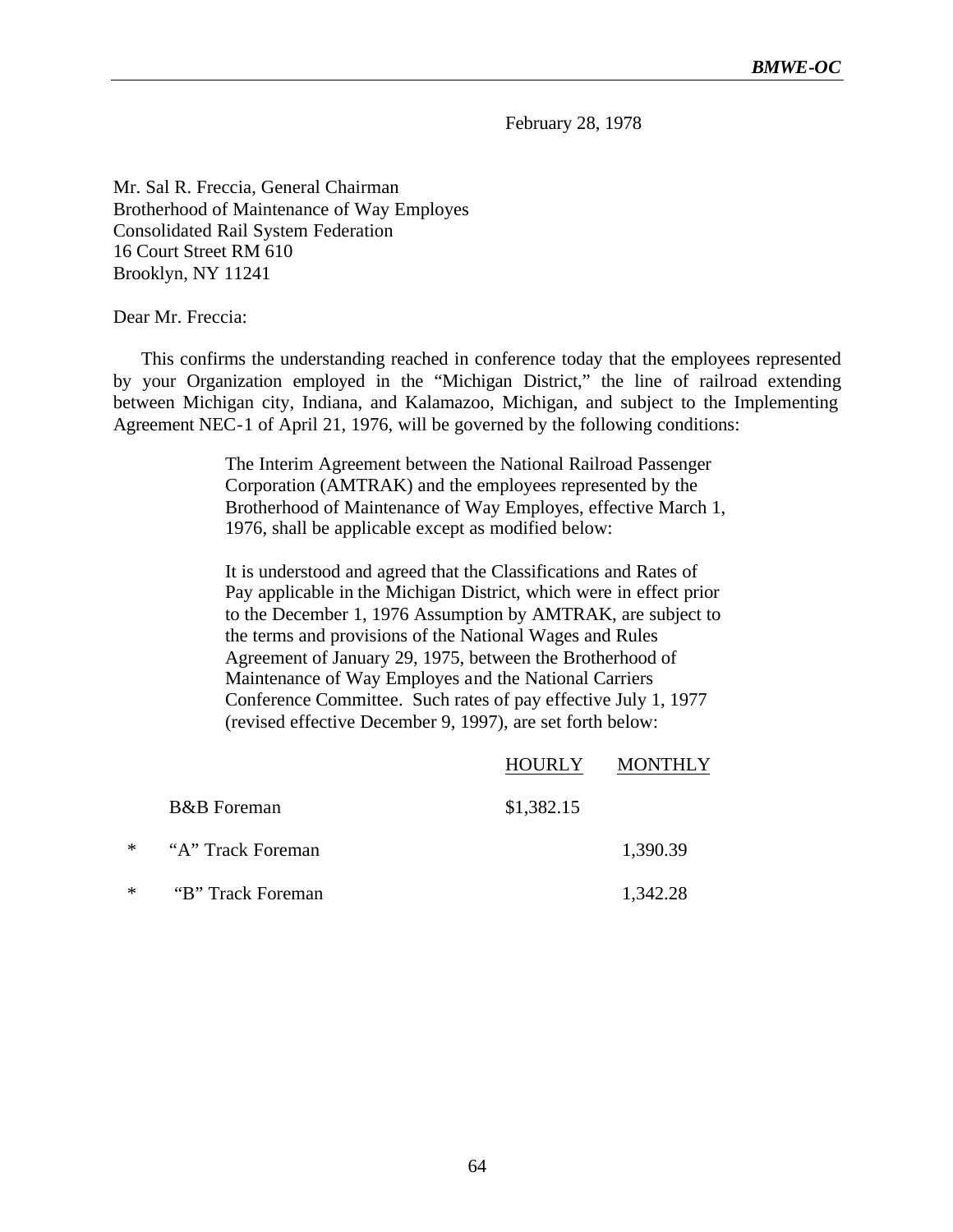| S. R. Freccia                                       | $-2-$ |               | February 28, 1978 |
|-----------------------------------------------------|-------|---------------|-------------------|
|                                                     |       | <b>HOURLY</b> | <b>MONTHLY</b>    |
| * I&R Track Foreman, Working Alone                  |       |               | \$1,354.78        |
| <b>Assistant Track Foreman</b>                      |       |               | 1,265.22          |
| ** "A" Machine Operator                             |       | \$7.59        |                   |
| ** "B+" Machine Operator                            |       | 7.66          |                   |
| ** "B" Machine Operator                             |       | 7.37          |                   |
| ** "C" Machine Operator                             |       | 6.36          |                   |
| Repairman M.W. Equipment                            |       | 7.63          |                   |
| Asst. Repairman M.W. Equipment/<br>Vehicle Operator |       | 7.20          |                   |
| Welder                                              |       | 7.42          |                   |
| Welder Helper                                       |       | 6.83          |                   |
| <b>Boom Truck Operator</b>                          |       | 6.46          |                   |
| <b>B&amp;B</b> Mechanic                             |       | 7.06          |                   |
| <b>Casual Auto Truck Operator</b>                   |       | 6.38          |                   |
| Trackman                                            |       | 6.26          |                   |
|                                                     |       |               |                   |

\* See Attachment "A"<br>\*\* See Attachment "B"

See Attachment "B"

The above rates include the cost-of-living allowance of 31? currently in effect.

The rates agreed upon herein will be subject to any rate increases resulting from current negotiations on wage and rules.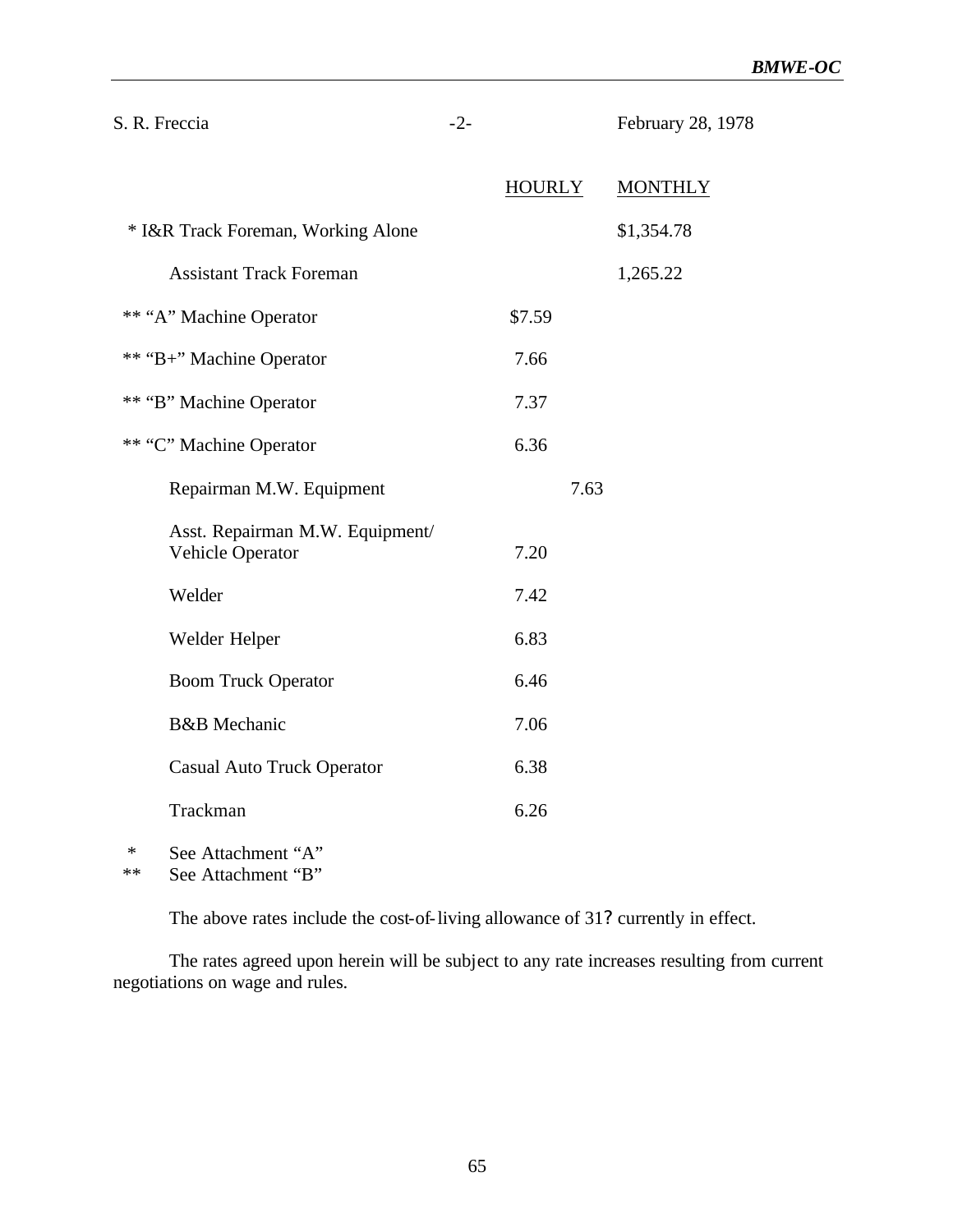S. R. Freccia **-3**- February 28, 1978

A single seniority district will be established covering the above-described territory. The employees transferred to AMTRAK by the Implementing Agreement NEC-1 shall be accorded a seniority

date on the district roster in accordance with their existing railroad seniority in the class and craft.

If the foregoing correctly reflects our understanding in this matter, please so indicate by affixing your signature in the space provided below, returning a signed copy for our files.

Very truly yours,

/S/

J. W. Hammers, Jr. Corporate Director Labor Relations

I CONCUR:

 $/S/$ Sal R. Freccia, General Chairman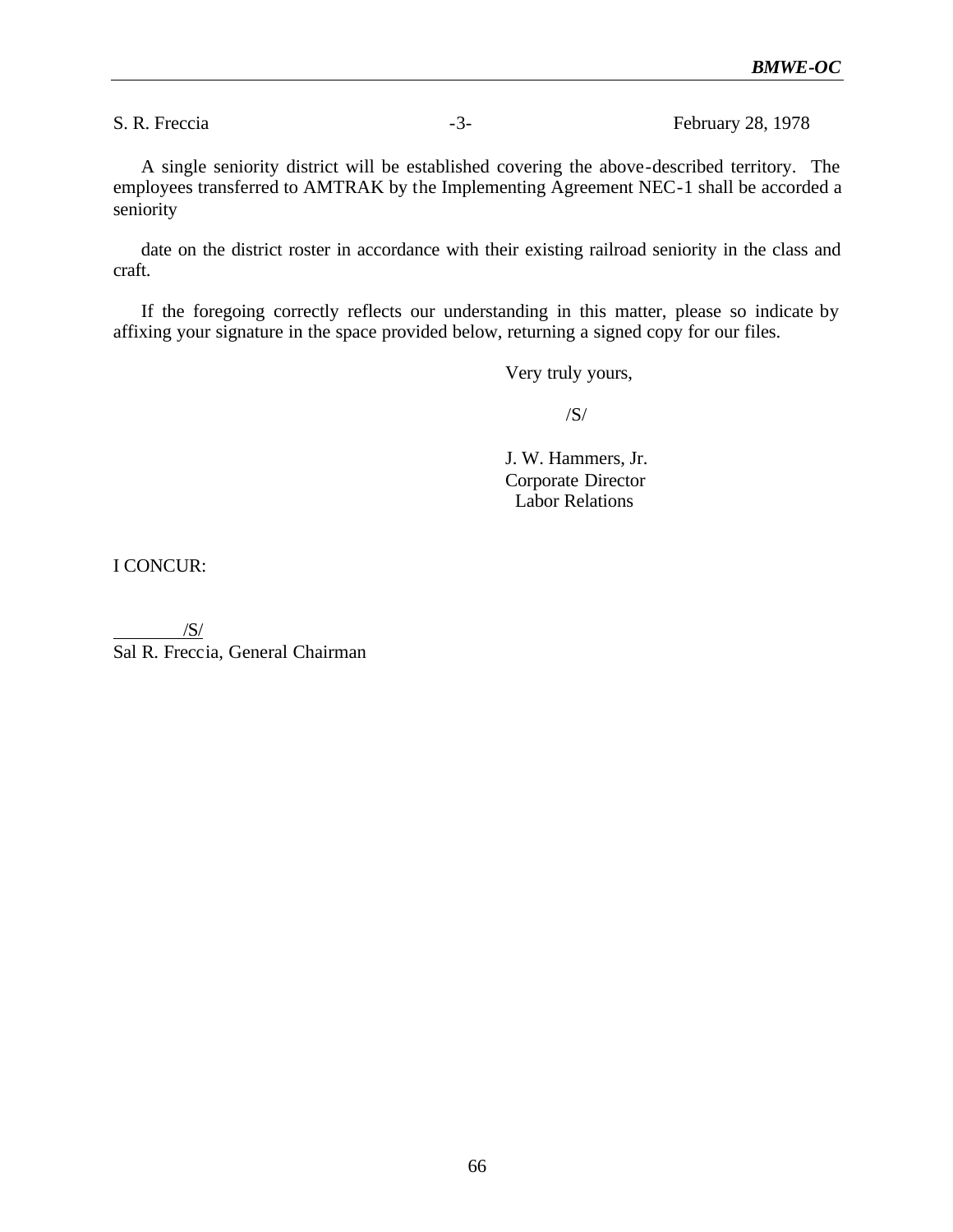Attachment "A"

- "A" Track Foreman rate of pay applies when the gang consists of more than 20 men, exclusive of the Foreman.
- "B" Track Foreman rate of pay applies to all other Track Foreman positions.

Inspection and Repair gangs may consist of one Foreman and one Trackman. Where a gang is manned only by a Foreman his rate of pay will be \$12.50 per month over the "B" Foreman rate of pay.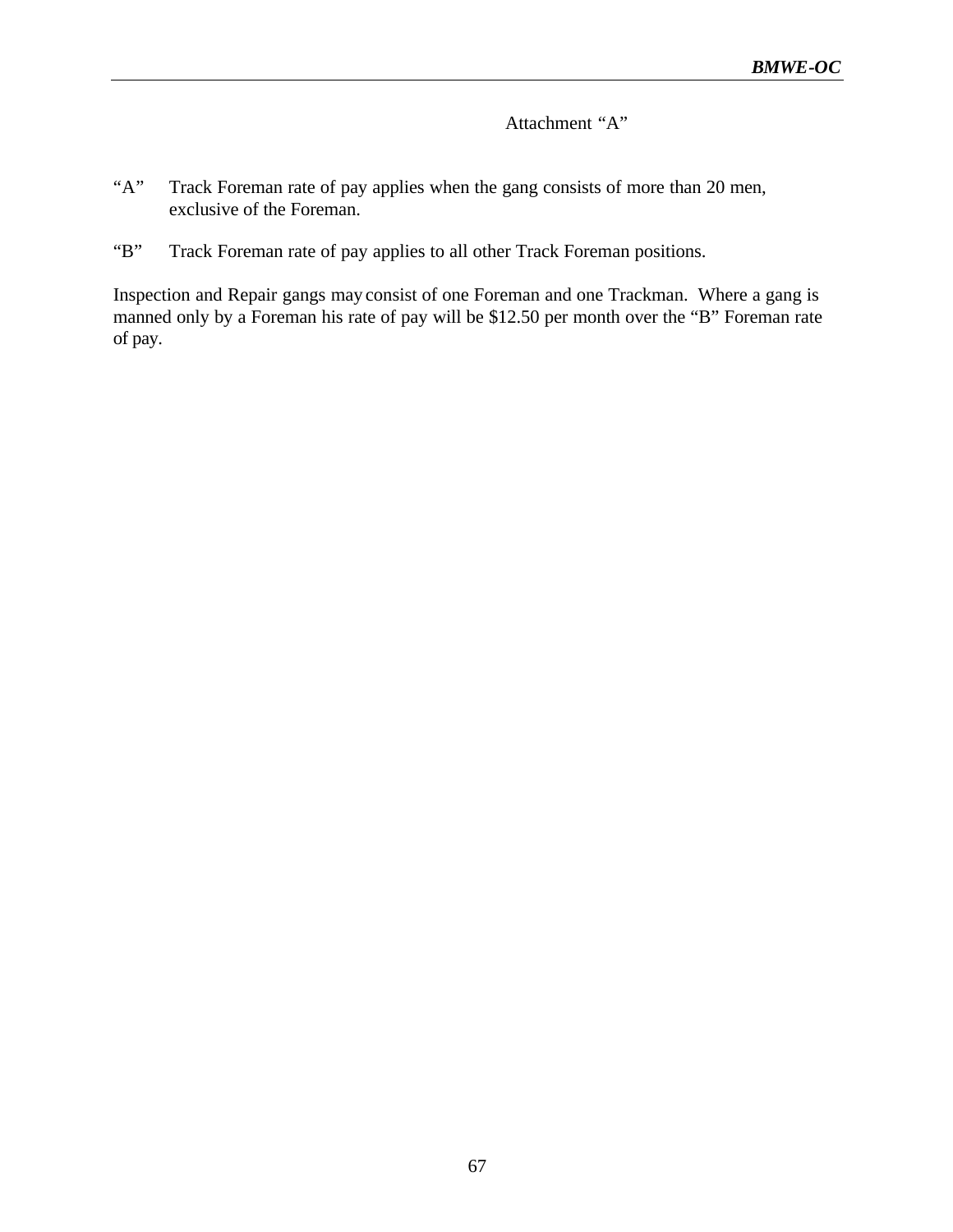Corp. BMWE - Michigan Attachment "B"<sup>17</sup>

#### MACHINE OPERATORS

CLASS A Grove Truck Crane Burro Crane Crane - Locomotive Type Crane - 15 Ton capacity or more Front End Loader - 2 yard bucket or more Road Grader

#### CLASS B+

Tamper with raising and lining attachments

#### CLASS B

Auto Spiker Cranes under 15 Ton Capacity Tie Saw or Shear Ballast Regulator Speed Swing Tie Handler Tamper without lining and raising attachments Backhoe Tie Bed Scarifier Tie Inserter Bulldozers Jordan Spreaders Snow Plows Compactor, Crib and Shoulder Grade All Jet Snow Plow Rail Heater Anchor Machine - self-propelled Cribber - self-propelled Grade All Crawler Forklift Front End Loader - less than 2 yard bucket Compactor - Shoulder Plate Jack - self-propelled Spike Puller - self-propelled Stabilizer Tractor with mower or other attachments Track Cart with air compressor

## CLASS C<br>Chain Saw

 $\overline{a}$ 

Bolt Machine Tie Borer Rail Slotter Rail Lifter Adzer Gauger Rail Drill Rail Saw

Spike Puller Anchor Applier Portable Tie Renewer Tie Cribber Plate Jack without seat

<sup>&</sup>lt;sup>17</sup> Revised May 18, 1998 (Letter Agreement of April 28, 1998).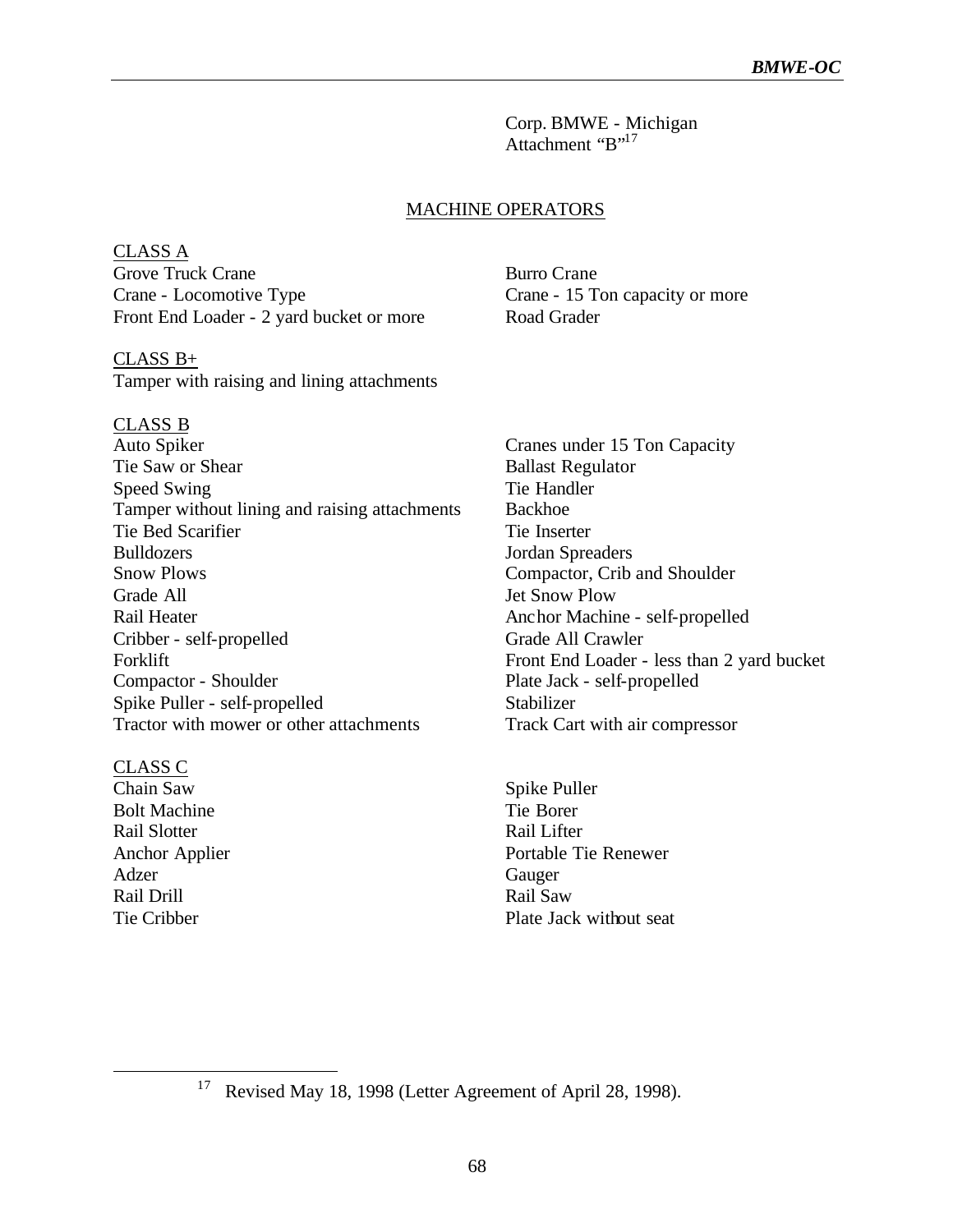January 3, 1997

Mr. P. K. Geller, General Chairman Brotherhood of Maintenance of Way Employes Consolidated Rail System Federation 58 Grande Lake Drive Port Clinton, OH 43452

Dear Mr. Geller:

This will confirm our understanding to establish the following classification on Amtrak's Michigan District:

**Hourly** 

Equipment Repairman Foreman 16.9900

The referenced rate includes the cost-of-living allowance of 35? per hour, now in effect.

If the foregoing accurately reflects our understanding in this matter, please sign in the space provided below and return a copy to our files.

Very truly yours,

 $/S/$ 

R. F. Palmer Director-Labor Relations

I CONCUR:

/S/ 1-9-97

P. K. Geller General Chairman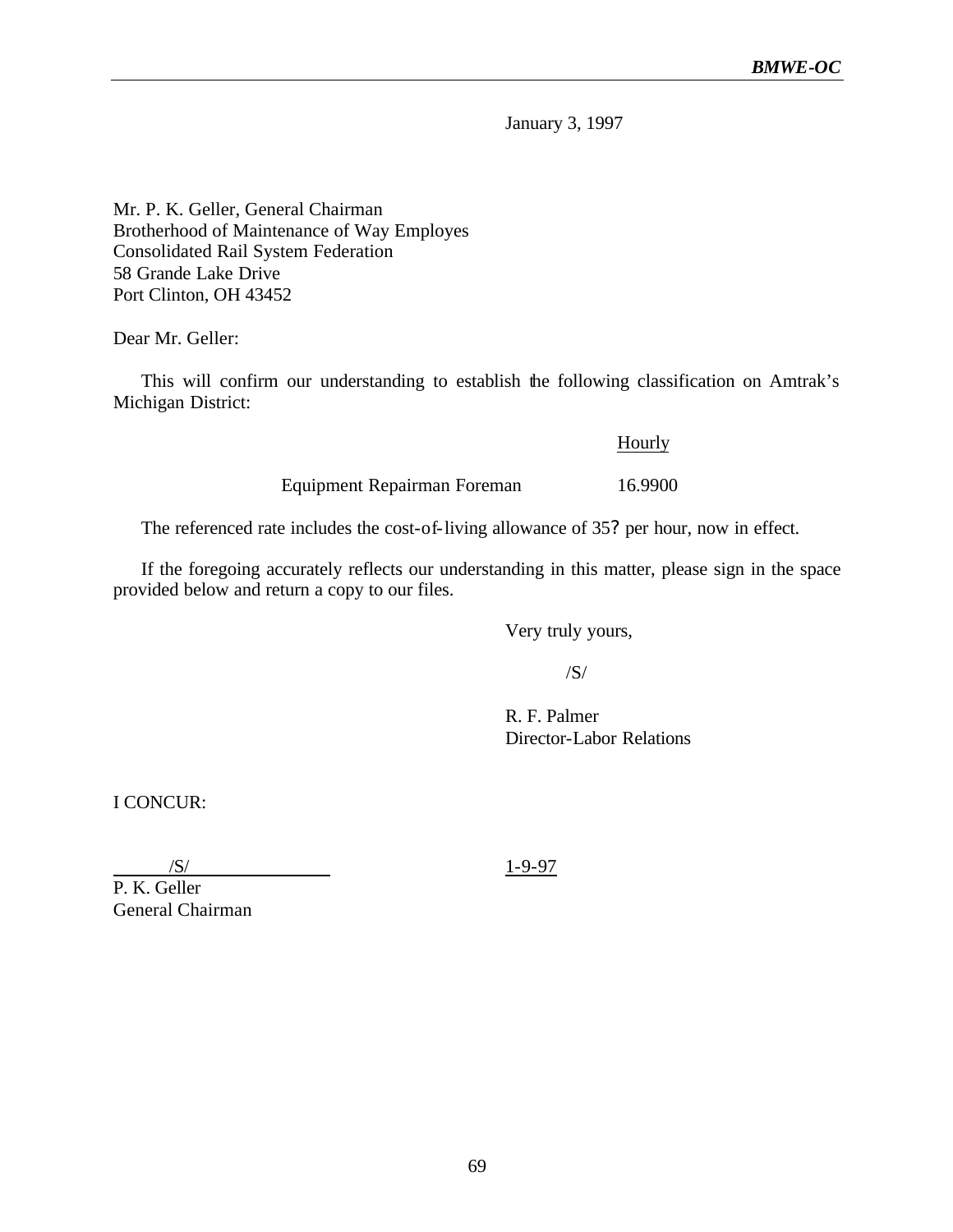## **APPENDIX J**

## **LETTER AGREEMENTS APPLICABLE AT**

## **CHICAGO, ILLINOIS**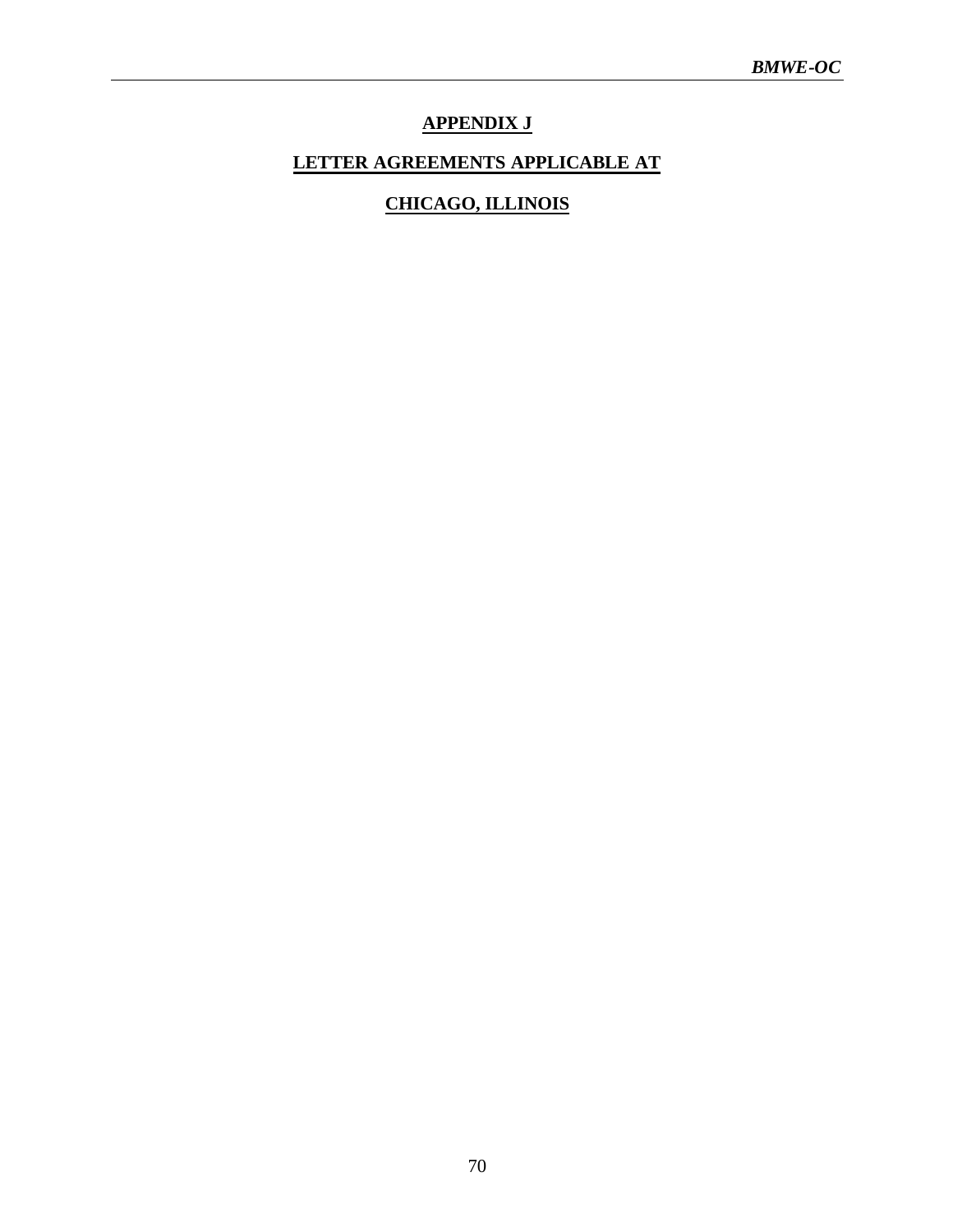April 7, 1976

Mr. R. N. Mogle, General Chairman Brotherhood of Maintenance of Way Employes Suite 606, Land Title Building Broad & Chestnut Streets Philadelphia, PA 19110

Dear Mr. Mogle :

This will confirm telephone conference-agreement of April 5, 1976, establishing two (2) Maintenance of Way Employe gangs consisting of the following classifications:

Track Foreman

Welder

Trackman

These forces will be assigned to perform service at our Chicago Coach Yard and Diesel Facility (in the former Penn Central yards), and at our 18th and 21st Street Coach Yards and Engine House, which is presently scheduled for assumption from the Santa Fe Railroad June 1, 1976.

One gang will work from 6:30 a.m. to 5:00 p.m., Monday through Thursday, with a 30 minute meal period. The second gang will work from 6:30 a.m. to 5:00 p.m., Thursday through Sunday, with a 30 minute meal period.

If the foregoing correctly reflects our understanding, please affix a signature below and return one copy.

Very truly yours,

/S/

A. R. Lowry Assistant Vice President & Director - Labor Relations

I CONCUR:

/S/

R. N. Mogle, General Chairman Brotherhood of Maintenance of Way Employes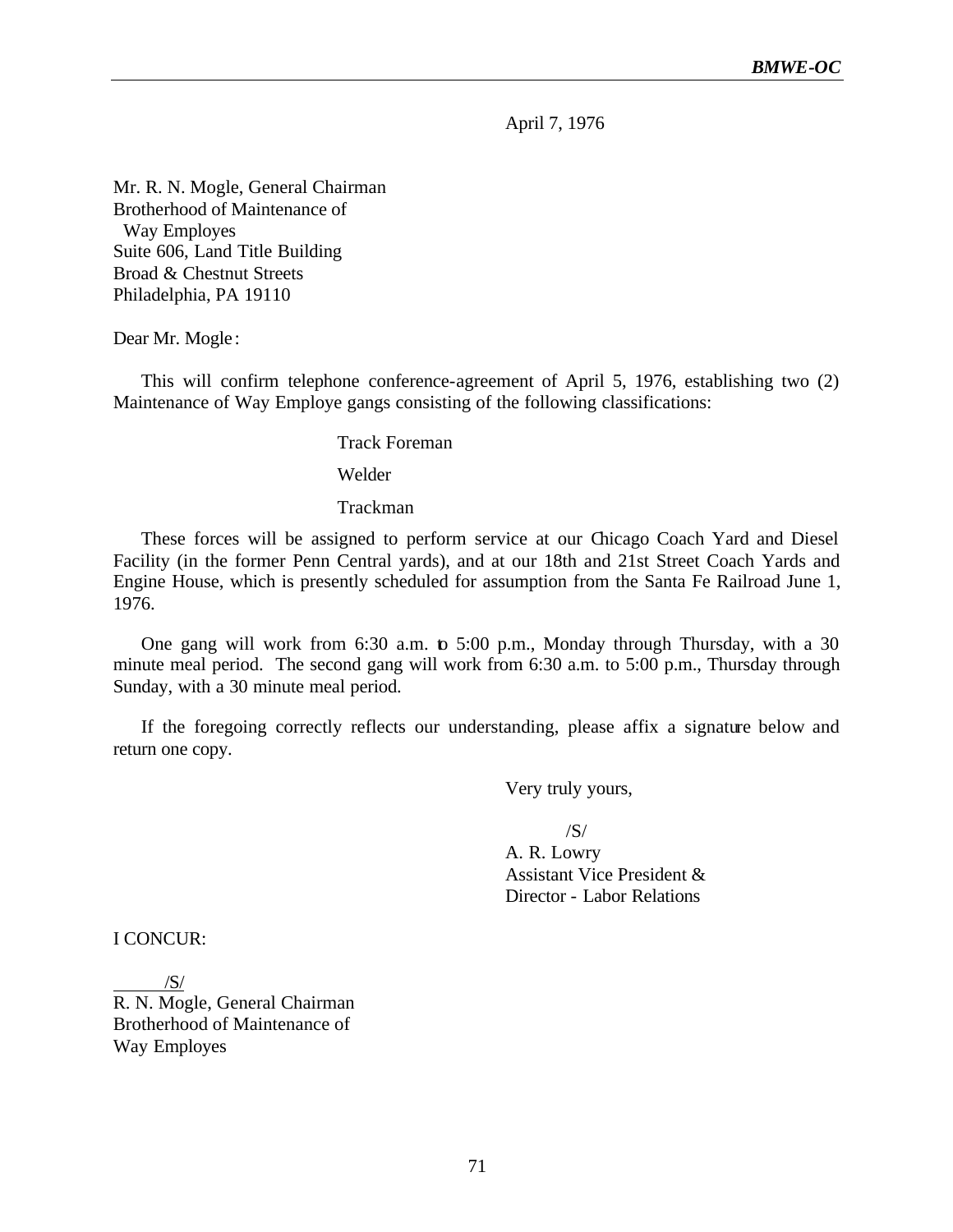May 24, 1976

Mr. R. N. Mogle, General Chairman Brotherhood of Maintenance of Way Employes 606 Land Title Building Broad and Chestnut Streets Philadelphia, PA 19110

Dear Mr. Mogle:

This will confirm telephone conference-agreement of May 24, 1976, establishing two (2) Maintenance of Way Employe gangs consisting of the following classifications:

> B&B Foreman B&B Mechanics

These forces will be assigned to perform service at our Chicago Coach Yard and Diesel Facility (in the former Penn Central yards), and at our 18th and 21st Street Coach Yards and Engine House, which is presently scheduled for assumption from the Santa Fe Railroad June 1, 1976.

One gang will work from 6:30 a.m. to 5:00 p.m., Monday through Thursday, with a 30 minute meal period. The second gang will work from 6:30 a.m. to 5:00 p.m., Thursday through Sunday, with a 30 minute meal period.

If the foregoing correctly reflects our understanding, please affix a signature below and return one copy.

Very truly yours,

/S/

A. R. Lowry Assistant Vice President & Director - Labor Relations

I CONCUR:

 /S/ R. N. Mogle, General Chairman Brotherhood of Maintenance of Way Employes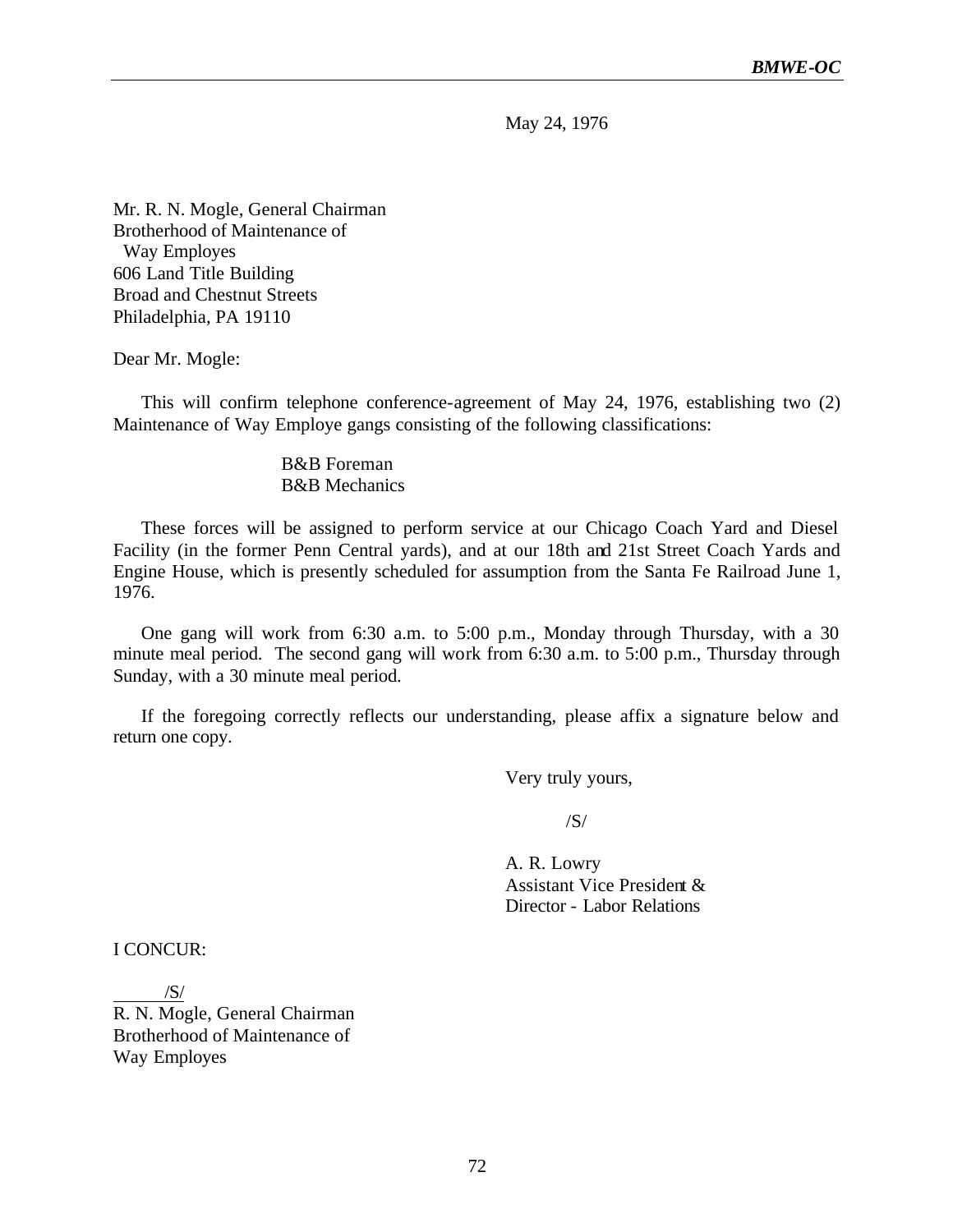June 19, 1978

Mr. William E. LaRue, General Chairman Pennsylvania Federation of the Brother hood of Maintenance of Way Employes Land Title Building - Suite 606 Broad and Chestnut Streets Philadelphia, PA 19110

### Dear Mr. LaRue:

This confirms our understanding to establish the following classifications at the Maintenance Facility, Chicago, Illinois:

|                            | Hourly |
|----------------------------|--------|
| Repairman, M. W. Equipment | \$7.66 |
| Truck Driver               | 6.38   |

It was further understood that the rates agreed upon herein will be subject to any rate increases resulting from the current national wage and rules movement.

The above rates include the cost-of-living allowance of \$0.15, now in effect.

If the foregoing accurately reflects our understanding in this matter, please sign in the space provided below and return a copy for our files.

Very truly yours,

/S/

J. W. Hammers, Jr. Corporate Director Labor Relations

AGREED:

 /S/ , JUNE 23, 1978 William E. LaRue, General Chairman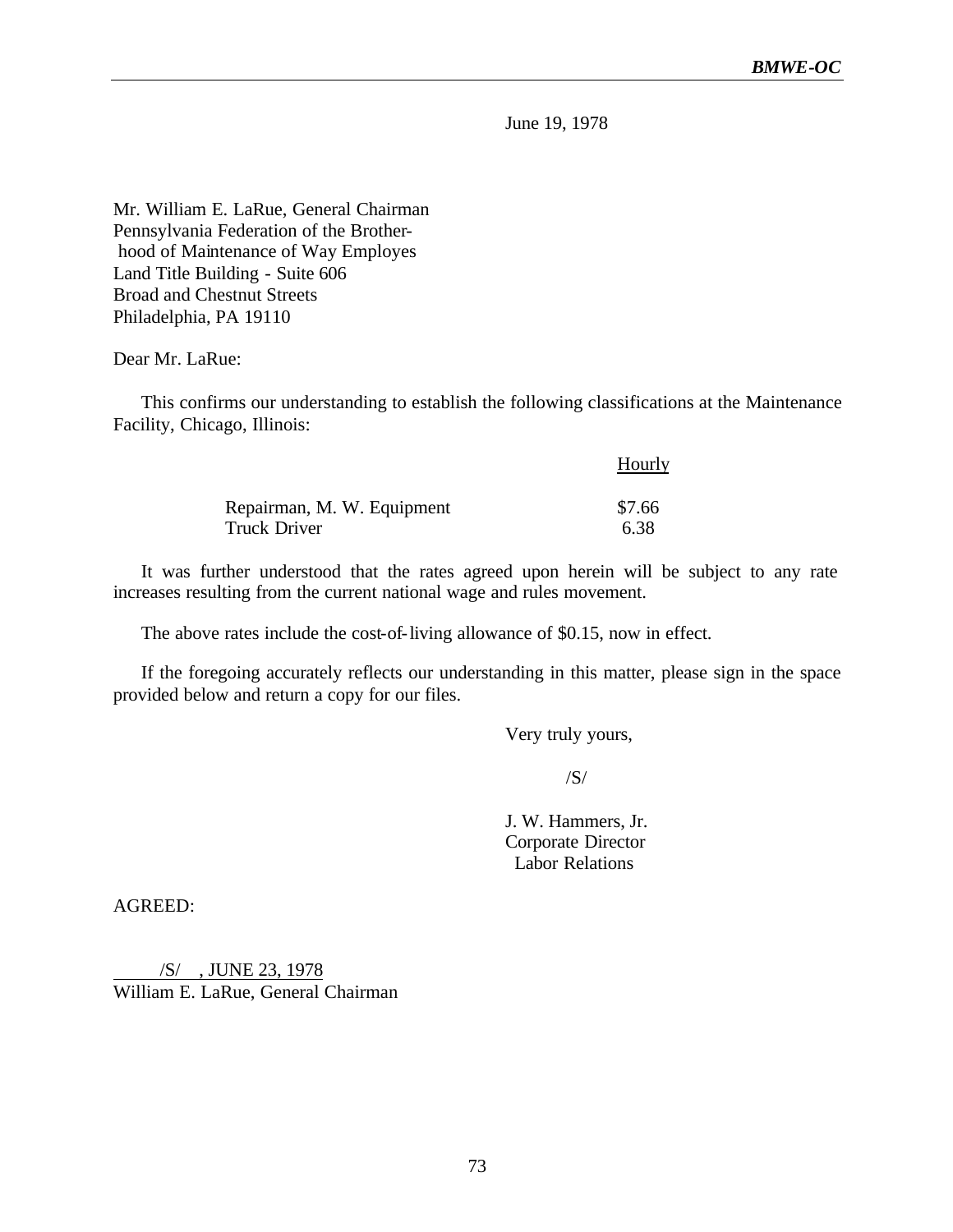August 3, 1979

Mr. William E. LaRue, General Chairman Brotherhood of Maintenance of Way Employes Land Title Building - Suite 606 Broad and Chestnut Streets Philadelphia, PA 19110

Dear Mr. LaRue:

This refers to our previous conversation concerning the equipment presently being operated at the Maintenance Facility, Chicago, Illinois.

In this connection, we propose that the attachment to the Memorandum of Agr eement dated April 7, 1977, be amended to include the following machines, class indicated:

CLASS A Road Grader Front End Loader

CLASS B Bobcat Loader

CLASS C Snow Blower Huck Bolt Machine Tractor Operator

Will you please indicate your concurrence by signing in the space below and returning one copy for our files.

Very truly yours,

/S/

J. W. Hammers, Jr. Corporate Director Labor Relations

I CONCUR:

 /S/ , AUGUST 7, 1979 William E. LaRue, General Chairman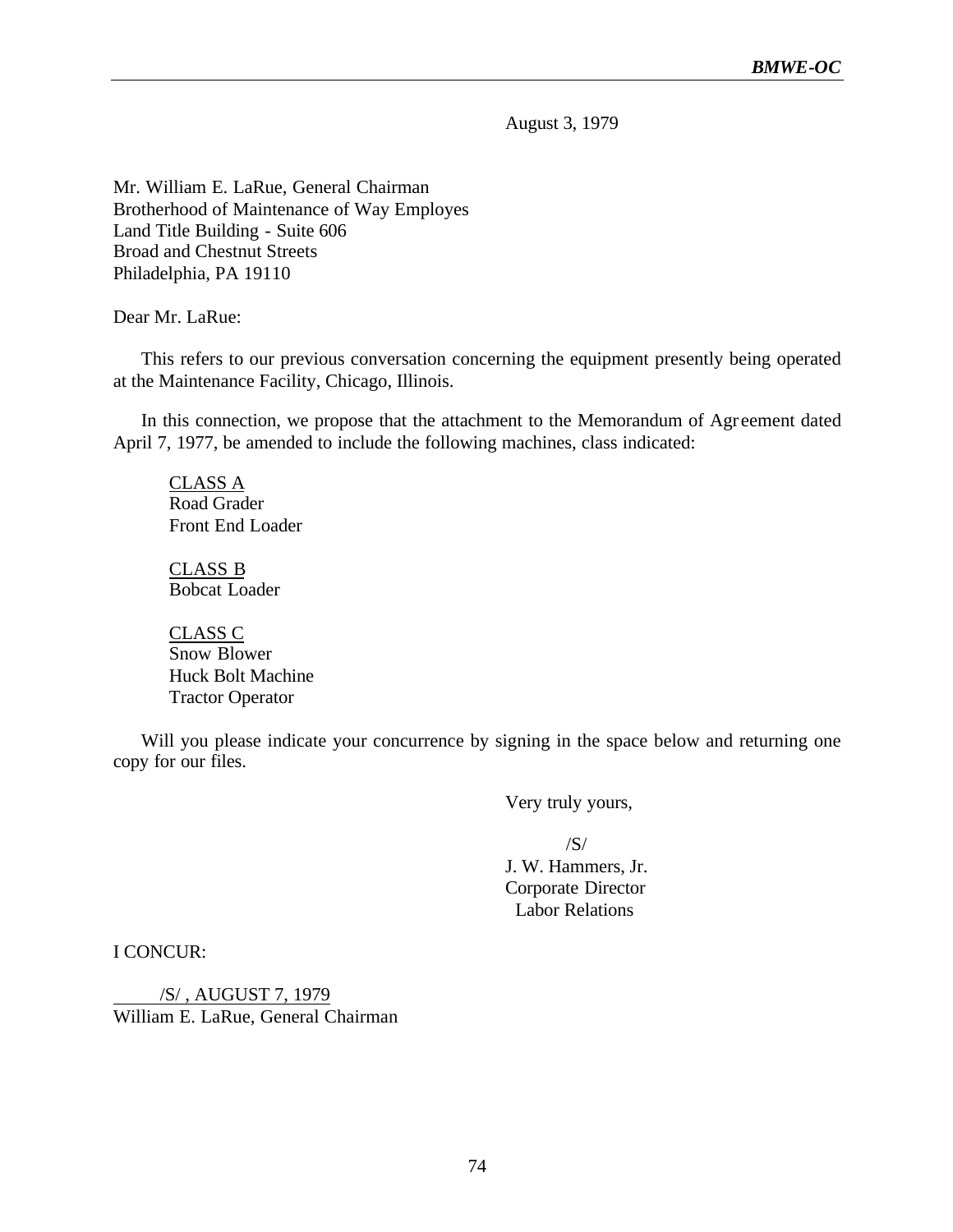# **APPENDIX K**

## **CORPORATE RULES**

## **LETTER AGREEMENTS**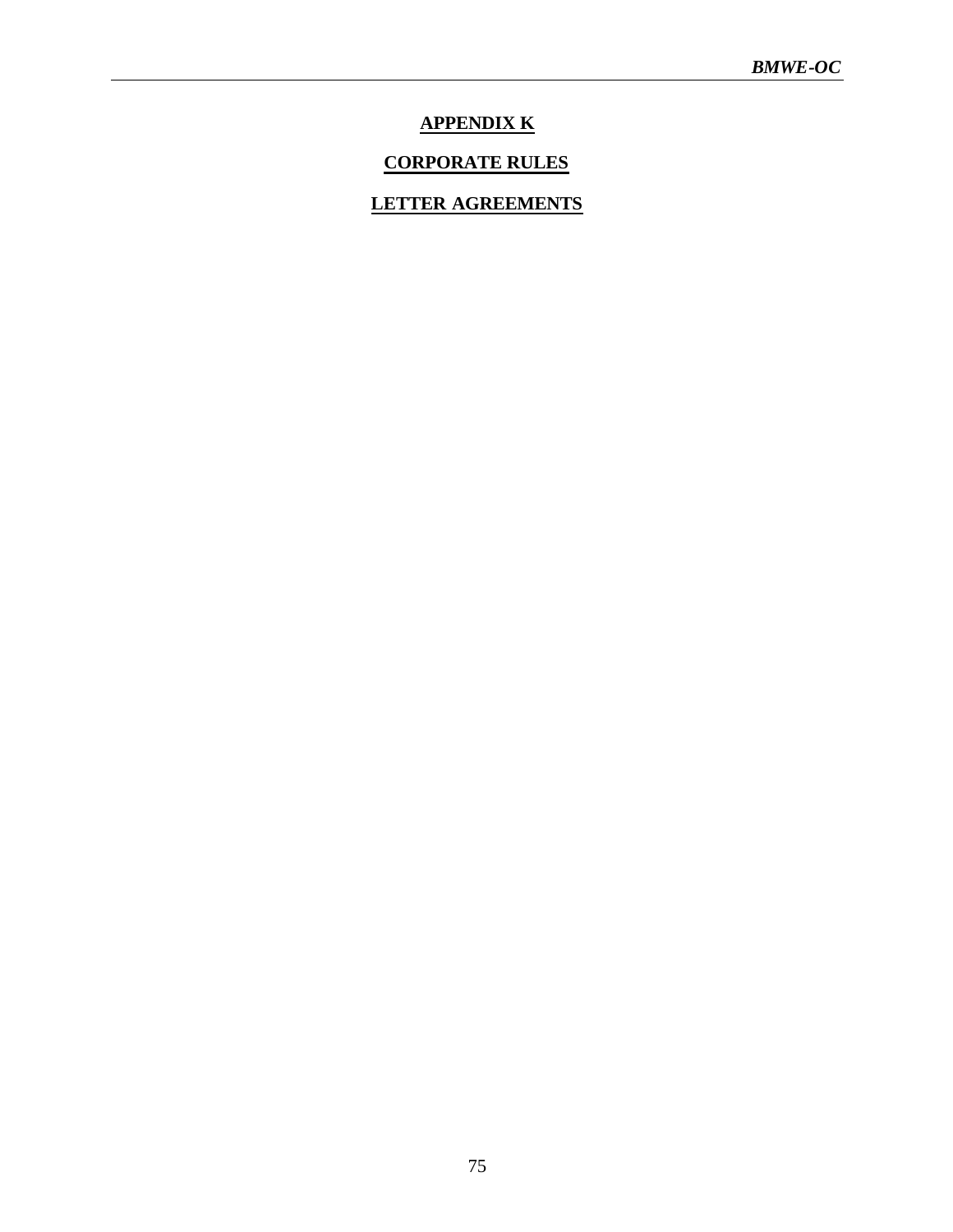January 26, 1976

Mr. H. C. Crotty, President Maintenance of Way Employes 12050 Woodward Avenue Detroit, Michigan 48203

Dear Mr. Crotty:

In order to avoid any dispute at the Beech Grove Maintenance Facility as to the application of the Machine Operator rate provided for in the Agreement of January 26, 1976, it is understood that an employe who is assigned to operate a tractor with a Front End Loader or a Back Hoe, or both, will be paid the Machine Operator rate.

Very truly yours,

/S/

 A. R. Lowry Assistant Vice President & Director - Labor Relations

I AGREE:

/S/

H. C. Crotty, President Maintenance of Way Employes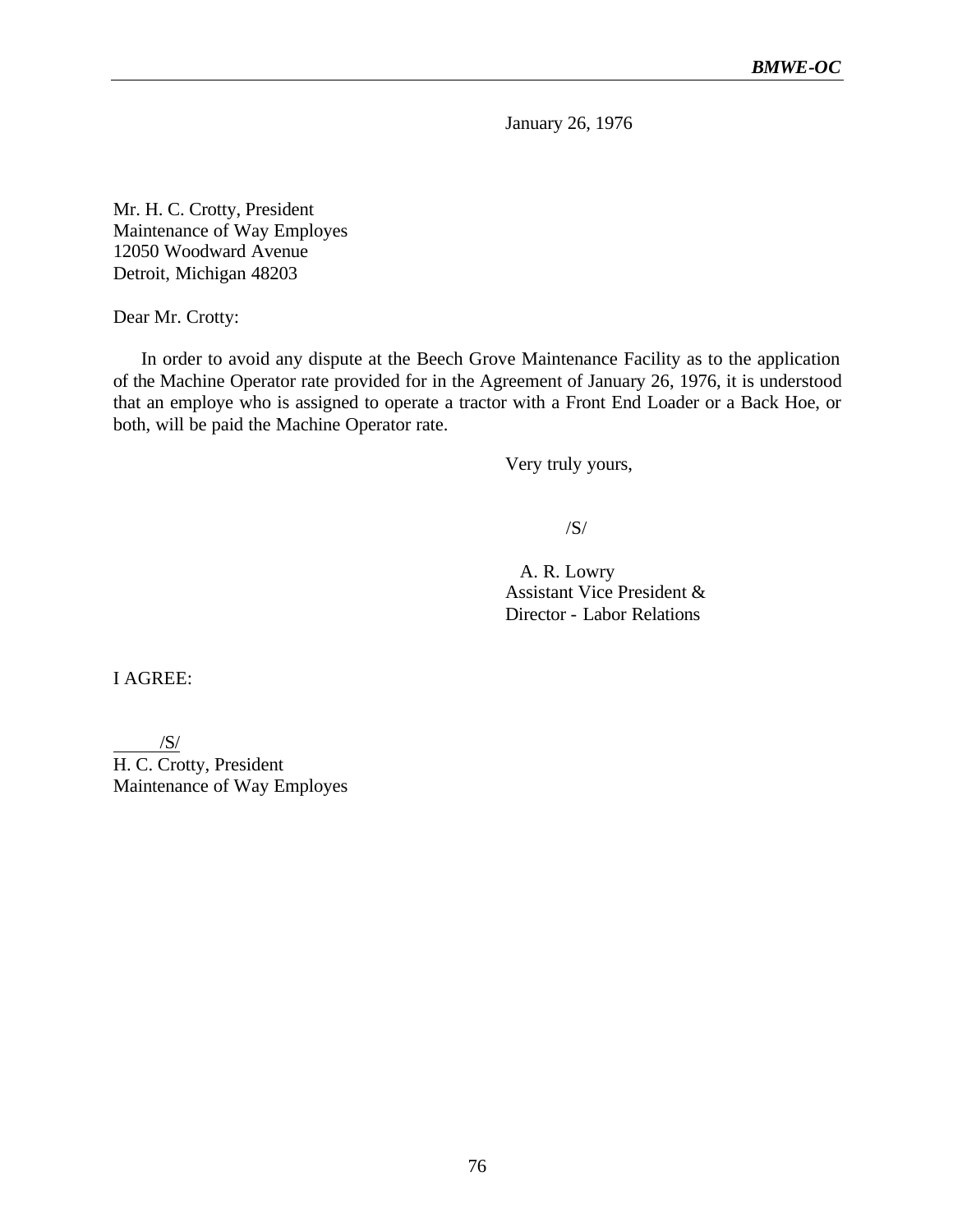January 26, 1976

Mr. H. C. Crotty, President Maintenance of Way Employes 12050 Woodward Avenue Detroit, Michigan 48203

Dear Mr. Crotty:

Please refer to our discussion regarding the application of Rules B [Rates of Pay] and C [Seniority] of the "Interim Agreement" covering Amtrak's Maintenance of Way Employes.

It was agreed that, at the Beech Grove Maintenance Facility, employes may be assigned temporarily to a position in any job classification other than their regular assignment without regard to the Sub-Department in which they hold seniority.

If this meets with your approval, please this letter in the space provided below and return one (1) signed copy to me.

Very truly yours,

/S/

A. R. Lowry Assistant Vice President & Director - Labor Relations

I AGREE:

 /S/ H. C. Crotty, President Maintenance of Way Employes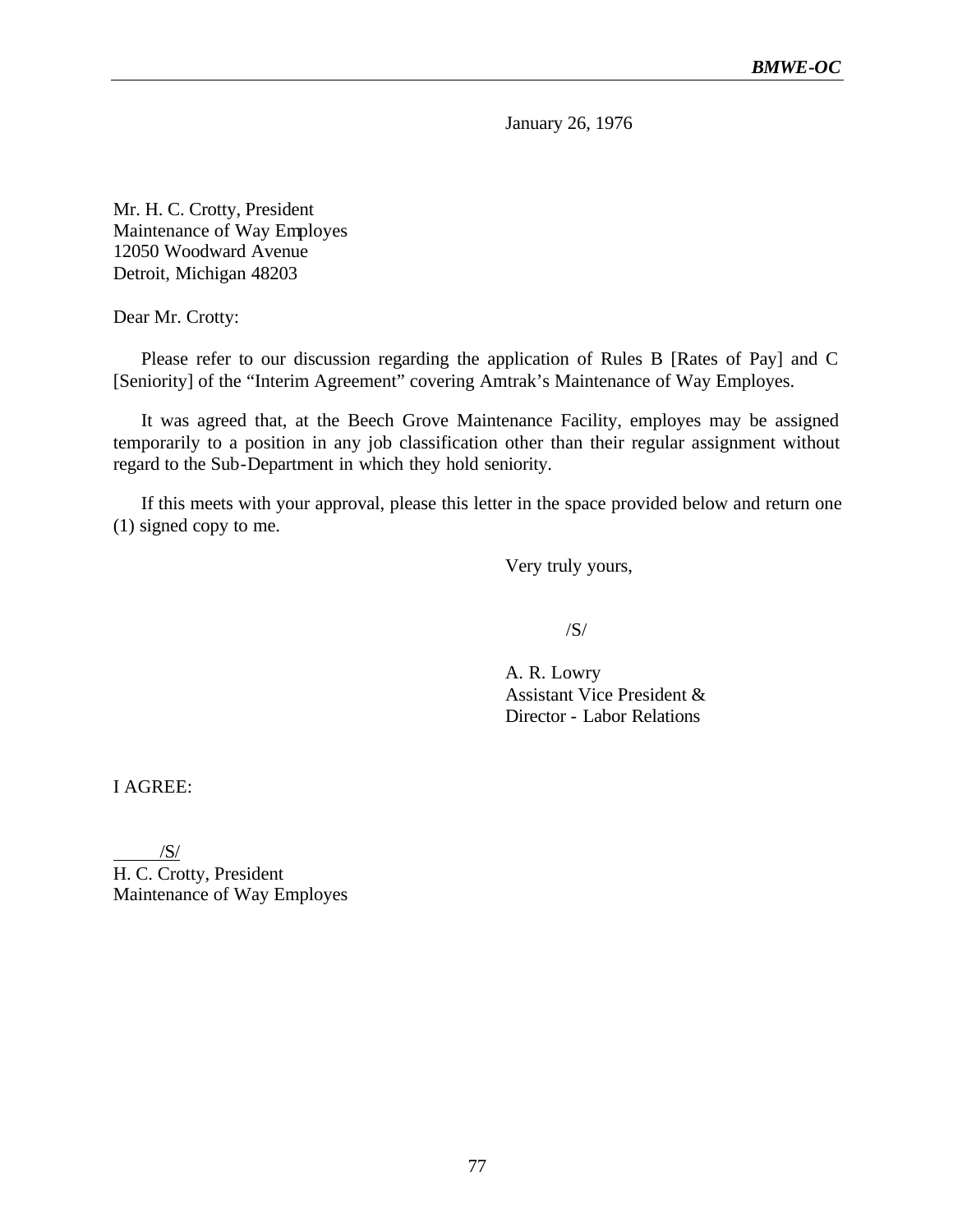#### MEMORANDUM OF AGREEMENT

#### IT IS AGREED:

Rule A.[Rule 1] (Scope) and Rule B. [Rule 2] (Rates of Pay) of the Interim Agreement between the parties effective March 1, 1976, are hereby modified and amended to include the classifications of Assistant Track Foreman, Repairman MW Equipment, Welder Helper and Class A, B and C Machine Operator.

- (1) A new classification of Assistant Track Foreman is hereby established at the basic monthly rate of \$1153.54.
- (2) A new classification of Repairman MW Equipment is hereby established at the basic hourly rate of \$6.70.
- (3) A new classification of Welder Helper is hereby established at the basic hourly rate of \$6.21.
- (4) New classifications of Class A, Class B, and Class C Machine Operator are hereby established at the basic hourly rates of \$7.00, \$6.56 and \$6.41, respectively. Examples of the types of machines associated with each class are set forth in the attachment hereto. The classification of Machine Operator, at the basic hourly rate of \$6.72, listed in Rule B(1), is deleted.
- (5) The rates agreed upon herein will be subject to any rate increases resulting from current negotiations on wages and rules.
- (6) The above rates do not include the cost-of-living allowance of 19? now in effect.

Signed at Detroit, Michigan this 7th day of April 1977.

FOR THE: FOR THE: BROTHERHOOD OF MAINTENANCE NATIONAL RAILROAD PASSENGER OF WAY EMPLOYES CORPORATION

 $\sqrt{S/}$  /S/ H. C. CROTTY, President A. R. Lowry, Assistant Vice President & Director - Labor Relations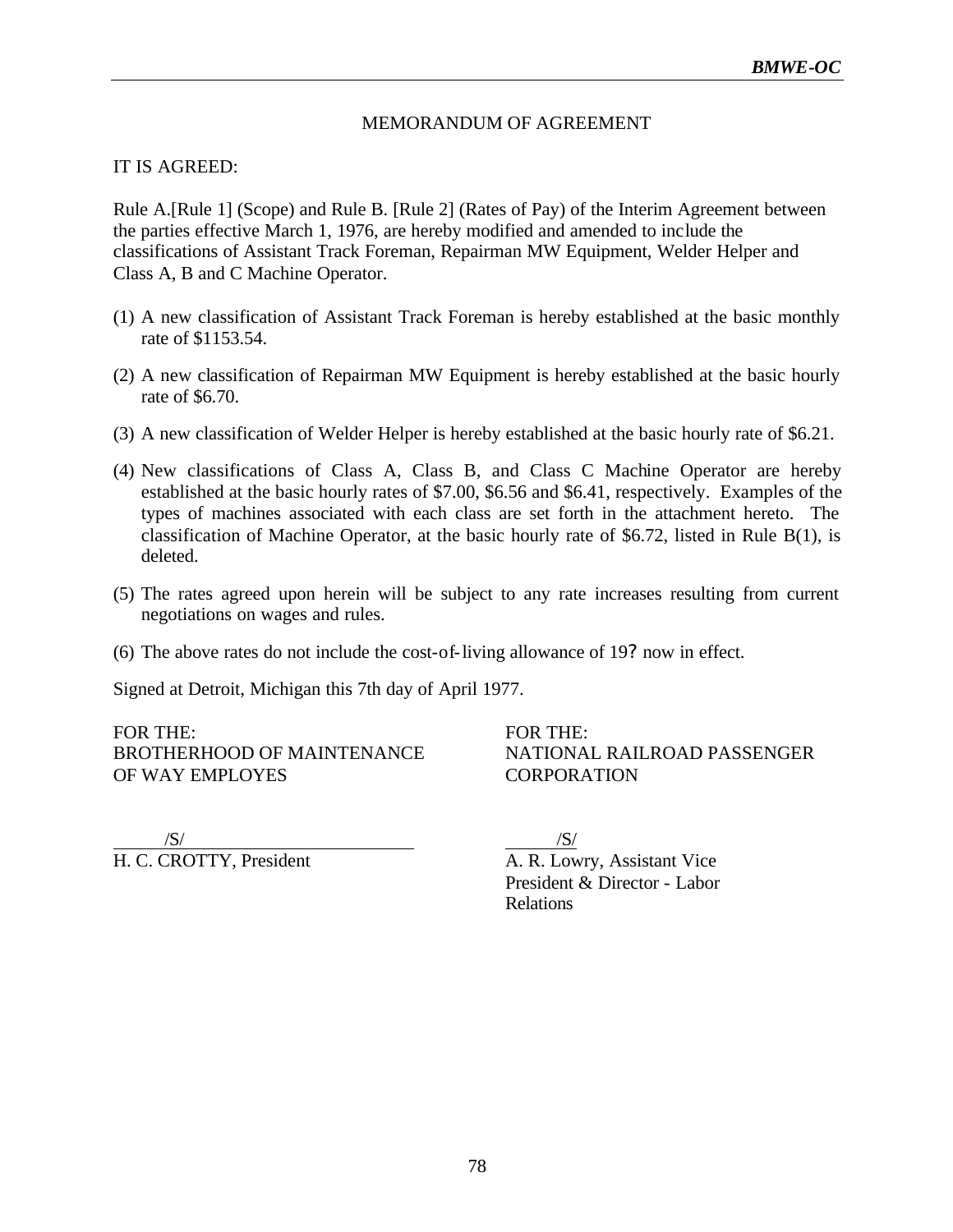## ATTACHMENT

#### MACHINE OPERATORS

#### CLASS A

Tie Inserter Tamper with raising and lining attachments Burro cranes Truck cranes Bulldozers Jordan spreaders Snow plows Road grader \* Front end loader \*

#### CLASS B

Auto spiker Tie saw or shear Ballast regulator Speed swing Tamper without lining and raising attachments Tie handler Backhoe Self-propelled anchor applying machines Bobcat loader \*

#### CLASS C

- Spike puller Bolt machine Tie borer Rail slotter Rail lifter Snow blower \* Huck Bolt machine \* Tractor operator \*
- \* Included by letter agreement, dated August 3, 1979. Applicable only at the Maintenance Facility, Chicago, Illinois.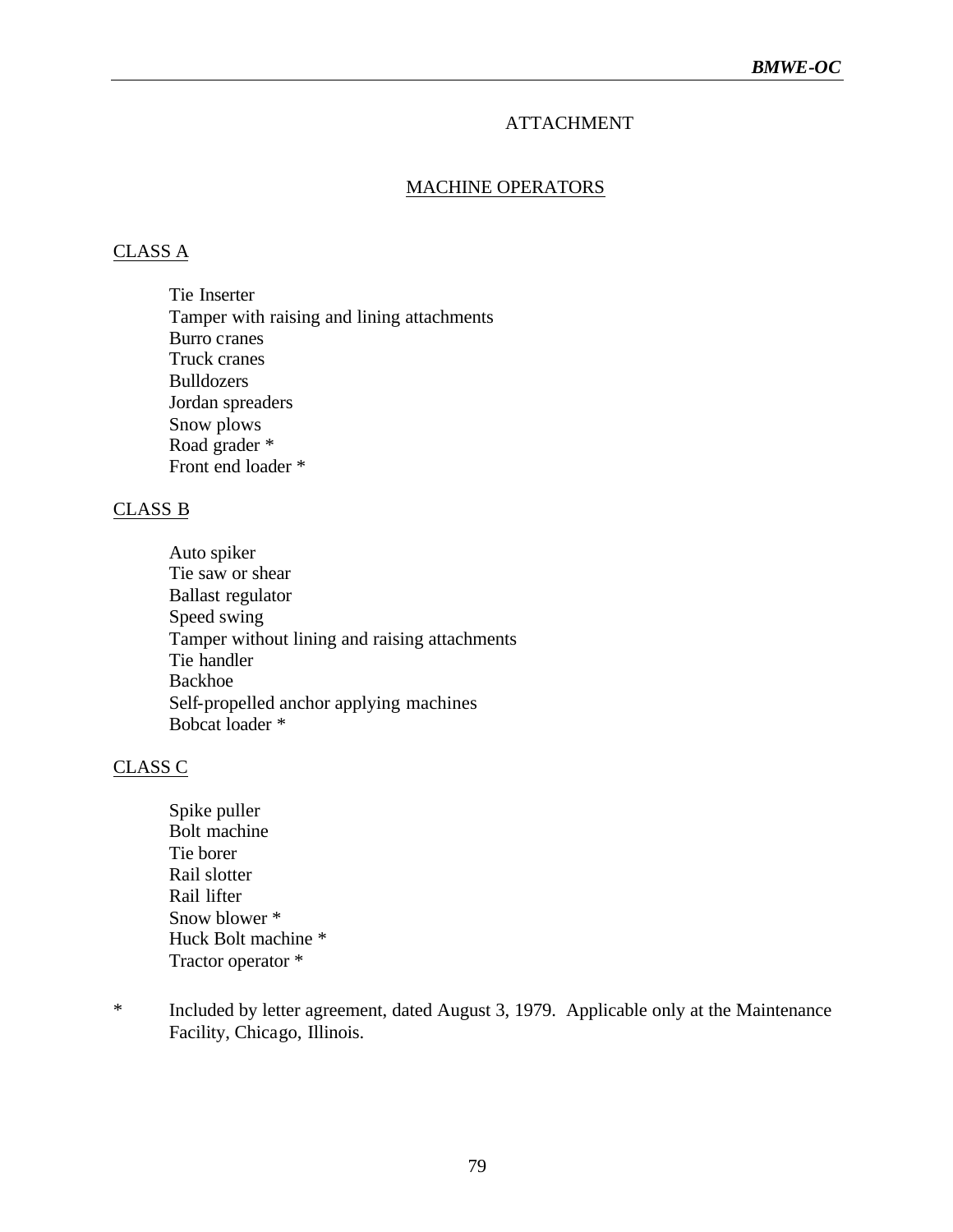August 21, 1984

Mr. James P. Cassese General Chairman Consolidated Rail Federation Brotherhood of Maintenance of Way Employes 1165 Marlkress Road Cherry Hill, New Jersey 08003

Dear Mr. Cassese:

This will confirm our understanding to establish the following classification at the Carrier's Maintenance Facility, Albany/Rensselaer, New York:

|                             | Hourly  |
|-----------------------------|---------|
| Equipment Repairman Foreman | 12.3960 |
| B&B Helper                  | 10.4340 |

The above rates include the cost-of-living allowance of \$.26, now in effect.

If the foregoing accurately reflects our understanding in this matter, please sign in the space below and return a copy for our files.

Very truly yours,

/S/

C. B. Thomas Corporate Director Labor Relations

AGREED:

**James P. Cassese** Date General Chairman

/S/ AUG. 31, 1984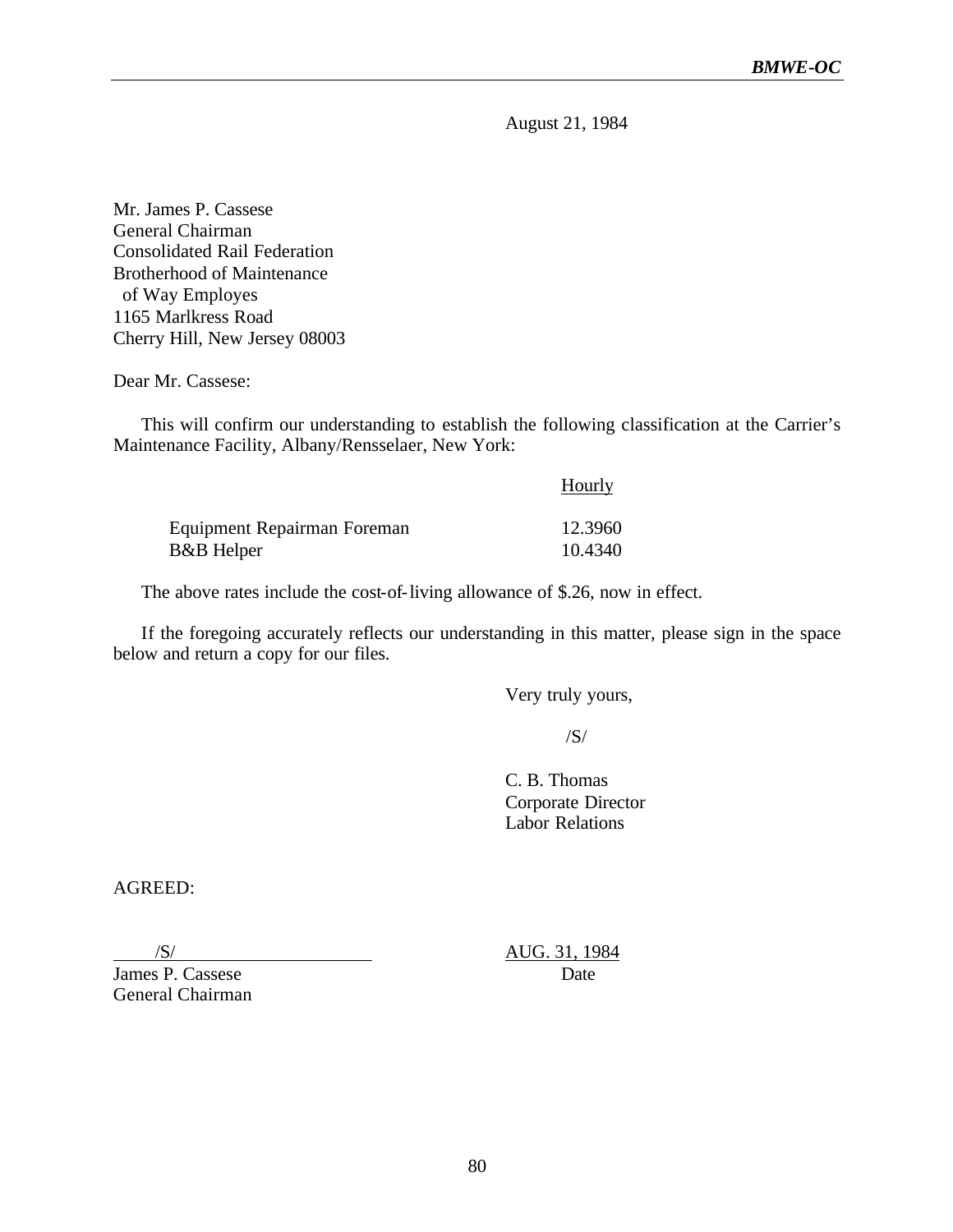# **APPENDIX L**

## **MBTA AGREEMENTS**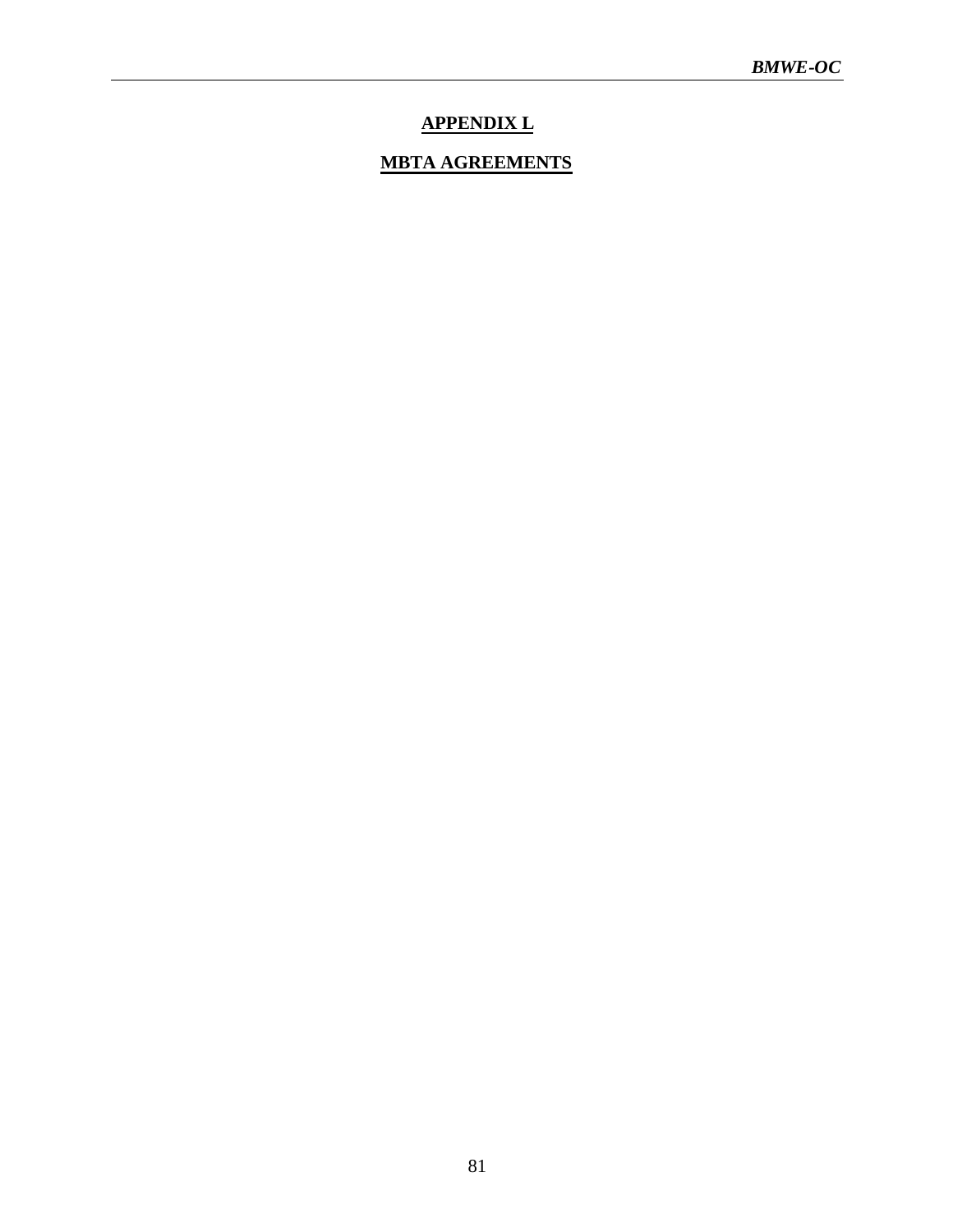December 15, 1986

Mr. J. P. Cassese, General Chairman Brotherhood of Maintenance of Way Employes 1165 Marlkress Road, Suite B Cherry Hill, NJ 08003

Dear Sir:

This will confirm that during discussions that lead to the MBTA Implementing Agreement dated December 6, 1986, it was agreed that the following rates would be applicable on the MBTA Commuter Railroad for the positions indicated.

| <b>TRACK FOREMAN</b>            | \$12.1400 per hour |
|---------------------------------|--------------------|
| <b>I &amp; R FOREMAN</b>        | $12.1400$ per hour |
| <b>WELDING FOREMAN</b>          | 12.2300 per hour   |
| ASSISTANT TRACK FOREMAN         | 11.5800 per hour   |
| <b>B&amp;B MECHANIC FOREMAN</b> | 12.4300 per hour   |
| <b>B&amp;B MECHANIC</b>         | 11.4200 per hour   |
| <b>TRACKMAN</b>                 | 10.2600 per hour   |
| <b>WELDER</b>                   | 11.7000 per hour   |
| M.O. "A" RATE                   | 11.9900 per hour   |
| M.O. "B" RATE                   | 11.4100 per hour   |
| M.O. "C" RATE                   | 11.2200 per hour   |
| TRUCK DRIVER "B"                | $10.5000$ per hour |
| TRUCK DRIVER "A"                | 11.4200 per hour   |
| DRAWBRIDGE OPERATOR             | 10.9410 per hour   |
| WATCHMAN/HIWAY                  | $10.2600$ per hour |
|                                 |                    |

Very truly yours,

/S/

W. O. Cole Director-Labor Relations

cc: W. E. LaRue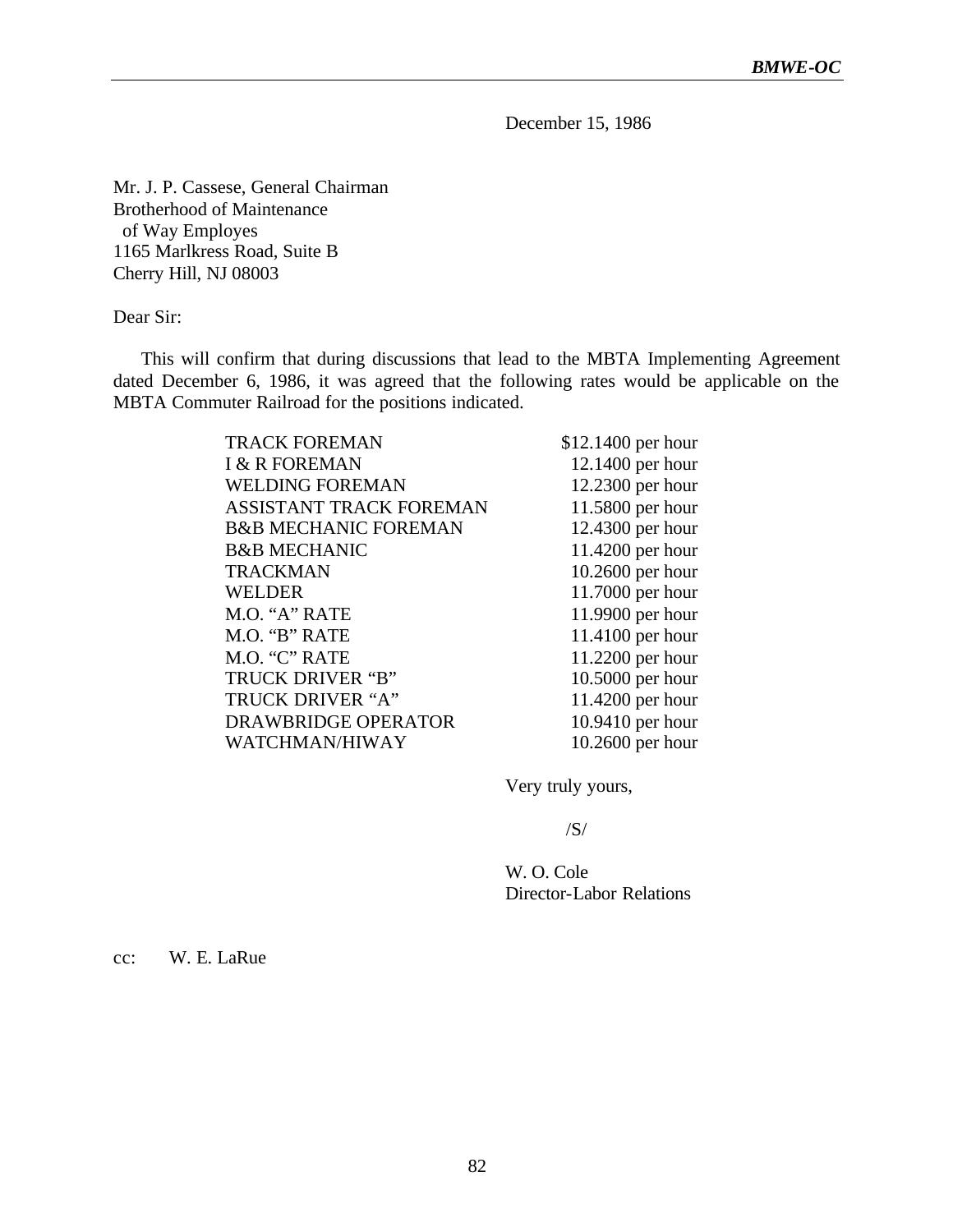February 13, 1987

Mr. J. P. Cassese, General Chairman Brotherhood of Maintenance of Way Employes 1165 Marlkress Road, Suite B Cherry Hill, NJ 08003

Dear Sir:

This letter has reference to our discussions concerning the Carrier's requirements for operation of the MBTA Commuter Railroad as they relate to certain Truck Driver positions.

During the above discussion, the Carrier expressed a requirement to being up to and including three (3) Truck Driver positions between the hours of 12:00 o'clock midnight and 6:00 AM.

This will confirm our agreement to the establishment of such positions and the exception of them from Rule "G". The Carrier will provide an incentive allowance of .55 per hour for all hours worked by incumbents of those positions in addition to their basic rate of pay. This incentive allowance shall be considered separate and apart from the basic rate of pay and shall not be subject to general wage increases.

If the foregoing accurately reflects our understanding, please sign where indicated below.

Very truly yours,

/s/

L. C. Hriczak Director-Labor Relations

I CONCUR:

 /s/ J. P. Cassese General Chairman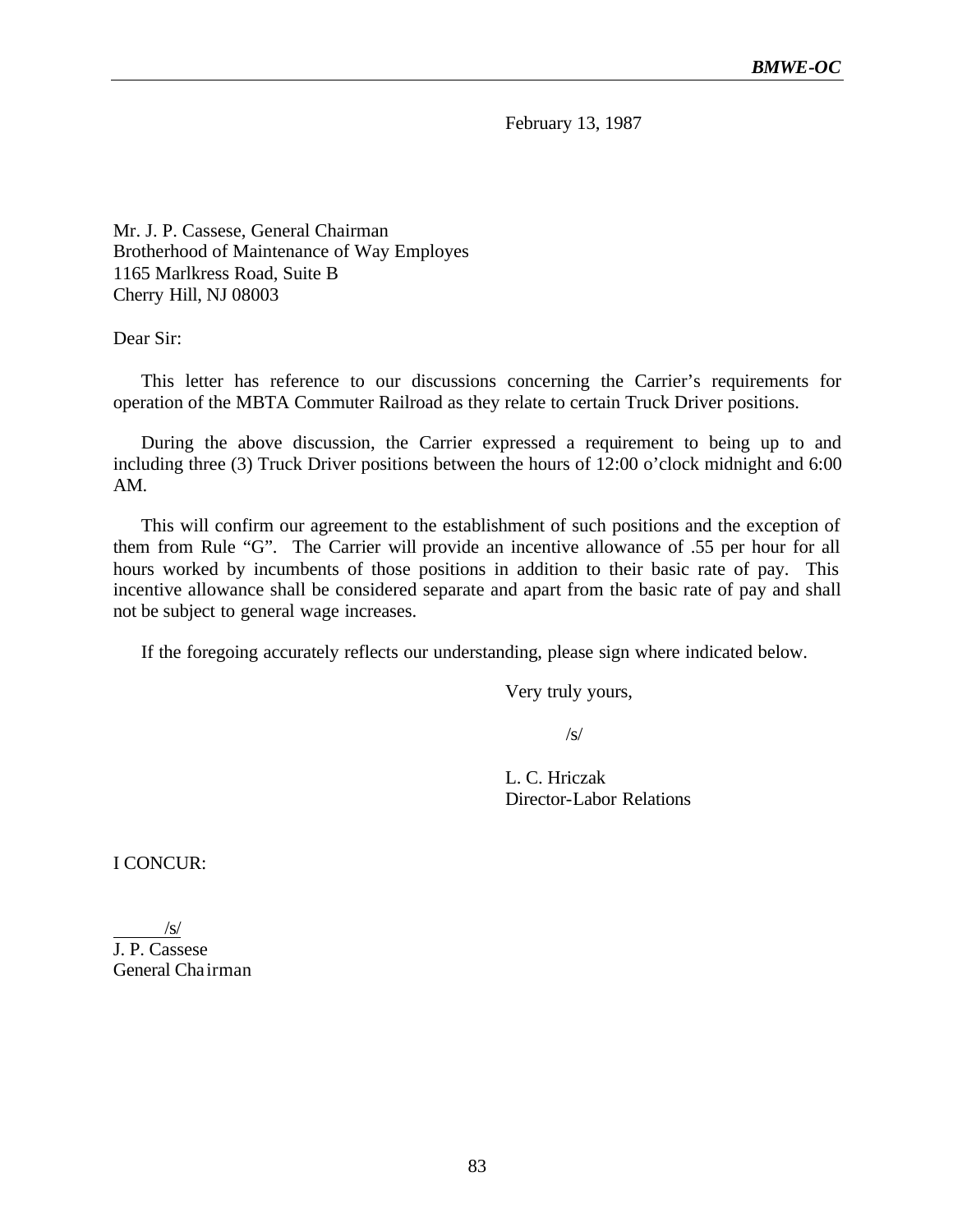#### **APPENDIX M**

#### **NATIONAL DENTAL PLAN**

Employees represented by the Brotherhood of Maintenance of Way Employes receive the benefits contained in the Railroad Employees' National Dental Plan agreement, dated March 1, 1976, as amended. That plan is administered by the Ætna Insurance Company under Group Policy GP-12000.

Benefit levels agreed to in the agreement between the National Carriers Conference Committee and the Brotherhood of Maintenance of Way Employes, dated July 29, 1991, imposed pursuant to Public Law 102-29, will be applicable.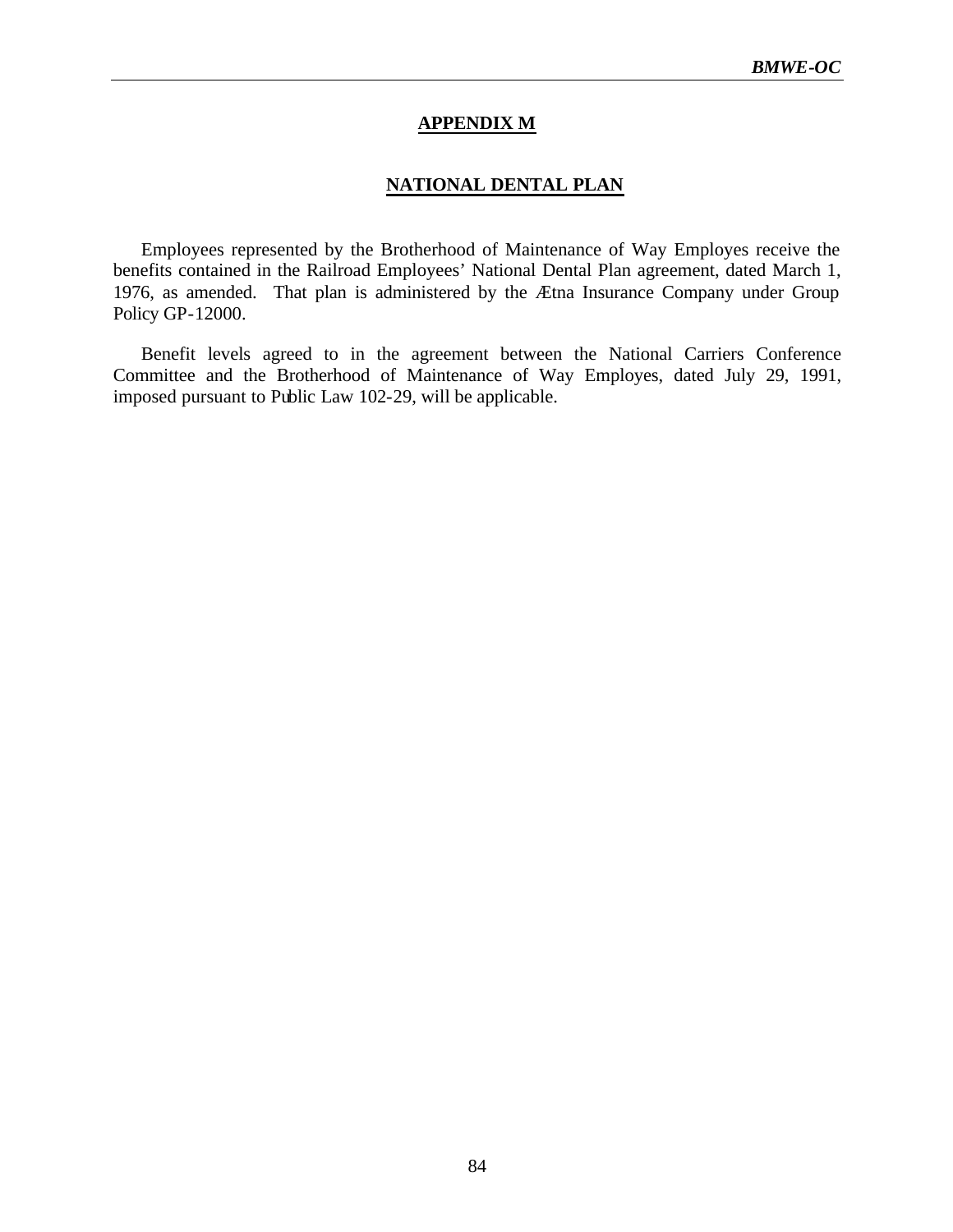# **APPENDIX N**

# **SYSTEM SAFETY AGREEMENT**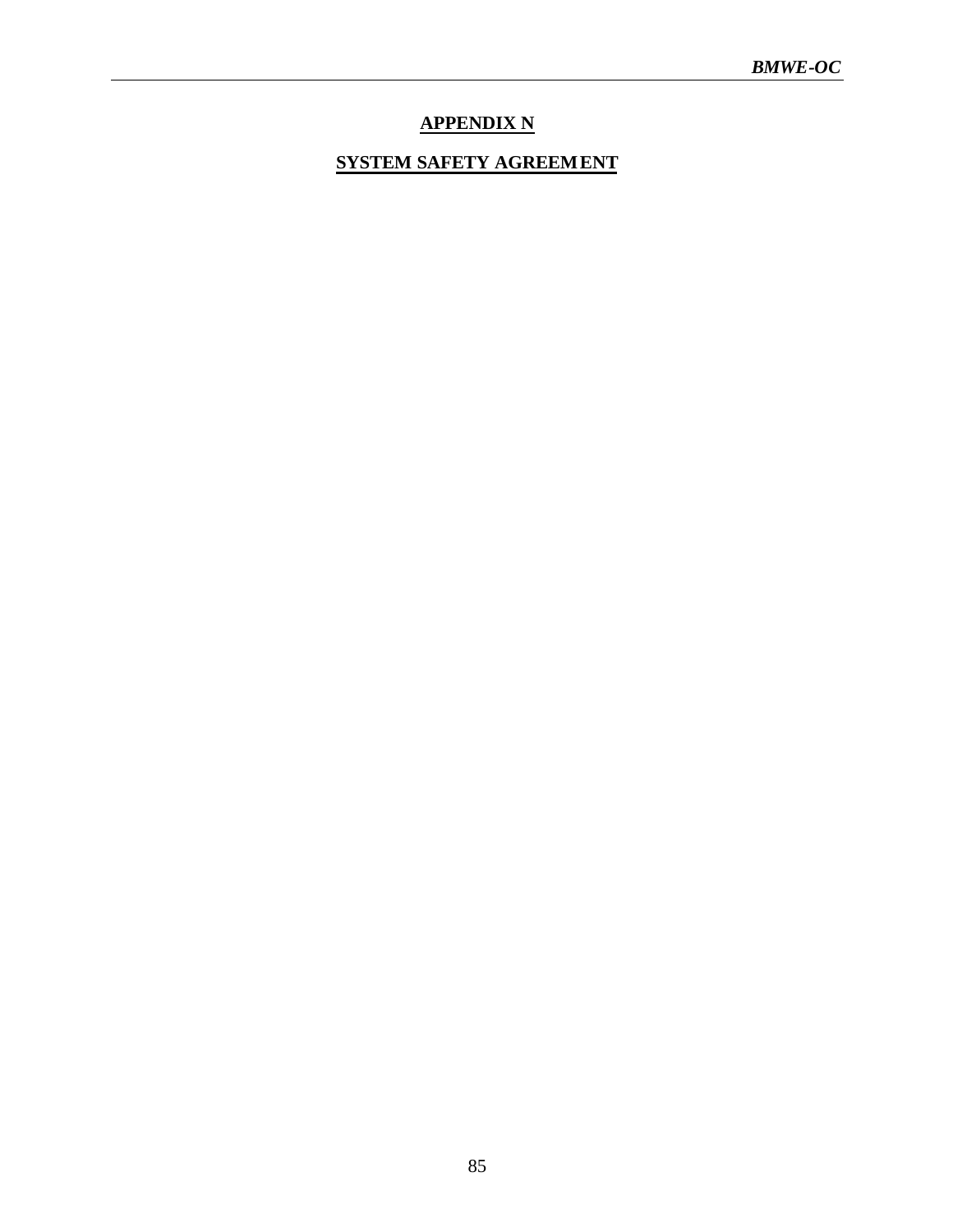## **AGREEMENT**

## **BETWEEN THE**

## **NATIONAL RAILROAD PASSENGER CORPORATION (AMTRAK)**

## **AND THE**

#### **BROTHERHOOD OF MAINTENANCE OF WAY EMPLOYEES**

Amtrak and the Brotherhood of Maintenance of Way Employees are committed to a safe and healthful work environment, free from intimidation and harassment, that meets or, where possible, exceeds all applicable Local, State and Federal Safety standards and to ensuring compliance with Amtrak's Safety Rules. In recognition of the importance of equal partnership in this process, Amtrak and the BMWE agree to the following:

#### **I. Distribution of Safety Related Information to Employees**

- A. It is the desire of Amtrak and the BMWE to use their best efforts to quickly and efficiently communicate safety related information to all involved and affected employees. To fulfill this goal, the parties agree to utilize the following procedures:
	- 1. Safety related information shall be provided, as quickly as possible, to a designated officer of the Amtrak Safety Department for review and distribution as appropriate.
	- 2. The Amtrak Safety Department shall transmit necessary safety advisories to safety officials, Division Engineers, District Work Gangs and other appropriate officers by the fastest most appropriate means possible.
	- 3. The Division Engineer shall be responsible for transmitting such safety advisories by the most appropriate means that will ensure such advisories are posted as soon as practicable at all Division Headquarters where affected employees report for duty and that copies are provided to first line supervisors. Copies of such advisories shall also be provided to the Division Engineer's staff, local safety officers and the duly accredited representatives of the BMWE as soon as possible.
	- 4. First Line Supervisory personnel shall be responsible for discussing urgent safety advisories during daily job briefings with employees. Other safety related advisories or information issued shall be discussed at the next available employee safety meeting.
- B. Amtrak shall issue instructions to appropriate supervisors to ensure compliance with the above procedures.

#### **II. New Hire Training**

A. Providing sufficient field and classroom training is critical to the safety of employees and Amtrak's operation. Prior to beginning work in the craft, or as soon thereafter as practicable, new employees shall receive training in areas such as the following: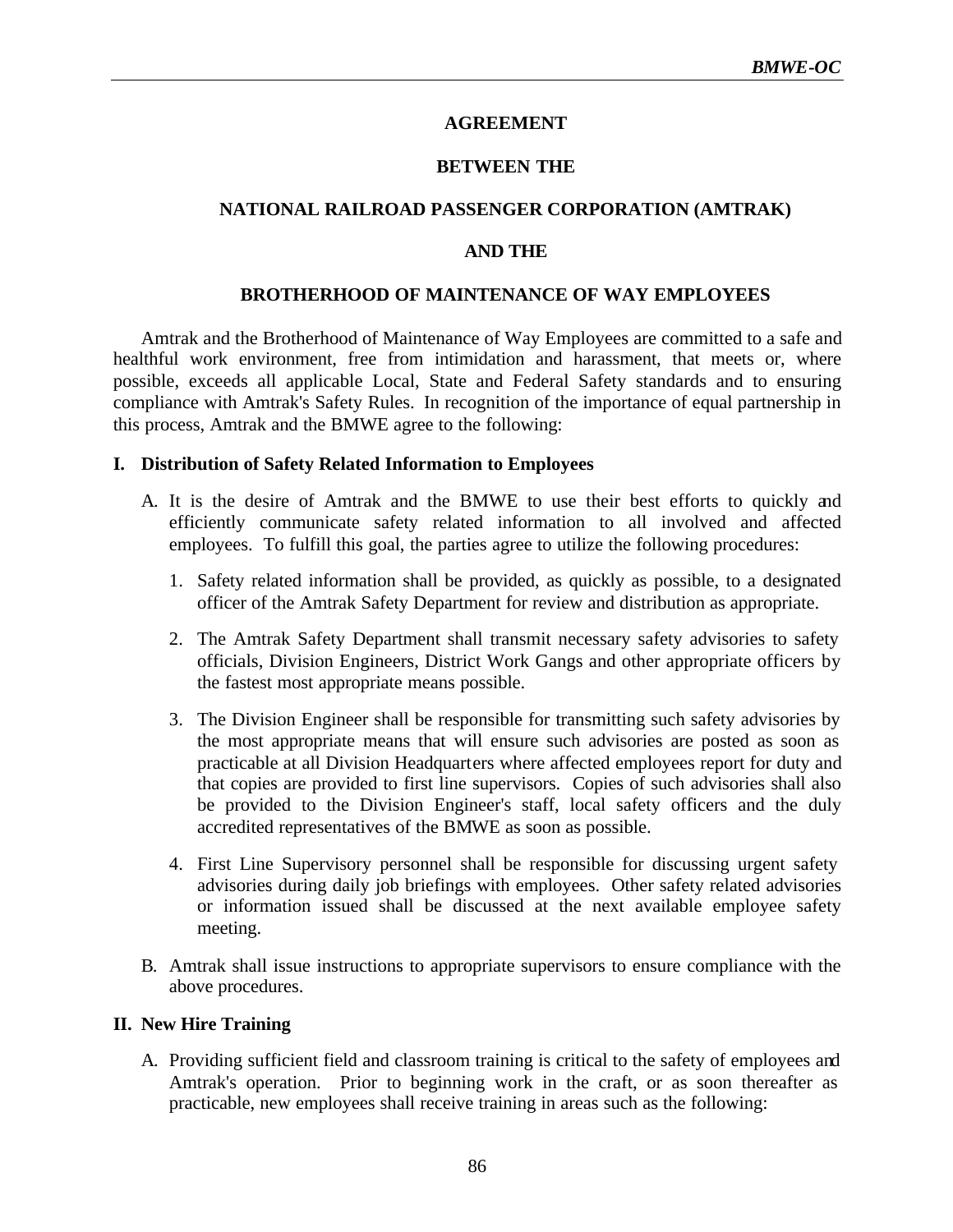- \* Company Orientation
- \* Management Presentation
- \* Hazard Communications (Right to Know)
- \* Protective Equipment (Personal)
- \* STOP for Employees (Safety Training Observance Program)
- \* PAT Individual (Protection Against Trains)
- \* Safety Rule Orientation
- \* AMT-2 Electrical Operating Instructions (where applicable)
- \* Introduction to the Department
- \* Introduction to the Work Site
- \* Lockout Tagout Awareness Phase 1
- \* Department Training
- NOTE: The parties recognize that employees may be hired on an individual or emergency basis and that advance training may not be possible due to the length and scheduling requirements of the program. In these cases, Amtrak shall scheduled a training program for such employees at the earliest possible time, not to exceed sixty (60) days from their date entered service, unless otherwise agreed to by the parties. Notwithstanding the above, no employee shall be permitted or required to perform any work in the craft before receiving training on Protection Against Trains and AMT-2 awareness.
- B. An outline of the New Hire Training Program to be followed in the initial training provided under paragraph "A" above, is included as Attachment 1 to this agreement. The length or content of the new hire training program shall not be changed without advance approval of the Safety Advisory Committee.
- C. New employees shall be paid at the applicable pro-rata rate for time spent in training outlined above.

### **III.General Training**

- A. All employees who work on or near tracks or along the right of way shall be provided annual training on Rules governing Protection Against Trains.
- B. All employees who work in electrified territory shall receive training on AMT-2 Electrical Operating Instructions, every two years.
- C. Employees in the Electric Traction Department shall be trained and qualified on CPR annually.
- D. Safety Training will be available in areas such as:
	- \* Personal Protective Equipment<br>\* HAZCOM
	- HAZ-COM
	- \* Respiratory
	- \* Lead
	- \* Asbestos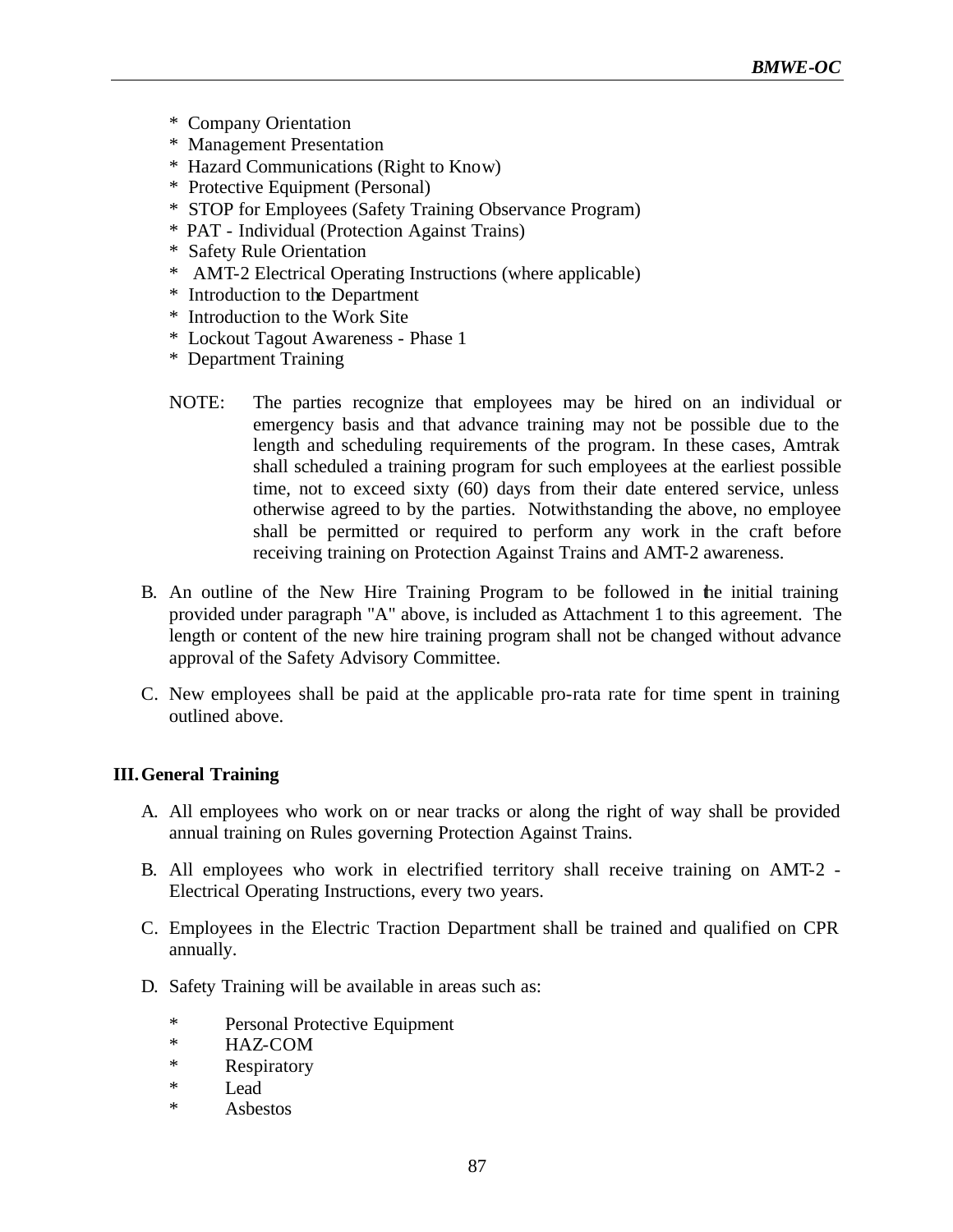- \* Hearing
- Confined Space
- \* Fall Protection
- \* Operating Rules
- \* Lockout/Tagout
- \* Other training that may be offered by Amtrak, generated by the Safety Advisory Committee or required by law
- E. Amtrak shall insure that all training required by applicable law or company policy is available and provided to affected employees.
- F. Employees participating in training under this Article shall be paid for time spent in such training in accordance with the applicable schedule agreement.

## **IV. Ability To Request Safety Training**

- A. All employees shall be permitted to request training in any area relevant to their craft in which training is available. The employee shall make their request known by completing the Application for Safety Training and submitting such request to their immediate supervisor. A sample Application for Safety Training Form is included as Attachment 2 to this agreement.
	- NOTE: The phrase "relevant to their craft" as used in this paragraph, means safety training for any position for which an employee has seniority or can acquire new seniority under the schedule agreement.
- B. The employees immediate supervisor shall respond to a request for Safety Training within ten (10) days of receipt by either granting the training or declining the request. If the request is declined, a reason shall be provided on the Application for Safety Training.
- C. An employee who disputes the reason for denial of training shall specifically advise the supervisor of the basis for the request for such training. If the employee and the supervisor are unable to resolve the issue, the dispute shall be resolved through the "Procedures for Resolution of Work Place Safety Training" included as Attachment 3 to this agreement.

### **V. Work Place Safety**

Amtrak and the BMWE agree to use their best efforts to ensure that all applicable local, state, and federal laws or regulations, and Amtrak safety rules are properly applied. It shall not be a violation of this agreement or any company rule for employees to refuse to start work, return to work, or continue working when any condition exists that violates an applicable local, state or federal law or regulation or Amtrak Safety Rule or procedure. Employees exercising their right under this Article shall be governed by Attachment 4 to this agreement, "Procedures for Resolution of Work Place Safety Issues".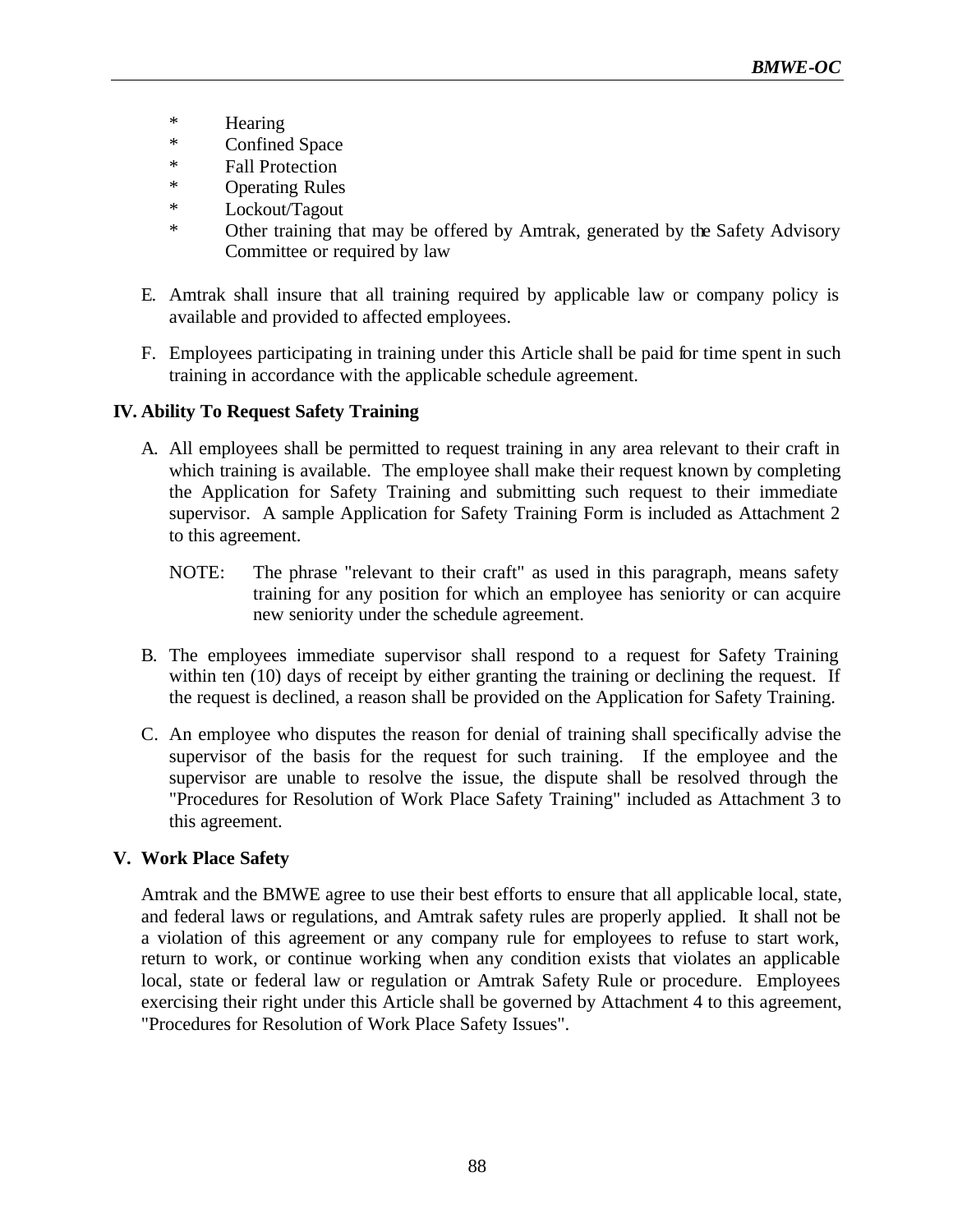## **VI. Accident/Injury Reporting and Investigation**

- A. Employees must immediately report any job related injury or illness to their immediate supervisor. Amtrak will insure that medical attention is immediately made available to the employee. After receiving or declining medical attention the employee must complete NRPC Form 260 - "Amtrak Injury/Illness Report", which shall fulfill Amtrak's initial reporting requirements. A copy of Form NRPC 260 is included as Attachment 5 to this agreement. The content of this Form may only be changed following review of such changes by the Safety Advisory Committee. Employees may request that their completed initial statement (NRPC 260-2) be reviewed by a representative of the BMWE prior to signing. However, such request may not unduly delay the submission of the report or the subsequent investigation of the circumstances involved in the incident.
- B. All employees will be provided with a copy of the Amtrak Guide to Handling Occupational Injuries and Illnesses and training on this guide. A copy of this Guide is included as Attachment 6 to this agreement.
- C. All reported injuries by employees covered by this agreement will be investigated by a joint team consisting of the following:
	- \* Management Officer and/or Supervisor in Charge
	- \* BMWE Safety Committee Member
	- \* Foreman in Charge
	- \* Technical Support as deemed appropriate by the team
	- Note: When directly involved in the incident under investigation, the Foreman in Charge shall be replaced by the BMWE Safety Liaison or other employee as designated by the BMWE who is immediately available and qualified to participate in such investigation.

In the event circumstances do not permit full staffing of the joint team outlined above without causing undue delay in the investigation of the incident, a team consisting of one supervisory employee and one employee, appointed by a duly accredited representative of the BMWE, will be considered sufficient to conduct the investigation.

The investigating team will complete the Amtrak Investigation Committee Report, a copy of which is included as Attachment 7 to this agreement. The completed report will be provided to the appropriate management officials with a copy to the BMWE Safety Liaison or his designated safety committee member having jurisdiction over the work area and to members of the Safety Advisory Committee. Reference to violations of safety rules or procedures in investigation reports is not intended to serve as discipline, nor shall such references negate the application of the discipline and investigation rules of the scheduled agreement.

D. Employees involved in investigation of injuries and illnesses will be trained in accident investigation techniques.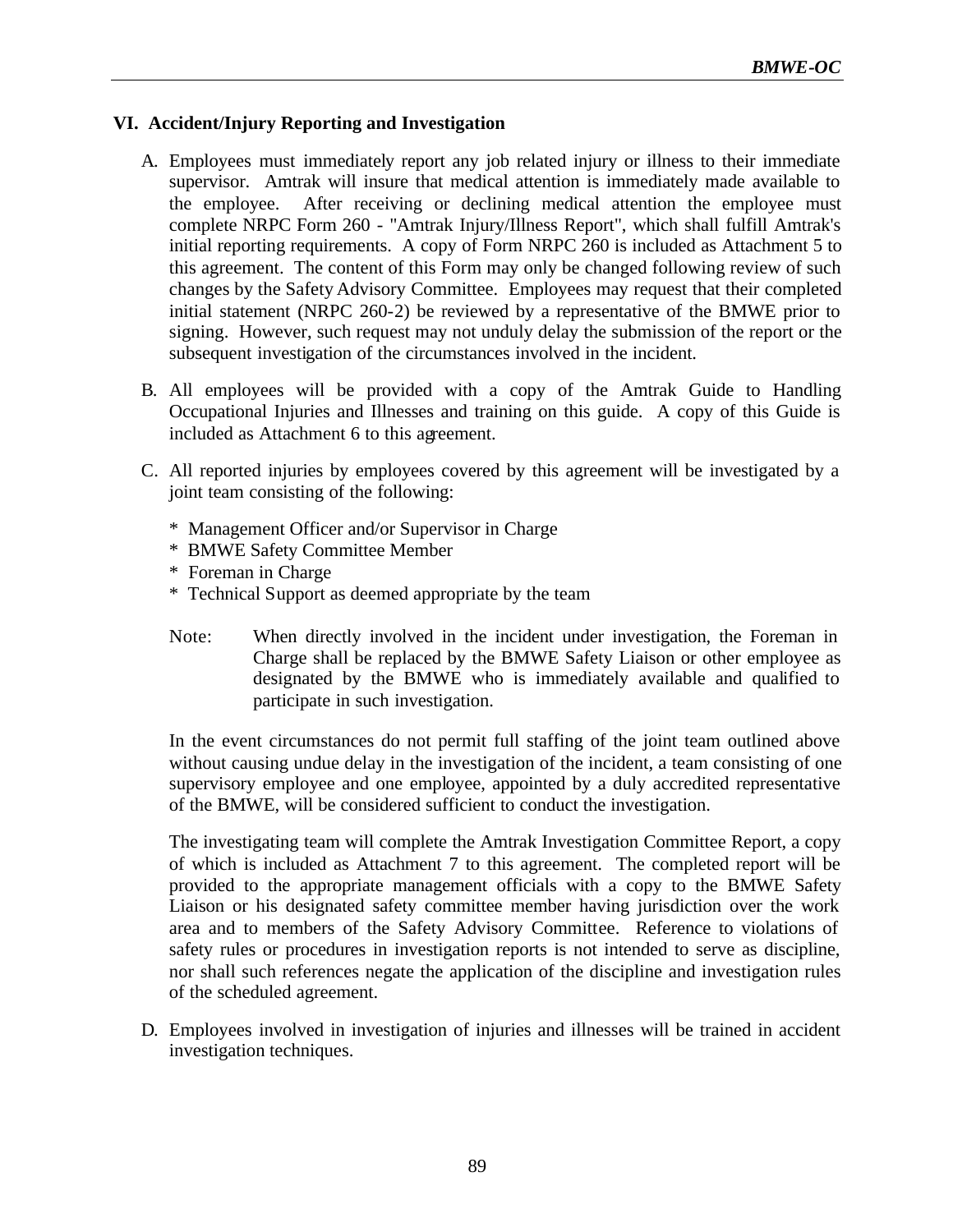E. Time spent by BMWE employees on investigations under this Article shall be paid in accordance with Rule 61 - Attending Investigations, of the Northeast Corridor Rules Agreement.

#### **VII. Employee Safety Committees**

- A. Amtrak shall establish safety committees covering all BMWE employees. These committees shall have jurisdiction over specific territories or work functions and shall be comprised of a proportionate number of employees of the various crafts in each designated work area. Each safety committee shall have a chairperson who shall be elected by the committee.
- B. The BMWE General Chairpersons will notify Amtrak of the employees who shall represent their craft on each safety committee. Should Amtrak oppose an appointment, the parties shall promptly meet to review and resolve the matter. If unable to reach agreement, the employee shall be appointed for a probationary period of three (3) months, following which the employee's safety committee performance shall be reviewed by the BMWE and appropriate Engineering Department representatives of the Safety Advisory Committee, and a determination made as to permanent appointment.
- C. All employees appointments to safety committees will be trained in injury prevention and on accident investigation techniques. Other training for safety committee members will be provided as approved by the Safety Advisory Committee.
- D. Safety committees will meet regularly regarding safety related issues. They will facilitate the distribution and discussion of safety alerts within work groups under their jurisdiction. When a safety issue arises, the safety committee chairperson will notify management of the issue and the committee will promptly arrange to meet with local management to address the matter.
- E. If a safety committee and the local management are unable to resolve a safety related issue, either party shall forward the issue to the BMWE Safety Liaison having jurisdiction or the appropriate department head. The BMWE Safety Liaison and appropriate department head shall promptly meet to resolve the issue. If a resolution cannot be reached, the matter shall be forwarded to the Safety Advisory Committee for review.
- F. Employees participating on Safety committees who are required to lose time from their assignments as a result of such participation shall be paid not less than the earnings of their regular positions. All other time spent in the performance of safety committee work shall be paid at the straight time rate of their regular position. In all possible cases, safety meetings will be held during regular working hours. If required and authorized by management to perform safety committee work on a scheduled rest day, the employee shall be paid as provided in Rule 53 - Calls of the Northeast Corridor Rules Agreement.

#### **VIII. Safety Liaisons**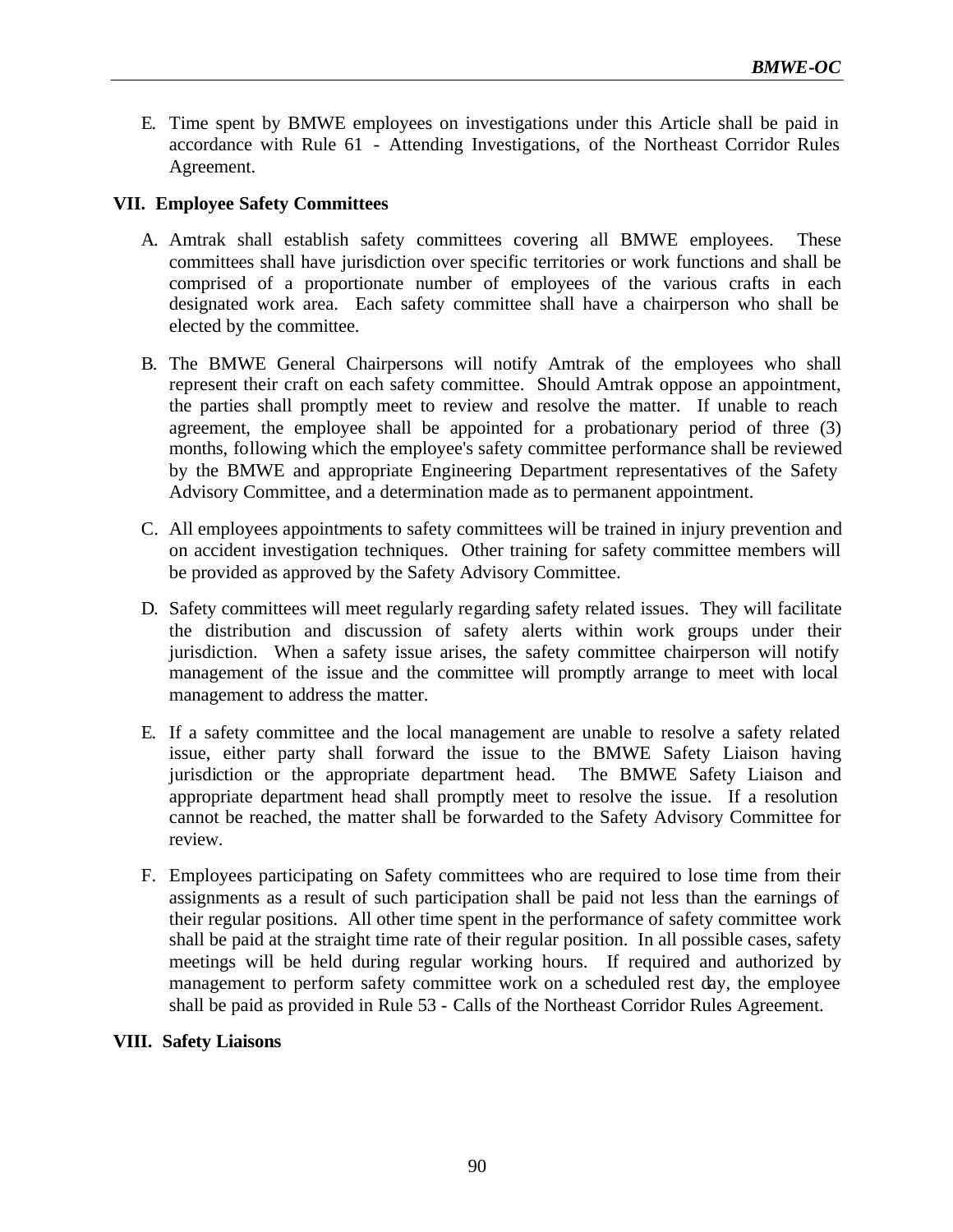A. Amtrak shall establish full time BMWE Safety Liaison positions with responsibility for safety related matters involving employees within their specific territory or work functions, as outlined below:

| $\ast$ | New England Division                |                          | 1 position |
|--------|-------------------------------------|--------------------------|------------|
| $\ast$ | <b>Metropolitan Division</b>        | 1 position               |            |
| $\ast$ | Mid-Atlantic Division               |                          | 1 position |
| $\ast$ | Production or Travelling Gangs      | $\overline{\phantom{0}}$ | 1 position |
| $\ast$ | <b>Electric Traction Department</b> |                          | 1 position |
| $\ast$ | <b>MBTA</b> District                |                          | 1 position |

NOTE: The MBTA Safety Liaison position may be eliminated in the event funding for such assignment is withdrawn by the MBTA.

The number and jurisdiction of any additional full time safety liaisons shall be determined by the Chief Engineer in consultation with the BMWE General Chairperson having jurisdiction over the involved territory.

- B. The General Chairpersons with jurisdiction over the involved territory will notify Amtrak of their recommended candidates for full time BMWE safety liaisons. Such candidates will be appointed to the positions unless Amtrak, based on the employee's prior safety and performance record, does not concur with the recommendation. In such cases, the parties shall meet to review and resolve the issue. If unable to reach agreement, the employee shall be appointed for a probationary period of six (6) months, following which the employee's performance as a Safety Liaison shall be reviewed by the appropriate BMWE and Engineering Department representatives of the Safety Advisory Committee, and a determination made as to permanent appointment.
- C. Employees appointed as full time BMWE Safety Liaisons shall serve for a period of two years. A schedule for the term of each BMWE Safety Liaison shall be determined by the appropriate General Chairman and the Chief Engineer. Upon the expiration of the term, the Full Time BMWE Safety Liaisons may be re-appointed by agreement of the parties. Should either party seek to discontinue the term of a Full Time BMWE Safety Liaison prior to the expiration of such term, the matter shall be referred to the Safety Advisory Committee for determination and appropriate action.
- D. Full time BMWE Safety Liaisons shall report to a management officer designated by Amtrak and shall be paid at the highest hourly rate of a foreman in the Sub-Department from which the appointee was assigned. The Chief Engineer and appropriate General Chairmen shall jointly determine the headquarters for each full time BMWE Safety Liaison.
- E. BMWE Safety Liaisons will be trained in injury prevention and accident investigation techniques and provided other training as approved or recommended by the Safety Advisory Committee.
- F. The responsibilities of Full Time BMWE Safety Liaisons shall include:
	- \* Coordinate efforts of safety committee members;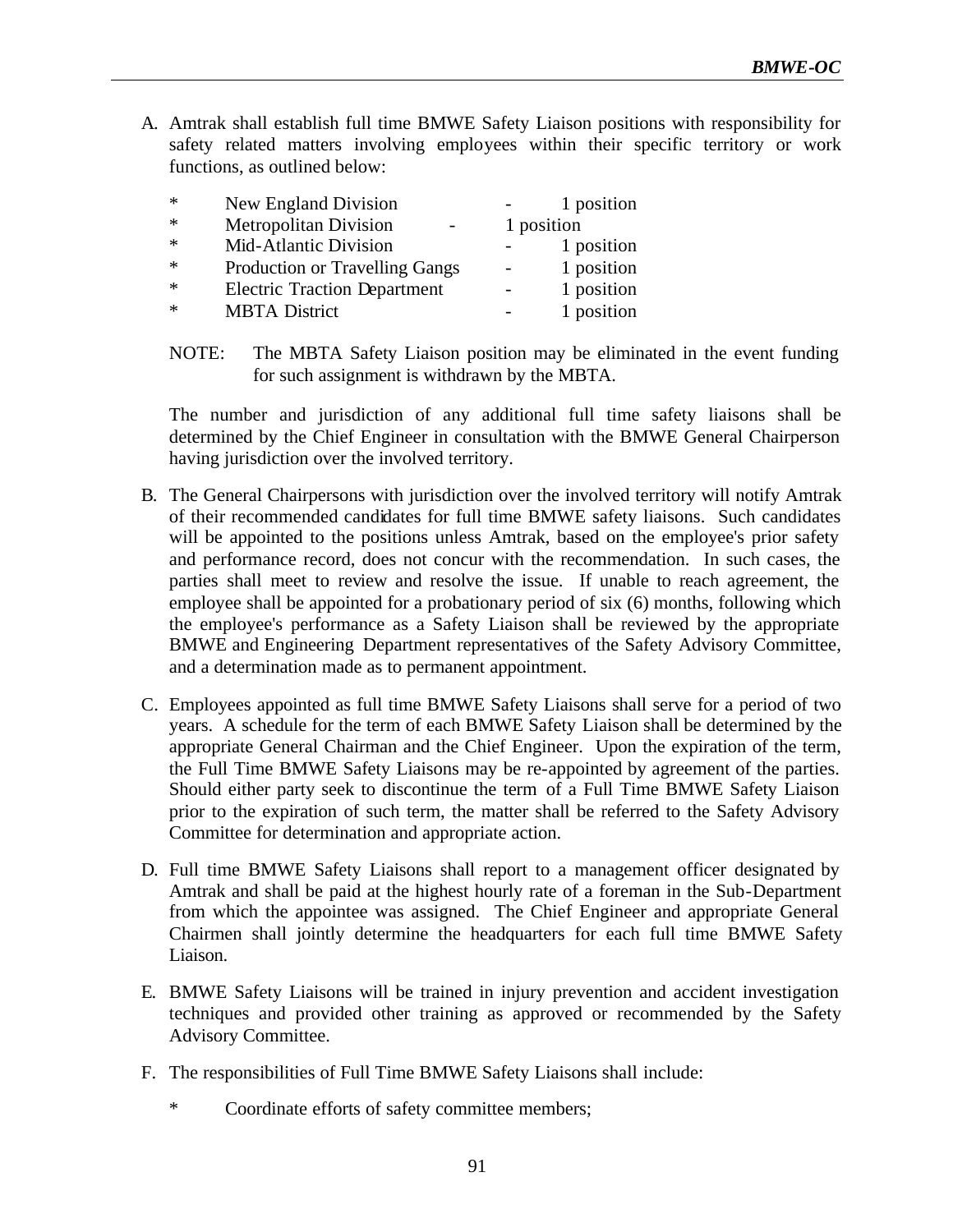- \* Act as liaison between labor and management on safety issues;<br>Neutrity and coordinate necessary safety training:
- Identify and coordinate necessary safety training;
- \* Monitor current safety rules and regulations for proper application;
- \* Job site inspections, including recommending appropriate corrective action if applicable local, state or federal laws or regulations or company safety rules are being violated;
- \* Review accident investigations to facilitate recommendations on improved safety performance
- \* Participate in accident investigations as required;
- \* Participate in field safety activities and provide advice regarding improved safety performance;
- \* Determine, through regular supervision and field inspections that employees are complying with safe work practices;
- \* Provide training when qualified and designated by the Safety Advisory Committee on specific training issues;
- \* Work within the framework of the Amtrak System Safety Program;

## **IX. Safety Advisory Committee**

- A. An Engineering Department Safety Advisory Committee shall be established to monitor general safety performance and the activities of safety committees, as well as to resolve disputes on safety related issues and other matters specifically referred to them under the terms of this agreement. The Committee shall consist of the BMWE General Chairpersons having jurisdiction on Amtrak or their designated representatives, the Assistant Chief Engineers of Track, Structures and Electric Traction or their designated representatives and, a representative of Amtrak's Safety Department. The Safety Advisory Committee shall offer other labor organizations representing employees in the Engineering Department the opportunity to participate on the Committee to ensure that safety concerns and issues involving all employees can be addressed.
- B. The committee shall meet on a regular basis on dates and at locations mutually agreed upon by the Committee, but not less than quarterly, unless it is mutually agreed by the members to cancel a meeting. A Chairperson and a Recorder shall be selected by the Committee at their first meeting.
- C. The Safety Advisory Committee shall be responsible for:
	- \* Reviewing investigation reports of occupational injuries and illnesses;
	- \* Recommending safety training programs for Safety Officers, Safety Committee Members and employees in general;
	- \* Making recommendations to reduce occupational injuries and illnesses;
	- \* Reviewing and attempting to resolve complaints presented to the committee on safety related matters or the application of this agreement;
	- \* Developing and implementing policies for the proper application of this agreement;
	- \* Recommending to the General Chairpersons and the Director-Labor Relations changes to the agreement that will improve safety;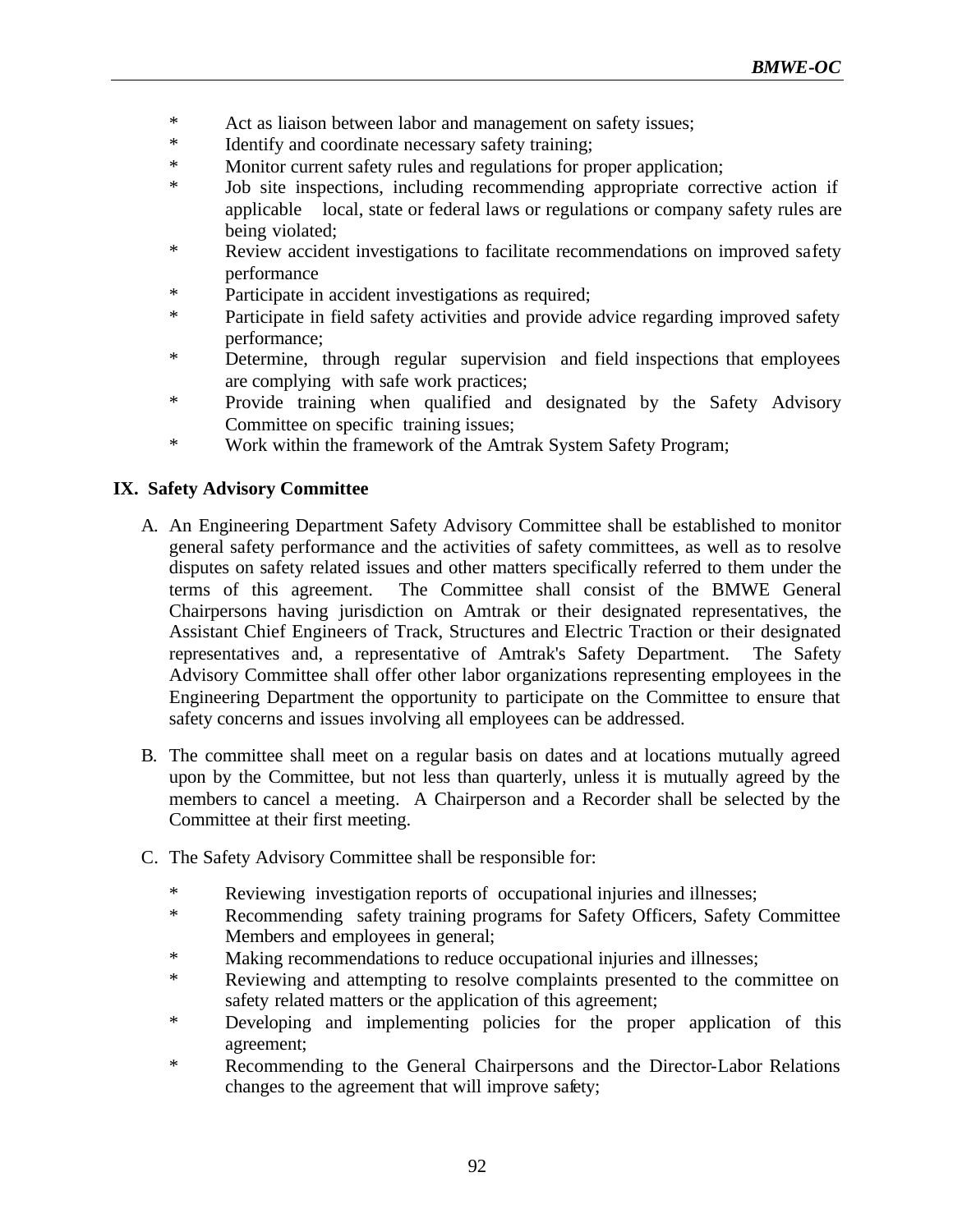D. Decisions on safety related matters referred to the Advisory Committee shall be made through consensus of all members present or represented. Safety related matters involving only BMWE employees and matters involving the application of this agreement shall be handled exclusively by the BMWE and Amtrak Representatives of the Safety Advisory Committee, unless the parties agree otherwise.

## **X. Effects Of This Agreement**

- A. Nothing in this agreement is intended to modify any existing rights under Rules 64 and 75 of the BMWE Northeast Corridor Rules Agreement or Rule 14 of the BMWE Corporate Rules Agreement.
- B. This agreement shall not serve as the basis for liability on the Brotherhood of Maintenance of Way Employees to any employee in the event of injury or illness. However, Amtrak is not obligated under any circumstances to hold harmless or repay the BMWE for any liability they may otherwise incur in connection with this agreement.
- C. Nothing in this agreement is intended to enlarge in any manner the rights of employees under any statutes or common law. Employees and Amtrak shall not offer any provision of this agreement as evidence in any action brought by any employee against Amtrak under the Federal Employers' Liability Act, other statutes or the common law. Any document or information generated as a result of the provisions of this agreement shall be distributed only in conjunction with the administrative or disciplinary process under the parties' collective bargaining agreement or as required by law. Except as provided above, any violation of this confidentiality provision may be grounds for disciplinary action.

### **XI. Moratorium**

- A. This agreement resolves those issues identified in Attachment E of the Section 6 Notices served by the BMWE on Amtrak on or about November 1, 1994. Either party may cancel this agreement, in whole or in part, by providing sixty (60) days advance written notice of such intent. During the sixty (60) day period, the parties will meet in an effort to resolve the dispute. If a mutually acceptable resolution cannot be reached during such period, the agreement or part thereof shall be canceled as outlined in the notice unless the parties agree otherwise.
- B.If this agreement is canceled either in whole or in part, either party shall have the right to serve and progress notice, in accordance with the provisions of the Railway Labor Act, on the specific issue(s) regardless of any other moratorium provisions that may exist between the parties.
- C.The Protection Against Trains Agreement, dated March 12, 1993 and signed on April 16, 1993, is hereby made a part of this agreement and modified to be subject to the moratorium provisions of this article.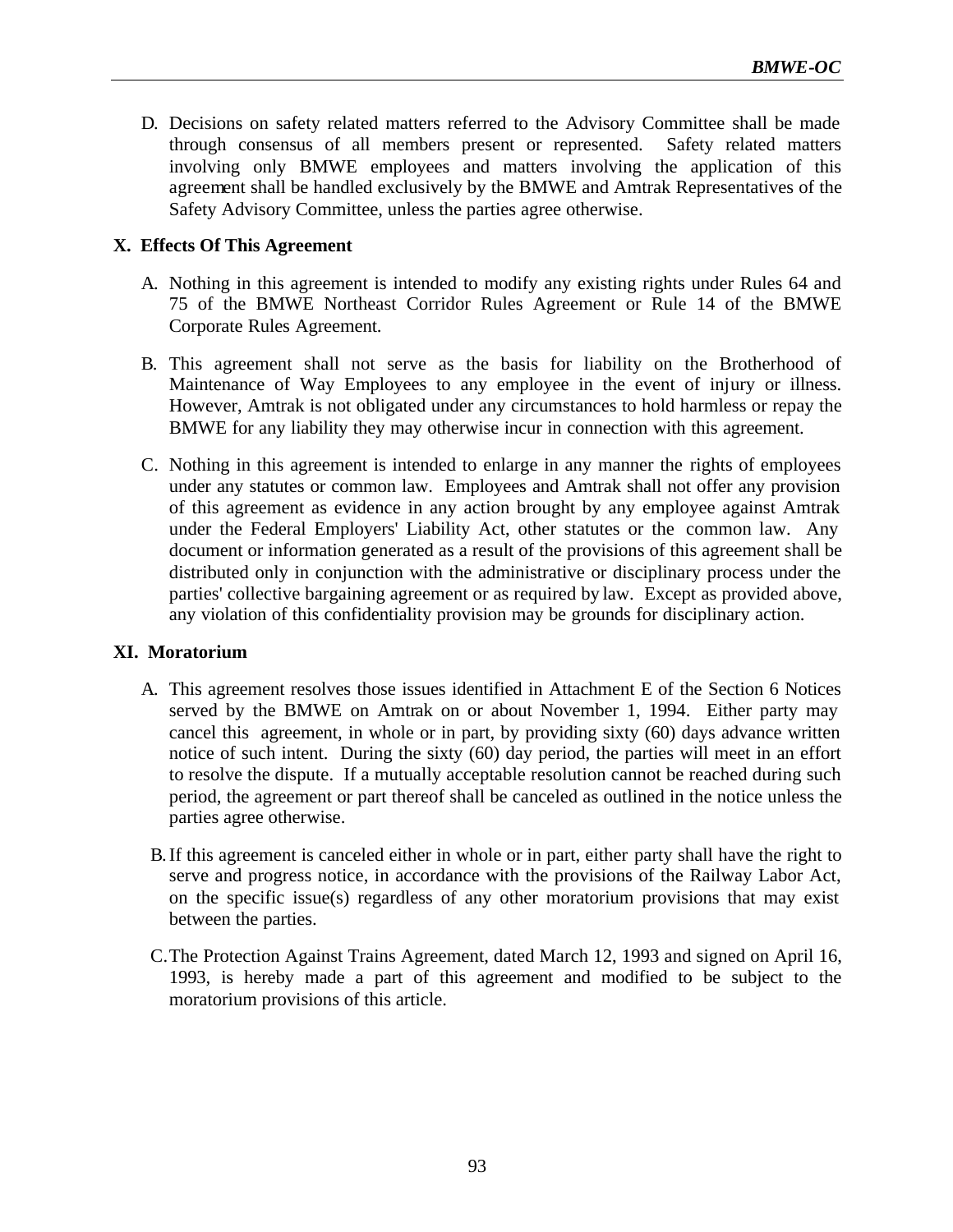# **SIGNED THIS 4TH DAY OF APRIL, 1996, AT PHILADELPHIA, PENNSYLVANIA**

 $\sqrt{s/1}$  /s/ J. J. Davison, General Chairman R. F. Palmer

Director-Labor Relations

 $\sqrt{s/1}$  /s/

J. Dodd, General Chairman A. Conway-Smith

Vice President-Chief Engineer

 $\sqrt{s/1}$  /s/ P. K. Geller, General Chairman J. J. Cunningham

Assistant Chief Engineer

 $/$ s/ H. J. Granier, General Chairman

 $/$ s/ J. D. Knight, General Chairman

 /s/ D. E. McMahon, General Chairman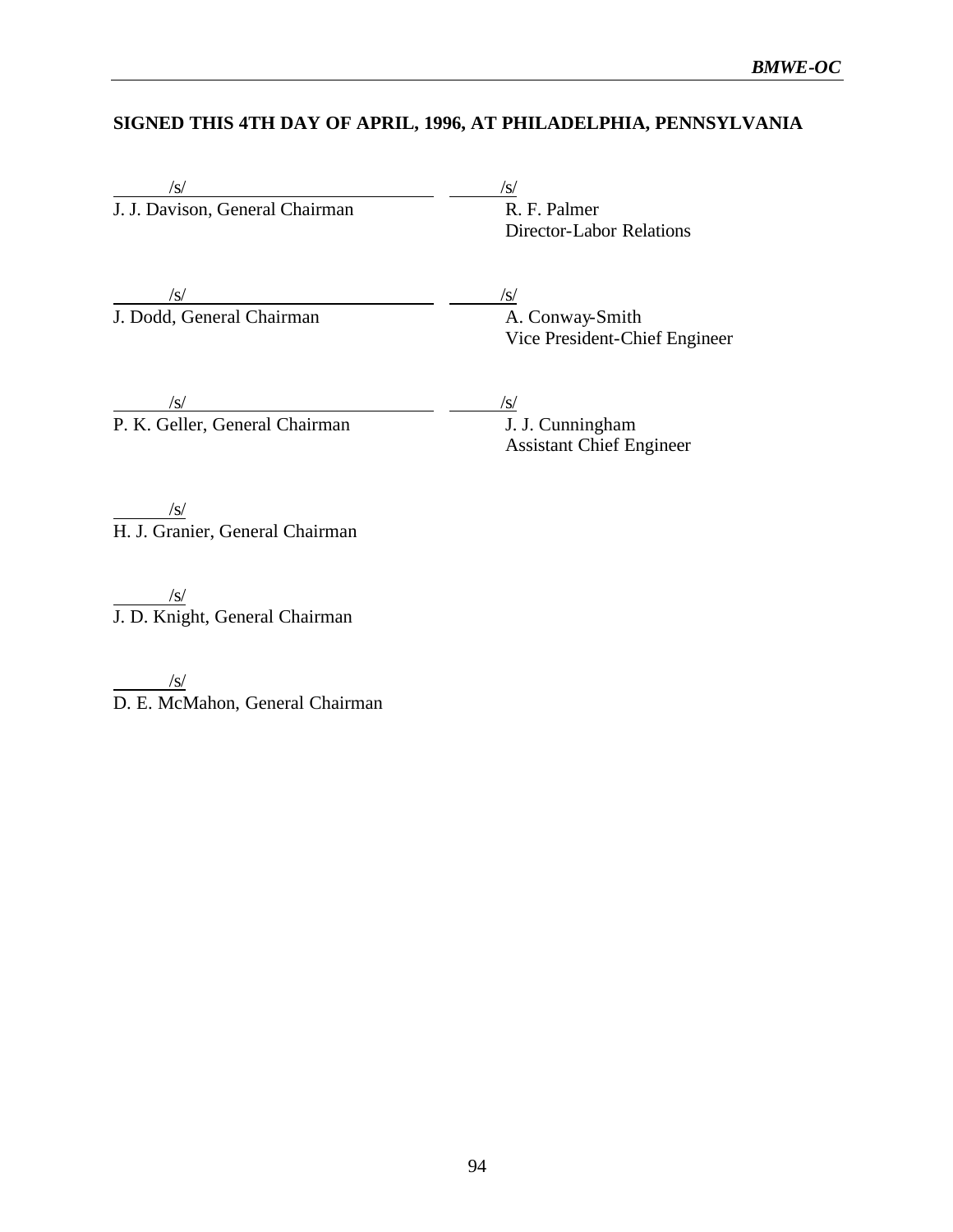## **ATTACHMENT No. 1**

## **OUTLINE NEW HIRE TRAINING**

# **DAY 1**

- \* Company Orientation<br>\* Management Presenta
- Management Presentation
- \* Protection Aga inst Trains

# **DAY 2**

- \* Personal Protective Equipment
- \* Safety Rule Orientation<br>\* TI M/Tie Gang/Surfacin
- TLM/Tie Gang/Surfacing Gang Performance

# **DAY 3**

- \* Introduction to AMT-2 Electrical Operating Instructions<br>\* Confined Space Awareness
- Confined Space Awareness
- \* Lock Out/Tag Out Awareness

# **DAY 4**

- \* Job Briefing
- Introduction to S.T.O.P. (Safety Training Observation Program)
- \* HAZMAT Training

# **DAY 5**

- \* Basic First Aid Training
- \* Introduction to Fall Protection

# **DAY 6**

- \* Protection Against Trains Follow Up<br>
\* Field Visit Work Site Observation
- Field Visit Work Site Observation

# **DAY 7, 8 and 9** (Field Training)

- \* Work Site Training
	- Blue Flag Protection
	- Respirator Training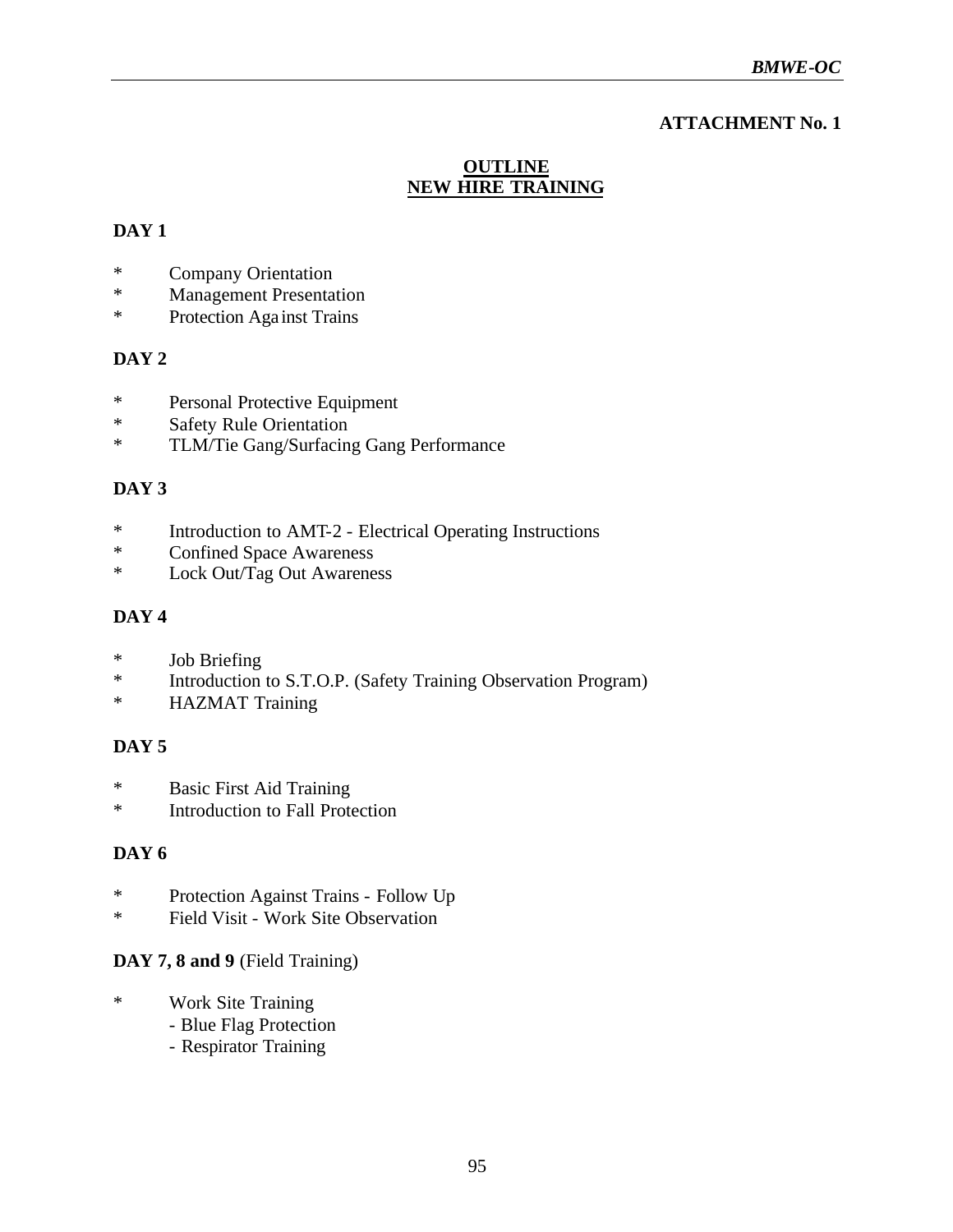- Introduction to Department Tools
- Work on Sidings/Yards Tools
- Track Structure
- Classroom Instruction/Review as needed

# **DAY 10**

\* General Review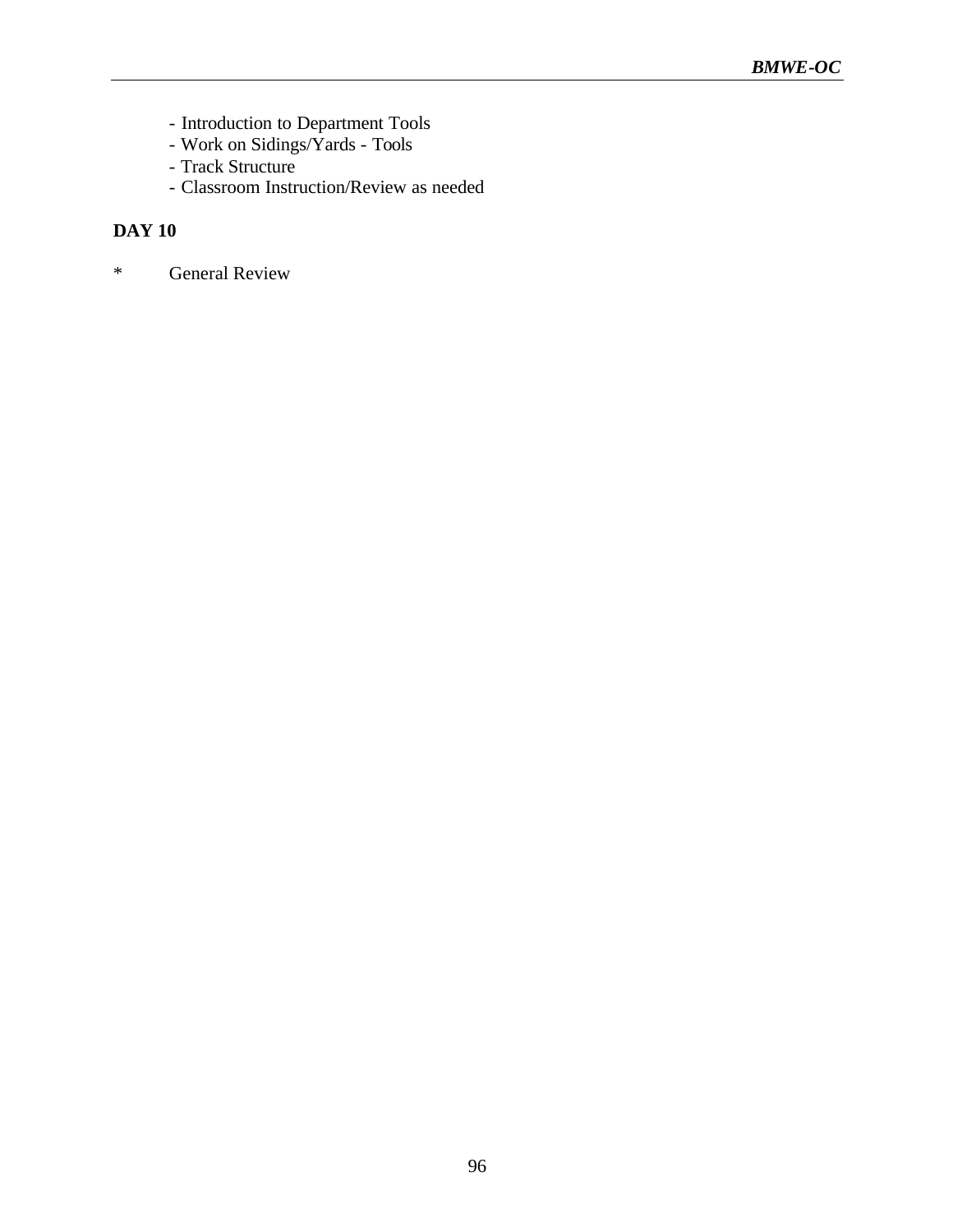## **ATTACHMENT No. 2**

## **APPLICATION FOR SAFETY TRAINING (MUST BE SUBMITTED IN DUPLICATE)**

| NAME: NAME:                                | DATE:                                                                             |  |
|--------------------------------------------|-----------------------------------------------------------------------------------|--|
| <b>SOCIAL SECURITY NUMBER:</b>             |                                                                                   |  |
| JOB TITLE: GANG NUMBER:                    |                                                                                   |  |
|                                            |                                                                                   |  |
| SERVICE DATE: TOUR OF DUTY:                |                                                                                   |  |
|                                            | BUSINESS ADDRESS: ______________________HOME ADDRESS ____________________________ |  |
| STREET: STREET:                            |                                                                                   |  |
| CITY: CITY:                                |                                                                                   |  |
| STATE: STATE:                              |                                                                                   |  |
| ZIP CODE: ZIP CODE:                        |                                                                                   |  |
| PHONE #: PHONE #:                          |                                                                                   |  |
| FAX #: $\qquad \qquad$ FAX #:              |                                                                                   |  |
|                                            | <b>APPLICATION FOR</b>                                                            |  |
|                                            |                                                                                   |  |
| APPLYING FOR THE FOLLOWING TRAINING:       |                                                                                   |  |
| <b>JUSTIFICATION FOR TRAINING REQUEST:</b> |                                                                                   |  |

# **- - - - - - - - - - - - - - - - - - - - - - - - - - - - - - - - - - - - - - - - - - - - - - - - - - - - - - - - - - - - - - - - - TO BE FILLED OUT BY SUPERVISOR: NAME:** PHONE#: **TITLE: DATE: APPROVED: DATE AVAILABLE: CLASS TITLE:**

**EMPLOYEE SIGNATURE:**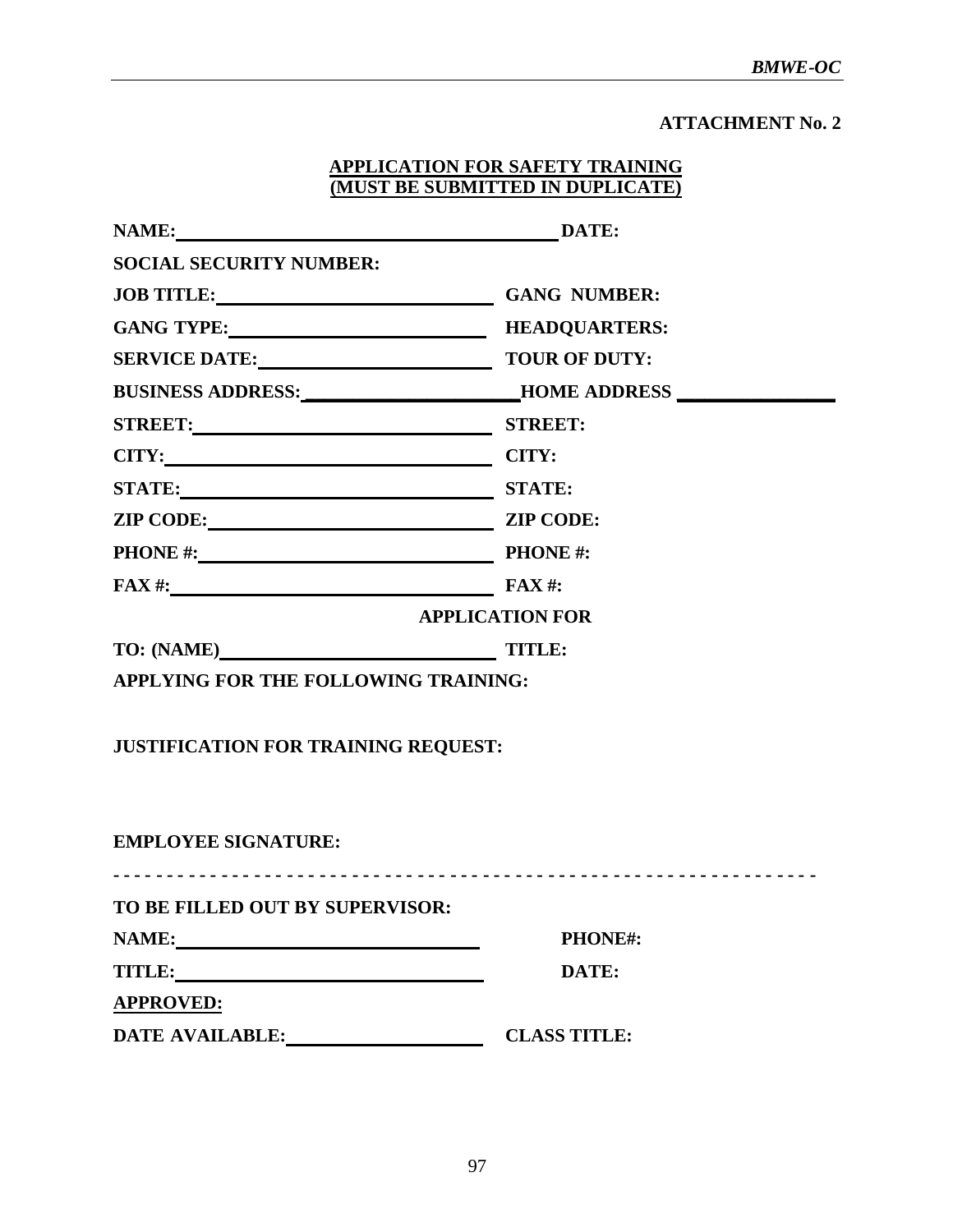# **DISAPPROVED:**

**REASON:** 

**SUPERVISOR SIGNATURE:** DATE: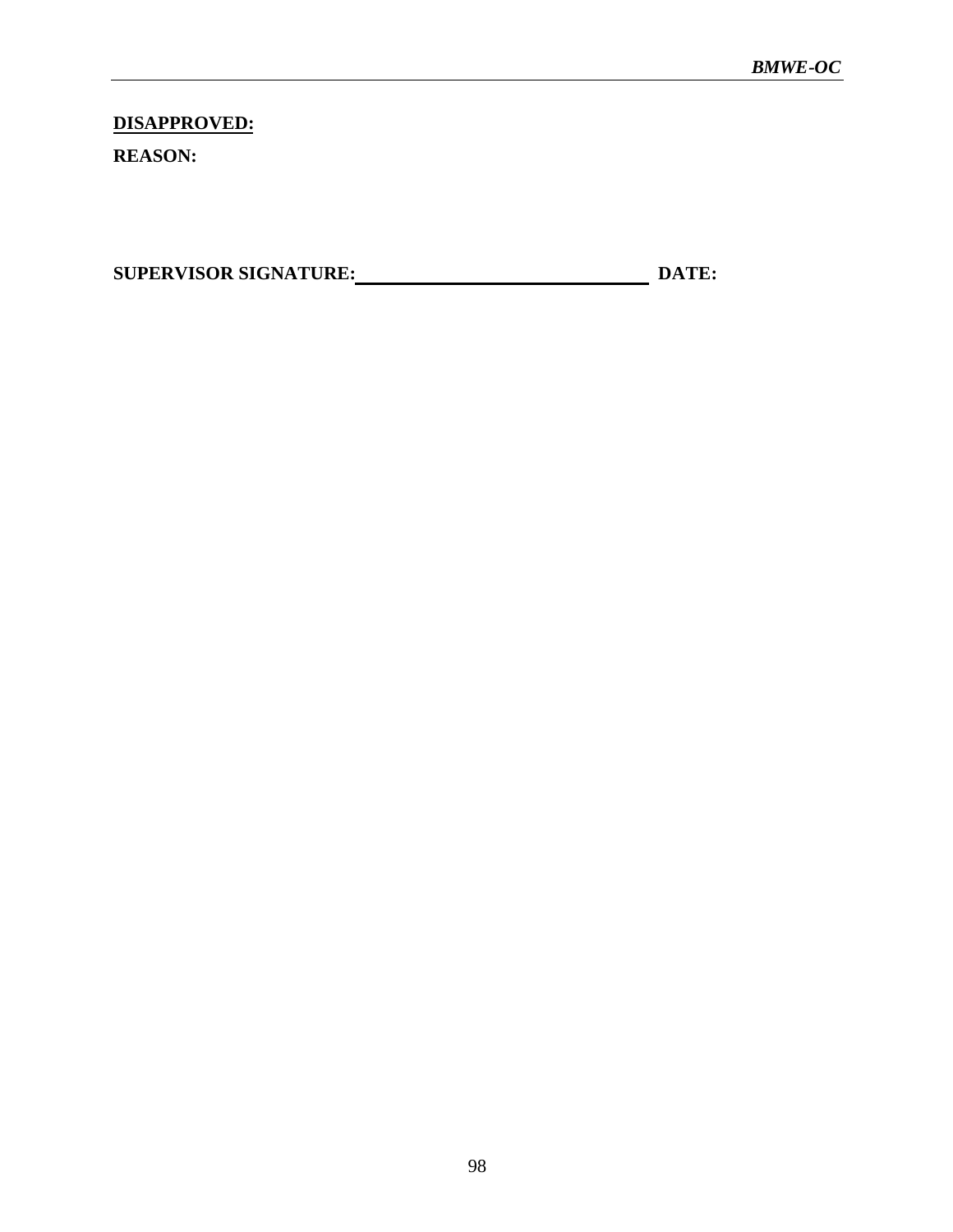## **ATTACHMENT No. 3**

## **PROCEDURES FOR RESOLUTION OF WORK PLACE SAFETY TRAINING**

- A. Employee who desire specific safety training shall submitted their request on the appropriate form to their immediate supervisor. If the request is approved, the employee shall be advised of the anticipated date for attendance at such training. If the request is disapproved, the employee shall be advised of the reasons for such disapproval.
- B. If a disapproval of an application for safety training is disputed, the employee must specifically advise the supervisor of the concern and need for such training. If the dispute cannot be resolved through communication between the employee and immediate supervisor, the employee may advance the application to the appropriate Assistant Division Engineer for resolution.
- C. If a dispute regarding disapproval of an application for safety training cannot be resolved by the employee and the Assistant Division Engineer, the matter shall be referred to a Safety Dispute Panel for prompt review and resolution.
- D. The Safety Dispute Panel shall consist of:
	- \* A BMWE Representative of the involved Safety Committee
	- \* The BMWE General Chairperson having jurisdiction or a designated representative
	- \* The Assistant Chief Engineer having jurisdiction or a designated representative
- E. The panel will examine disputes referred to it for resolution including review of documentation and other information needed to make a determination. The panel will provide written findings regarding their determination which shall be binding on the parties.
- F. The final determination of the panel shall be provided to the involved individua ls (employee and supervisor) and to the appropriate Division Engineer.
- G. Abuse or misapplication of the provisions of this agreement governing requests for safety training shall be referred to the Safety Dispute panel for investigation. The panel shall recommend actions to address such matters to the Safety Advisory Committee.
- H. The rights and obligations of this procedure apply equally to management and agreement covered personnel.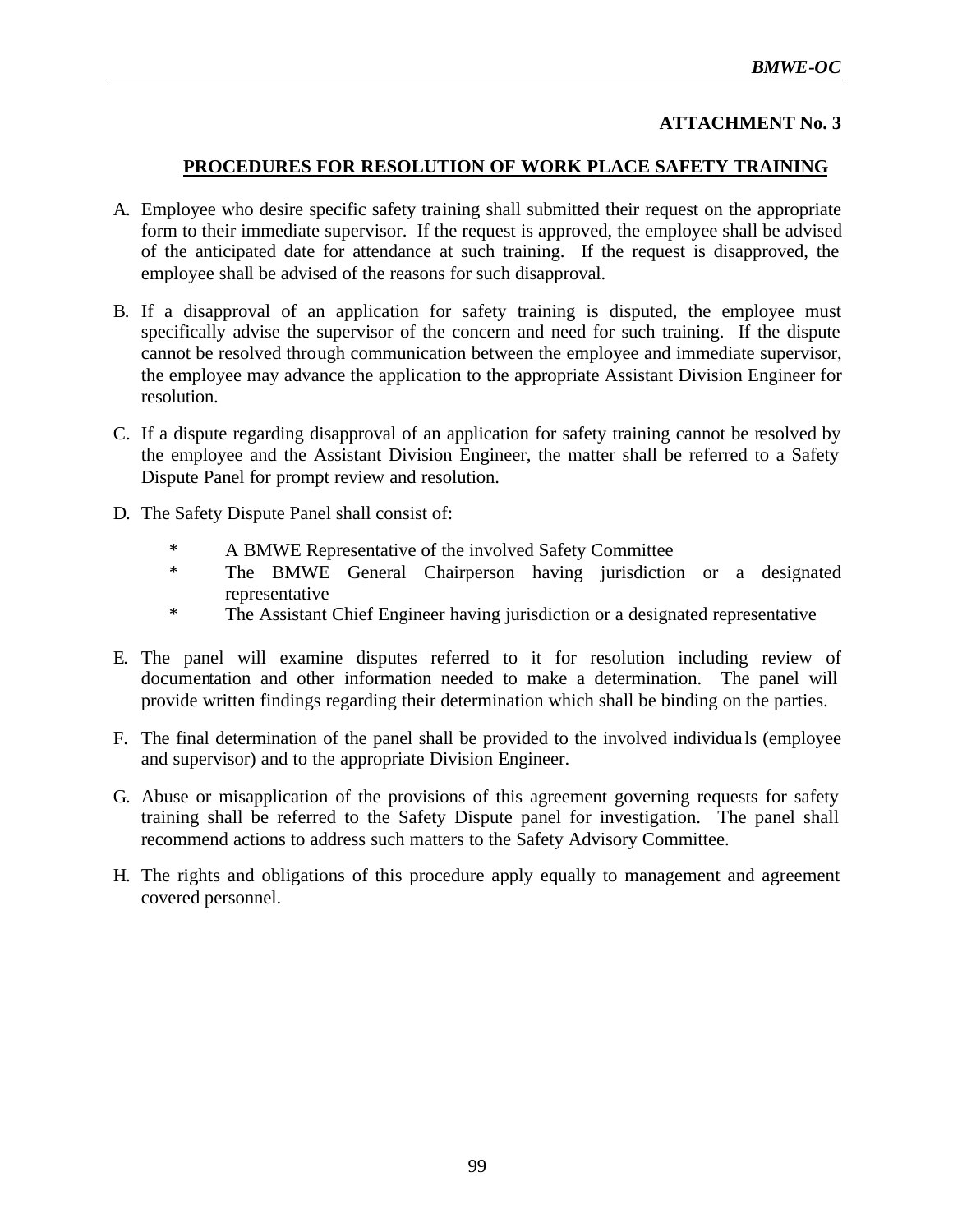## **ATTACHMENT No. 4**

## **PROCEDURES FOR RESOLUTION OF WORK PLACE SAFETY ISSUES**

It is the right of employees to:

- \* Ensure applicable local, state and federal laws, regulations and company safety rules are applied on all job sites;
- \* Ensure that prior to commencing work, the work unit discusses all aspects of the work to be performed and the methods by which such work will be safely accomplished.
- A. Prior to beginning each assignment, the employee in charge will meet with all employees to review job requirements. All safety aspects of the job to be performed will be discussed. Employees shall participate in such discussions and have the right to raise concerns and specifically request that safety rules be properly applied. Two-way communication is essential and encouraged. If conditions change after work commences, it is understood the safety aspects may need to be reconsidered.
- B. Should there be a dispute on the application of safety rules, employees must specifically state their concerns. The employee in charge will discuss appropriate actions to resolve such concerns. If no resolution can be found, the employee(s) who dispute the application will have the right to not commence the assignment, without fear of retribution or retaliation. The next level of supervision shall immediately be contacted to mediate and resolve the dispute. Disputes which cannot be resolved shall be documented as to time, location, persons involved and the rules and applications at issue, and referred to the Safety Dispute Panel for prompt review and resolution.
- C. The Safety Dispute Panel shall consist of the following:
	- \* A BMWE Representative of the involved Safety Committee<br>
	\* The BMWE General Chairperson having jurisdiction
	- The BMWE General Chairperson having jurisdiction or a designated representative
	- \* The Assistant Chief Engineer having jurisdiction or a designated representative
- D. The panel will examine disputes referred to it for resolution including review of documentation and other information needed to make a determination. The panel will provide the employee and supervisor written findings regarding their determination which shall be binding on the parties. A copy shall also be provided the Division Engineers.
- E. Abuse or misapplication of the work place safety provisions of this agreement shall be referred to the Safety Dispute panel for investigation. The panel shall recommend actions to address such matters to the Safety Advisory Committee.
- F. The rights and obligations of this procedure apply equally to management and agreement covered personnel.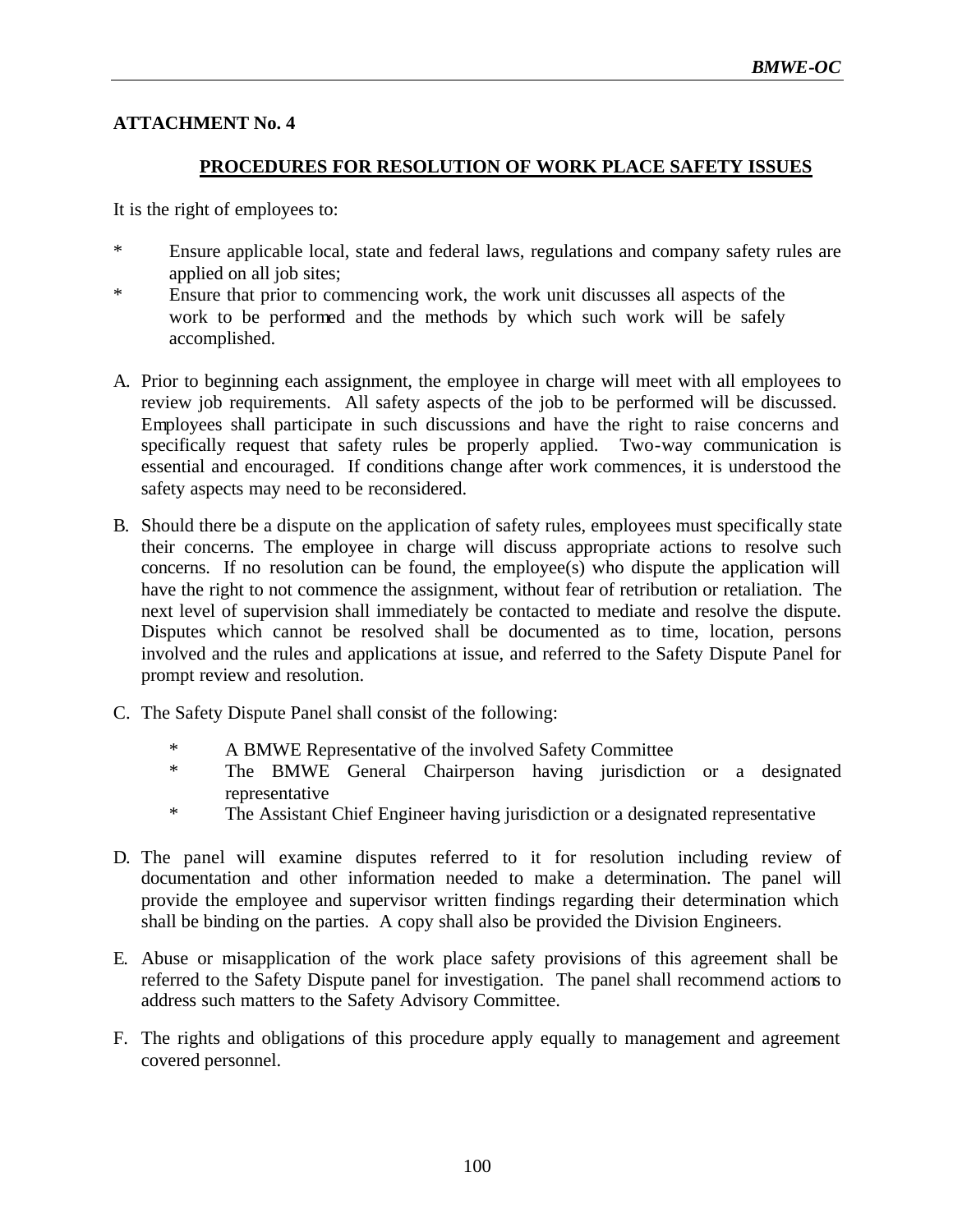**ATTACHMENT No. 6 - Guide To Handling Injuries**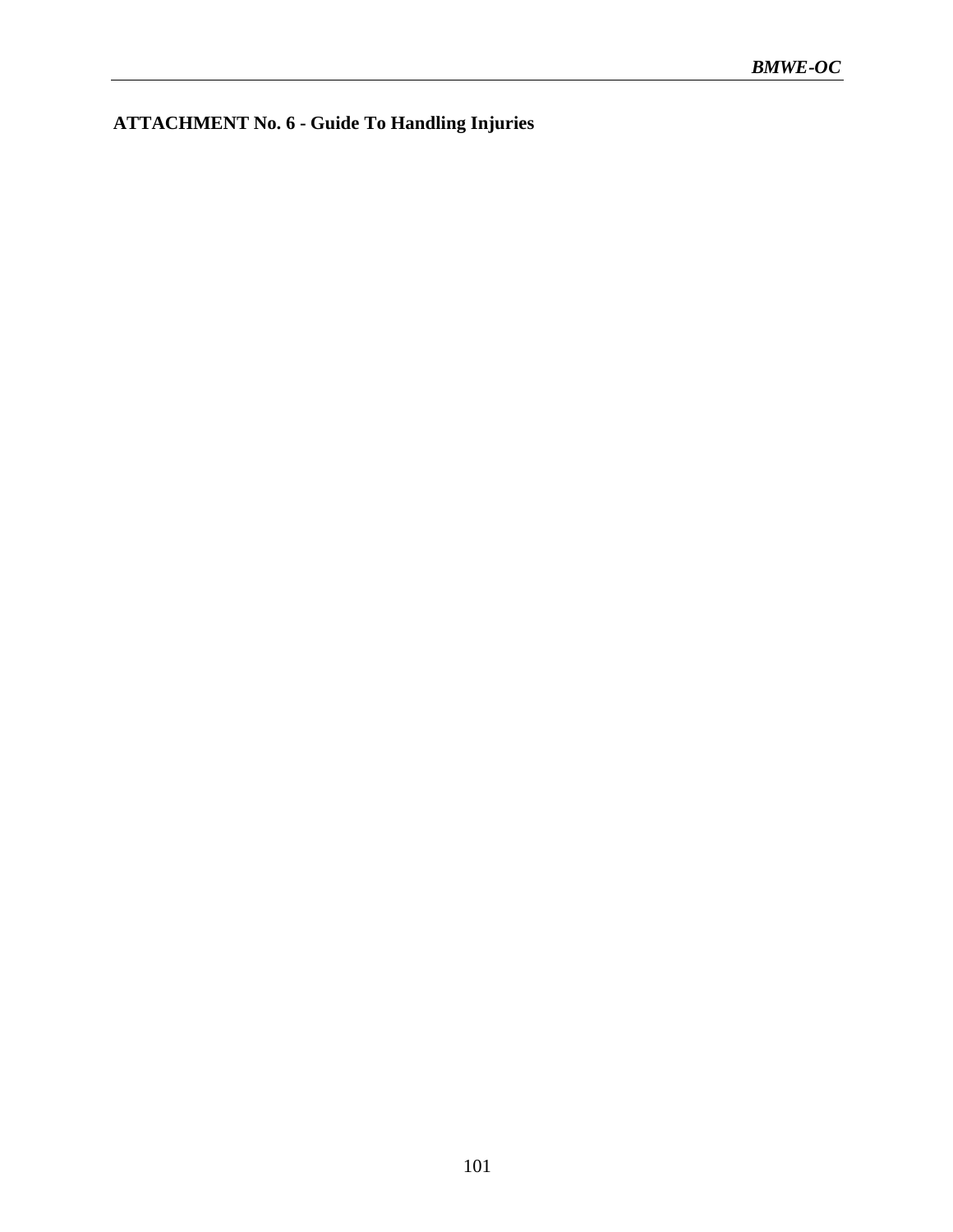#### SIDE

April 4, 1996

LETTER NO. 1

Mr. J. J. Davison Mr. H. J. Granier

Mr. J. Dodd Mr. J. D. Knight General Chairman, BMWE General Chairman, BMWE Pennsylvania Federation Seaboard Federation

Mr. P. K. Geller Mr. D. E. McMahon General Chairman, BMWE General Chairman, BMWE Consolidated Rail Federation Pacific Federation

General Chairman, BMWE General Chairman, BMWE Northeastern Federation Illinois Central Gulf Federation

Dear Gentlemen:

This refers to our discussions regarding the joint accident investigation committees provided for in Paragraph C of Article VI of the Amtrak BMWE Safety Agreement.

The intent of the investigations referred to in the agreement is to identify the cause of accidents and develop ways of preventing recurrence. As discussed, the above provision is a joint initiative, intended to improve the quality of accident investigations and ultimately, enhance the safety of employees, which will not be served by an adversarial approach to the process.

Accordingly, it is agreed that our initiative on the accident investigation committee process shall be reviewed at six month intervals to identify problems in areas such as committee participation, reporting quality/accuracy and value of committee recommendations. These reviews shall be conducted by a panel consisting of a representative of the Engineering Department, a representative of the Safety Department and two (2) representatives of the BMWE. The panel shall, based on their review, make recommendations on changes in areas such as:

- \* the composition of the investigating teams;<br>\* the quality of final reports:
- the quality of final reports;
- \* investigation forms and processes;
- \* training on accident investigation techniques.

Changes recommended by the panel and adopted by amendment to the agreement or modification to Amtrak policy or programs, shall then be monitored by the panel to determine the effectiveness of such changes.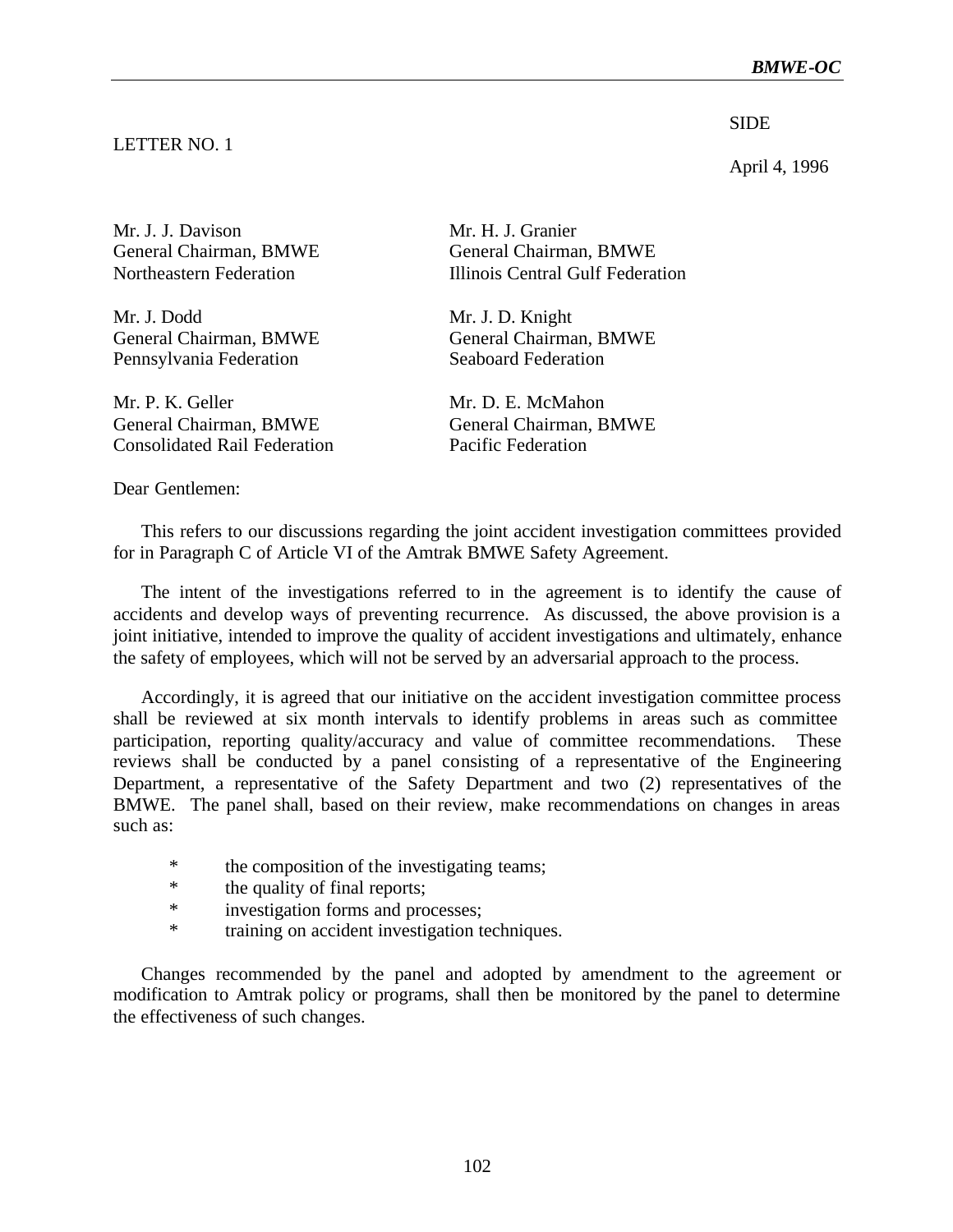General Chairmen, BMWE April 4, 1996 Side Letter No. 1 Page 2

It is understood that this review process is not intended to negate the rights of either party under the moratorium provisions of the agreement.

If the above properly reflects our understanding, please sign below.

Very truly yours,

R. F. Palmer Director-Labor Relations

I Concur:

 $\sqrt{s/}$  /s/

J. J. Davison H. J. Granier

General Chairman, BMWE General Chairman, BMWE

 $\frac{\sqrt{s}}{J. \text{ Dodd}}$   $\frac{\sqrt{s}}{J}$ 

P. K. Geller D. E. McMahon General Chairman, BMWE General Chairman, BMWE

J. D. Knight General Chairman, BMWE General Chairman, BMWE

 $\sqrt{s}$ /s/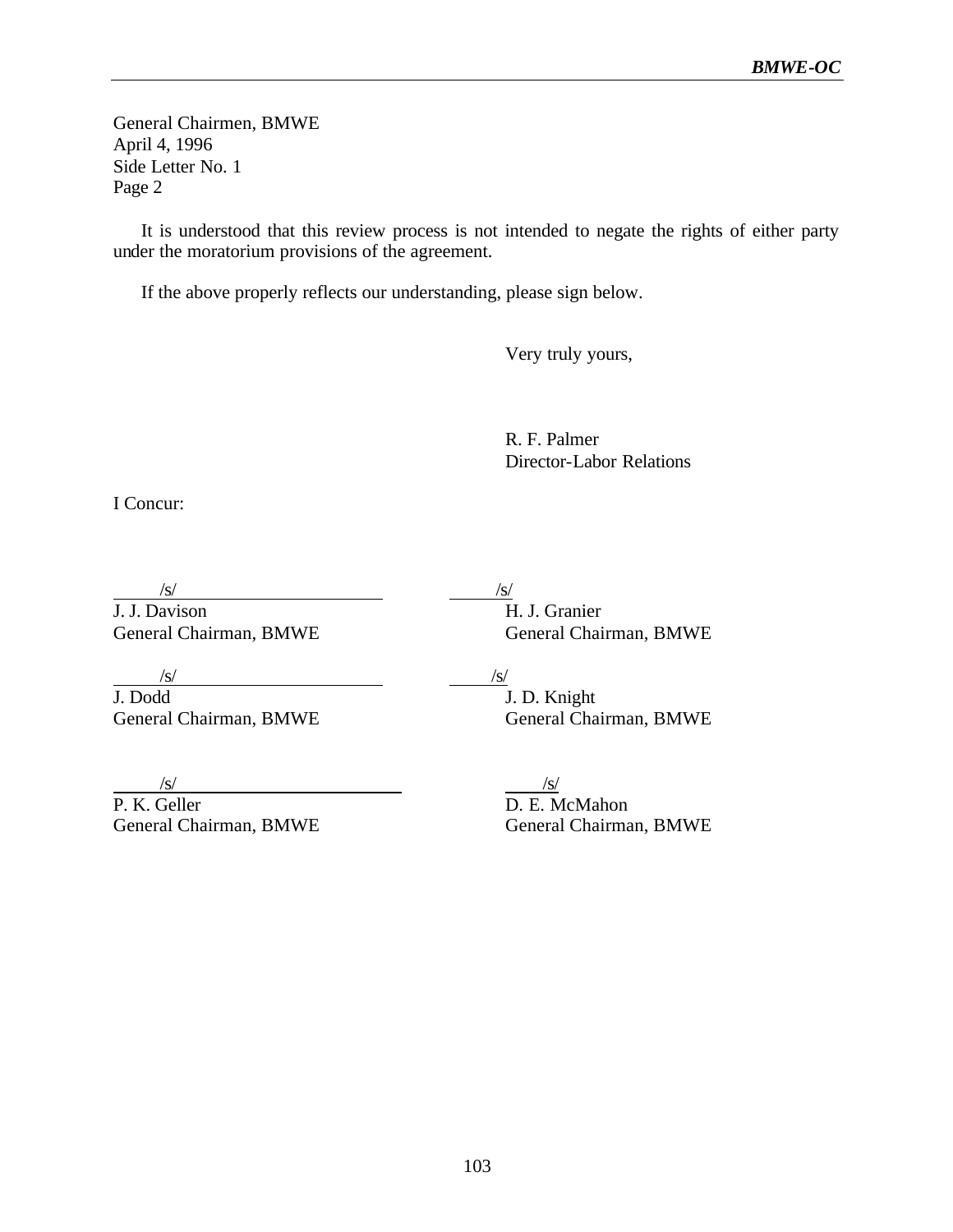SIDE LETTER NO. 2 April 4, 1996

Mr. J. J. Davison Mr. H. J. Granier

Mr. J. Dodd Mr. J. D. Knight General Chairman, BMWE General Chairman, BMWE Pennsylvania Federation Seaboard Federation

Mr. P. K. Geller Mr. D. E. McMahon General Chairman, BMWE General Chairman, BMWE Consolidated Rail Federation Pacific Federation

General Chairman, BMWE General Chairman, BMWE Northeastern Federation Illinois Central Gulf Federation

Dear Gentlemen:

This refers to our discussions regarding the appointment of BMWE safety committee members and BMWE safety liaisons under Articles VII and VIII of the Amtrak BMWE Safety Agreement.

The parties recognize that safety committees are currently in operation throughout the Amtrak system and that BMWE employees are participating on those committees. The intent of Article VII of the agreement is to review the jurisdiction of each safety committee to ensure all employee work groups are involved and for the BMWE General Chairpersons to designate their representatives on those committees as set forth in paragraph B of that Article. To facilitate this process, within fifteen days following the date of this agreement, Amtrak shall provide the organization a listing of all safety committees on which BMWE employees participate, including identification of the jurisdiction of such committees and the BMWE participants. The parties shall meet as necessary to ensure that all committees and participants are identified and to make any necessary adjustments in the jurisdiction or number of safety committees. As designations of safety committee representatives are made by the BMWE, they shall replace existing BMWE employees on all safety committees.

It was also understood that Safety Liaisons appointed under Article VIII will replace all existing full time BMWE safety officers. The parties recognize that BMWE employees may continue to be used on special duty assignments to provide training as deemed necessary by Amtrak and that such positions are not affected by this agreement and are without prejudice to either parties position regarding the use of such assignments.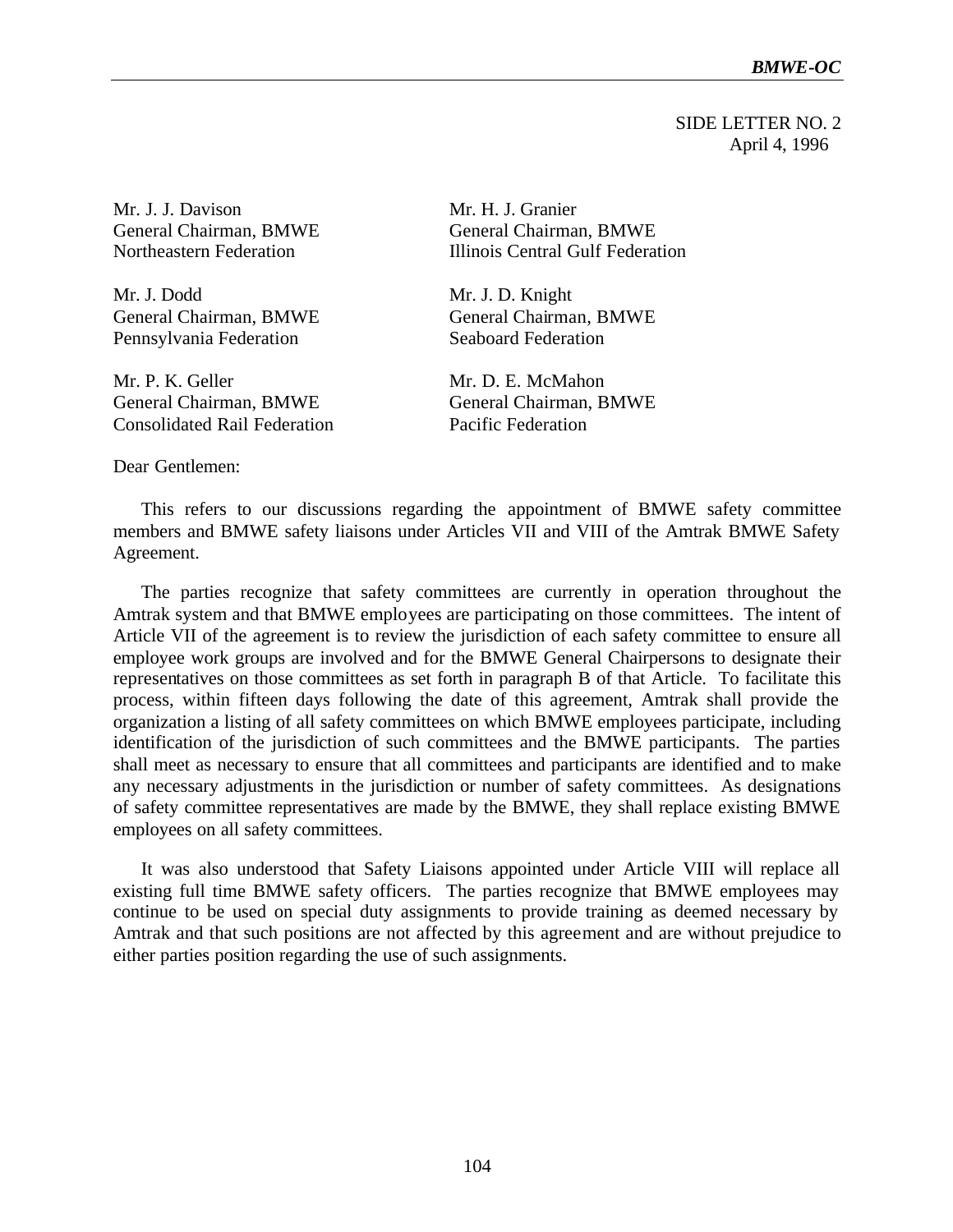General Chairmen, BMWE April 4, 1996 Side Letter No. 2 Page 2

If the above properly reflects our understanding, please sign below.

Very truly yours,

R. F. Palmer Director-Labor Relations

I Concur:

 $\frac{S}{J. J. \text{Davison}}$ 

 $\frac{1}{\sqrt{S}}$  /s/<br>H. J. Granier General Chairman, BMWE General Chairman, BMWE

J. Dodd J. D. Knight

 $\sqrt{s/}$ 

General Chairman, BMWE General Chairman, BMWE

 $\frac{1}{P}$ . K. Geller  $\frac{1}{P}$ . K. Geller General Chairman, BMWE General Chairman, BMWE

D. E. McMahon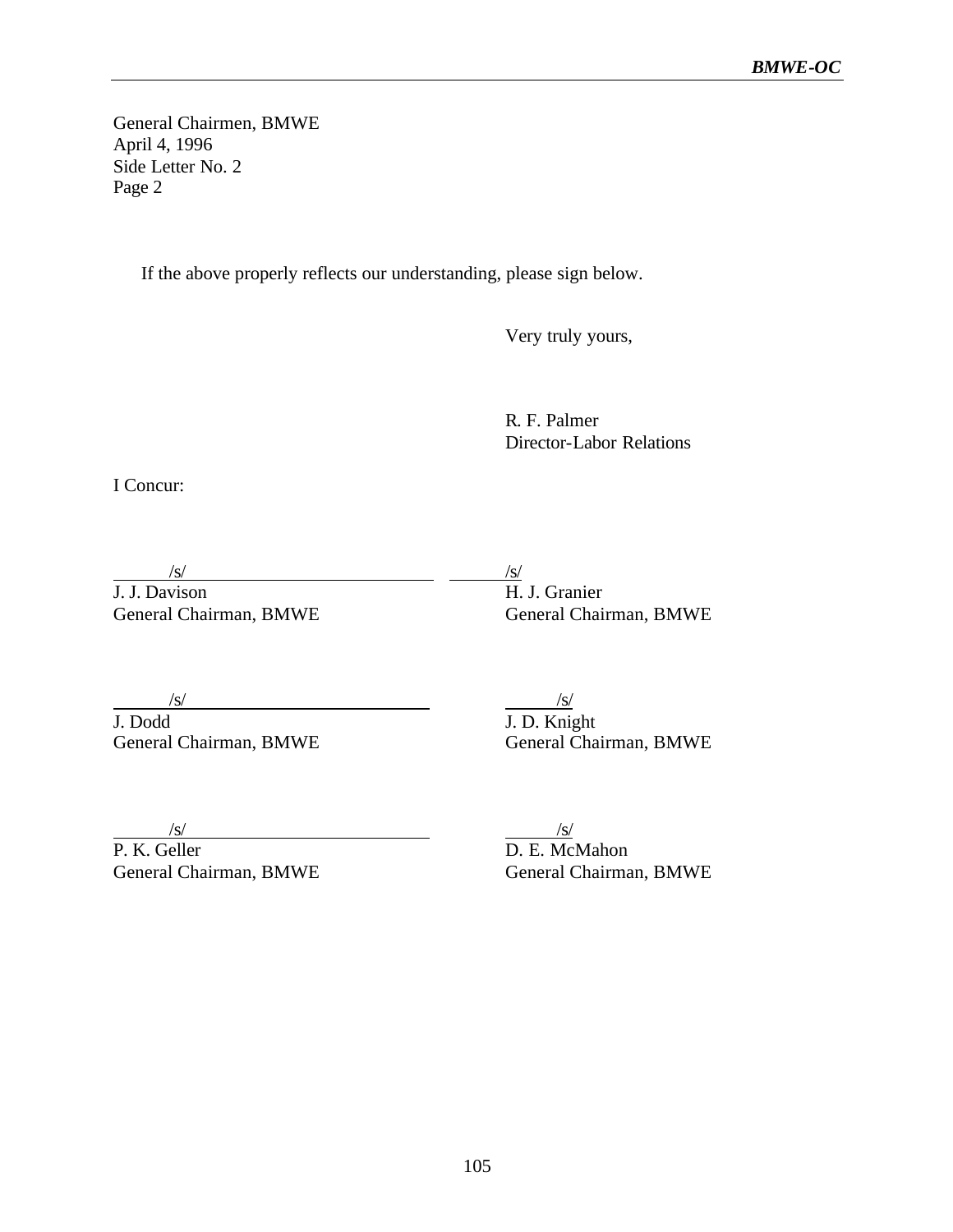## **APPENDIX O**

## **OPERATION RED BLOCK AGREEMENTS**

## **CONSOLIDATED RAIL SYSTEM**

## **AND**

# **PACIFIC FEDERATIONS**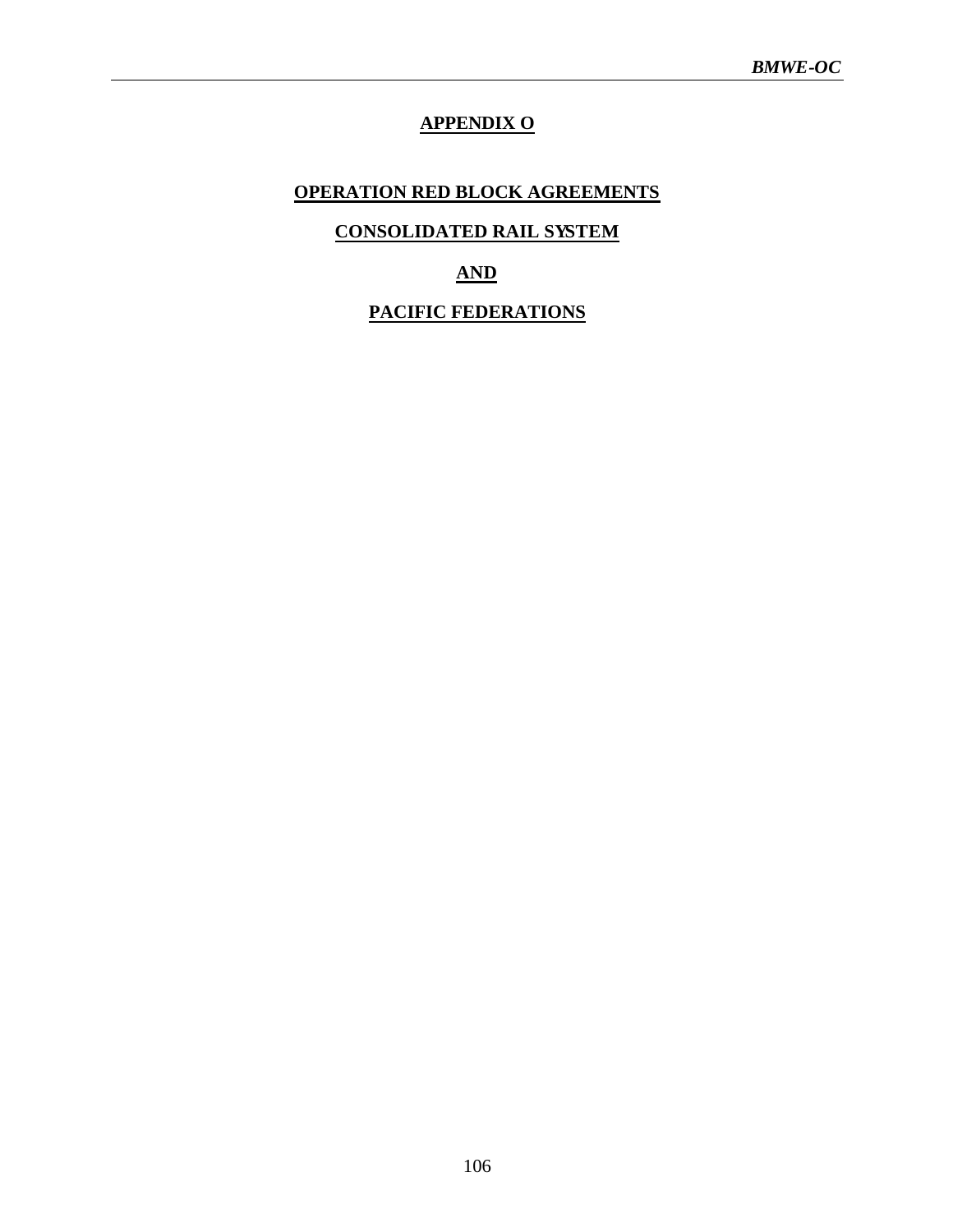#### **AGREEMENT**

#### **BETWEEN**

#### **NATIONAL RAILROAD PASSENGER CORPORATION**

#### **AND**

#### **BROTHERHOOD OF MAINTENANCE OF WAY EMPLOYES**

**\_\_\_\_\_\_\_\_\_\_\_\_\_\_\_\_\_\_\_\_\_\_\_\_\_\_\_\_\_\_\_\_\_\_\_\_\_\_\_\_\_\_\_\_\_\_\_\_\_\_\_\_\_\_\_\_\_\_\_\_\_\_\_\_\_\_\_\_\_\_\_\_\_\_\_\_\_\_**

**\_\_\_\_\_\_\_\_\_\_\_\_\_\_\_\_\_\_\_\_\_\_\_\_\_\_\_\_\_\_\_\_\_\_\_\_\_\_\_\_\_\_\_\_\_\_\_\_\_\_\_\_\_\_\_\_\_\_\_\_\_\_\_\_\_\_\_\_\_\_\_\_\_\_\_\_\_\_**

#### **PREVENTION PROGRAM COMPANION AGREEMENT**

Amtrak and the Brotherhood of Maintenance of Way Employes jointly recognize that safety is the paramount concern and, further, that an alcohol and drug free environment is an essential element in maintaining a safe work place, agree to the following to ensure the utmost compliance with Rule G:

- 1. An employee charged with violating Rule G will be eligible to enroll in the Employee Assistance Program (EAP), and will not be disciplined (other than loss of pay for time held out of service) for the Rule G violation provided:
	- 1. The employee has had no Rule G violation on his or her record for at least ten (10) years; and
	- 2. The employee has not participated in the Rule G EAP for at least ten (10) years; and
	- 3. The incident giving rise to the Rule G charge did not involve significant rule violations other than Rule G; and
	- 4. Waives investigation of the Rule G charge.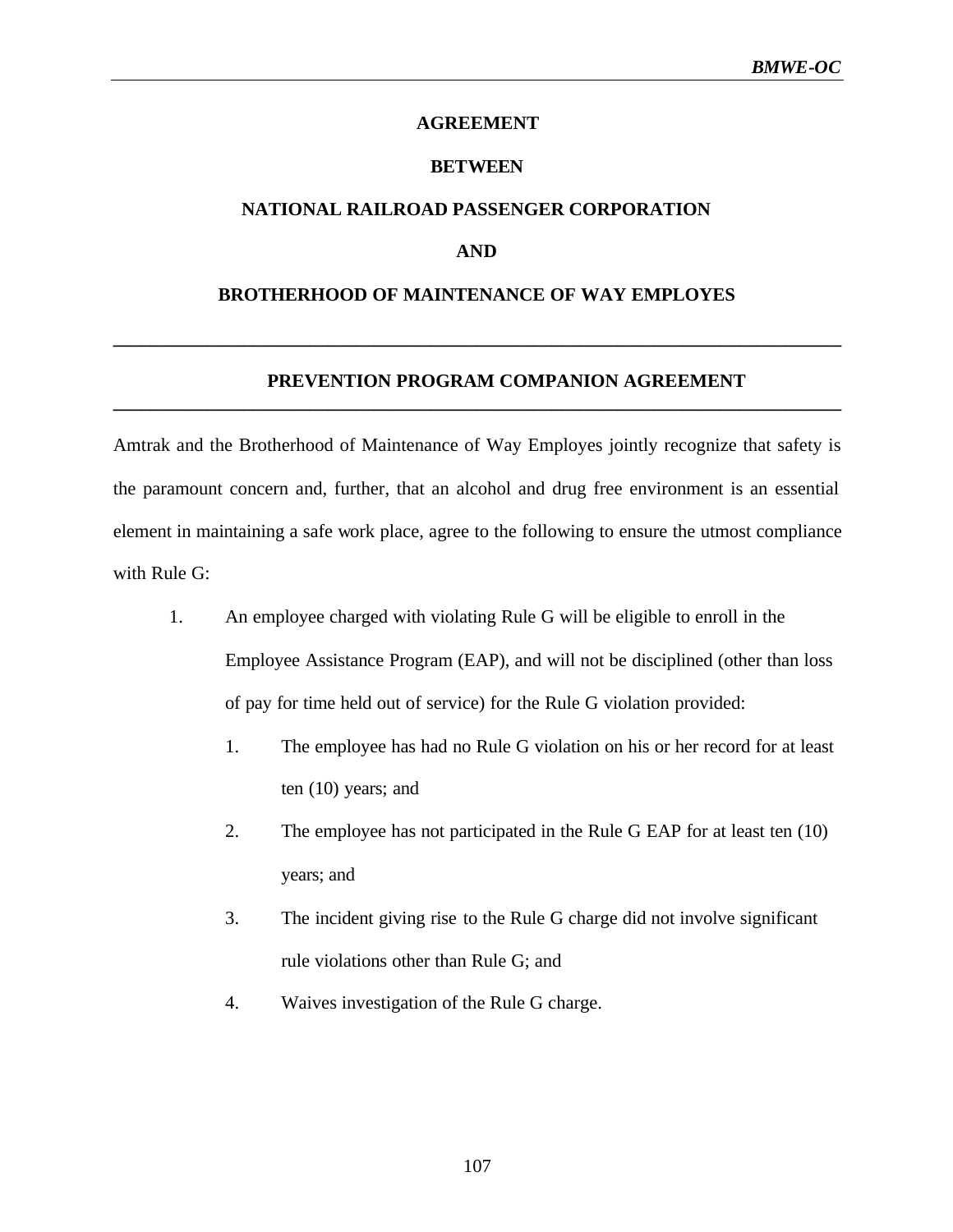- 2. The employee must contact the EAP counselor within 5 working days of electing to participate in the EAP.
- 3. After being contacted, the EAP Counselor shall evaluate the employee to determine whether or not the employee may safely be returned to service and the course of treatment which the employee should follow.
- 4. If the evaluation indicates that the employee may safely be returned to service, he or she will be returned to service on a probationary basis for a period of two years and will be subject to periodic alcohol and/or drug tests during that time as determined by and only under the direction of the EAP Counselor. Following return to service, the employee must follow the course of treatment established by the counselor during the probationary period.
- 5. If the evaluation indicates that the employee may not safely be returned to service, he or she will be given a leave of absence until subsequent evaluation(s) indicate that it is safe to return the employee to service on a probationary basis as described in paragraph 4 above.
- 6. If, at any time during the 24-month probationary period, the employee fails to follow the course of treatment established by the EAP Counselor or fails a periodic alcohol and/or drug test required by the Counselor, Amtrak will remove the employee from the EAP. If the employee has been returned to service, Amtrak will, remove the employee from service and the employee will be subject to an investigation in accordance with Rule 15 and subject to dismissal.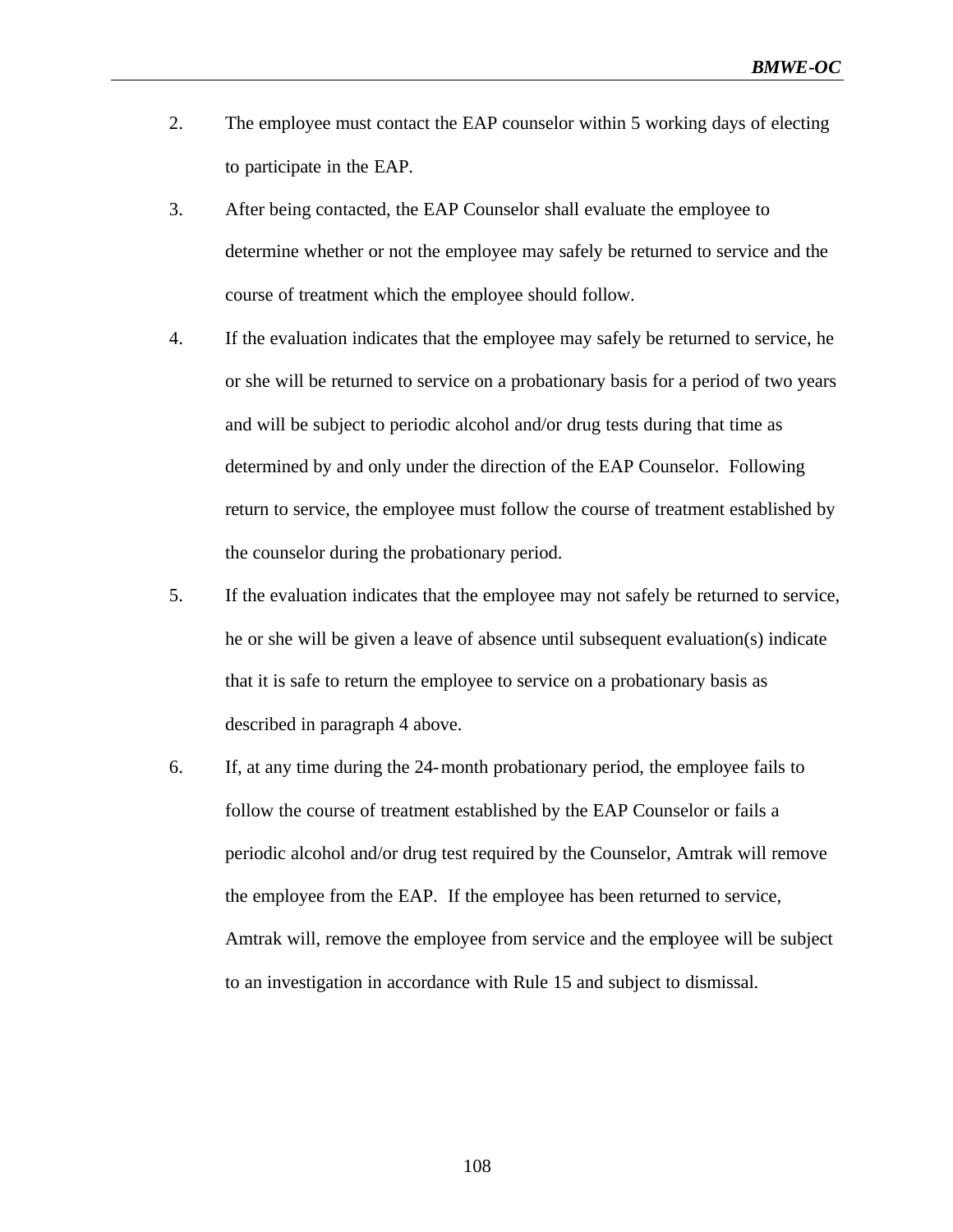- 7. An employee may withdraw from the EAP at any time by notifying, in writing, the EAP Counselor and the Amtrak Officer who signed the Rule G charge. If the employee has been returned to service, Amtrak will remove the employee from service and the employee will be subject to an investigation in accordance with Rule 15 and subject to dismissal.
- 8. If the employee successfully completes the EAP Program, a notation to that effect will be placed on the employee's personnel record and the employee's probationary status will terminate.
- 9. No claims will be progressed by or on behalf of the employee on time lost as result of the incident leading to the employee's participating in the Rule G Employee Assistance Program.
- 10. This Agreement is effective \_\_\_\_\_\_\_ and may be terminated by either party upon service of five day's written notice upon the other party.

# **MAINTENANCE OF WAY PASSENGER CORPORATION EMPLOYES**

# **FOR THE BROTHERHOOD OF FOR THE NATIONAL RAILROAD**

 **/**s/ 3/23/93 /s/

J. P. Cassese C. B. Thomas General Chairman Senior Director

 $\sqrt{s}$  4/15/93

Robert S. Douglas General Chairman

Labor Relations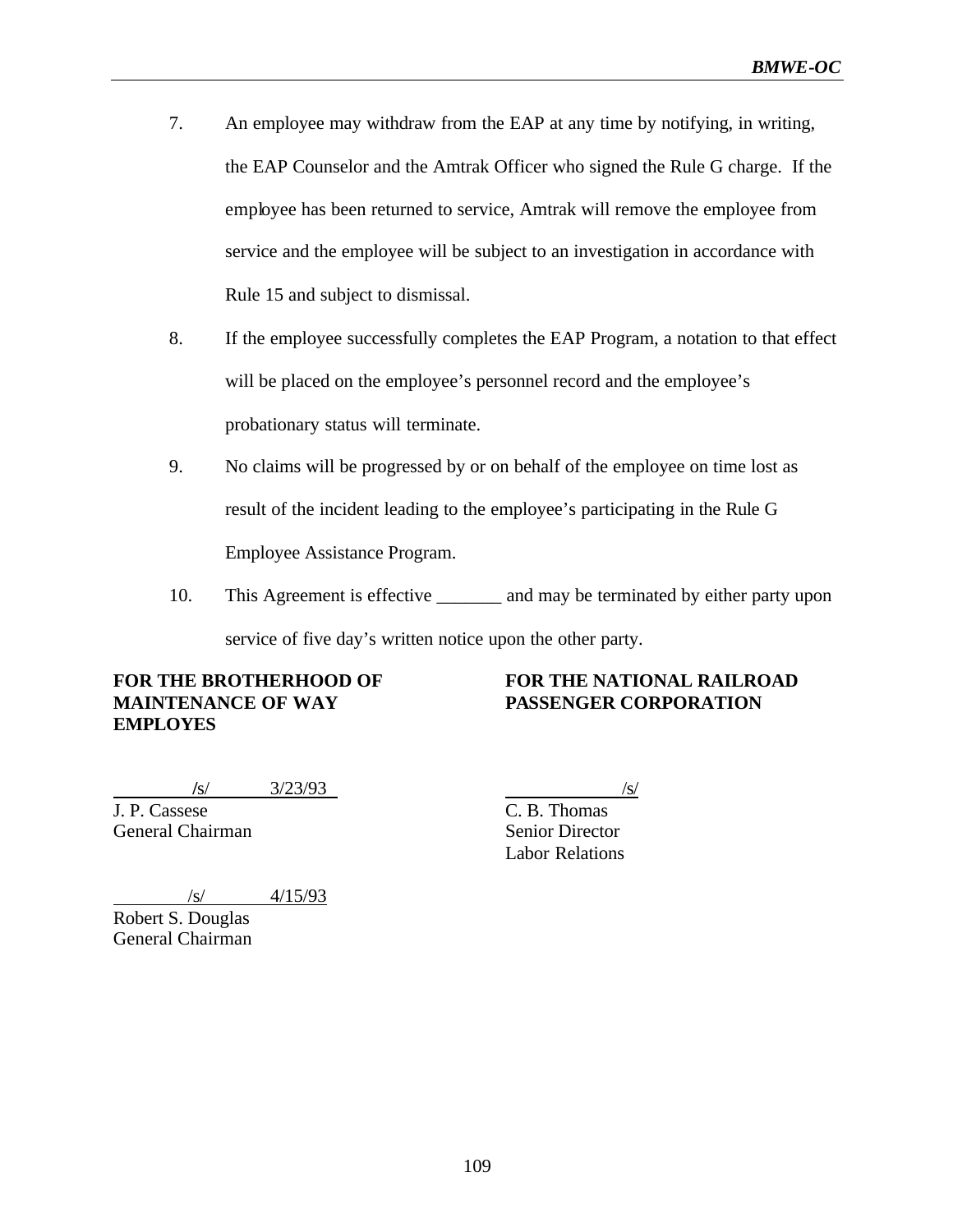#### **AGREEMENT**

#### **BETWEEN**

#### **NATIONAL RAILROAD PASSENGER CORPORATION**

#### **AND**

#### **BROTHERHOOD OF MAINTENANCE OF WAY EMPLOYES**

**\_\_\_\_\_\_\_\_\_\_\_\_\_\_\_\_\_\_\_\_\_\_\_\_\_\_\_\_\_\_\_\_\_\_\_\_\_\_\_\_\_\_\_\_\_\_\_\_\_\_\_\_\_\_\_\_\_\_\_\_\_\_\_\_\_\_\_\_\_\_\_\_\_\_\_\_\_\_**

**\_\_\_\_\_\_\_\_\_\_\_\_\_\_\_\_\_\_\_\_\_\_\_\_\_\_\_\_\_\_\_\_\_\_\_\_\_\_\_\_\_\_\_\_\_\_\_\_\_\_\_\_\_\_\_\_\_\_\_\_\_\_\_\_\_\_\_\_\_\_\_\_\_\_\_\_\_\_**

#### **RULE "G" BYPASS AGREEMENT**

The parties to this agreement recognize that the use of alcohol and/or drugs is a serious problem within the railroad industry. Amtrak and the Brotherhood of Maintenance of Way Employees in an effort to help the apparent Rule "G" violator retain an employment relationship and seek rehabilitation, jointly consider a change in the Rule "G" policy desirable. The objective of this Agreement is to encourage mutual cooperation between labor and management in addressing alcohol and drug use problems in the railroad industry.

> 1. If any employee(s) believes that another employee may be in an unsafe condition, such employee may immediately contact an Amtrak officer. If the Amtrak officer, upon investigation, determines that there is an apparent violation of Rule G, the employee will be removed from service.

It is understood that when a removal from service takes place, transportation will be furnished back to the employee's home. If the employee does not have the means to return to his work location he or she will be furnished transportation by Amtrak.

110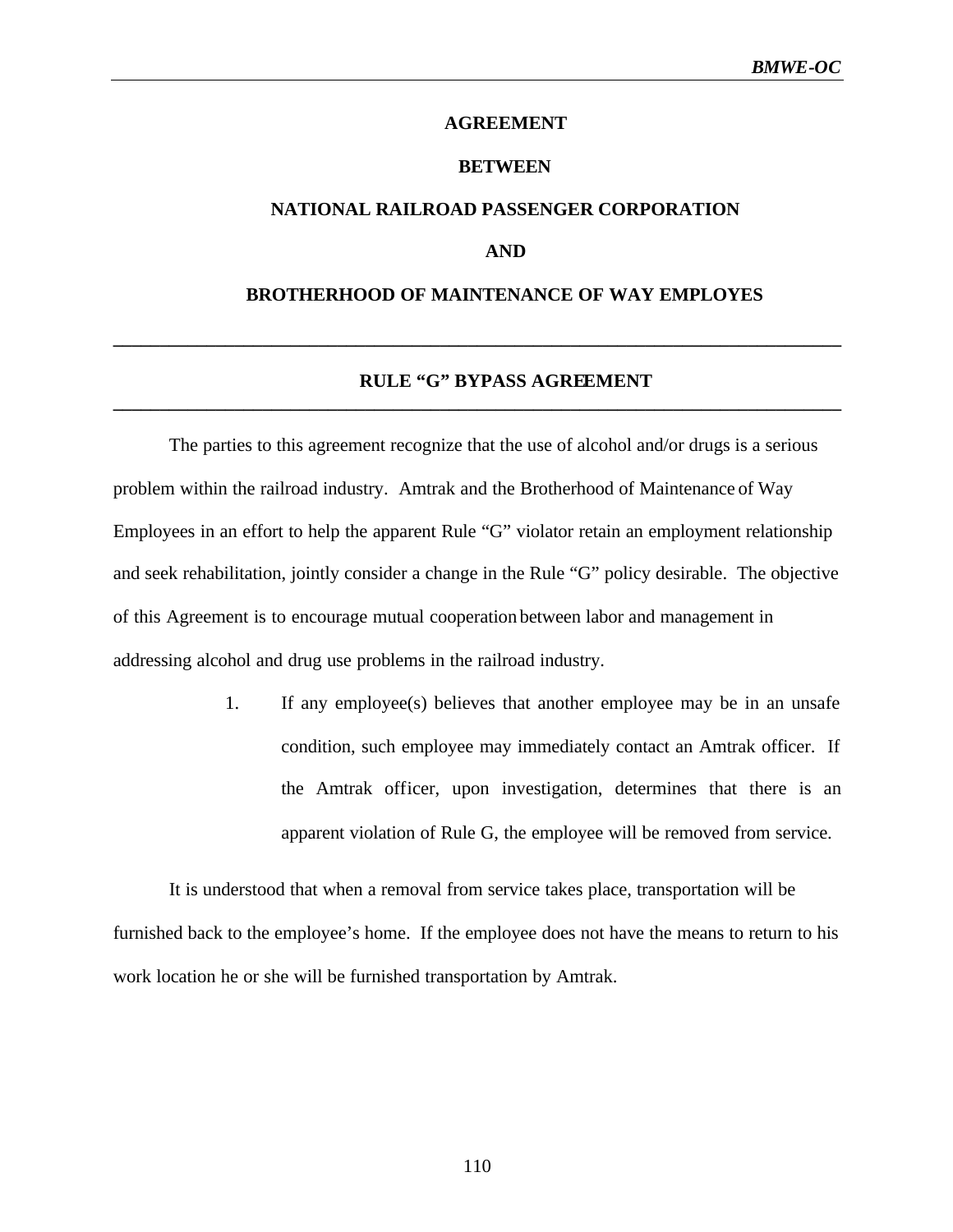- 2. Once an employee has been relieved from service under paragraph (1), he or she must contact Amtrak's Employee Assistance Program (EAP) Counselor within five (5) working days of the removal from service. If the employee contacts the EAP Counselor and accepts counseling, he will be paid for the full tour of duty as a result of his or her removal from service.
- 3. If the employee does not comply with the requirements set forth in paragraph (2), and the EAP Counselor determines that the employee is not in need of counseling, the employee will be returned to service not later than forty-eight (48) hours unless a physical examination is required. There will be no claim progressed for any time lost as a result of the removal from service other than as provided in paragraph (2) unless the forty-eight (48) hours for return to service is exceeded.
- 4. If the employee does comply with the requirements set forth in paragraph (2), and the EAP Counselor determines that the employee is in need of employee assistance, and the employee accepts counseling, then the employee will be returned to service upon a favorable recommendation from the EAP Counselor. Successful completion of a physical examination will be required if the employee has been off more than 30 days. In addition, the employee will be subject to such continuing review and testing as deemed appropriate by and only under the direction of the EAP Counselor for up to two years to ensure the effectiveness of treatment. If a subsequent test conducted at the discretion of the EAP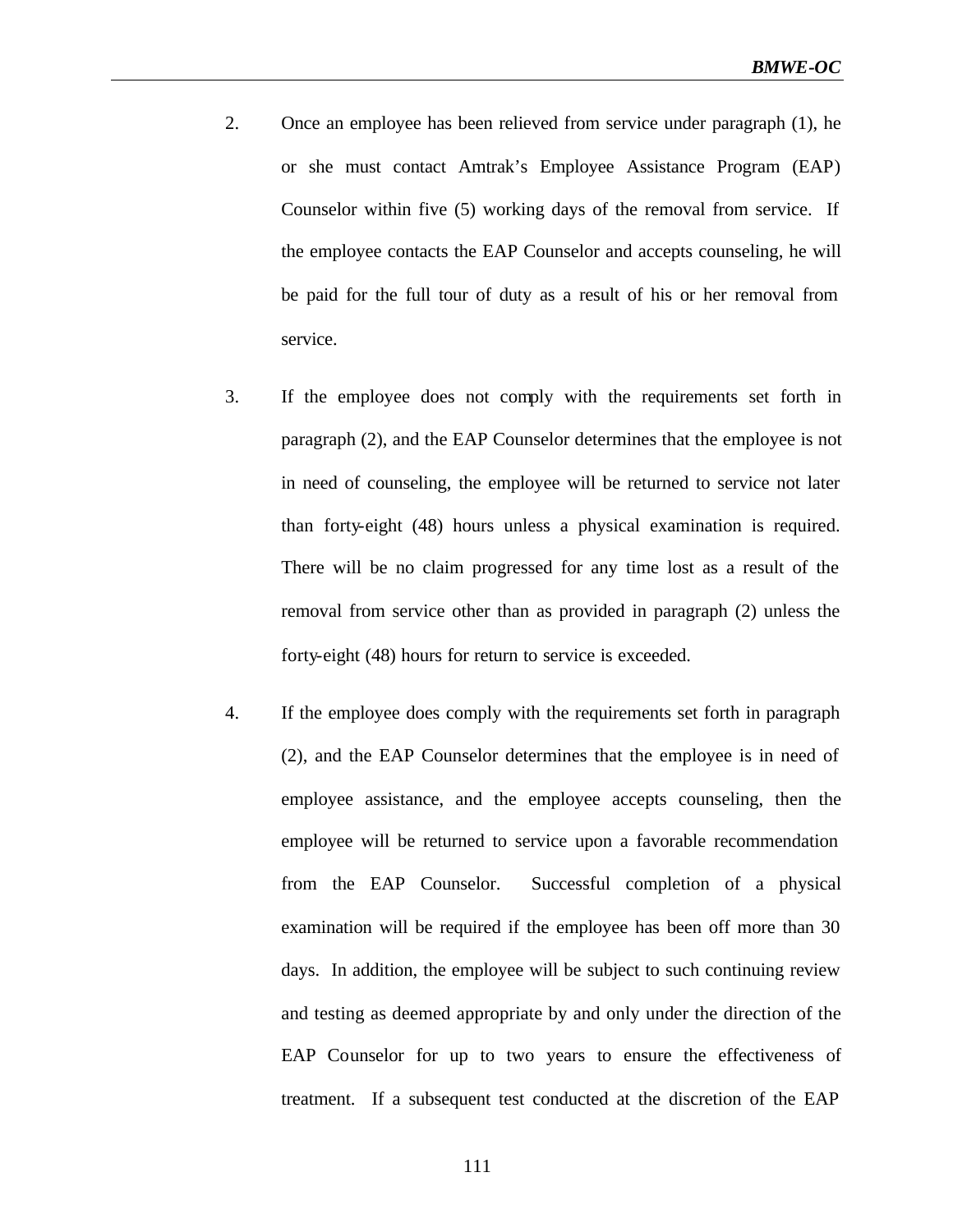Counselor is positive, the employe will be removed from service and required to reenter treatment or counseling, and will again be subject to continuing review and testing for a two-year period commencing upon the completion of treatment. An employee will be permitted no more than two reenters after the initial enrollment in EAP. There will be no claim progressed for any time lost as a result of the removal from service other than as provided in paragraph (2).

- 5. If the employee does not comply with the requirements set forth in paragraph (2) or does not accept counseling as provided in paragraph (4), he must lay off and, if he so desires, may request a formal investigation. Such request must be made within five (5) working days of the day removed from service. If the employee does not request an investigation and is off, he must request a leave of absence prior to the expiration of fifteen (15) calendar days. One 45-day leave of absence will be granted. If at the end of the period, the employee still has not contacted the EAP Counselor or does not accept counseling, if required, all regular rules of the agreements will apply.
- 6. The employee(s) who originated the action as provided in paragraph (1) will not be called as a witness(s) if a formal investigation is held.
- 7. This Agreement will apply one time within ten (10) years to each employee covered by this Agreement. Thereafter, all regular rules of the Agreements will apply.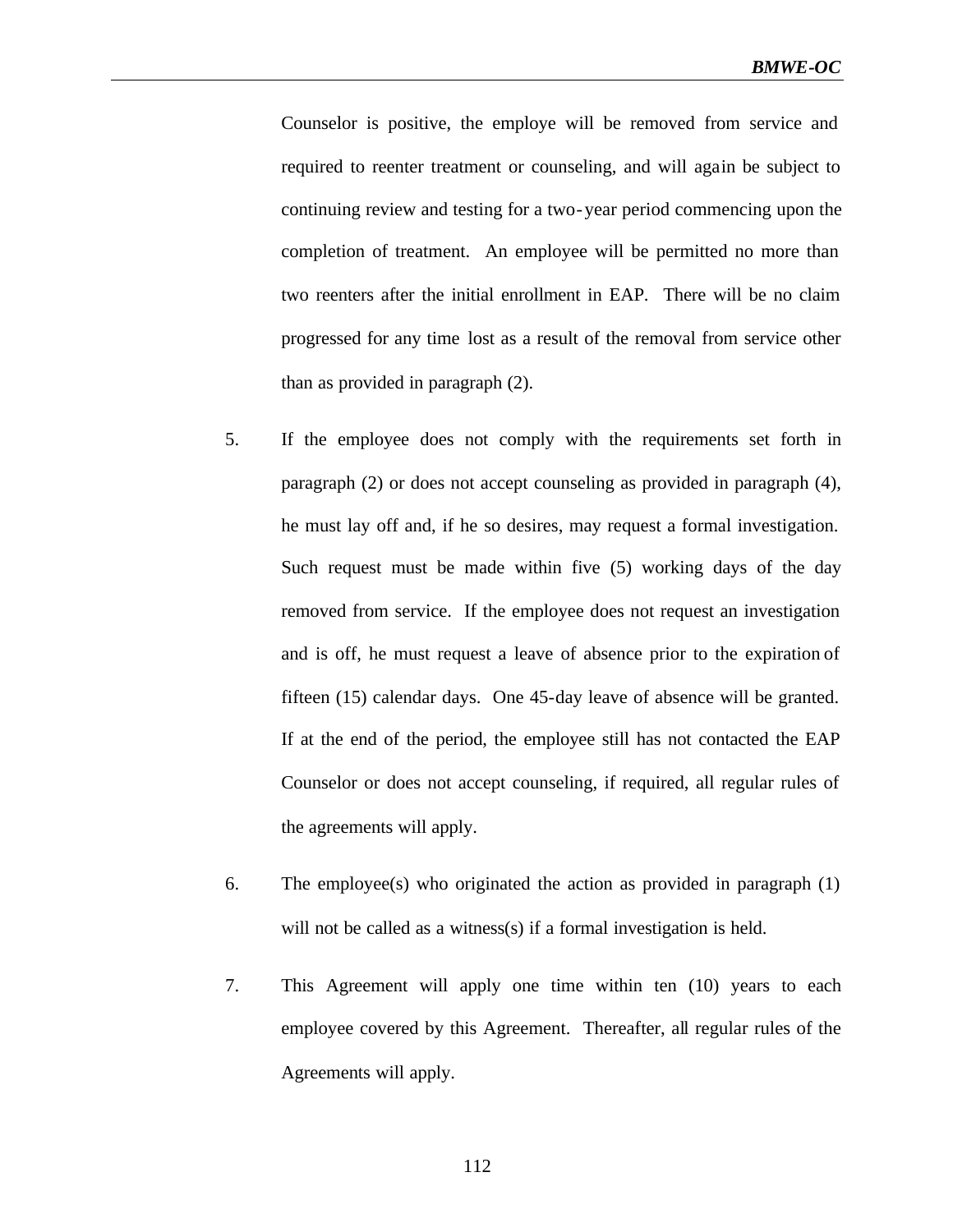- 8. The rules of the Agreements between the National Railroad Passenger Corporation and the Brotherhood of Maintenance of Way Employees are modified as provided by this Agreement.
- 9. If and when disagreements arise as a result of interpretations of the foregoing agreement, a committee elected by the General Chairman of the Brotherhood of Maintenance of Way Employees and the Senior Director of Labor Relations of Amtrak will meet as expeditiously as is practicable to resolve any matters in dispute.
- 10. This Agreement is effective and may be terminated by either party upon service of five (5) days written notice upon the other party.

# **EMPLOYEES**

#### **FOR: THE BROTHERHOOD OF FOR: THE NATIONAL RAILROAD MAINTENANCE OF WAY PASSENGER CORPORATION**

 $\frac{3}{23/93}$  /s/

J. P. Cassese C. B. Thomas General Chairman Senior Director

Labor Relations

 $\frac{1}{5}$ /s/  $\frac{4}{15}$ /93

Robert S. Douglas General Chairman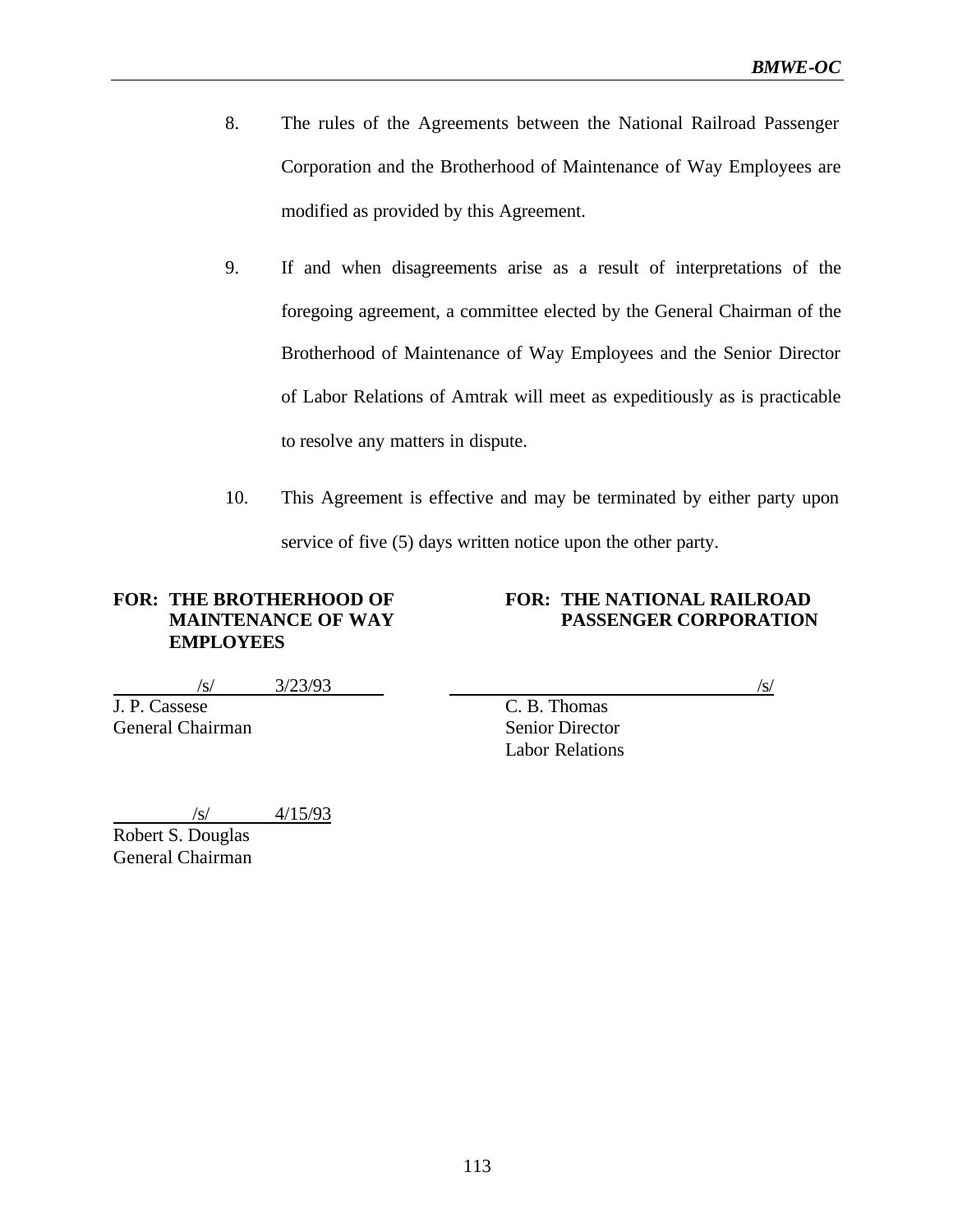Mr. J. P. Cassese, General Chairman Brotherhood of Maintenance of Way Employees 1165 Marlkress Road, Suite B Cherry Hill, New Jersey 08033

Mr. Robert S. Douglas, General Chairman Brotherhood of Maintenance of Way Employees 930 Alhambra Blvd., Suite 260 Sacramento, CA 95816

Gentlemen:

During the negotiation of the Operation RedBlock Agreements it was understood that Amtrak would compensate in pay or "makeup" hours members of the Prevention Teams for time lost on their assignment while involved Company sponsored Operation RedBlock training. Employees who attend this training on their day off will be paid eight hours at the straight time rate. Union and local management will cooperate in scheduling assignments to allow members of the Prevention Teams to attend training sessions.

Very truly yours,

/s/

C. B. Thomas Senior Director Labor Relations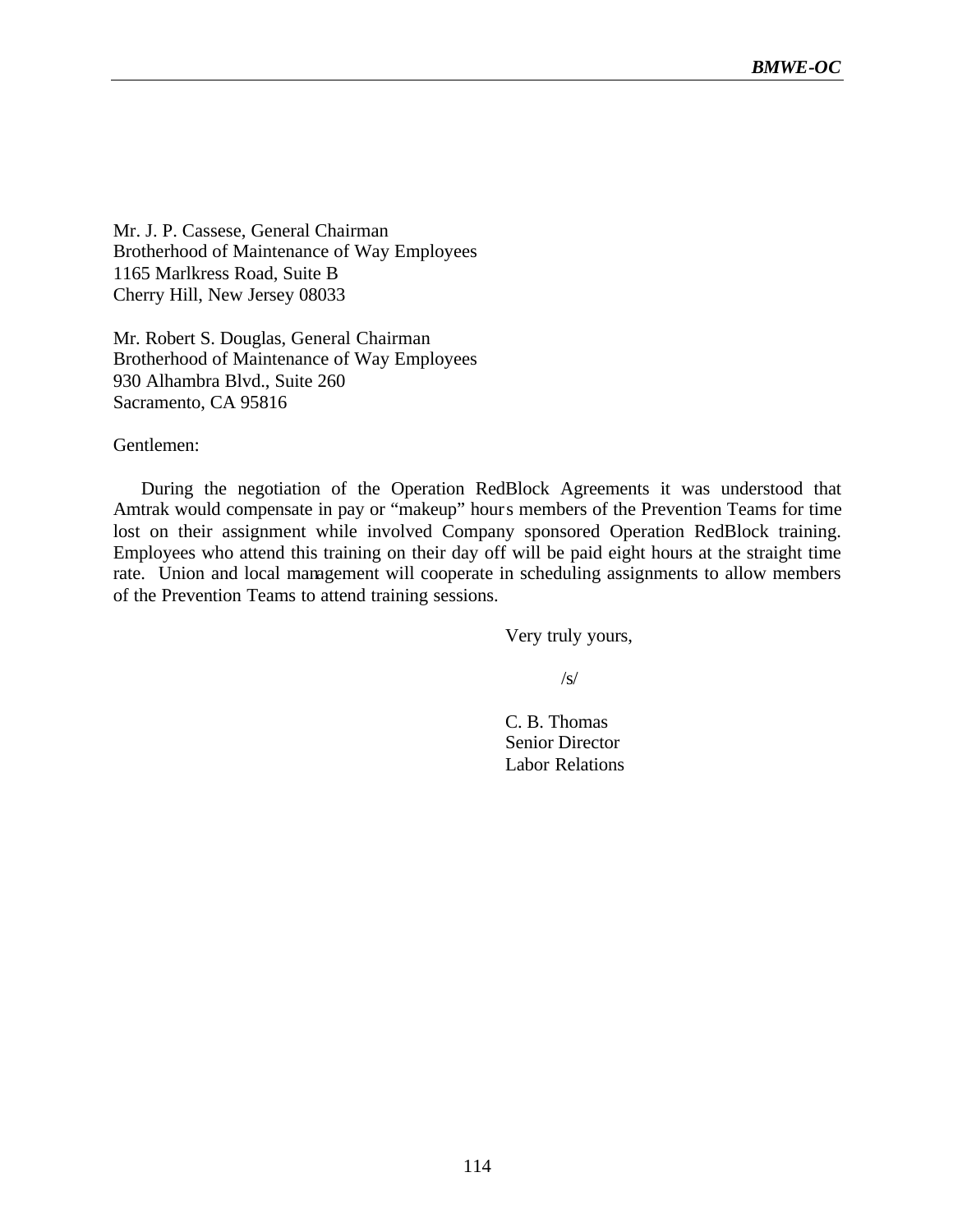Mr. J. P. Cassese, General Chairman Brotherhood of Maintenance of Way Employees 1165 Marlkress Road, Suite B Cherry Hill, New Jersey 08033

Mr. Robert S. Douglas, General Chairman Brotherhood of Maintenance of Way Employees 930 Alhambra Blvd., Suite 260 Sacramento, CA 95816

Gentlemen:

During the period an employee is out of service in a recovery program under the terms of the Bypass or Companion Agreement, he/she will be allowed to rearrange his or her vacation and any personal days due to coincide with the treatment program.

If you agree, indicate your concurrence by signing in the space provided below.

Very truly yours,

/s/

C. B. Thomas Senior Director Labor Relations

**I AGREE:**

/s/ 3/23/93

J. P. Cassese General Chairman

 $\frac{\text{S}}{\text{S}}$  4/15/93

Robert S. Douglas General Chairman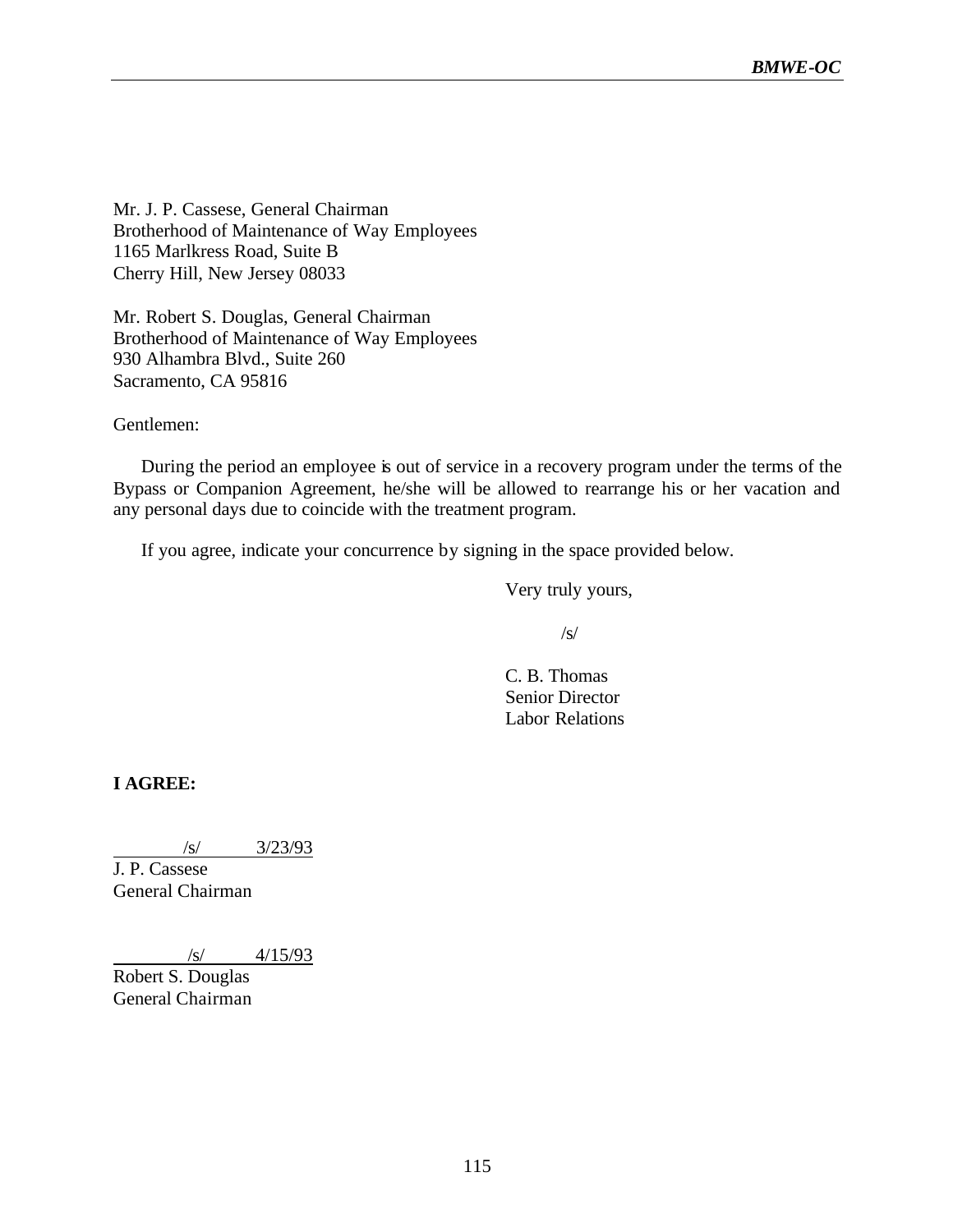Mr. J. P. Cassese, General Chairman Brotherhood of Maintenance of Way Employees 1165 Marlkress Road, Suite B Cherry Hill, New Jersey 08033

Mr. Robert S. Douglas, General Chairman Brotherhood of Maintenance of Way Employees 930 Alhambra Blvd., Suite 260 Sacramento, CA 95816

Gentlemen:

For the purpose of the application of Section 7 of the Bypass Agreement and the Companion Agreement, any participation in the EAP program as a Rule G violation prior to March 1, 1986 will not be considered in determining eligibility for entry into the program under the agreement signed this date.

If you agree, indicate your concurrence by signing in the space provided below.

Very truly yours,

/s/

C. B. Thomas Senior Director Labor Relations

**I AGREE:**

/s/ 3/23/93

J. P. Cassese General Chairman

 $\frac{\text{S}}{\text{S}}$  4/15/93

Robert S. Douglas General Chairman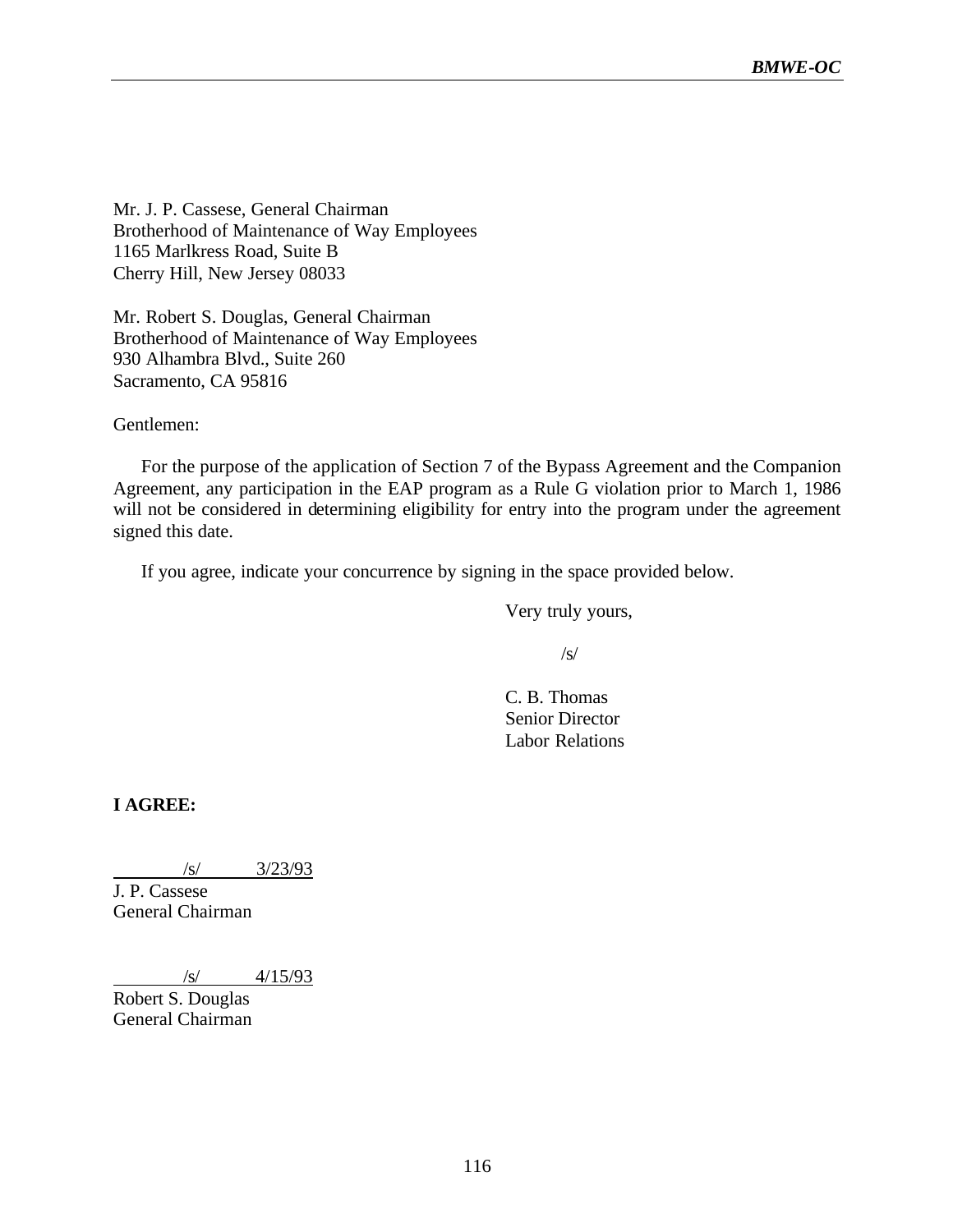# **APPENDIX P**

# **DECEMBER 9, 1997**

# **MEDIATION AGREEMENT**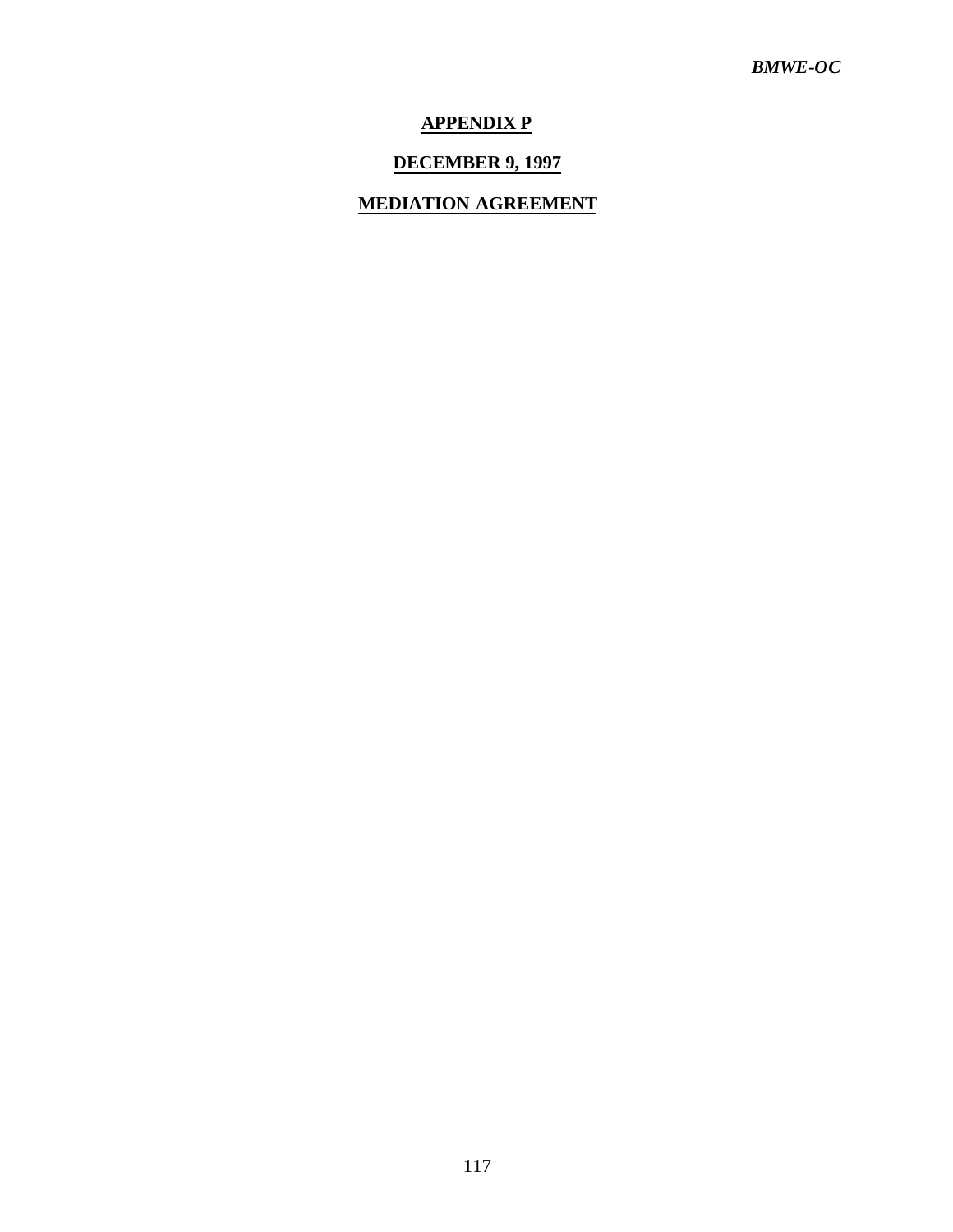#### **AGREEMENT**

This agreement made this **9th** day of **December, 1997** by and between the National Railroad Passenger Corporation (Amtrak) and its employees represented by the Brotherhood of Maintenance of Way Employes is in full and final settlement of all pending Section 6 notices filed by both parties.

#### **ARTICLE I - WAGES Section 1 - First General Wage Increase**

On December 1, 1995, all hourly rates of pay of employees covered by this Agreement in effect on the preceding day shall be increased in the amount of three (3) percent applied so as to give effect to this increase in pay irrespective of the method of payment. The increase provided for in this Section 1 shall be applied as follows:

#### (a) **Hourly Rates** -

Add 3 percent to the existing hourly rates of pay.

#### (b) **Disposition of Fractions** -

Rates of pay resulting from application of paragraph (a) above which end in fractions of a cent shall be rounded to the nearest whole cent. Fractions less than one-half cent shall be dropped, and fractions of one-half cent or more shall be increased to the nearest full cent.

#### (c) **Deductions** -

Insofar as concerns deductions, which may be made from the rates resulting from the increase herein granted, under Section 3(m) of the Fair Labor Standards Act of 1938, they may continue to be made to the extent that such deductions were being legally made as of August 31, 1941.

#### (d) **Application of Wage Increase** -

The increase in wages provided for in this Section 1 shall be applied in accordance with the wage or working conditions agreement in effect between Amtrak and the labor organization party hereto. Special allowances not included in fixed hourly rates of pay for all services rendered, and arbitraries representing duplicate time payments, will not be increased. Overtime hours will be computed in accordance with individual schedules for all overtime hours paid for.

#### **Section 2 - Signing Bonus**

Subject to Sections 8 and 9, each employee with 2,000 or more straight time hours paid for (not including any such hours reported to the STB as constructive allowances except vacations, holidays, paid sick leave and guarantees in protective agreements or arrangements) during the period January 1, 1996 through December 31, 1996 will be paid, as specified herein, a Signing Bonus of four hundred dollars (\$400.00). If this Amtrak/BMWE Agreement is ratified by November 30, 1997, the Signing Bonus will be paid to each employee on December 20, 1997; if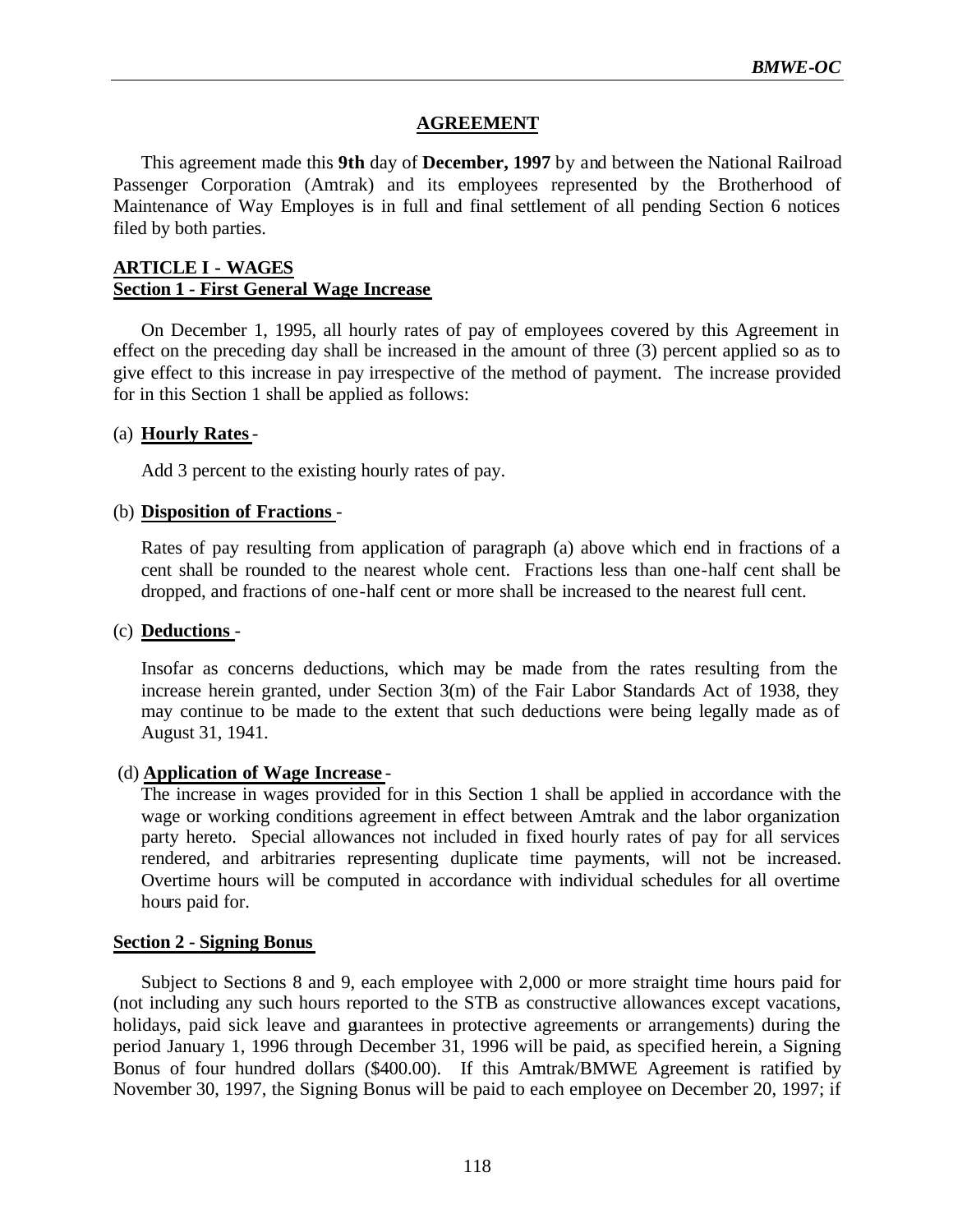ratified after November 30, 1997, the Signing bonus will be paid within 60 days of execution of this agreement.

#### **Section 3 - First Lump Sum Payment**

Within 60 days of the execution of this Agreement, each employee will be paid a lump sum equal to three (3) percent of the employee's compensation for 1995, excluding pay elements not subject to general wage increases under Section 1(d) of this Article.

#### **Section 4 - Second General Wage Increase**

Effective July 1, 1997, all hourly rates of pay in effect on June 30, 1997 for employees covered by this Agreement shall be increased in the amount of three-and-one-half (3-1/2) percent applied so as to give effect to this increase irrespective of the method of payment. The increase provided for in this Section 4 shall be applied in the same manner as provided for in Section 1 hereof.

#### **Section 5 - Second Lump Sum Payment**

On July 1, 1998, each employee will be paid a lump sum equal to the excess of (I) three-andone-half (3-1/2) percent of the employee's compensation for 1997, excluding pay elements not subject to general wage increases under Section 1(d) of this Article and lump sums, over (ii) the amount resultant from the formula contained in Article I, Section 5 (ii) of the National Carriers' Conference Committee (NCCC)/BMWE Agreement, dated September 26, 1996.

#### **Section 6 - Third General Wage Increase**

Effective July 1, 1999, all hourly rates of pay in effect on June 30, 1999 for employees covered by this Agreement shall be increased in the amount of three-and-one-half (3-1/2) percent applied so as to give effect to this increase irrespective of the method of payment. The increase provided for in this Section 6 shall be applied in the same manner as provided for in Section 1 hereof.

#### **Section 7 - Eligibility for Receipt of Signing Bonus, Lump Sum Payments**

The signing bonus and lump sum payments provided for in this Article shall be paid to each employee subject to this Agreement who has an employment relationship as of the date such payments are payable, or has retired or died subsequent to the beginning of the applicable calendar year used to determine the amount of such payment. There shall be no duplication of the signing bonus or lump sum payments by virtue of employment under another agreement nor will such payments be used to offset, construct or increase guarantees in protective agreements or arrangements.

#### **Section 8 - Employees Working Less Than Full-Time**

For employees who have fewer straight time hours (as defined) paid for in the period described in Section 2 than the minimum number set forth therein, the dollar amount of the Signing Bonus specified in Section 2 shall be adjusted by multiplying such amount by the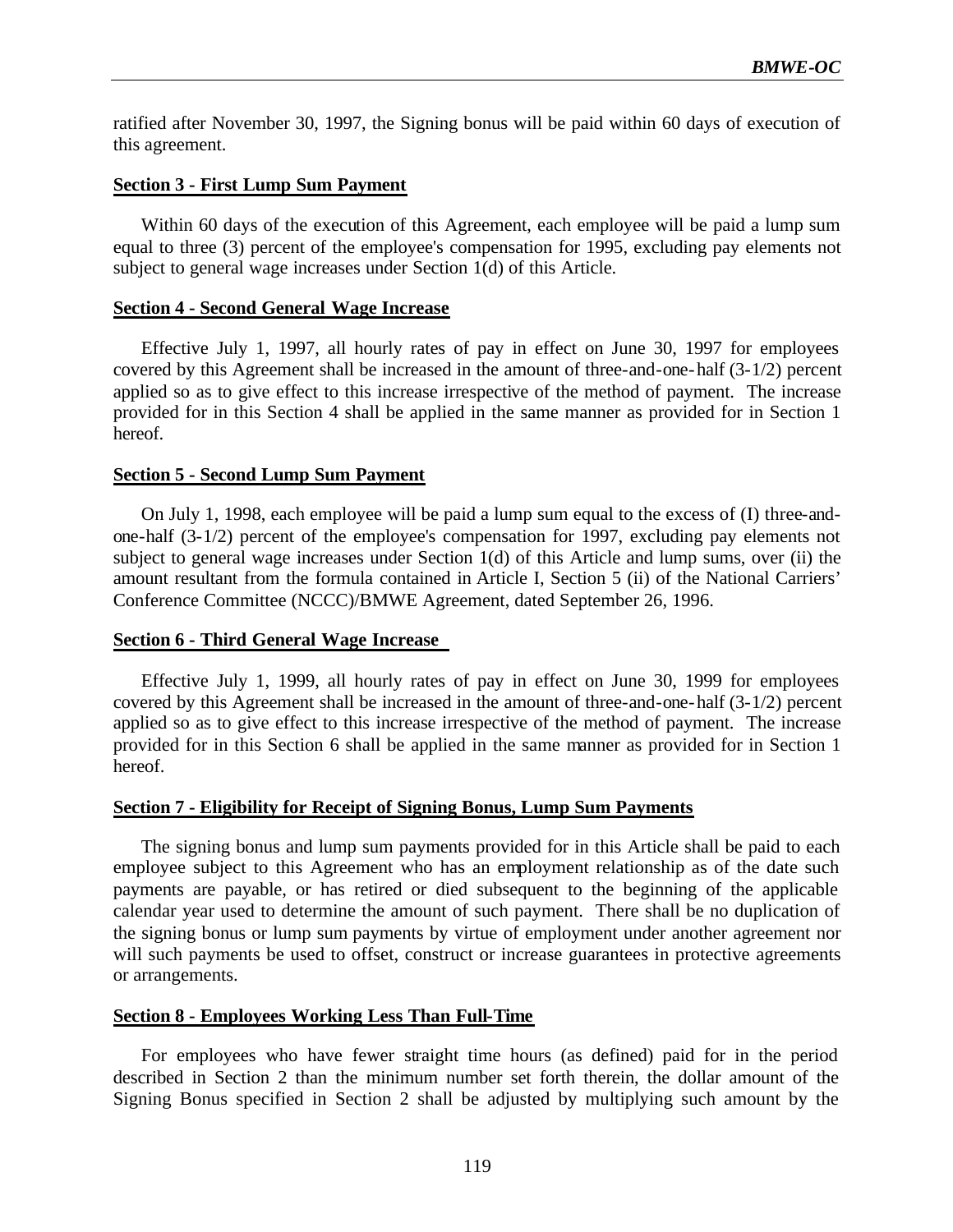number of straight time hours (including vacations, holidays, paid sick leave and guarantees in protective agreements or arrangements) for which the employee was paid during such period divided by the defined minimum hours.

#### **Section 9 - Signing Bonus Proration**

In the case of any employee subject to wage progression or entry rates, the dollar amount of the Signing Bonus specified in Section 2 shall be adjusted by multiplying such amount by the weighted average entry rate percentage applicable to wages earned during the specified determination period.

#### **ARTICLE II - COST-OF-LIVING PAYMENTS Part A - Cost-of-Living Payments Under Agreement Dated June 27, 1992**

The nine-cent cost-of-living allowance in effect beginning July 1, 1995 pursuant to Article II of the 1992 Amtrak/BMWE Agreement, shall be rolled in to basic rates of pay on November 30, 1995 and such Article II shall be eliminated at that time, except as provided in Article IV(c) of this agreement.

#### **Part B - Cost-of-Living Allowance Through January 1, 2000 and Effective Date of Adjustment**

- (a) A cost-of-living allowance, calculated and applied in accordance with the provisions of Part C of this Article except as otherwise provided in this Part, shall be payable and rolled in to basic rates of pay on December 31, 1999.
- (b) The measurement periods shall be as follows:

#### **MEASUREMENT PERIODS**

| <b>Base Month</b>  | Measurement Month | <b>Effective Date</b><br>of Adjustment |
|--------------------|-------------------|----------------------------------------|
| March 1995<br>plus | March 1996        |                                        |
| March 1997         | March 1998        | Dec. 31, 1999                          |

The number of points change in the CPI during each of these measurement periods shall be added together before making the calculation described in Part C, Section 1(e) of this Article.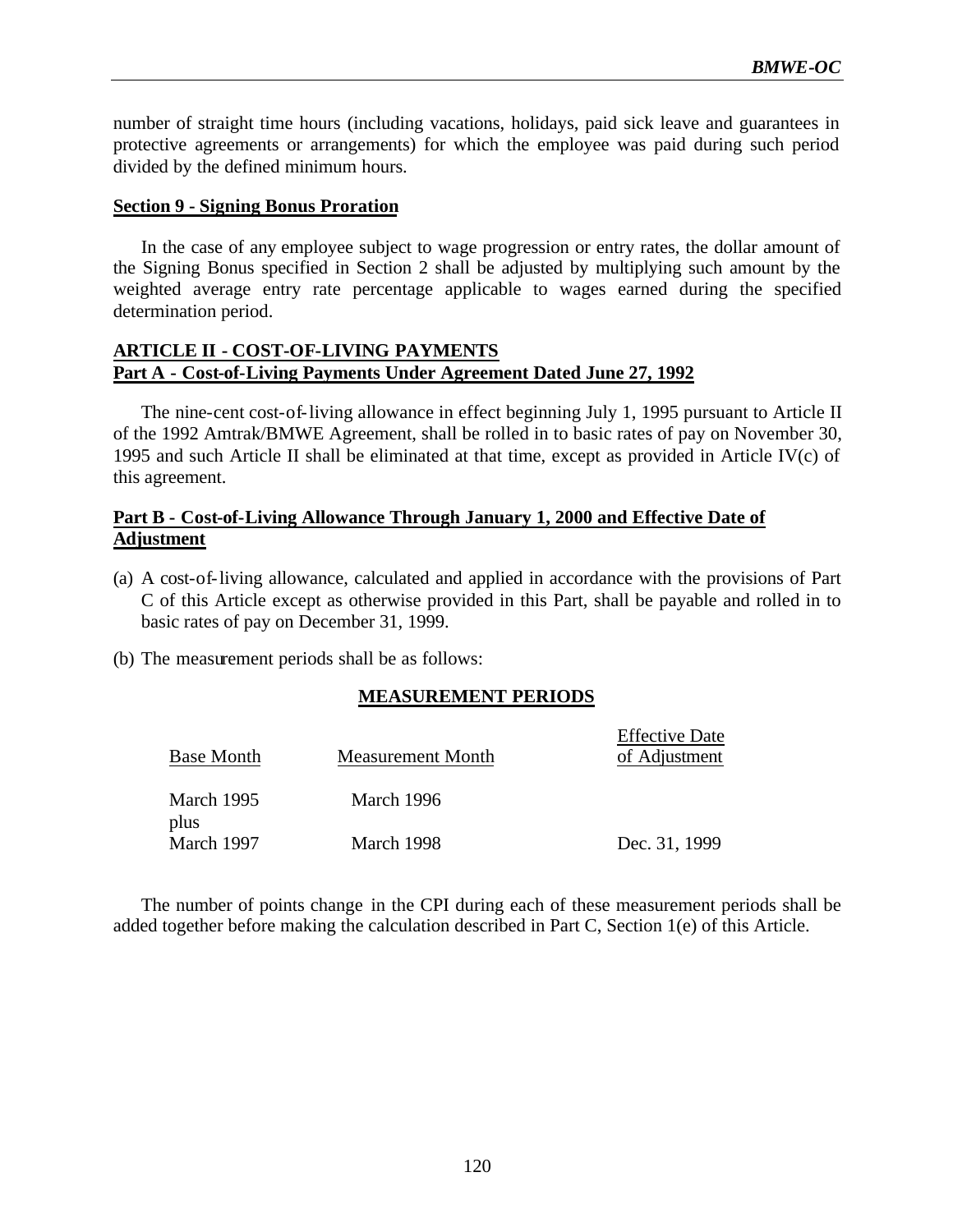(c) (i) Floor. The minimum increase in the CPI that shall be taken into account shall be as follows:

| <b>Effective Date</b> | Minimum CPI Increase That    |
|-----------------------|------------------------------|
| of Adjustment         | Shall Be Taken Into Account  |
| Dec. 31, 1999         | 4% of March 1995 CPI         |
|                       | plus<br>4% of March 1997 CPI |
|                       |                              |

(ii) Cap. The maximum increase in the CPI that shall be taken into account shall be as follows:

| <b>Effective Date</b> | Maximum CPI Increase That    |  |
|-----------------------|------------------------------|--|
| of Adjustment         | Shall Be Taken Into Account  |  |
| Dec. 31, 1999         | 6% of March 1995 CPI         |  |
|                       | plus<br>6% of March 1997 CPI |  |

(d) The cost-of-living allowance payable to each employee and rolled in to basic rates of pay on December 31, 1999 shall be equal to the difference between (I) the cost-of-living allowance effective on that date pursuant to this Part, and (ii) the amount resultant from the formula contained in Article II, Part B(d)(ii) of the NCCC/BMWE Agreement, dated September 26, 1996, or as otherwise may be agreed to nationally.

#### **Part C - Cost-of-Living Allowance and Adjustments Thereto After January 1, 2000 Section 1 - Cost-of-Living Allowance and Effective Dates of Adjustments**

(a) A cost-of-living allowance shall be payable in the manner set forth in and subject to the provisions of this Part, on the basis of the "Consumer Price Index for Urban Wage Earners and Clerical Workers (Revised Series) (CPI-W)" (1967=100), U.S. Index, all items unadjusted, as published by the Bureau of Labor Statistics, U.S. Department of Labor, and hereinafter referred to as the CPI. The first such cost-of-living allowance shall be payable effective July 1, 2000 based, subject to paragraph (d), on the CPI for March 2000 as compared with the CPI for September 1999. Such allowance, and further cost-of-living adjustments thereto which shall become effective as described below, shall be based on the change in the CPI during the respective measurement periods shown in the following table, subject to the exception provided in paragraph (d)(iii), according to the formula set forth in paragraph (e).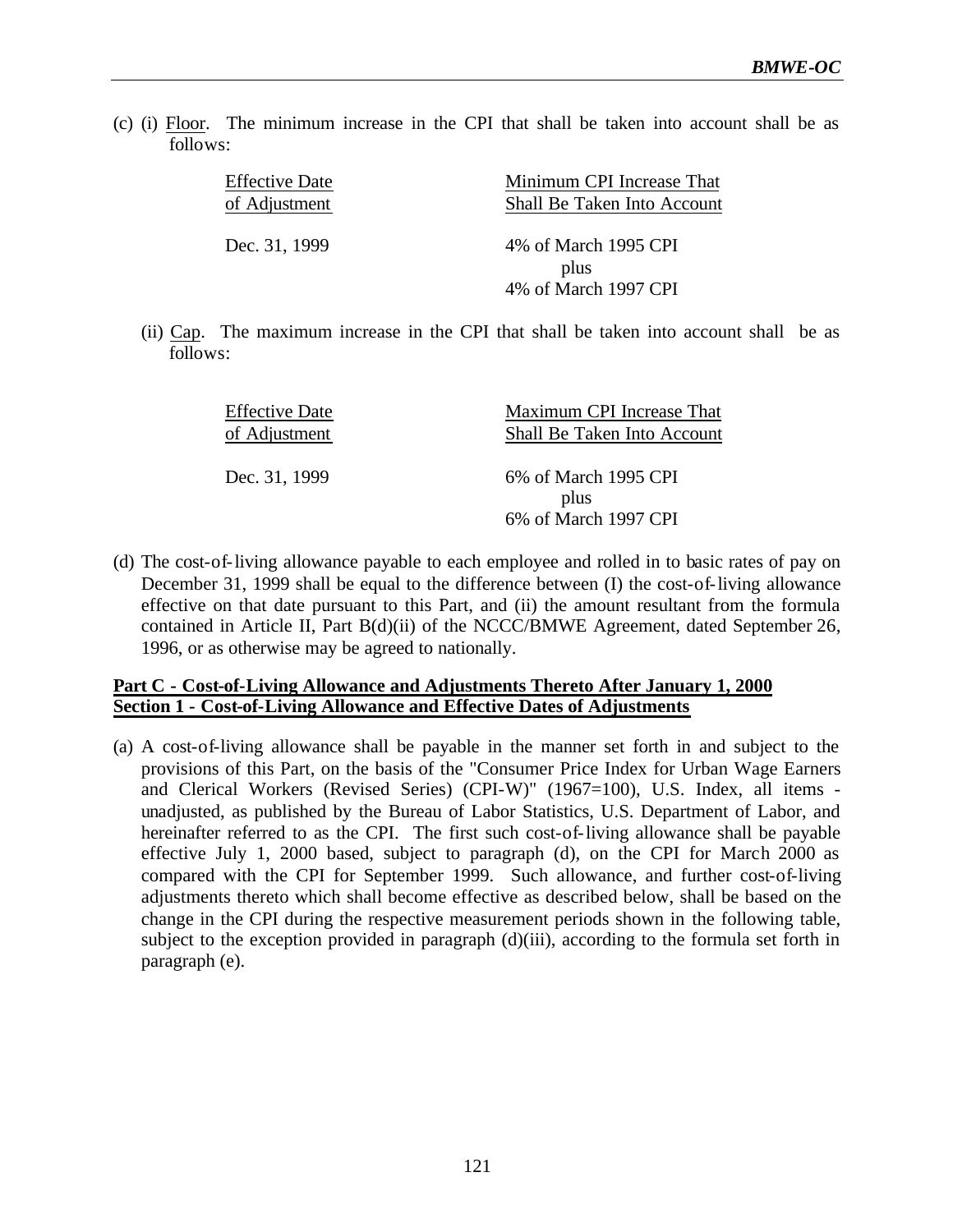#### **MEASUREMENT PERIODS**

| <b>Base Month</b> | <b>Measurement Month</b> | <b>Effective Date</b><br>of Adjustment |
|-------------------|--------------------------|----------------------------------------|
| September 1999    | March 2000               | July 1, 2000                           |
| March 2000        | September 2000           | January 1, 2001                        |

Measurement Periods and Effective Dates conforming to the above schedule shall be applicable to periods subsequent to those specified above during which this Article is in effect.

- (b) While a cost-of-living allowance is in effect, such cost-of-living allowance shall apply to straight time, overtime, protected rates, vacations, holidays and personal leave days in the same manner as basic wage adjustments have been applied in the past, except that such allowance shall not apply to special allowances and arbitraries representing duplicate time payments.
- (c) The amount of the cost-of-living allowance, if any, that shall be effective from one adjustment date to the next may be equal to, or greater or less than, the cost-of-living allowance in effect in the preceding adjustment period.
- (d) (i) Cap. In calculations under paragraph (e), the maximum increase in the CPI that shall be taken into account shall be as follows:

| <b>Effective Date</b>           | Maximum CPI Increase That                                                                                    |
|---------------------------------|--------------------------------------------------------------------------------------------------------------|
| of Adjustment                   | May Be Taken Into Account                                                                                    |
| July 1, 2000<br>January 1, 2001 | 3% of September 1999 CPI<br>6% of September 1999 CPI, less the increase<br>from September 1999 to March 2000 |

Effective Dates of Adjustment and Maximum CPI Increases conforming to the above schedule shall be applicable to periods subsequent to those specified above during which this Article is in effect.

- (ii) Limitation. In calculations under paragraph (e), only fifty (50) percent of the increase in the CPI in any measurement period shall be considered.
- (iii)If the increase in the CPI from the base month of September 1999 to the measurement month of March 2000 exceeds 3% of the September 1999 base index, the measurement period that shall be used for determining the cost-of-living adjustment to be effective the following January shall be the 12-month period from such base month of September; the increase in the index that shall be taken into account shall be limited to that portion of the increase that is in excess of 3% of such September base index; and the maximum increase in that portion of the index that may be taken into account shall be 6% of such September base index less the 3% mentioned in the preceding clause, to which shall be added any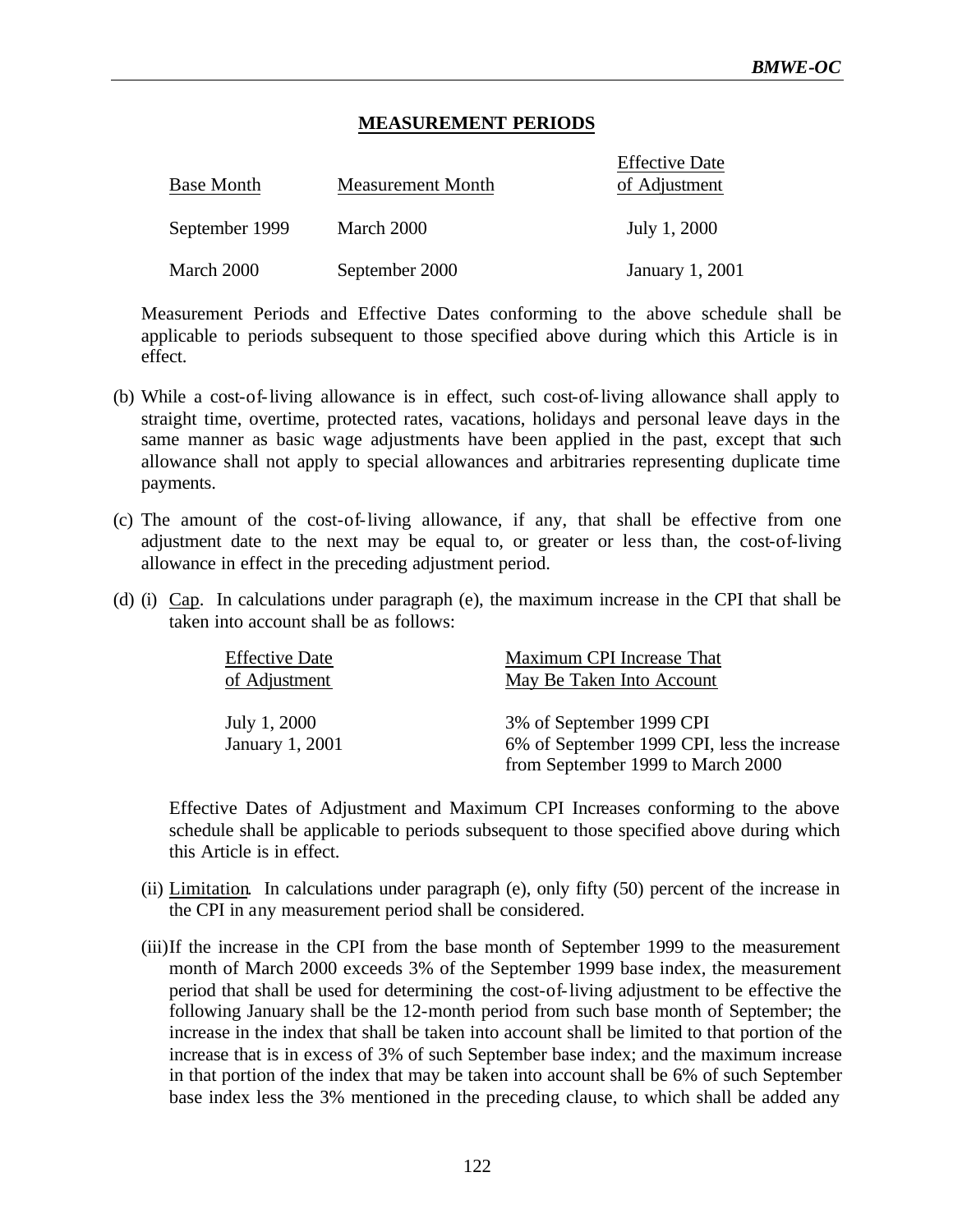residual tenths of points which had been dropped under paragraph (e) below in calculation of the cost-of-living adjustment which shall have become effective July 1, 2000 during such measurement period.

- (iv) Any increase in the CPI from the base month of September 1999 to the measurement month of September 2000 in excess of 6% of the September 1999 base index shall not be taken into account in the determination of subsequent cost-of-living adjustments.
- (v) The procedure specified in subparagraphs (iii) and (iv) shall be applicable to all subsequent periods during which this Article is in effect.
- (e) Formula. The number of points change in the CPI during a measurement period, as limited by paragraph (d), shall be converted into cents on the basis of one cent equals 0.3 full points. (By "0.3 full points" it is intended that any remainder of 0.1 point or 0.2 point of change after the conversion shall not be counted.)

The cost-of-living allowance in effect on December 31, 2000 shall be adjusted (increased or decreased) effective January 1, 2001 by the whole number of cents produced by dividing by 0.3 the number of points (including tenths of points) change, as limited by paragraph (d), in the CPI during the applicable measurement period. Any residual tenths of a point resulting from such division shall be dropped. The result of such division shall be added to the amount of the cost-of-living allowance in effect on December 31, 2000 if the CPI shall have been higher at the end than at the beginning of the measurement period, and subtracted therefrom only if the index shall have been lower at the end than at the beginning of the measurement period and then, only, to the extent that the allowance remains at zero or above. The same procedure shall be followed in applying subsequent adjustments.

(f) Continuance of the cost-of-living allowance and the adjustments thereto provided herein is dependent upon the availability of the official monthly BLS Consumer Price Index (CPI-W) calculated on the same basis as such Index, except that, if the Bureau of Labor Statistics, U.S. Department of Labor should, during the effective period of this Article, revise or change the methods or basic data used in calculating such Index in such a way as to affect the direct comparability of such revised or changed index with the CPI-W during a measurement period, then that Bureau shall be requested to furnish a conversion factor designed to adjust the newly revised index to the basis of the CPI-W during such measurement period.

#### **Section 2 - Payment of Cost-of-Living Allowances**

- (a) The cost-of-living allowance payable to each employee effective July 1, 2000 shall be equal to the difference between (I) the cost-of-living allowance effective on that date pursuant to Section 1 of this Part, and (ii) the amount resultant from the formula contained in Article II, Part C, Section 2(a)(ii) of the NCCC/BMWE Agreement, dated September 26, 1996.
- (b) The increase in the cost-of-living allowance effective January 1, 2001 pursuant to Section 1 of this Part shall be payable to each employee commencing on that date.
- (c) The increase in the cost-of-living allowance effective July 1, 2001 pursuant to Section 1 of this Part shall be payable to each employee commencing on that date.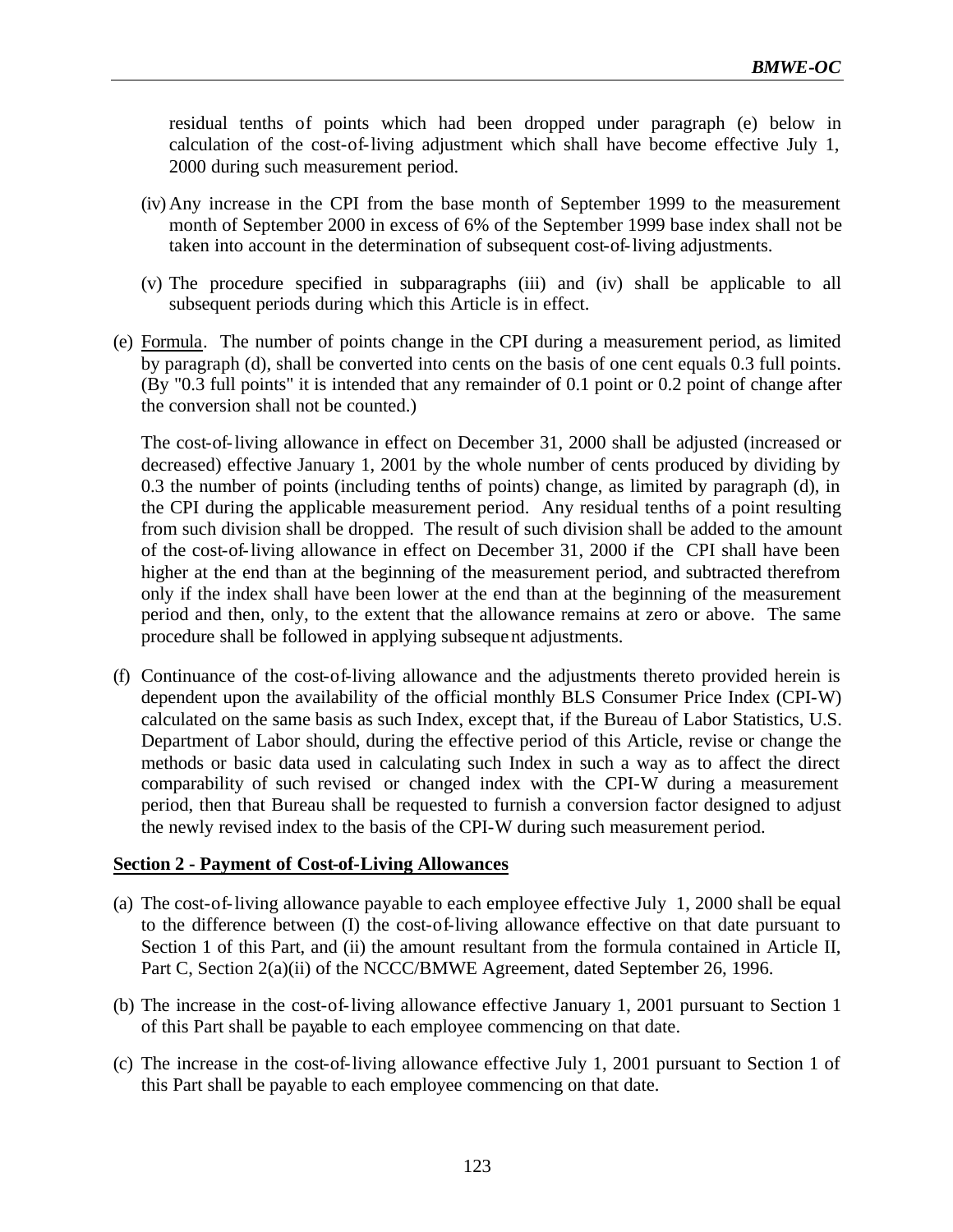- (d) The procedure specified in paragraphs (b) and (c) shall be followed with respect to computation of the cost-of-living allowances payable in subsequent years during which this Article is in effect.
- (e) In making calculations under this Section, fractions of a cent shall be rounded to the nearest whole cent; fractions less than one-half cent shall be dropped and fractions of one-half cent or more shall be increased to the nearest full cent.

#### **Section 3 - Application of Cost-of-Living Allowances**

The cost-of-living allowance provided for by Section 1 of this Part C will be payable as provided in Section 2 and will not become part of basic rates of pay. Such allowance and the adjustments thereto will be applied as follows:

**Hourly Rates** - Add the amount of the cost-of-living allowance to the hourly rate of pay produced by application of Article I.

#### **Section 4 - Continuation of Part C**

The arrangements set forth in Part C of this Article shall remain in effect according to the terms thereof until revised by the parties pursuant to the Railway Labor Act.

#### **ARTICLE III - EQUITY WAGE ADJUSTMENT**

- (a) Effective November 30, 1995, rates of pay of employees covered by this Agreement shall be increased in the amount of \$.30 per hour.
- (b) Effective on January 1, 2000, rates of pay of employees covered by this Agreement shall be increased in the amount of \$.21 per hour.

#### **ARTICLE IV - RETROACTIVE PAYMENTS**

(a) Retroactive wage adjustments will be made as follows:

Payments owed as a result of the retroactive application of the Equity Wage Adjustment contained in Article III (a) and the Wage Increases contained in Article I, Sections 1 and 4, will be paid on or after October 1, 1998, and no later than November 5, 1998.

- (b) General wage and equity increases will be implemented as soon as possible. The union will be notified of the implementation schedule. Retroactive payments will run to but not including the date of such implementation.
- (c) The payment specified in paragraph (a) will be reduced by the excess of (I) the cost-of-living allowance provided for in Article II, Part B, Sections 1 and 4 of the NCCC/BMWE imposed agreement, dated July 29, 1991, and (ii) the nine cent cost-of-living allowance rolled into the basic rate in Article II, Part A above. In the calculation of (I) above, the offsets in clauses (ii) in Article II, Part B, Section 3 of the NCCC/BMWE imposed agreement adopted in the Amtrak/BMWE agreement, dated June 27, 1992, will not be taken into consideration to reduce (I).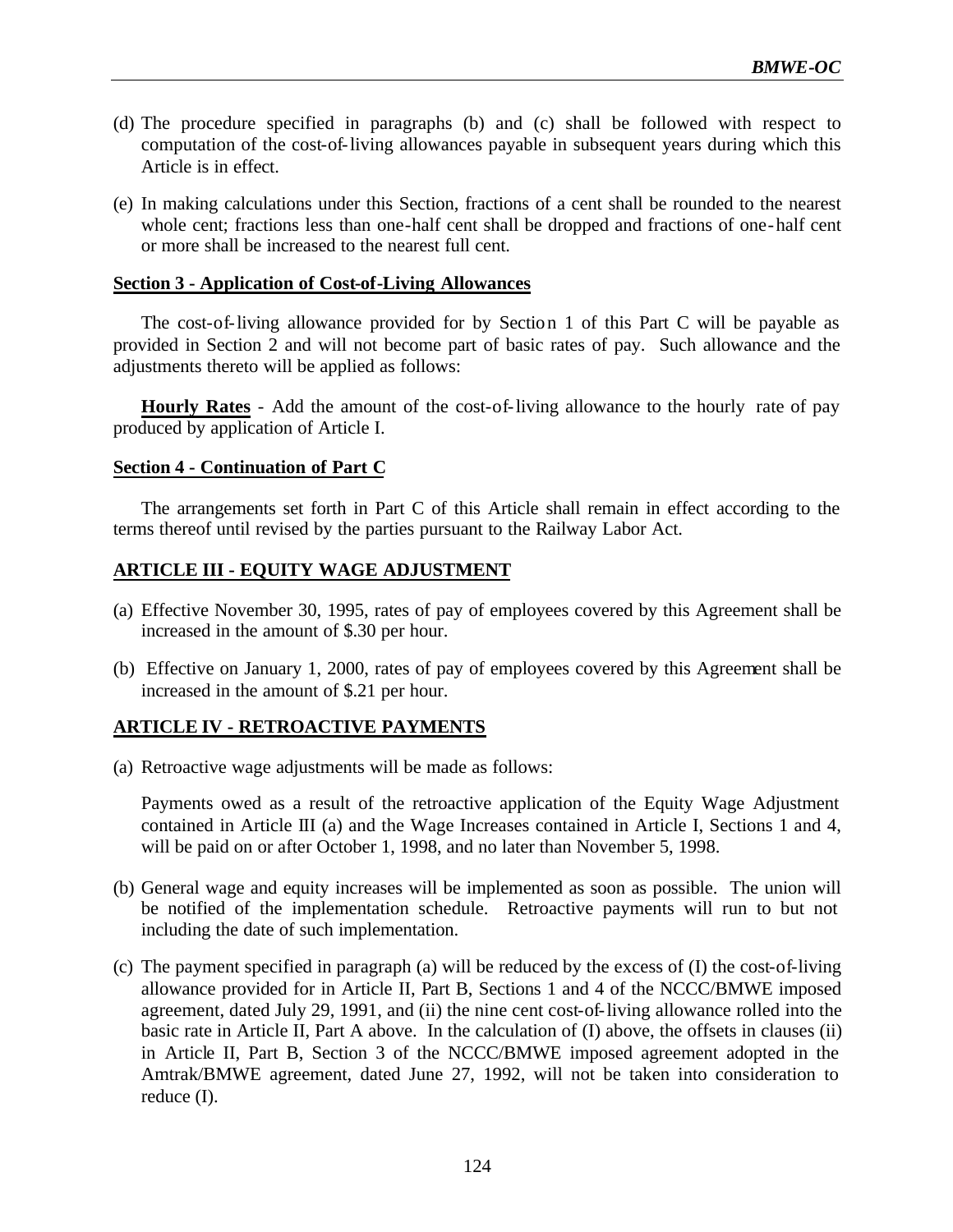#### **ARTICLE V - AMTRAK/LABOR PRODUCTIVITY COUNCIL**

This Article included in the scheduled agreement as Rule 31.

#### **ARTICLE VI - OCCUPATIONAL HEALTH WORK RELATED INJURY PROJECT**

Reproduced and included in Appendix E in its entirety.

#### **ARTICLE VII - OFF-TRACK VEHICLE ACCIDENT BENEFITS**

Rule 96 of the Northeast Corridor Agreement and Rule 36 of the Corporate Agreement are hereby amended effective January 1, 1998, to include the changes in benefit levels of the Off-Track Vehicle Insurance as set forth in Article X of the September 26, 1996, NCCC/BMWE Agreement.

\* \* \* \* \*

#### **ARTICLE X - CONTINGENCIES**

The agreement will be effective only upon ratification by the BMWE and approval by Amtrak's Board of Directors. The parties to this agreement further agree that specific funding actions must occur to assure that Amtrak can execute the financial obligations of this agreement. Federal appropriations funding contingencies that must be met in order for Amtrak to be bound to carry out these financial obligations include, but are not limited to:

- enactment of an Amtrak authorization bill; and
- submission by the Administration and enactment of legislation providing operating assistance in amounts consistent with the "glidepath" to zero operating subsidy by FY 2002; and
- submission by the Administration and enactment of legislation providing additional operating assistance in amounts sufficient to correct shortfalls in FY 1996 and 1997 operating assistance; and
- no reduction in the first payment of \$1.15 billion from the Capital Trust Fund; and
- appropriation of general capital in FY 2000 at levels at least comparable to the FY 99 level.

Should the Amtrak Board of Directors determine that any of these contingencies ? or other significant funding event ? has failed to occur within a reasonable time, the BMWE-Amtrak agreement provisions related to wage increases not yet paid shall be void unless the Amtrak Board of Directors determines that Amtrak is financially able to continue such payments. Prior to making its decision, the Board of Directors shall consult with the BMWE. If the wage increase provisions are void because such contingencies are not met or if Amtrak fails to pay scheduled increases and/or scheduled retroactive payments and/or scheduled lump sum payments on schedule: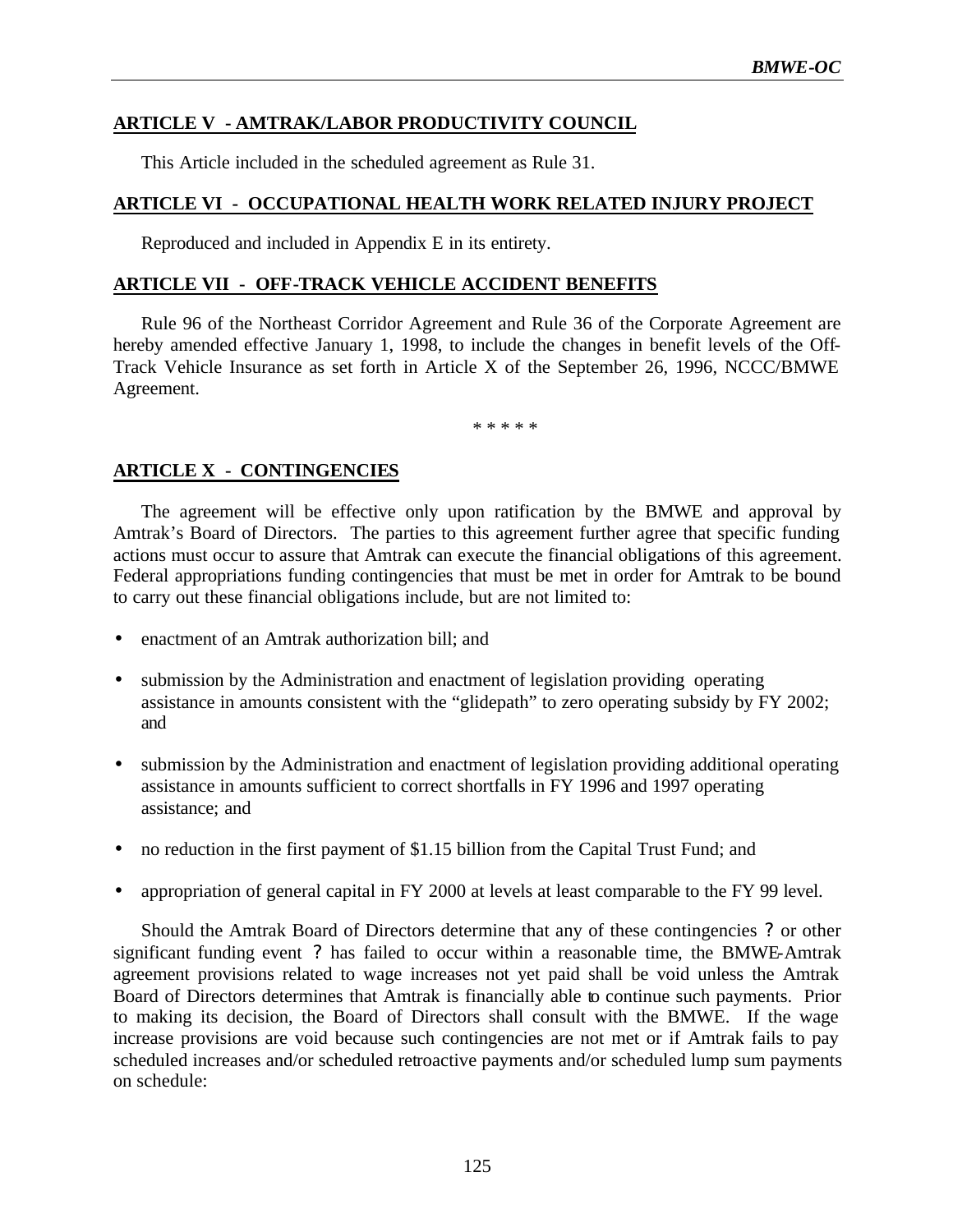- 1. Amtrak shall notify the BMWE as soon as it has determined that it will be unable to pay the scheduled increase and/or retroactive payment, and/or lump sum payment on schedule.
- 2. The parties will for a period of 30 days renegotiate the terms and conditions of this agreement in an effort to meet changed financial circumstances.
- 3. At the end of the 30 days, a cooling-off period will prevail for 30 days.
- 4. At the end of the cooling-off period, the parties may engage in self-help. If either party engages in self-help, the agreement will no longer bind either party.
- 5. The parties agree that a failure to pay scheduled pay increases and/or retroactive and/or lump sum payments on schedule shall be a major dispute.
- 6. Clerical error which delays scheduled pay increases and/or retroactive and/or lump sum payments shall not trigger procedures 1 - 5 above.

This agreement is without prejudice to BMWE's position that the glidepath is poorly considered transportation policy.

#### **ARTICLE XI - MORATORIUM**

- A. The purpose of this Agreement is to fix the general level of compensation during the period of the Agreement, and to settle the disputes growing out of the notice dated October 27, 1995, served upon the organization by Amtrak, and all notices served on Amtrak by the organization on or after November 1, 1994. This agreement shall remain in effect through December 31, 1999 and thereafter until changed or modified in accordance with the provisions of the Ra ilway Labor Act, as amended.
- B. No party to this Agreement shall serve, prior to November 1, 1999 (not to become effective before January 1, 2000), any notice or proposal which relates to the subject matter of the provisions of this Agreement or which proposes matters covered by the proposals of the parties specified in paragraph (A) above and any proposals in pending notices relating to such subject matters are hereby withdrawn.
- C. This Article will not bar the National Railroad Passenger Corporation and the organization signatory hereto from agreeing upon any subject of mutual interest.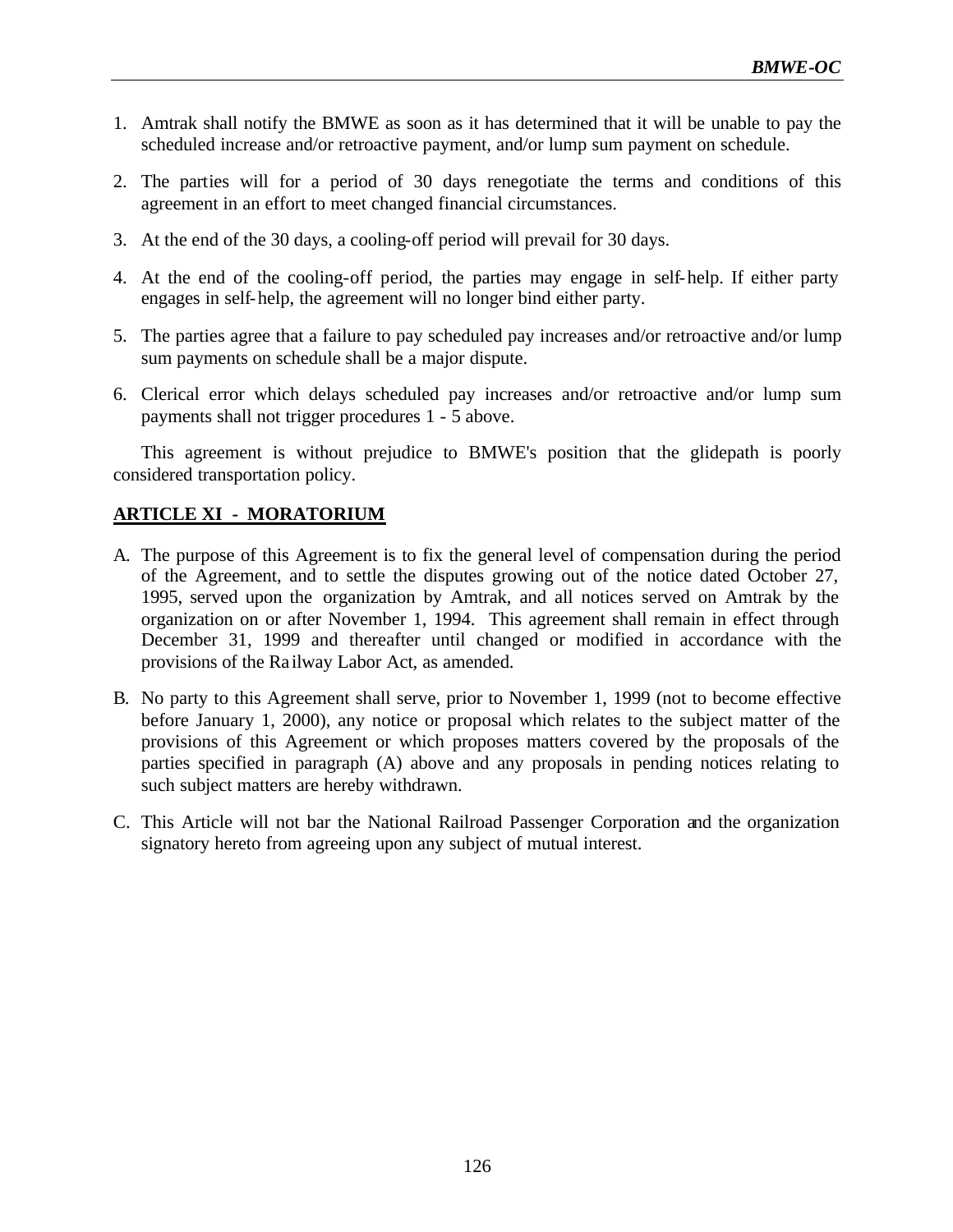#### FOR THE NATIONAL RAILROAD PASSENGER CORPORATION

Joseph M. Bress Vice President, Labor Relations

Richard F. Palmer, Director

Craig A. Roodenburg Labor Relations Officer

Charles E. Woodcock, Director

Alison Conway-Smith Vice President, Engineering FOR THE BROTHERHOOD OF MAINTENANCE OF WAY EMPLOYES

Jed Dodd, General Chairman

Perry K. Geller, General Chairman

H. J. Granier, General Chairman

Stuart A. Hurlburt, Jr., General Chairman

James D. Knight, General Chairman

David E. McMahon, General Chairman

**I concur:**

Mac A. Fleming, International President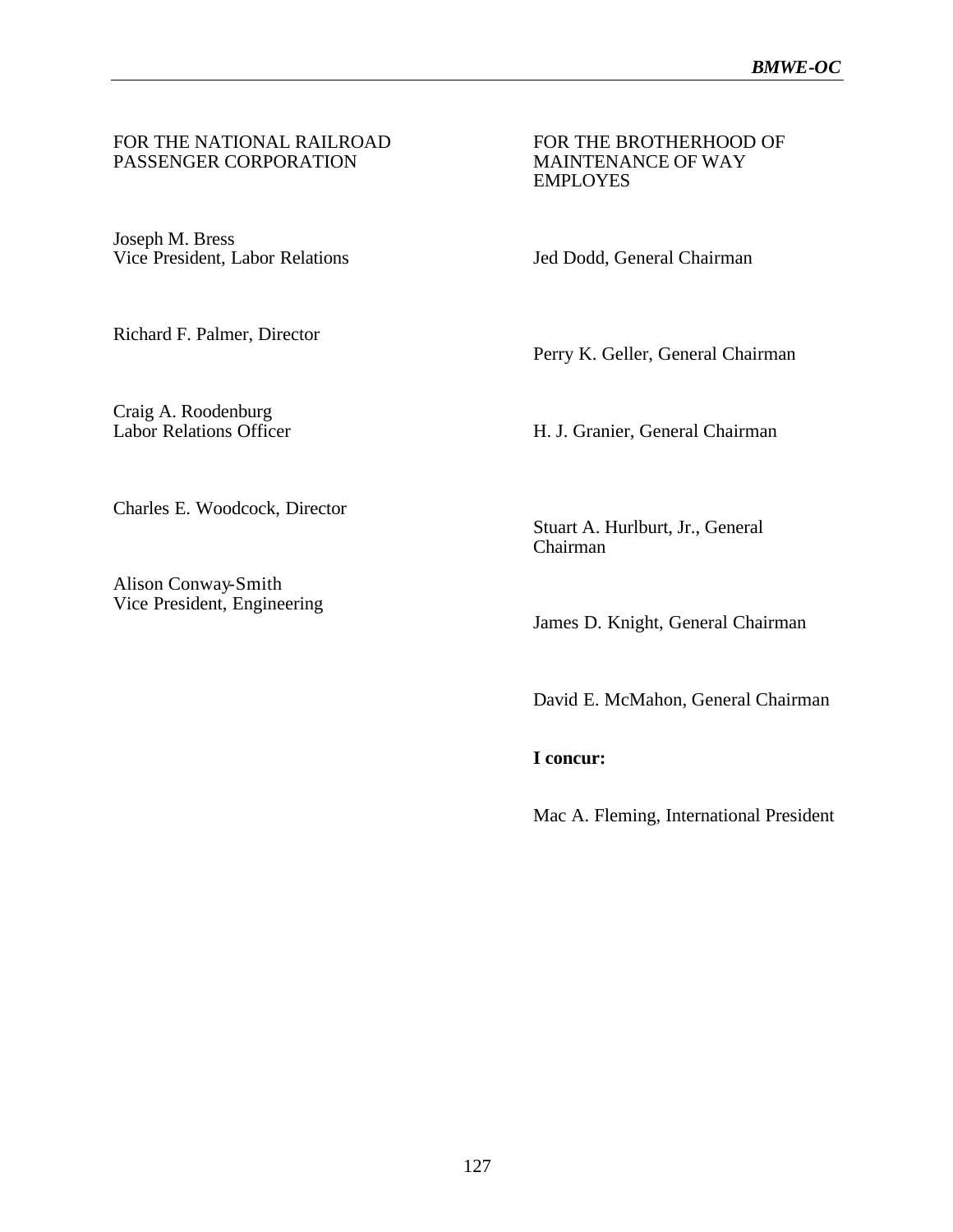# **APPENDIX Q**

# **EMPLOYEE CLASSIFICATIONS**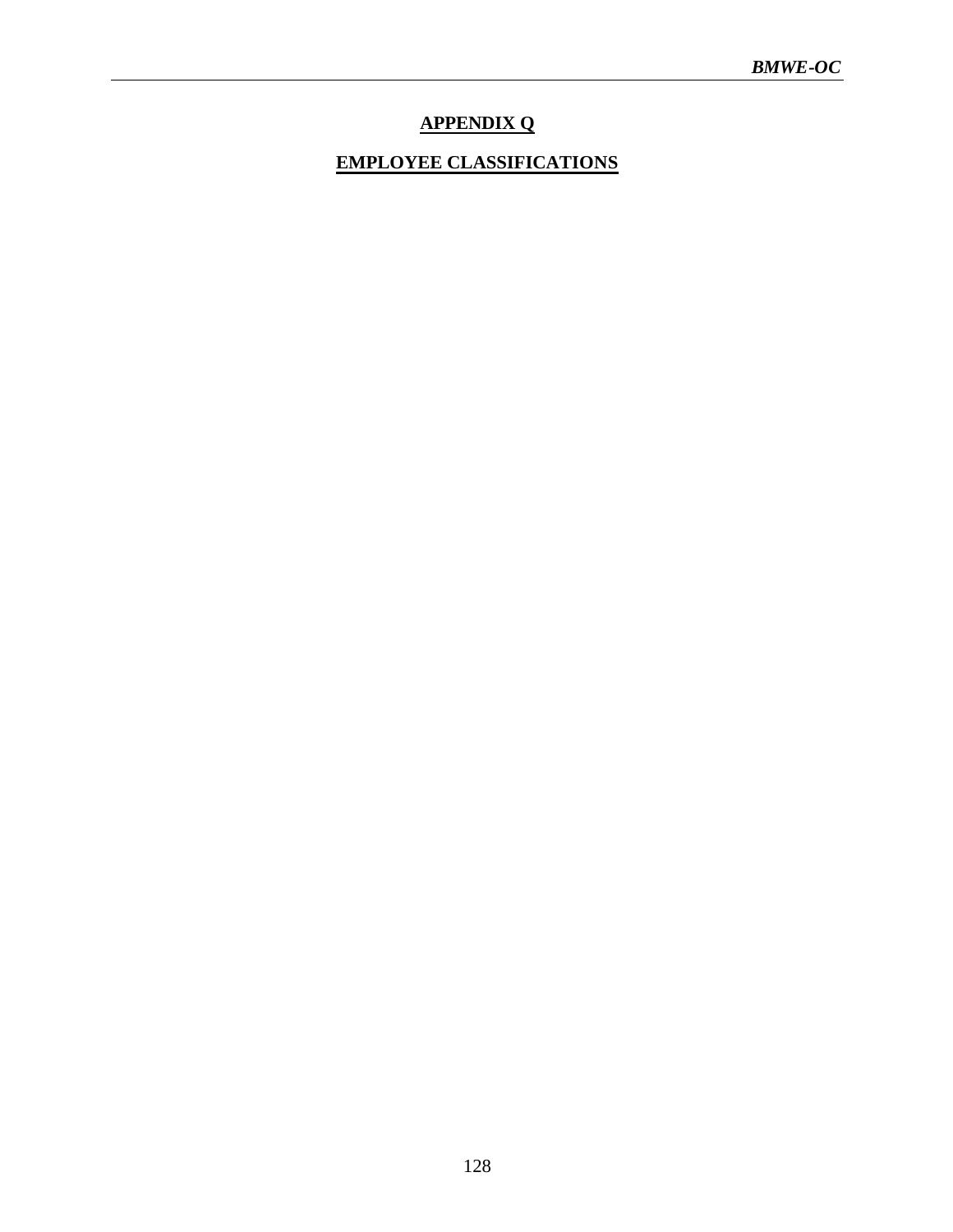#### **System Classifications**

Track Foreman Assistant Track Foreman B&B Foreman B&B Mechanic Welder Machine Operator Trackman Repairman MW Equipment Welder Helper Machine Operator-Class A\* Machine Operator-Class B\* Machine Operator-Class C\* Truck Driver-Chicago Maintenance Facility only Track/B&B Mechanics (Establishment restricted to Florida and the North San Diego, Metrolink and Cal-Train Commuter Services (formerly the Peninsula Commute Service)). Foreman-Flagging Gangs (Cal-Train Commuter Service) Track Inspector & Repair Foreman (Cal-Train Commuter Service) B&B Helper (Albany-Rensselaer Maintenance Facility)

\* See the following page for examples of the types of machines associated with each class.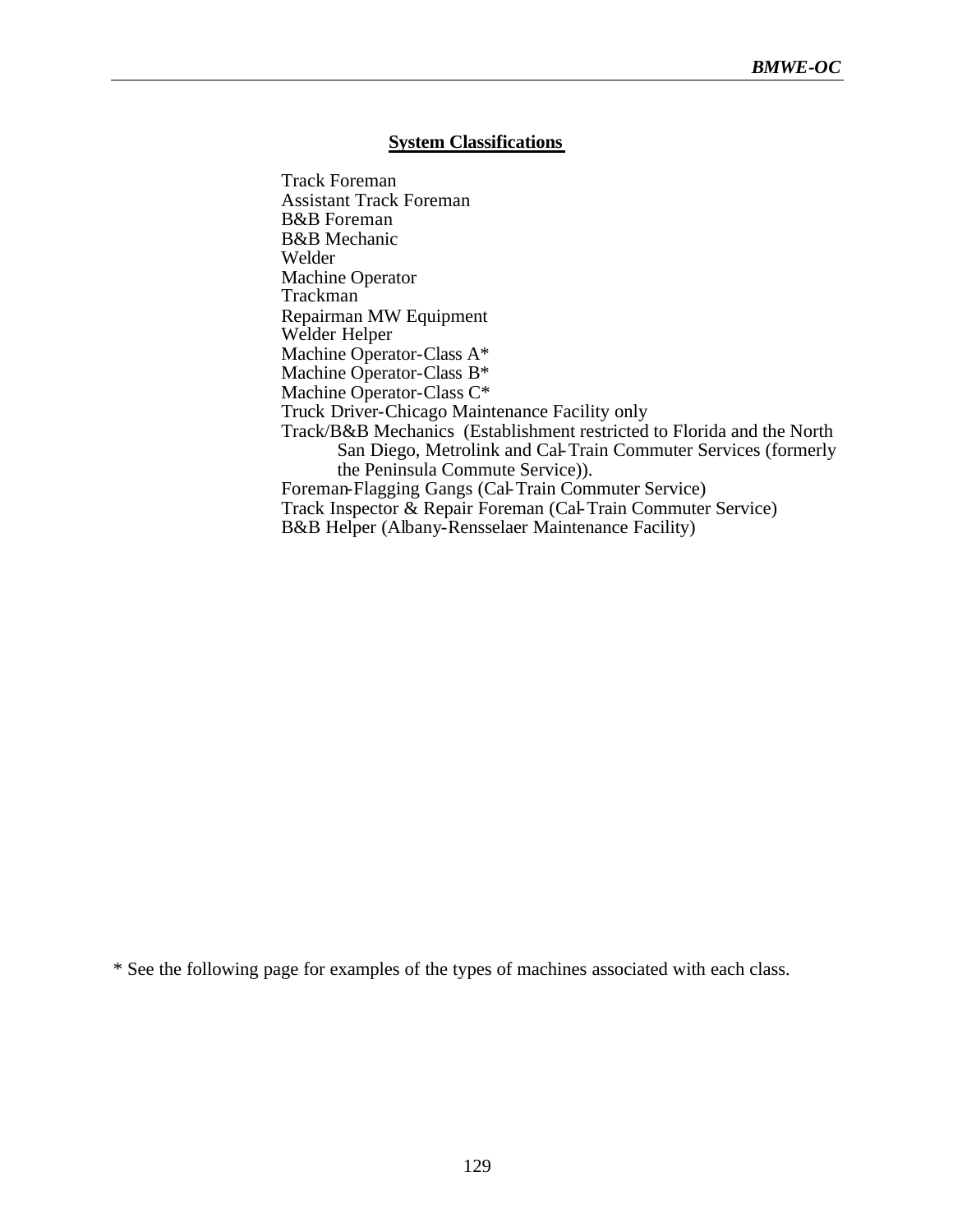### **MACHINE OPERATORS (SYSTEM)**

#### **CLASS A**

Tie Inserter Tamper with raising and lining attachments Burro cranes Truck cranes Bulldozers Jordan spreaders Snow plows Road Grader\* Front End Loader\*

#### **CLASS B**

Auto spiker Tie saw or shear Ballast regulator Speed swing Tamper without raising and lining attachments Tie handler Backhoe Self-propelled anchor applying machine Bobcat loader\*

#### **CLASS C**

Spike puller Bolt machine Tie borer Rail slotter Rail lifter Snow blower\* Huck Bolt machine\* Tractor operator\*

\* Chicago Maintenance Facility.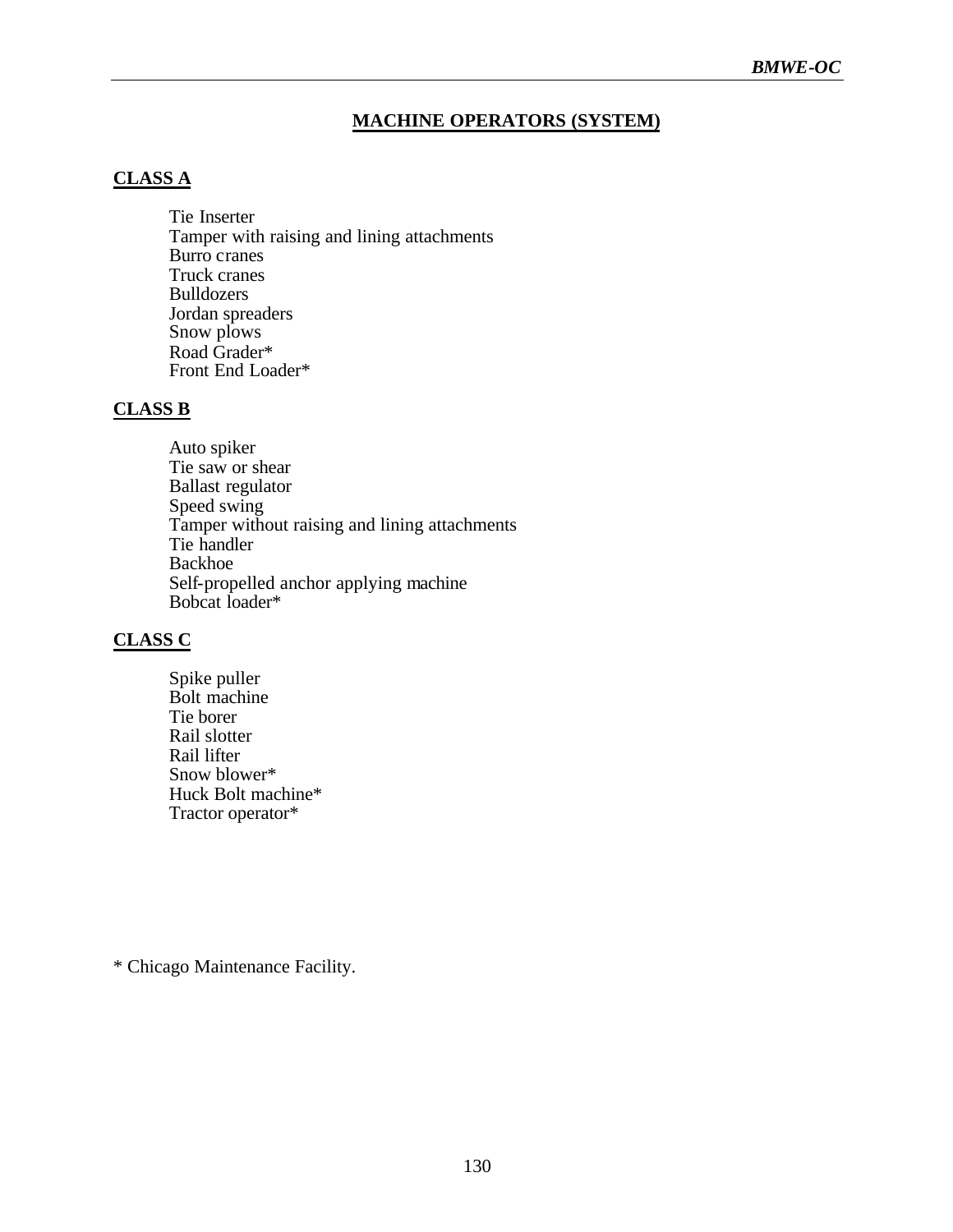#### **MBTA Commuter Railroad Classifications**

Track Foreman I & R Foreman Welding Foreman Assistant Track Foreman B&B Mechanic Foreman B&B Mechanic Trackman Welder Machine Operator "A" Machine Operator "B" Machine Operator "C" Truck Driver "A" Truck Driver "B" Drawbridge Operator Watchman/Hiway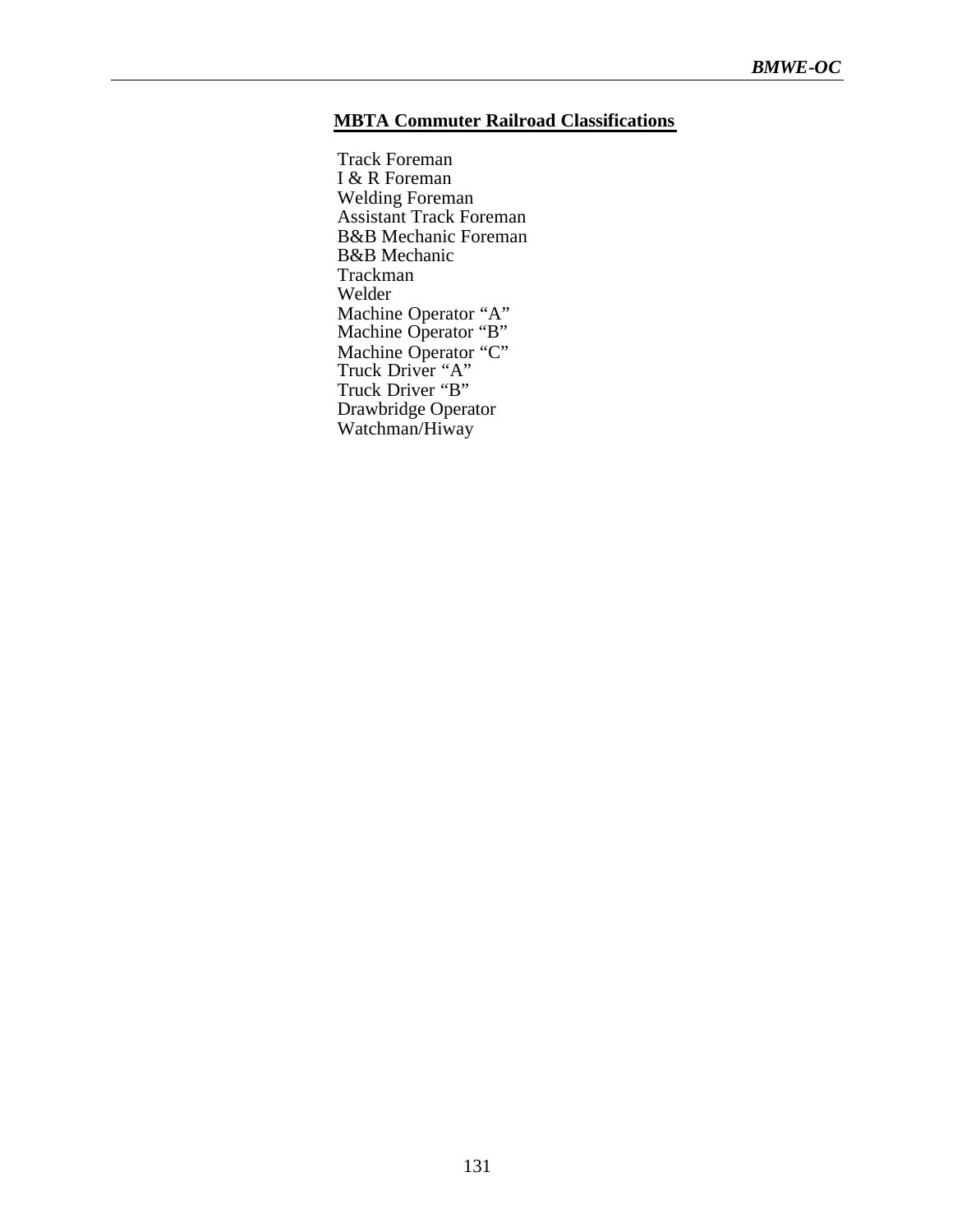#### **Michigan District Classifications**

B&B Foreman

- "A" Track Foreman (Rate of pay applicable when gang consists of more than 20 men, exclusive of the Foreman)
- "B" Track Foreman (Rate of pay applies to all other Track Foreman positions)

I&R Track Foreman

Assistant Track Foreman

"A" Machine Operator\*

"B" Machine Operator\*

"C" Machine Operator\*

Equipment Repairman Foreman

Repairman M.W. Equipment

Asst. Repairman M.W. Equipment/Vehicle Operator

Welder

Welder Helper

Boom Truck Operator

B&B Mechanic

Casual Auto Truck Operator Trackman

\* See following page for listing of types of machines operated by each class.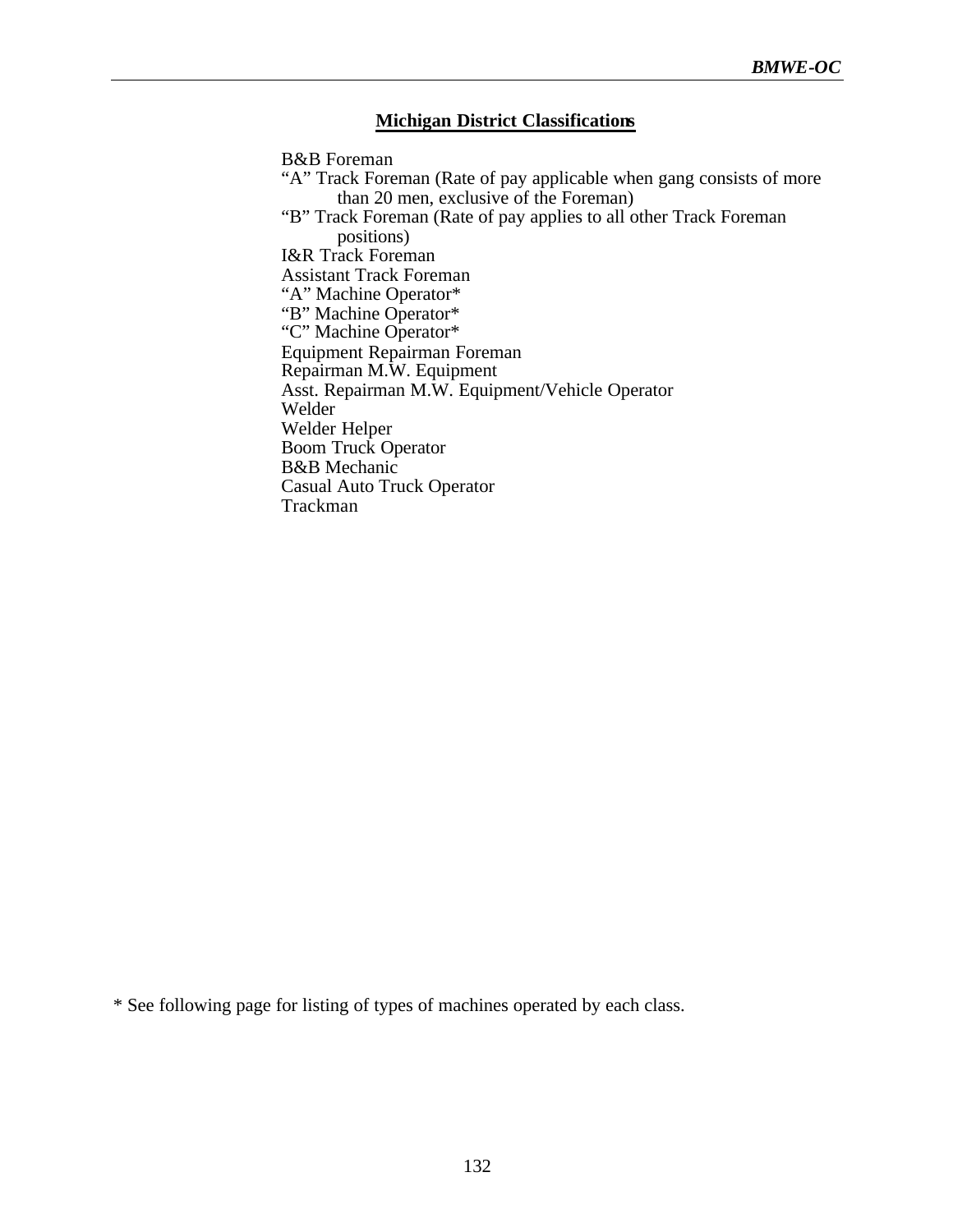#### **MACHINE OPERATORS - Michigan District**

CLASS A Grove Truck Crane<br>
Crane - Locomotive Type<br>
Crane - 15 To Front End Loader - 2 yard bucket or more

CLASS B+ Tamper with raising and lining attachments

CLASS B<br>Auto Spiker Auto Spiker Cranes under 15 Ton Capacity<br>
Tie Saw or Shear Ballast Regulator Speed Swing Tamper without lining and raising attachments Backhoe<br>Tie Bed Scarifier Fie Inserter Tie Bed Scarifier Bulldozers Jordan Spreaders<br>
Snow Plows Compactor, Crib Grade All Jet Snow Plow<br>
Rail Heater Anchor Machin Cribber - self-propelled Grade All Crawler<br>Forklift Front End Loader -Compactor - Shoulder<br>
Suite Puller - self-propelled<br>
Stabilizer<br>
Stabilizer Spike Puller - self-propelled Tractor with mower or other attachments Track Cart with air compressor

CLASS C<br>Chain Saw Bolt Machine Rail Slotter Rail Lifter

Adzer Gauger Rail Drill<br>Tie Cribber

Crane - 15 Ton capacity or more<br>Road Grader

Ballast Regulator<br>Tie Handler Compactor, Crib and Shoulder Anchor Machine - self-propelled Front End Loader - less than 2 yard bucket

Spike Puller<br>Tie Borer Anchor Applier Portable Tie Renewer Plate Jack without seat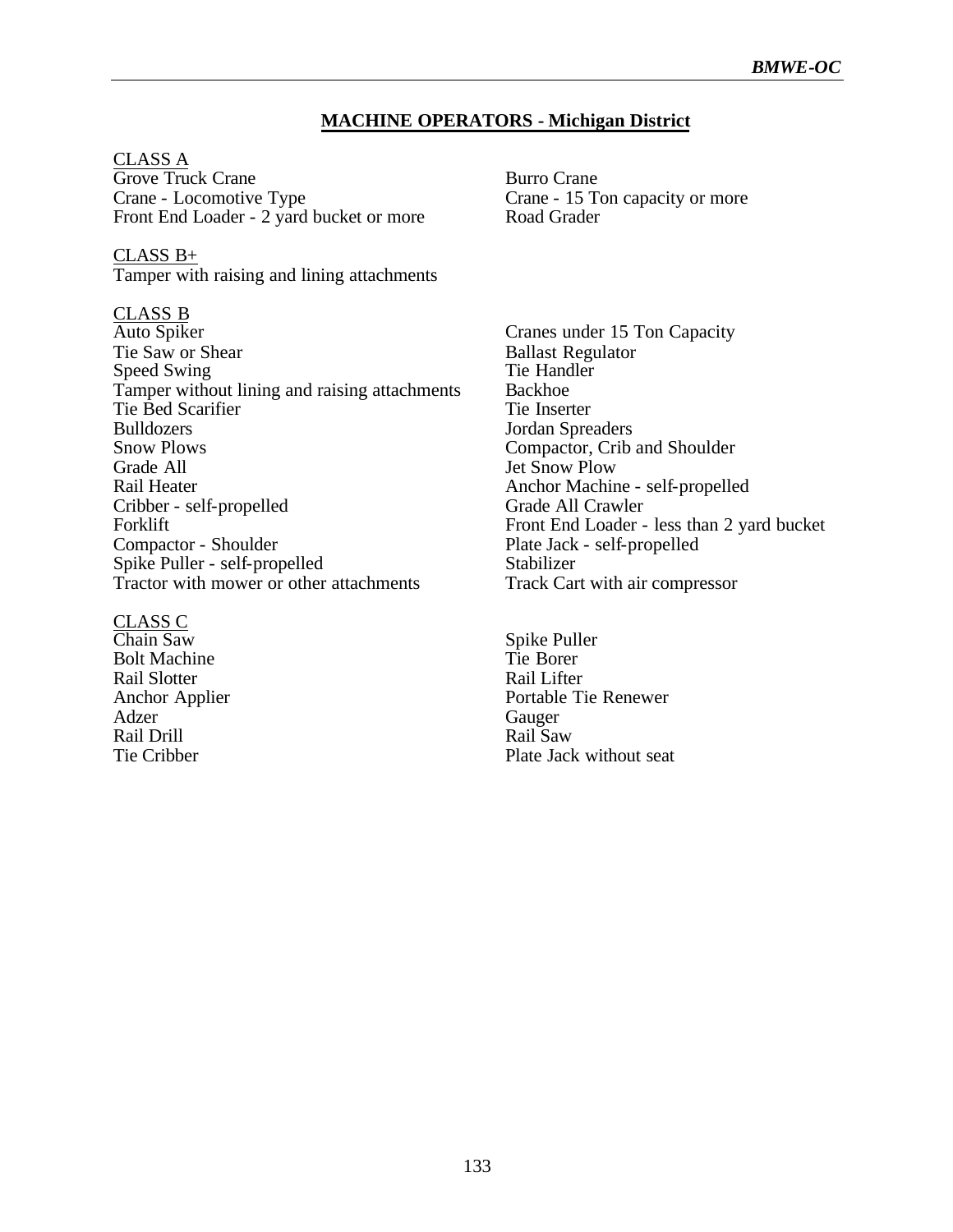# **APPENDIX R**

# **BMWE-NEC AGREEMENT - RULE 89**

# **NORTHEAST UNITS**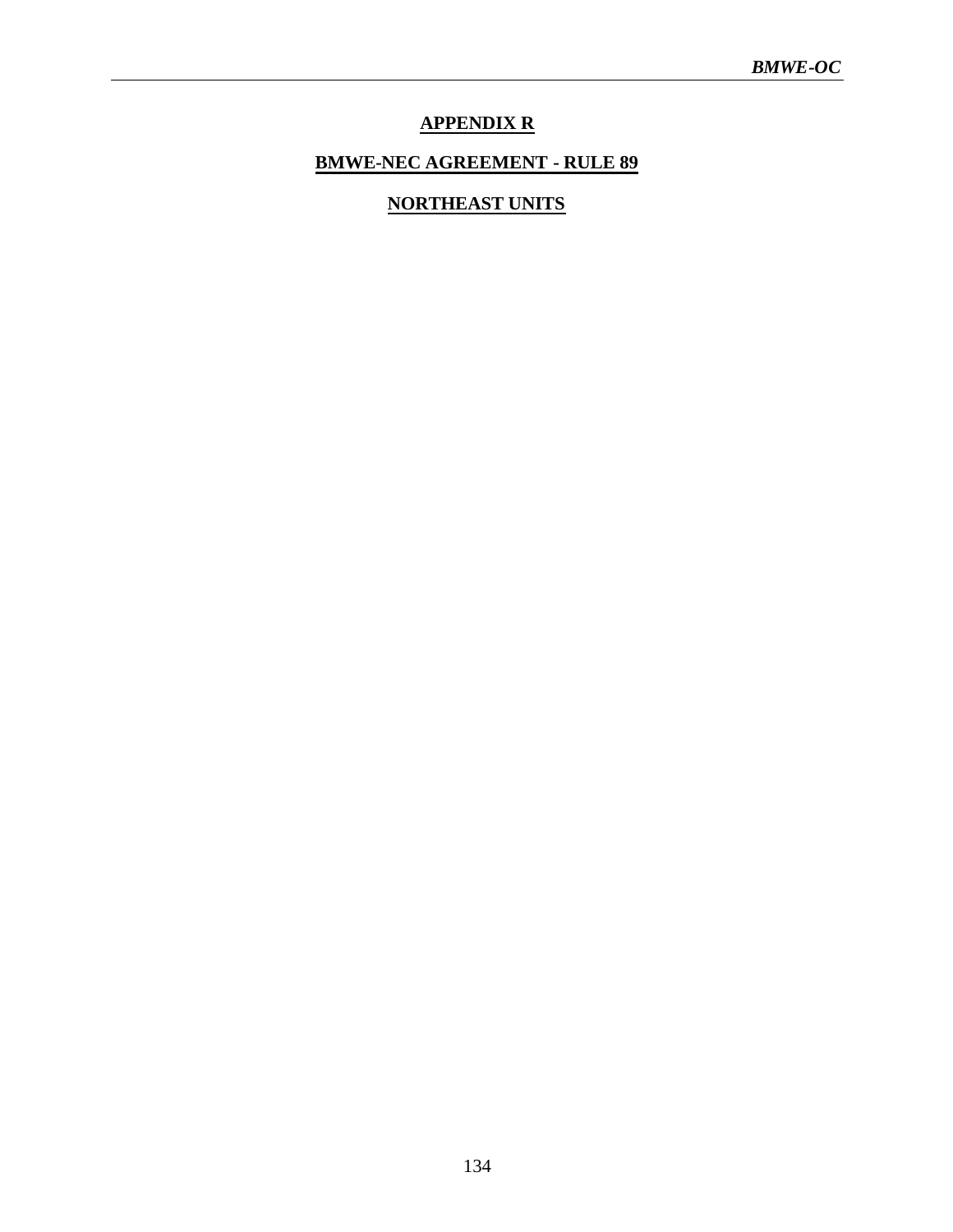#### **RULE 89 - NORTHEAST UNITS**

Amtrak may establish one or more of the following units not assigned a fixed headquarters to work over Amtrak's present Northeast territory: MBTA, Albany, Northern and Southern Districts as herein provided:

- Ballast Cleaner, Speno, Rail Pick-up Train, or other large on-track units.
- Rail Surface Grinding Train.
- Track Welding & Grinding
- Rail Laying Train.
- Structural Welding.
- Camp Car Cook, Camp Car Attendant.
- Track Sweeper (on-track).
- Pile Driver.
- Track Laying Machine and Track Laying System Support Unit.
- Track Laying System Welders and Grinders.
- Track Undercutter Machine.
- Ditcher Machine.
- Unimats.
- MDZ Surfacing units.
- Switch turnout exchange systems.
- Other high technology machines not on the property as of June 27, 1993.
- I. Each of the units hereinbefore mentioned will be considered as a separate seniority district.
- II. All positions and vacancies below the rank of General Foreman will be advertised to employees holding seniority on Rule 89 Units, the MBTA, Albany, Northern and Southern Districts in accordance with Rule 89 II or Rule E [Rule 8 of the synthesis of the agreement] of the respective Agreements. The locations for such advertisements on the Northern and Southern Districts shall be those locations specified in Rule 14.

In the filling of positions advertised in accordance with the provisions of the first paragraph hereof, the order of preference will be as follows:

- (1) From employees with seniority in the class in the unit in which the position is advertised.
- (2) From employees with seniority in the unit in which position is advertised in accordance with the Rules of the Schedule Agreement.
- (3) Others with seniority in the classification under an Amtrak-BMWE rules agreement.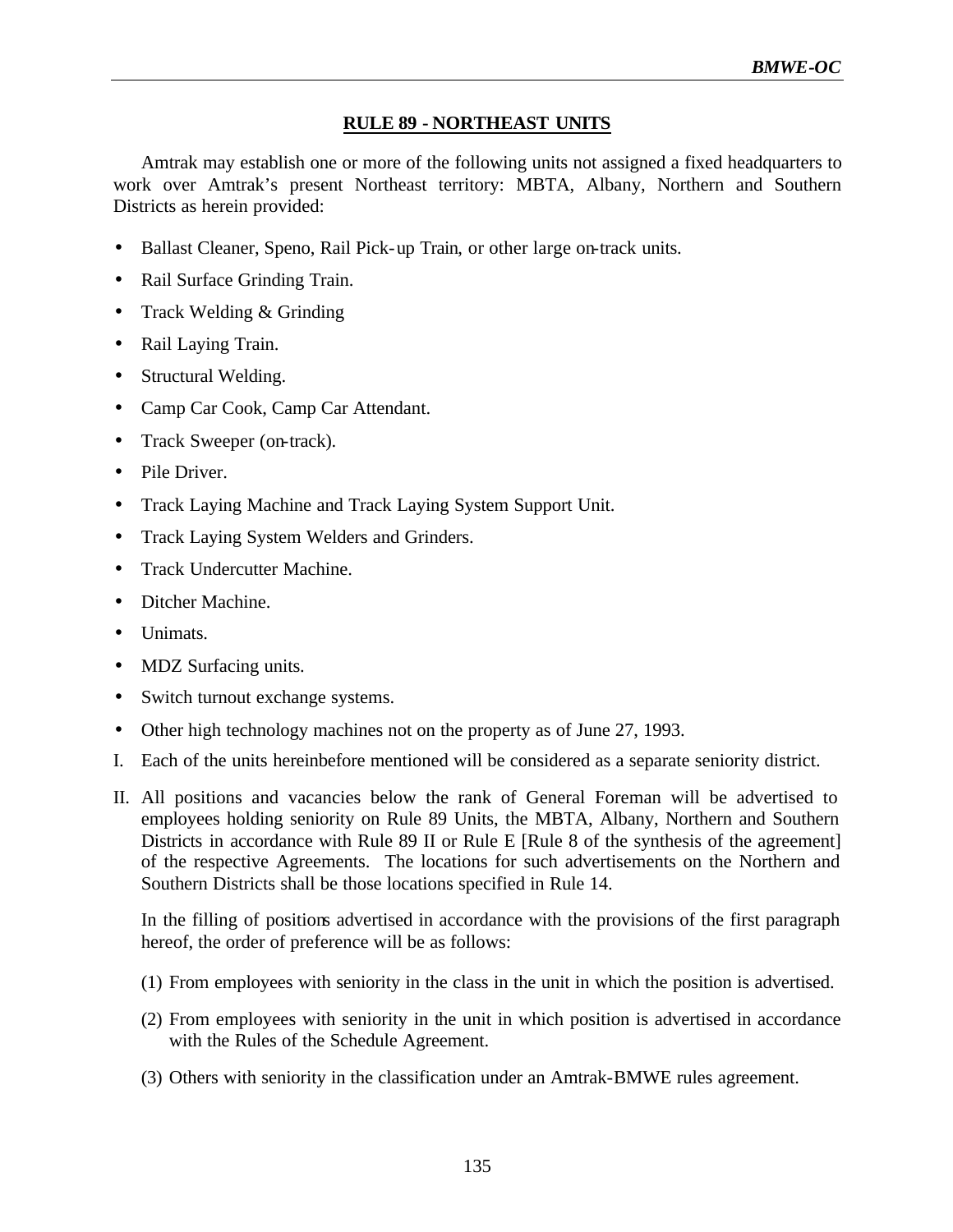- (4) Seniority date under an Amtrak-BMWE rules agreement.
- III. Seniority of an employee entering any of the units hereinbefore specified will begin with the date he is first awarded an advertised position in such unit. He will also retain and accumulate seniority on his home seniority district.
- IV. An employee who has acquired seniority in any of the units covered by this Rule and who has been returned to his home zone in reduction of force must, in order to protect his seniority in such unit, bid on advertised new positions or vacancies in the classes in which he holds seniority and return to his class in such unit at the first opportunity or forfeit his seniority therein except:

An employee in active service on his home seniority district may not be required to accept and equal or lower rated position in a Corridor Unit so long as he is able to hold an equal or higher rated position on his home seniority district. Upon being relieved from an equal or higher rated position on his home seniority district the employee must return to the Corridor Unit and exercise seniority therein or forfeit seniority in such unit.

- V. An employee filling an advertised position in any of the units covered by this Rule must, in order to protect his seniority in such unit, remain in the unit to which assigned during period said unit is in active operation, except:
	- (1) An employee working in a Corridor Unit may bid on a vacancy of higher rate in another unit in which he holds seniority, or he may make application for an equal or higher rated position on his home seniority district or in a newly created position of equal or higher rate in another unit, and if awarded such position, will be permitted to retain his seniority in the unit from which transferred and may exercise seniority therein after he has exhausted seniority in the unit to which transferred.
	- (2) An employee upon reaching the end of his region in lieu of moving off his district, may request to exercise seniority without forfeiture of seniority. Such request may be granted provided another qualified employee is available to replace him.
	- (3) Any employee failing to exhaust seniority in the unit to which transferred, will forfeit his seniority therein.
- II. Travel Allowance.

 $\overline{a}$ 

- (1) Employees assigned to positions in one of these units established pursuant to this Agreement, will be allowed a travel allowance of:
- (2)  $$12.50<sup>18</sup>$  for each week end trip from their homes to the Camp Cars, including the initial trip in establishing the unit.
- (3) \$12.50 for each week end trip from the Camp Cars to their homes, including the final trip after termination of the unit.

<sup>18</sup> Effective December 9, 1997.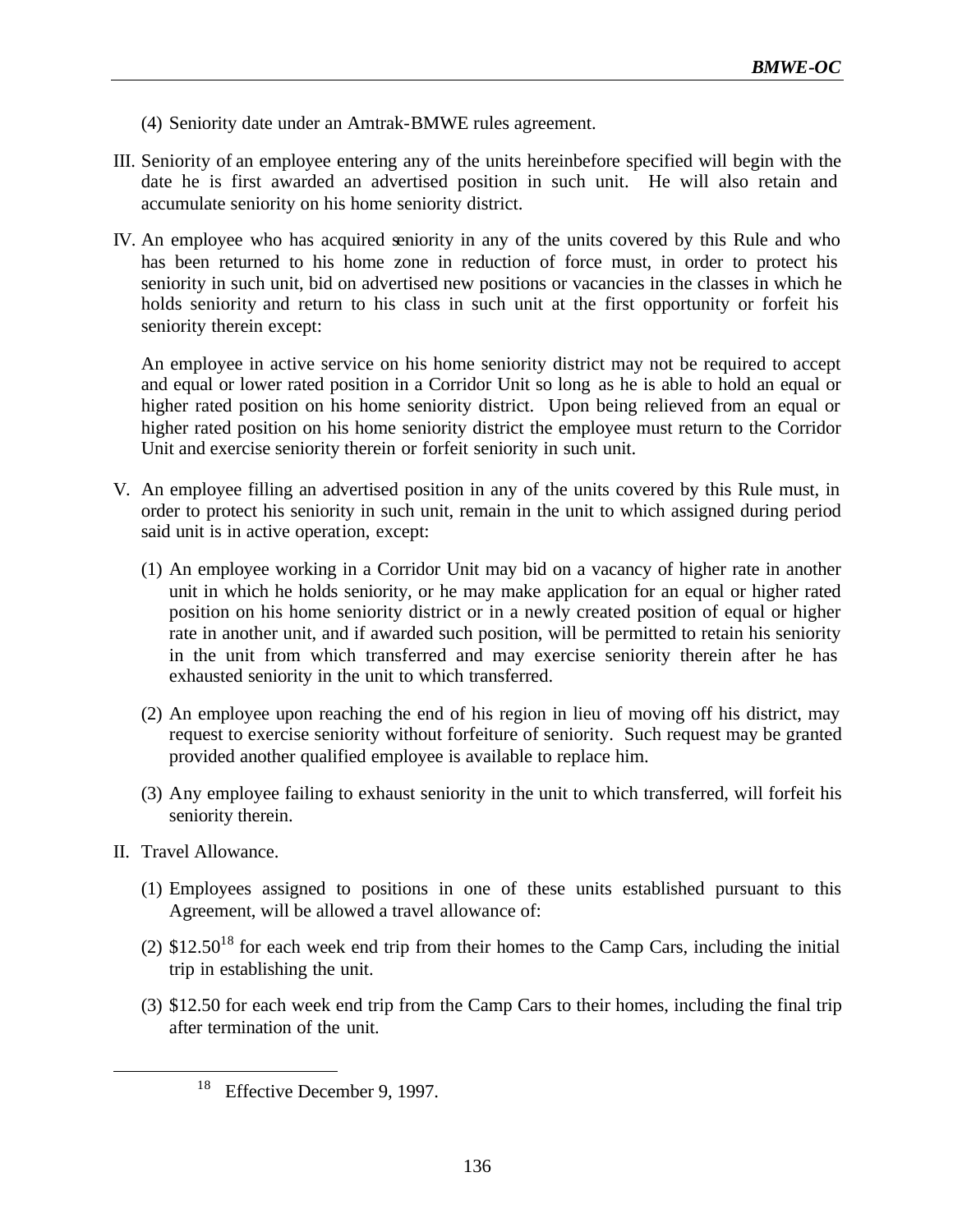However, an employee assigned to a unit working a four (4) day week shall forfeit twentyfive percent (25%) (twenty percent (20%) when working a five (5) day week) of such travel allowance for each day of the work week on which compensation paid him by Amtrak for service performed has not been credited. Compensation referred to in this section is understood to include that received for holidays under Article II of the Agreement of August 21, 1954 as amended.

- (1) The payment referred to in Section (a) hereof, is to cover any expenses these employees may incur while making such week end trips and is in lieu of all other compensation said employees may be entitled to under the provisions of any other agreement, practice or working condition for such weekends.
- (2) The provisions of this Article are not applicable to trips made by employees to and from their homes on legal holidays.
- (3) Employees in Rule 89 units will be transported to the nearest point where Amtrak intercity rail service is available to make weekend trips home.
- (4) For vacation purposes or any other situation where work days are counted as accumulative days, employees working a four (4) ten (10) hour day work week, will be credited with working five (5) work days in that work week.
- (5) Holidays falling on the second or third work day of employees assigned to a four (4) ten (10) hour day work week, may, by agreement between the Assistant Chief Engineer Maintenance of Way and Structures and General Chairman, be changed to the first or fourth work day of the work week.

#### VII. Meals

- (1) Three (3) meals a day on each work day will be furnished at the expense of Amtrak to those employees holding regularly assigned positions in the unit.
- (2) Amtrak may elect to furnish meals for the unit by one of the following methods:
	- (1) Under the Rules of the Schedule Agreement governing Camp Cars or Camps not operated by a Commissary Company,
	- (2) in suitable restaurants or
	- (3) by a Commissary Company.

In the event Amtrak elects to have Camp Cars or Camps operated by a Commissary Company, the General Chairman will be notified thirty (30) days in advance. The notice will include the specific Camps or Camp Car gangs to be operated by the Commissary Company and the period of time it is anticipated the Commissary Company will operate a specific Camp or Camp Car gang.

Cooks and Camp Attendants used in Camps operated by the Commissary Company will, to the extent qualified employees of those classifications are available in the seniority districts involved, be procured from the rosters of Cooks and Camp Attendants. Employees on other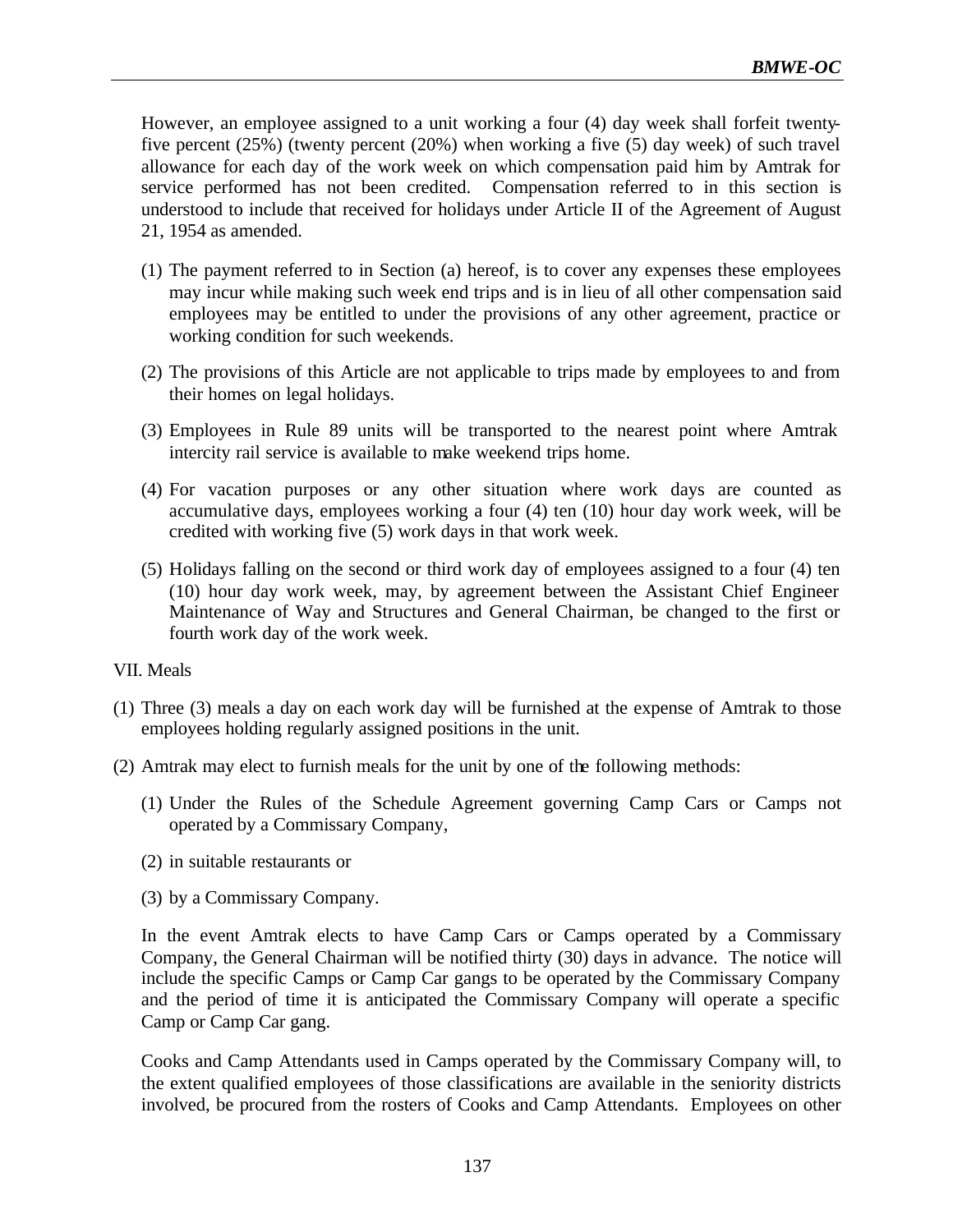M. of W. Department rosters, in the seniority districts involved, who do not have seniority as Cook or Camp Attendant, but who have been used by Amtrak in that capacity, will be given consideration for assignment in the Camp operated by the Commissary Company; employees assigned shall be carried on Amtrak payrolls.

- (1) Where employees are required by Amtrak to take their meals away from the Camp Cars and the distance involved in greater than walking distance from the Camp Cars, the driver of the vehicle will be paid at the pro-rata rate for his time while driving. Should such distance be greater than seven and one-half (7-1/2) miles, the employees accompanying the driver will be paid the pro-rata rate for the same time paid the driver.
- (2) The meals provided for herein are in lieu of any other meal allowance said employees may be entitled to under the provisions of any other agreement, practice or working conditions.
- (3) Amtrak may substitute  $$29.50^{19}$  per diem allowance in lieu of meals for each work day that covered employees perform compensated service, whether providing lodging or camp cars.

Lodging may be provided by camp cars or public/corporate facilities. When provided in public/corporate facilities each employee shall have a separate bed at least three (3) feet from the next nearest bed.

VIII. The Chief Engineer and the General Chairman or their designated representatives will meet to jointly review the following:

The locations where labor for hire is available for Corridor gangs.

The Seniority Roster that embraces the area, to determine if that particular roster is overburdened by Corridor employees.

In the event it is determined that such condition exists and labor for hire is not ava ilable at other locations, the Chief Engineer and the General Chairman, or their designated representatives, will jointly prepare a list of the individual Seniority Districts within the regions that are not overburdened with Corridor employees.

Newly-hired Corridor employees, hired where it has jointly been determined that Seniority Rosters are overburdened, will be given fifteen (15) days in which to make a written option for a home seniority district from the list submitted by the Chief Engineer and General Chairman, or their designated representatives. In the event the employee does not exercise his right to option for a home seniority district within the time limits herein provided, assignment of a home seniority district will be made by the Chief Engineer and the General Chairman, or their designated representatives, in writing, with copies forwarded to the employee involved.

 $\overline{a}$ 

<sup>&</sup>lt;sup>19</sup> Effective December 9, 1997.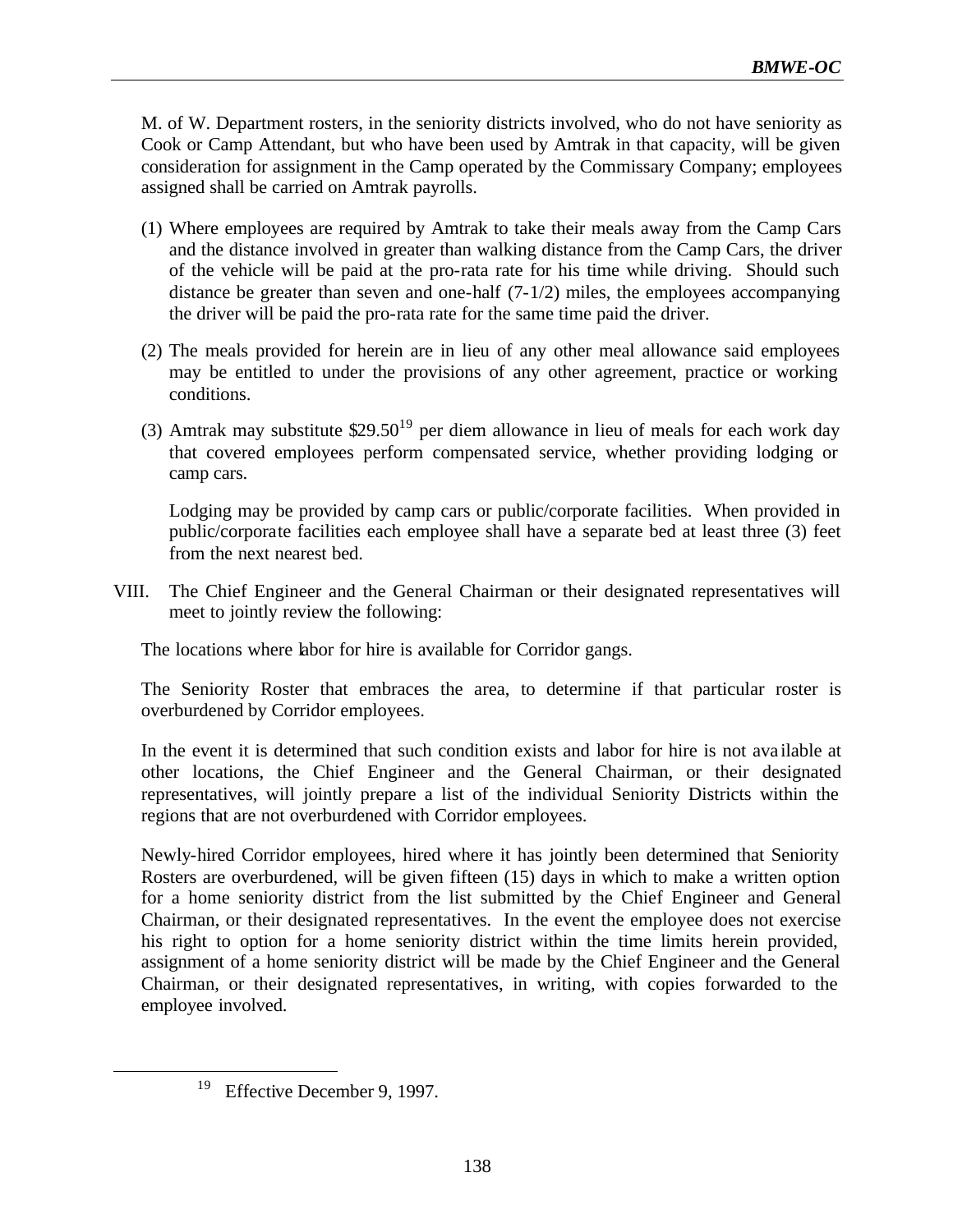In the event the conditions outlined above do not exist, employees hired for a Corridor gang will be assigned to the seniority roster at the location hired in accordance with the applicable provisions of the Schedule Agreement.

Seniority will accrue to such newly-hired employees as provided in the applicable Schedule Agreement.

IX. In the matter of discipline, appeals will be handled as provided in Rule 74.

The manner of handling appeals other than discipline will be in accordance with the provisions of the last paragraph of Rule 75.

X. Rates of Pay.

The rates of pay for a position regularly assigned to the Corridor Units established pursuant to the terms of this Agreement, will be agreed upon by the Director of Labor Relations and General Chairman and, included in a supplement hereto.

- XI. Work Week
- (1) The normal work week for employees assigned to positions in units established pursuant to this Agreement, will consist of five (5) days of eight (8) straight time hours each, with two (2) consecutive rest days. An original determination of whether a unit is to be established for five (5) or four (4) ten (10) hour work days with three (3) consecutive rest days, shall be made in a notice to be given to the General Chairman. When it is known in advance that a five (5) day week will not be practicable and feasible for the duration of the unit, those times will be specified in such notice. At all other times, the Chief Engineer may change the work week from five (5) days to four (4) days, or vice versa, upon at least five (5) days written notice to the involved employees and the General Chairman, except that such changes may be made in less than five (5) days upon concurrence of the General Chairman.
- (2) For vacation purposes or any other situation where work days are counted as accumulative days, employees working a four (4) ten (10) hour day work week, will be credited with working five (5) work days in that work week.
- (3) Holidays falling on the second or third work day of employees assigned to a four (4) ten (10) hour day work week, may, by agreement between the Chief Engineer and General Chairman, be changed to the first or fourth work day of the work week.

XII. Days referred to - meaning of

The days referred to in this Agreement mean calendar days.

#### XIII. Technician

- 1. Establishment and Selection
	- (1) The new Technician classification may be established only in the units listed in 13, 14, and 16 above unless agreed upon for other units by the General Chairman and Assistant Chief Engineer Maintenance of Way and Structures. Technicians may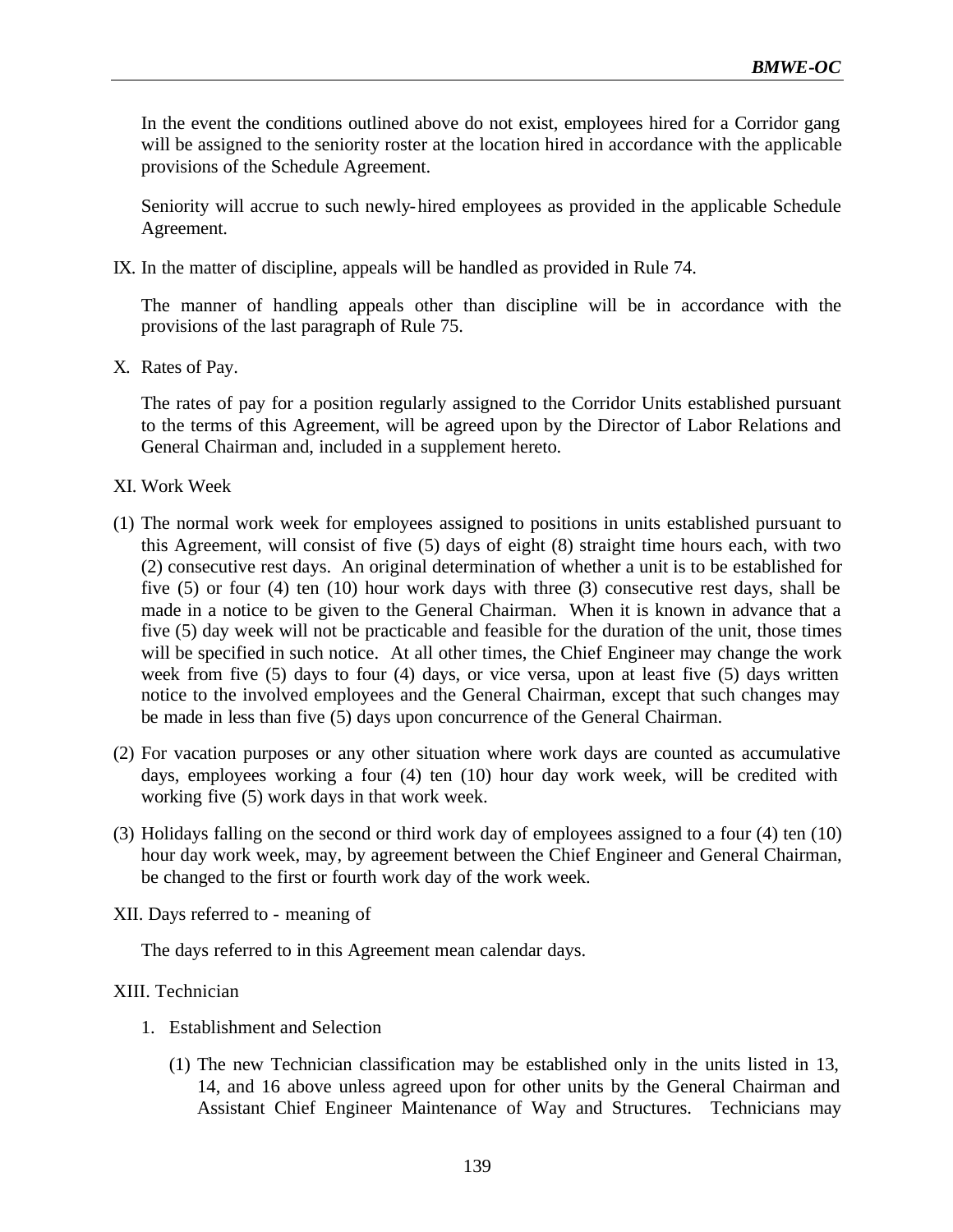operate, maintain and repair the equipment to which assigned. The rate of pay for Technician is \$13.70 per hour subject to the equipment to which assigned. Amtrak will train those interested and qualified as of June 27, 1992 to operate the Unimats and MDZ Surfacing units in seniority order as needed and reclassify them Technicians, before utilizing the procedure for filling Technician positions outlined herein. Such employees not holding positions on the Unimat or MDZ, on June 27, 1992, were required to notify the Assistant Chief Engineer by August 23, 1992 of such interest.

- (2) New Technician positions will be advertised to employees holding seniority in the Engineer Work Equipment class (qualified as EWE-A, NEC Agreement or MO-A, Corporate Agreement) and to employees holding seniority in the Repairman MW Equipment class. Qualifications being sufficient, employees in the EWE class, NEC Agreement, or MO-A class, Corporate Agreement shall have preference. Then preference shall be given to employee in the MW Repairman Equipment class. Amtrak will train the successful applicants in accordance with the Training Agreement of August 1977. Those who pass the prescribed training will be qualified as Technicians and awarded a seniority date on the appropriate Rule 89 roster equal to the date the employee started training.
- (3) in the event the employee requests, or is required to give a reasonable and practical demonstration of his qualifications for a technician position, the Company must give uniform job related tests based on reasonable job related criteria in order to ascertain initial qualifications for Technician positions. The General Chairman or his designated representative shall have the right to inspect the tests and/or criteria and results of such tests to determine that the application of such tests and/or criteria are uniform to all employees.
- 2. Retention on Position

Employees initially awarded Technician positions will remain on the position from January 1 to December 31 of the year. If the unit is initially advertised and awarded after January 1, employees awarded the positions will remain on the position until December 31 of that year. Thereafter, employees will be permitted to exercise an option between November 1-15 to elect to remain on the position for the following year or exercise their seniority and displace back to their home seniority Districts effective January 1. An employee so assigned may be released by agreement between the General Chairman and the Assistant Chief Engineer in cases of hardship.

#### Winter Overhaul

When the units are shopped for winter overhaul, the unit repairman will have first preference for overtime. During winter overhaul, the Technicians will function in a similar manner as Contract Tamper Operators function under the Contract Tamper Operator Agreement.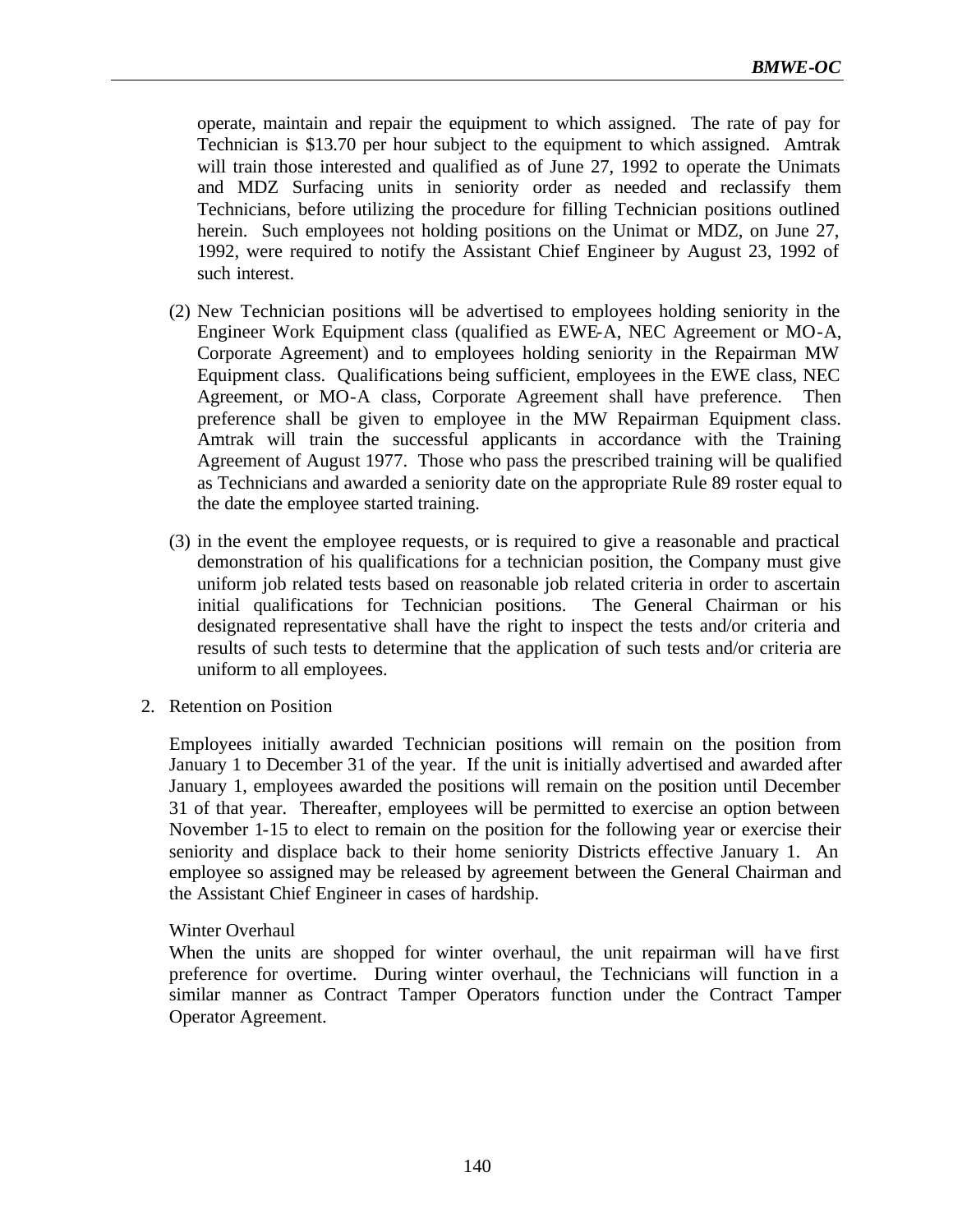# **APPENDIX S**

# **NETWORK INSTRUCTOR AGREEMENT**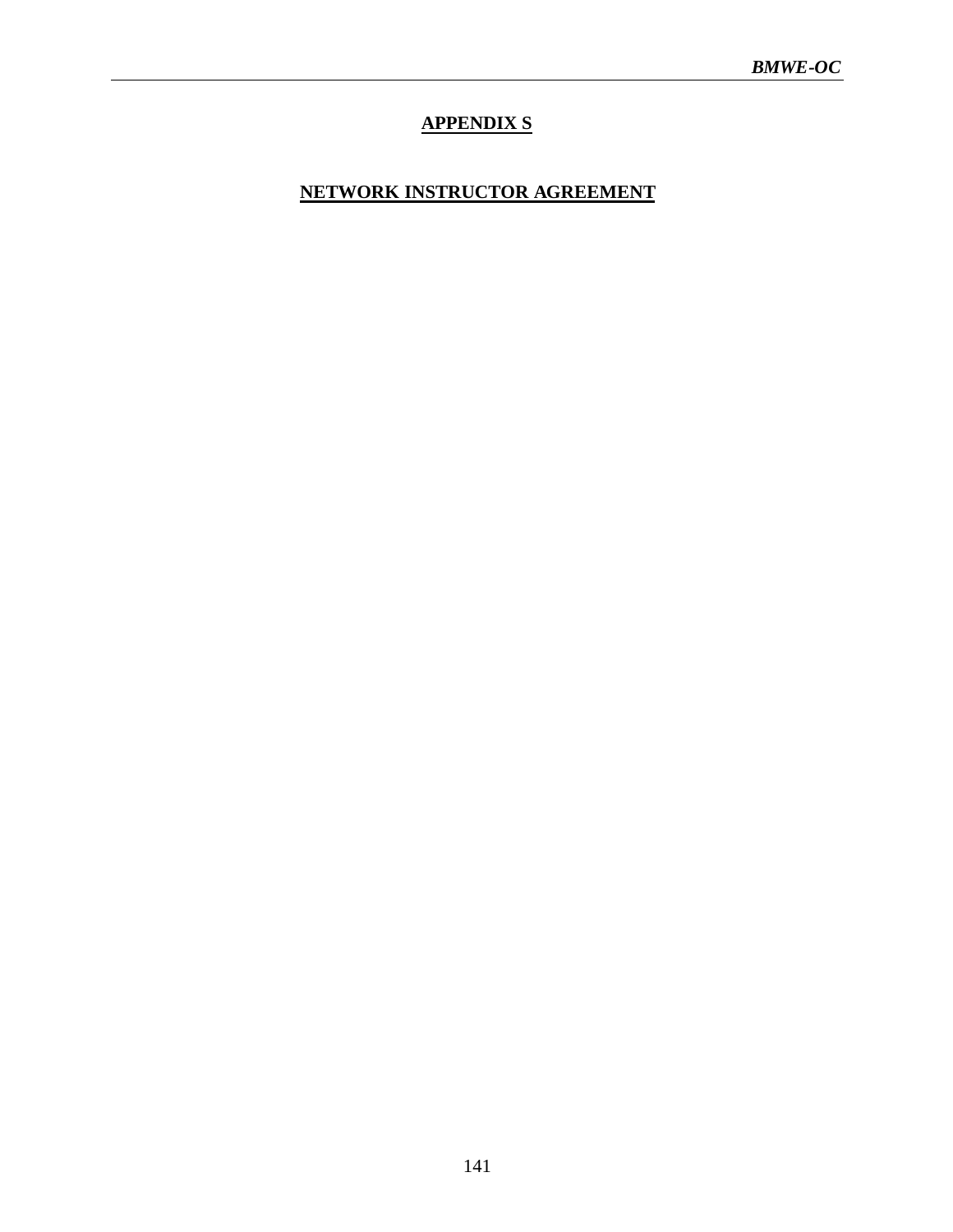March 15, 2000

Mr. Jed Dodd Mr. Stuart A. Hurlburt, Jr General Chairman - BMWE General Chairman, BMWE 1930 Chestnut Street - Suite 607-609 P. O. Box 138 Philadelphia, PA 19103 Mansfield, MA 02048

Mr. Perry K. Geller General Chairman - BMWE 58 Grande Lake Drive Port Clinton, OH 43452

Dear Gentlemen:

This refers to recent discussions regarding the utilization of Brotherhood of Maintenance of Way employees as Network Instructors on the Northeast Corridor and MBTA territories. While the parties recognize that the work in que stion is not covered by the Scope of the BMWE labor agreements, to facilitate both Amtrak=s desire to provide necessary training and the participation of qualified BMWE employees in that process, it is agreed that BMWE employees may be assigned as Network Instructors and shall be governed by the following conditions:

1. BMWE employees performing Network Instructor functions shall be retained and governed by these conditions on the effective date of the signing of this Agreement. The employees and initial headquarters are identified in the attachment to this agreement. All future Network Instructor positions/vacancies shall be posted at bulletin locations as outlined in the Agreement. Should a BMWE applicant not be selected and such applicant or the BMWE believes such candidate to be equally or more qualified than a junior selected candidate, they may file a protest with the Senior Director-Engineering Employee Services. The parties shall promptly meet to review the qualifications of the candidates and the basis for the decision and attempt to resolve the dispute. Should the parties be unable to satisfactorily resolve the dispute, the employee or the BMWE may file a claim and/or grievance under the agreement.

It is understood that, based on the nature of the work, employees selected for these positions cannot be displaced in the exercise of seniority. In the event performance of a BMWE Network Instructor does not meet the requirements of the position, the employee may be removed from the position and permitted to exercise seniority. In such circumstances, a performance review meeting will be conducted with the employee and a representative of the BMWE. It is further understood that employees assigned as Network Instructors electing to vacate such position, may make application for advertised positions.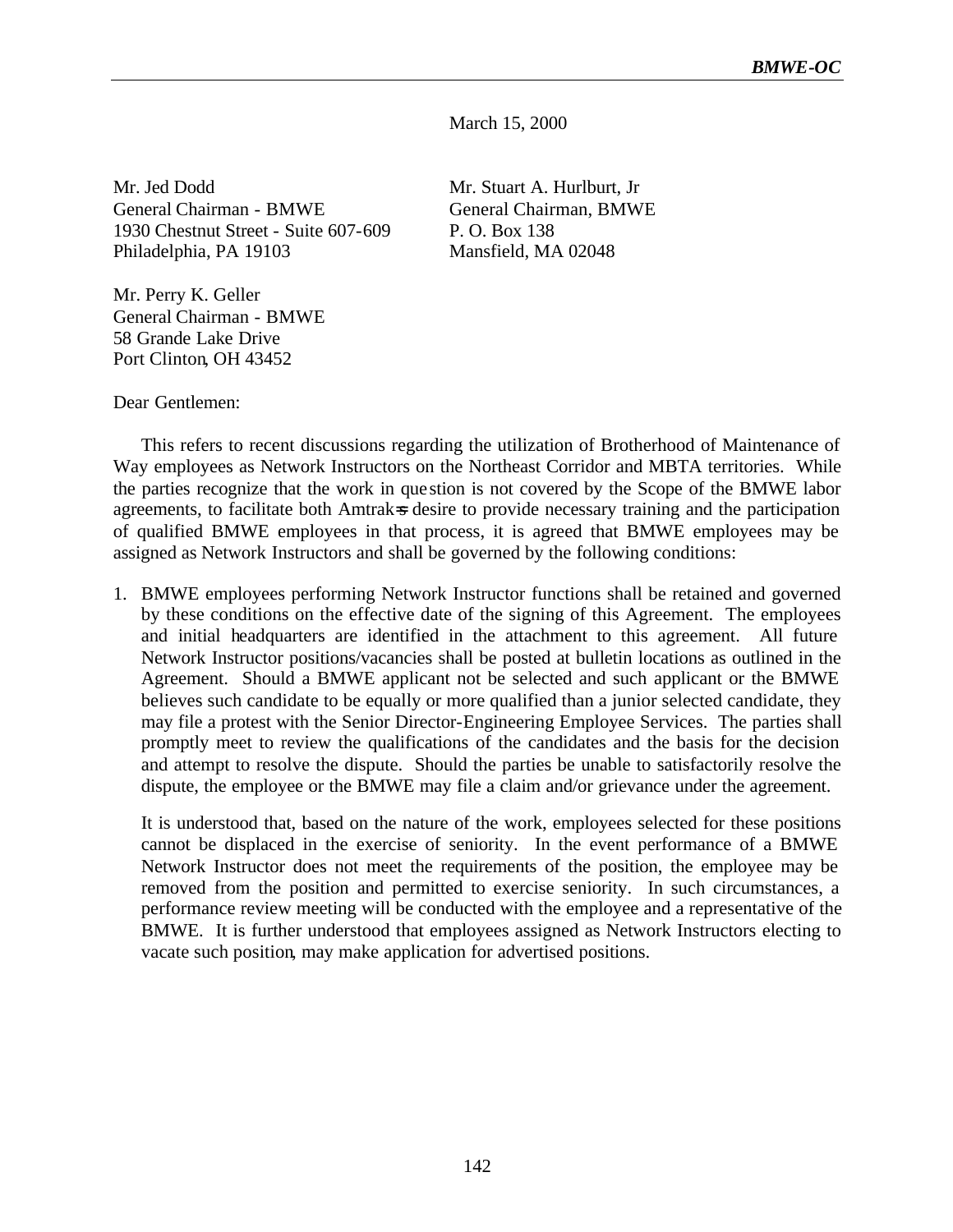Mrs. Dodd, Geller & Hurlburt Network Instructors March 15, 2000 Page 2

It is agreed that Network Instructors will not establish new seniority and that no new seniority rosters for Network Instructors will be established.

- 2. Successful candidates shall be compensated at the rate of \$18.88 per hour for all hours of their normal assignment. The overtime provisions of the agreement shall apply for hours worked outside their assigned tour of duty.
- 3. Employees assigned as Network Instructors shall be subject to the terms and conditions of the Special Construction Agreement dated November 3, 1976, governing shifts and workweek.
- 4. Employees assigned as Network Instructors shall be entitled to the per diem payments set forth in Rule 89 of the Northeast Corridor Agreement unless meals are provided. When assigned to Training Camps, where breakfast and lunch are provided, Network Instructors shall be entitled to \$15.50 to cover the cost of dinner if such meal is not provided.
- 5. Employees assigned as Network Instructors shall be provided lodging if required to remain overnight at a location more than fifty (50) miles from their initial headquarters.
- 6. It is understood that employees assigned as Network Instructors shall only stand to be called for overtime assignments in their former position/territory if no other employee is available and provided that such use will not make them unavailable to provide scheduled training.

The provisions of this agreement have been designed specifically and exclusively to address the utilization of employees as Network Instructors. Therefore, this agreement is without prejudice to the position of either party in other matters and will not be referred to or cited in any forum, except such forum as may be invoked to resolve claims or grievances brought specifically under the terms of this agreement.

This agreement shall remain in effect until changed or canceled by sixty (60) days advance notice from either party to the other. It is understood that this agreement shall be considered separate agreements with each BMWE Federation and may be canceled or modified individually for each territory by notice to or from the General Chairman having jurisdiction. If the foregoing properly reflects our understanding, please sign below.

Mrs. Dodd, Geller & Hurlburt Network Instructors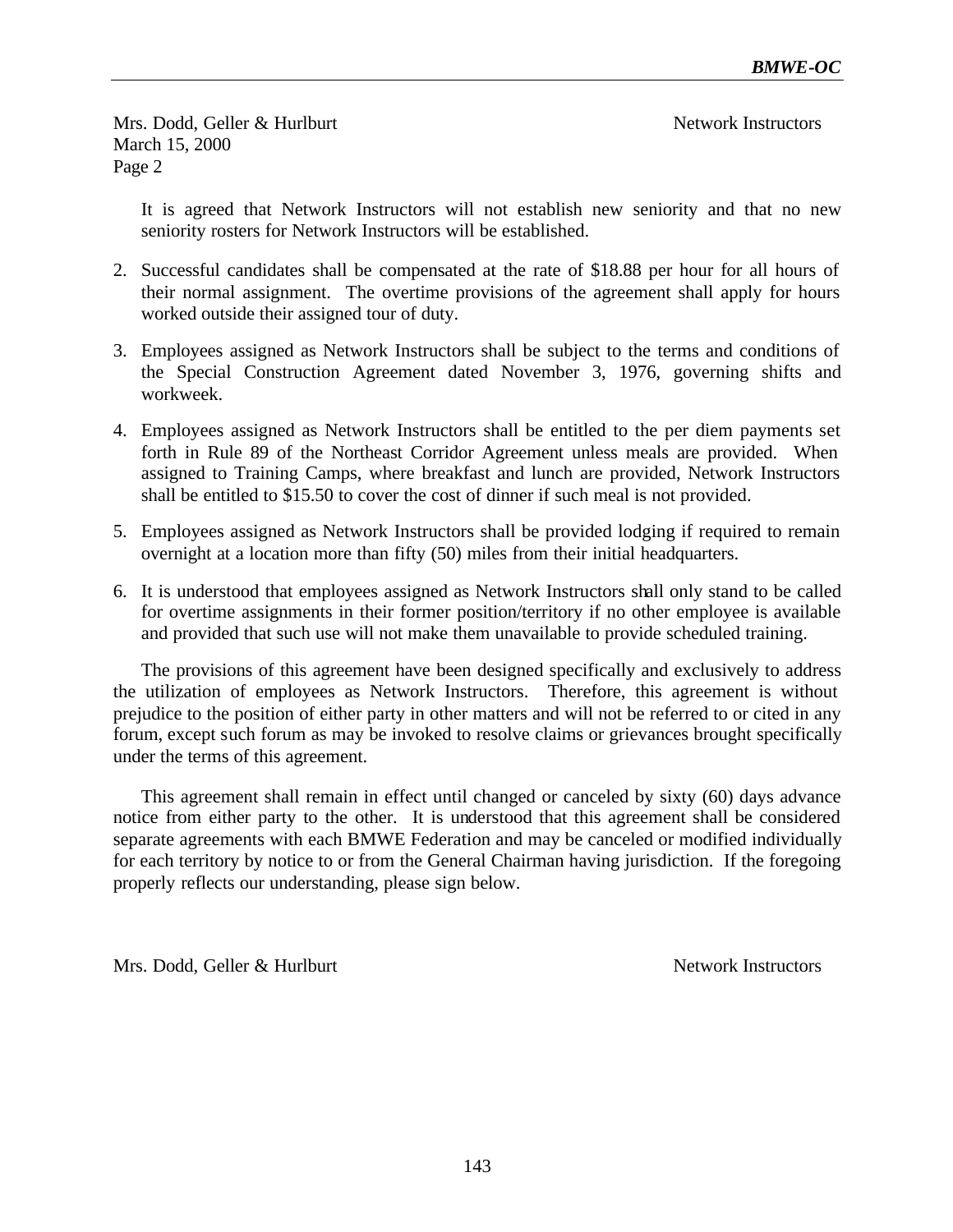March 15, 2000 Page 3

Very truly yours,

 R. F. Palmer Director-Labor Relations

I Concur:

Jed Dodd, General Chairman, BMWE Date

Perry Geller, General Chairman, BMWE Date

Stuart Hurlburt, General Chairman, BMWE Date

\_\_\_\_\_\_\_\_\_\_\_\_\_\_\_\_\_\_\_\_\_\_\_\_\_\_\_\_\_\_\_\_\_\_ \_\_\_\_\_\_\_\_\_\_\_\_\_\_\_\_\_\_\_\_\_\_\_\_\_\_

\_\_\_\_\_\_\_\_\_\_\_\_\_\_\_\_\_\_\_\_\_\_\_\_\_\_\_\_\_\_\_\_\_\_\_\_\_\_\_ \_\_\_\_\_\_\_\_\_\_\_\_\_\_\_\_\_\_\_\_\_\_\_\_\_\_

\_\_\_\_\_\_\_\_\_\_\_\_\_\_\_\_\_\_\_\_\_\_\_\_\_\_\_\_\_\_\_\_\_\_ \_\_\_\_\_\_\_\_\_\_\_\_\_\_\_\_\_\_\_\_\_\_\_\_\_\_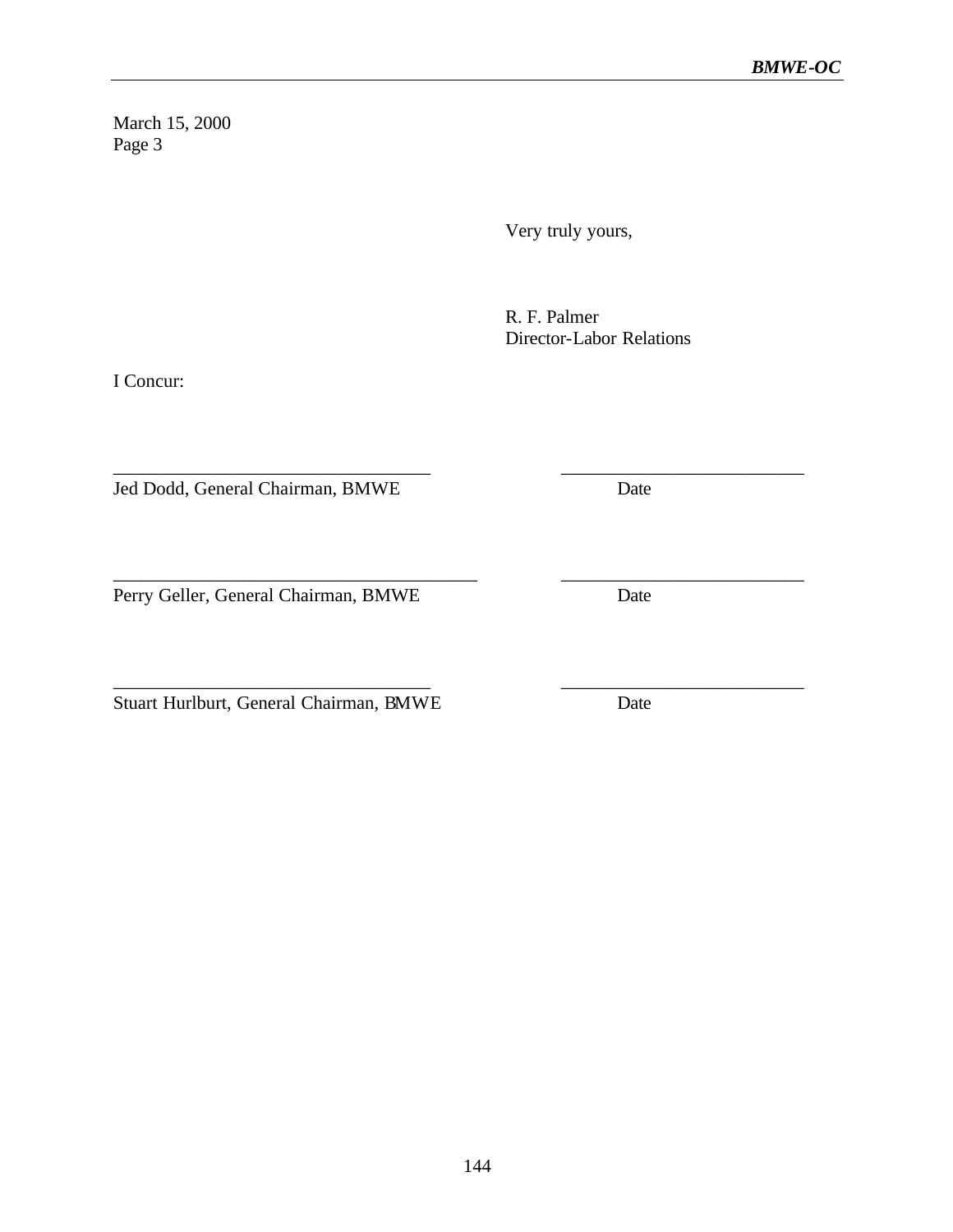## **Attachment**

# **Network Instructor Meadquarters Location**

# **New England Division**

| David Acampora* | <b>South Station, Boston</b>          |
|-----------------|---------------------------------------|
| Pat DiBuccio    | M of W Base, Providence, Rhode Island |
| Tom Nall        | Midway, Connecticut                   |
|                 | New Haven, Connecticut                |

# **Metropolitan Division**

| Dave Longenhagen* | M of W Base, Hunter, New Jersey |
|-------------------|---------------------------------|
| Naomi Townsend*   | M of W Base, Adams New Jersey   |
| Mark Wilson*      | Midway, New Jersey              |
|                   | Princeton Junction, New Jersey  |

# **MidAtlantic Division**

Thomas Boone\* M of W Base, Odenton, Maryland Tom Finizio M of W Base, Perryville, Maryland Tom Ricks<br>Bernie Zeller and The Communication Contractor Contractor Communication Contractor Contractor Communication Communication Communication Communication Communication Communication Communication Communication Commun

# **District Work Teams**

John Meloney 30<sup>th</sup> Street Station, Philadelphia Nicholas Rech 30<sup>th</sup> Street Station, Philadelphia Henry Alford\* 30<sup>th</sup> Street Station, Philadelphia

**MBTA**

Richard White Cobble Hill, Boston

30<sup>th</sup> Street Station, Philadelphia

NOTE: Headquarters indicated are for informational purposes. Actual selection of Headquarters shall be in seniority order by territory.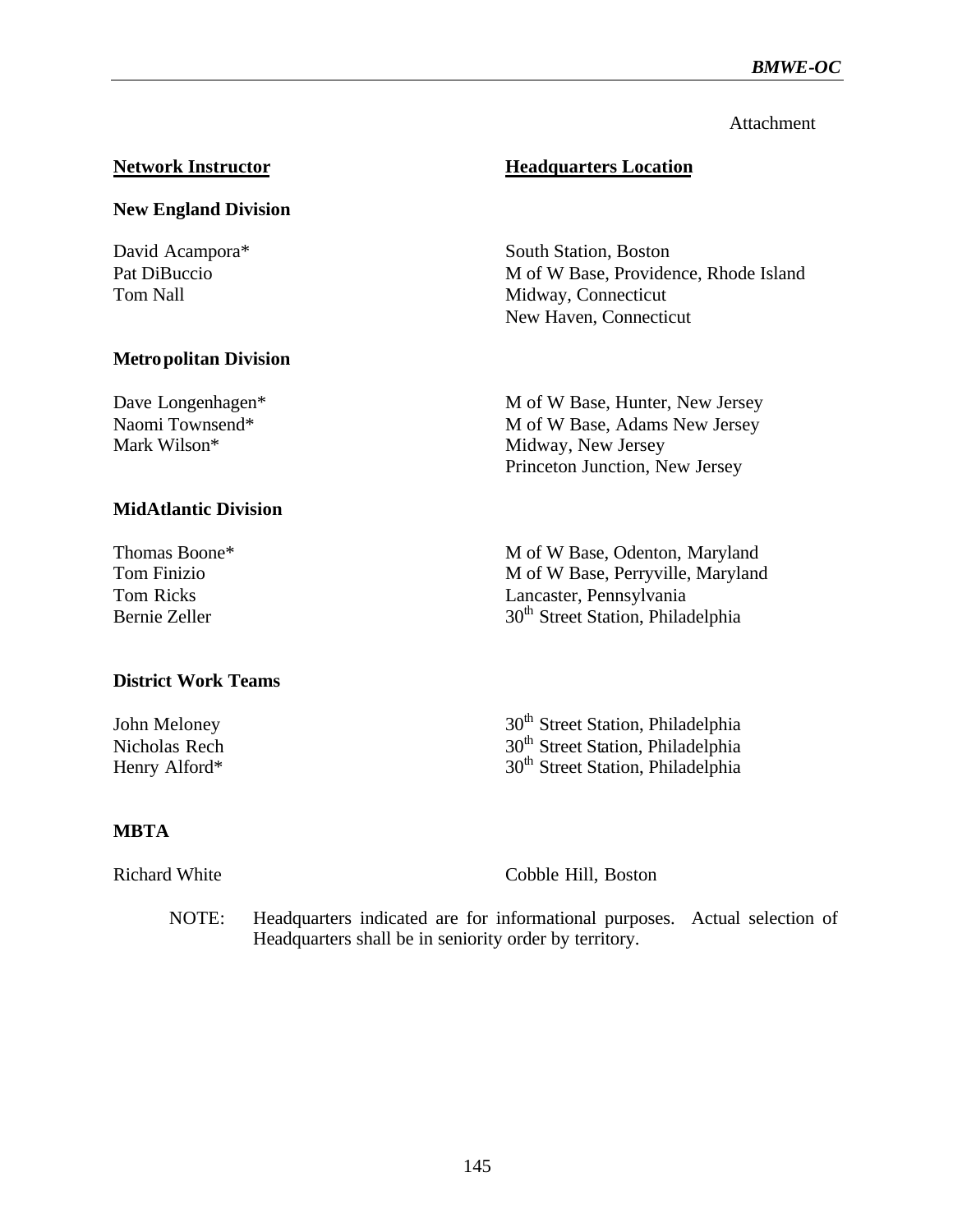March 15, 2000

Mr. Jed Dodd Mr. Stuart A. Hurlburt, Jr General Chairman - BMWE General Chairman, BMWE 1930 Chestnut Street - Suite 607-609 P. O. Box 138 Philadelphia, PA 19103 Mansfield, MA 02048

Mr. Perry K. Geller General Chairman - BMWE 58 Grande Lake Drive Port Clinton, OH 43452

Dear Gentlemen:

This refers to the agreement signed this date concerning utilization of BMWE employees as Network Instructors.

Confirming our discussion, the employees identified by an asterisk on the attachment to the agreement are recent appointments to Network Instructor positions. Under these circumstances, it was agreed that applicants for those positions who were not selected may progress protests as outlined in Item 1 of the agreement.

If the above properly reflects our understanding, please sign below.

\_\_\_\_\_\_\_\_\_\_\_\_\_\_\_\_\_\_\_\_\_\_\_\_\_\_\_\_\_\_\_\_\_\_ \_\_\_\_\_\_\_\_\_\_\_\_\_\_\_\_\_\_\_\_\_\_\_\_\_\_

\_\_\_\_\_\_\_\_\_\_\_\_\_\_\_\_\_\_\_\_\_\_\_\_\_\_\_\_\_\_\_\_\_\_\_ \_\_\_\_\_\_\_\_\_\_\_\_\_\_\_\_\_\_\_\_\_\_\_\_\_\_

\_\_\_\_\_\_\_\_\_\_\_\_\_\_\_\_\_\_\_\_\_\_\_\_\_\_\_\_\_\_\_\_\_\_\_ \_\_\_\_\_\_\_\_\_\_\_\_\_\_\_\_\_\_\_\_\_\_\_\_\_\_

Very truly yours,

 R. F. Palmer Director-Labor Relations

I Concur:

Jed Dodd, General Chairman, BMWE Date

Perry Geller, General Chairman, BMWE Date

Stuart Hurlburt, General Chairman, BMWE Date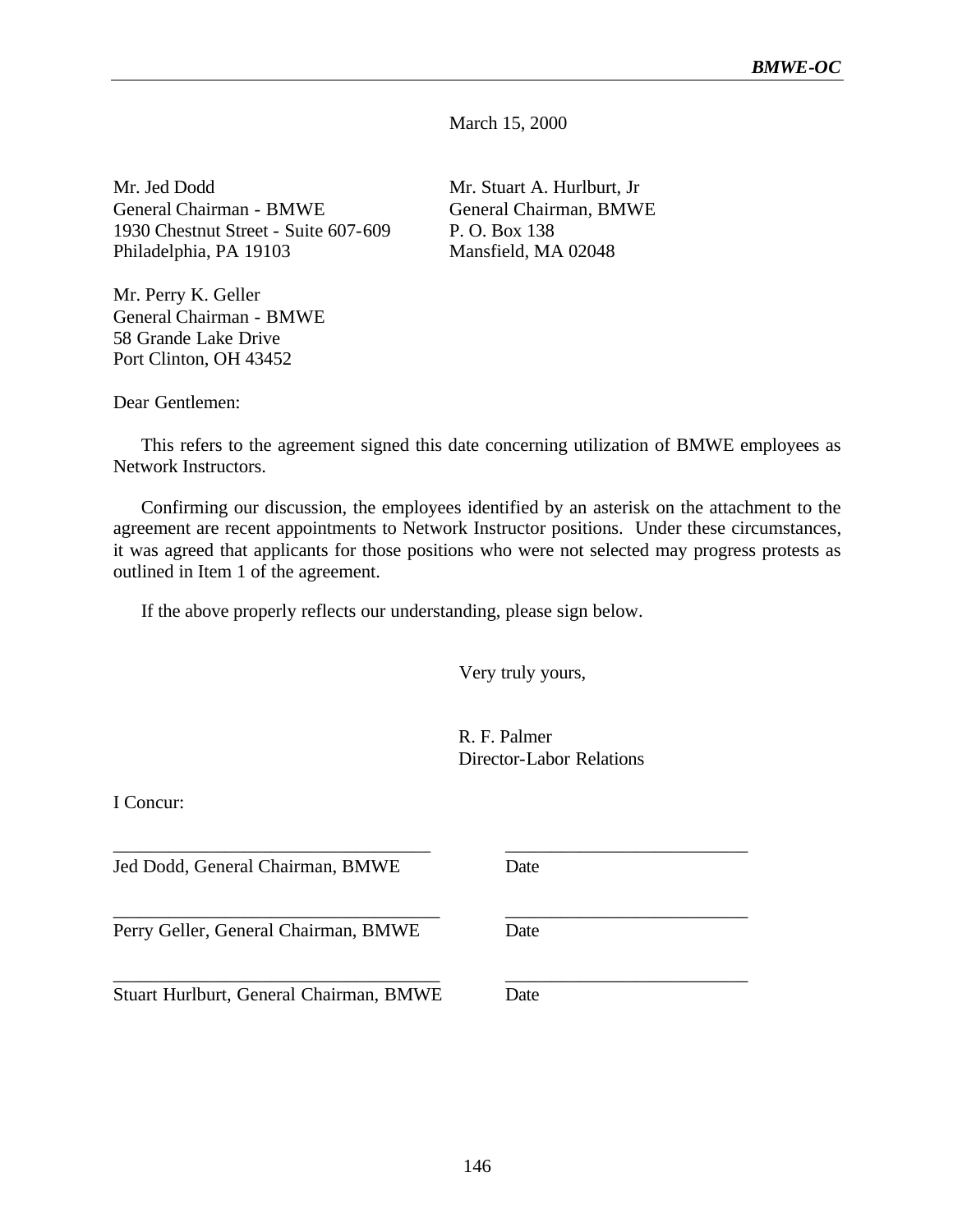## **AGREEMENT**

This agreement made this **9th** day of **December, 1997** by and between the National Railroad Passenger Corporation (Amtrak) and its employees represented by the Brotherhood of Maintenance of Way Employes is in full and final settlement of all pending Section 6 notices filed by both parties.

## **ARTICLE I - WAGES Section 1 - First General Wage Increase**

On December 1, 1995, all hourly rates of pay of employees covered by this Agreement in effect on the preceding day shall be increased in the amount of three (3) percent applied so as to give effect to this increase in pay irrespective of the method of payment. The increase provided for in this Section 1 shall be applied as follows:

## (a) **Hourly Rates** -

Add 3 percent to the existing hourly rates of pay.

## (b) **Disposition of Fractions** -

Rates of pay resulting from application of paragraph (a) above which end in fractions of a cent shall be rounded to the nearest whole cent. Fractions less than one-half cent shall be dropped, and fractions of one-half cent or more shall be increased to the nearest full cent.

#### (c) **Deductions** -

Insofar as concerns deductions, which may be made from the rates resulting from the increase herein granted, under Section 3(m) of the Fair Labor Standards Act of 1938, they may continue to be made to the extent that such deductions were being legally made as of August 31, 1941.

## (d) **Application of Wage Increase -**

The increase in wages provided for in this Section 1 shall be applied in accordance with the wage or working conditions agreement in effect between Amtrak and the labor organization party hereto. Special allowances not included in fixed hourly rates of pay for all services rendered, and arbitraries representing duplicate time payments, will not be increased. Overtime hours will be computed in accordance with individual schedules for all overtime hours paid for.

## **Section 2 - Signing Bonus**

Subject to Sections 8 and 9, each employee with 2,000 or more straight time hours paid for (not including any such hours reported to the STB as constructive allowances except vacations, holidays, paid sick leave and guarantees in protective agreements or arrangements) during the period January 1, 1996 through December 31, 1996 will be paid, as specified herein, a Signing Bonus of four hundred dollars (\$400.00). If this Amtrak/BMWE Agreement is ratified by November 30, 1997, the Signing Bonus will be paid to each employee on December 20, 1997; if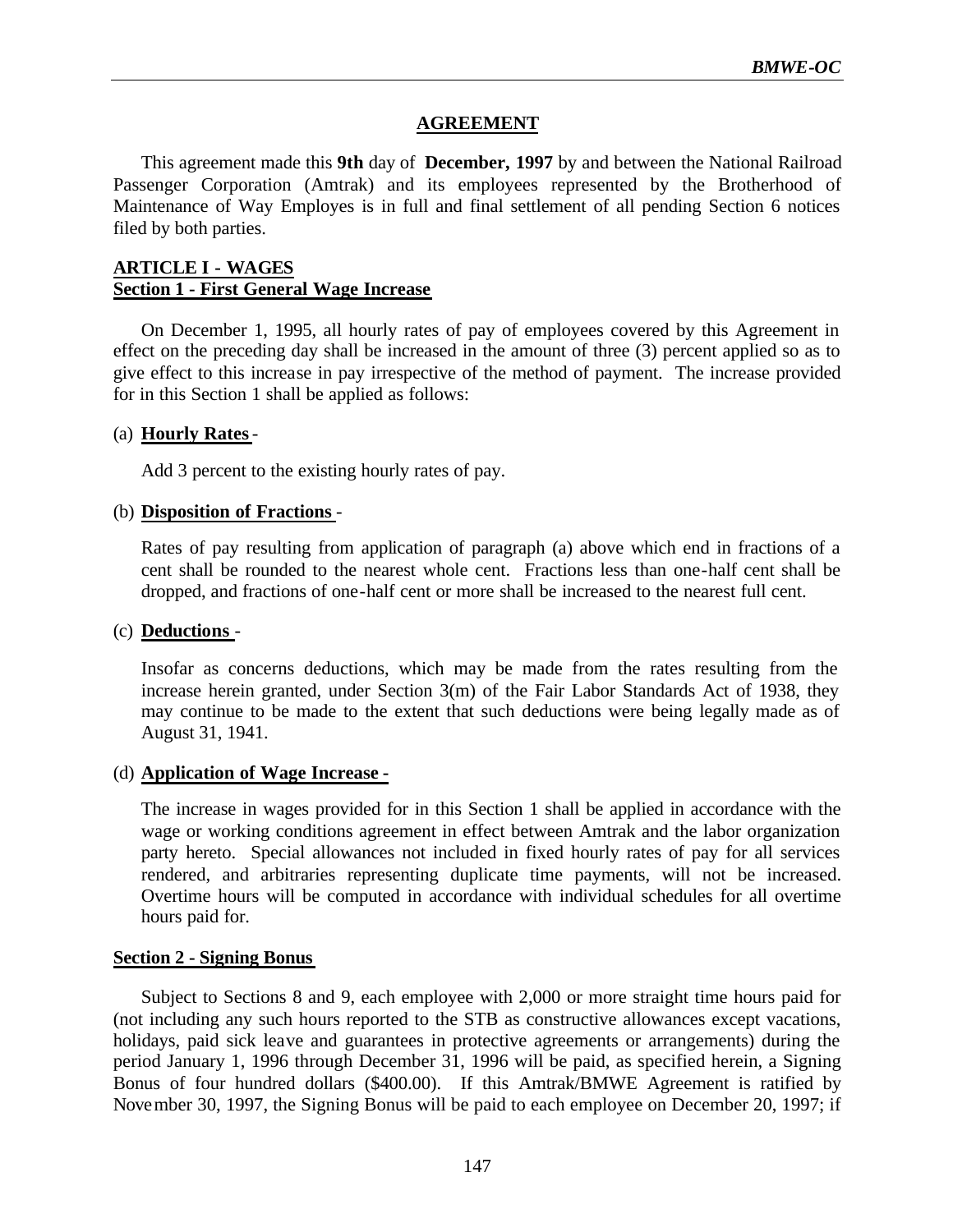ratified after November 30, 1997, the Signing bonus will be paid within 60 days of execution of this agreement.

#### **Section 3 - First Lump Sum Payment**

Within 60 days of the execution of this Agreement, each employee will be paid a lump sum equal to three (3) percent of the employee's compensation for 1995, excluding pay elements not subject to general wage increases under Section 1(d) of this Article. **Section 4 - Second General Wage Increase**

Effective July 1, 1997, all hourly rates of pay in effect on June 30, 1997 for employees covered by this Agreement shall be increased in the amount of three-and-one-half (3-1/2) percent applied so as to give effect to this increase irrespective of the method of payment. The increase provided for in this Section 4 shall be applied in the same manner as provided for in Section 1 hereof.

#### **Section 5 - Second Lump Sum Payment**

On July 1, 1998, each employee will be paid a lump sum equal to the excess of (I) three-andone-half (3-1/2) percent of the employee's compensation for 1997, excluding pay elements not subject to general wage increases under Section 1(d) of this Article and lump sums, over (ii) the amount resultant from the formula cont ained in Article I, Section 5 (ii) of the National Carriers' Conference Committee (NCCC)/BMWE Agreement, dated September 26, 1996.

#### **Section 6 - Third General Wage Increase**

Effective July 1, 1999, all hourly rates of pay in effect on June 30, 1999 for employees covered by this Agreement shall be increased in the amount of three-and-one-half (3-1/2) percent applied so as to give effect to this increase irrespective of the method of payment. The increase provided for in this Section 6 shall be applied in the same manner as provided for in Section 1 hereof.

## **Section 7 - Eligibility for Receipt of Signing Bonus, Lump Sum Payments**

The signing bonus and lump sum payments provided for in this Article shall be paid to each employee subject to this Agreement who has an employment relationship as of the date such payments are payable, or has retired or died subsequent to the beginning of the applicable calendar year used to determine the amount of such payment. There shall be no duplication of the signing bonus or lump sum payments by virtue of employment under another agreement nor will such payments be used to offset, construct or increase guarantees in protective agreements or arrangements.

## **Section 8 - Employees Working Less Than Full-Time**

For employees who have fewer straight time hours (as defined) paid for in the period described in Section 2 than the minimum number set forth therein, the dollar amount of the Signing Bonus specified in Section 2 shall be adjusted by multiplying such amount by the number of straight time hours (including vacations, holidays, paid sick leave and guarantees in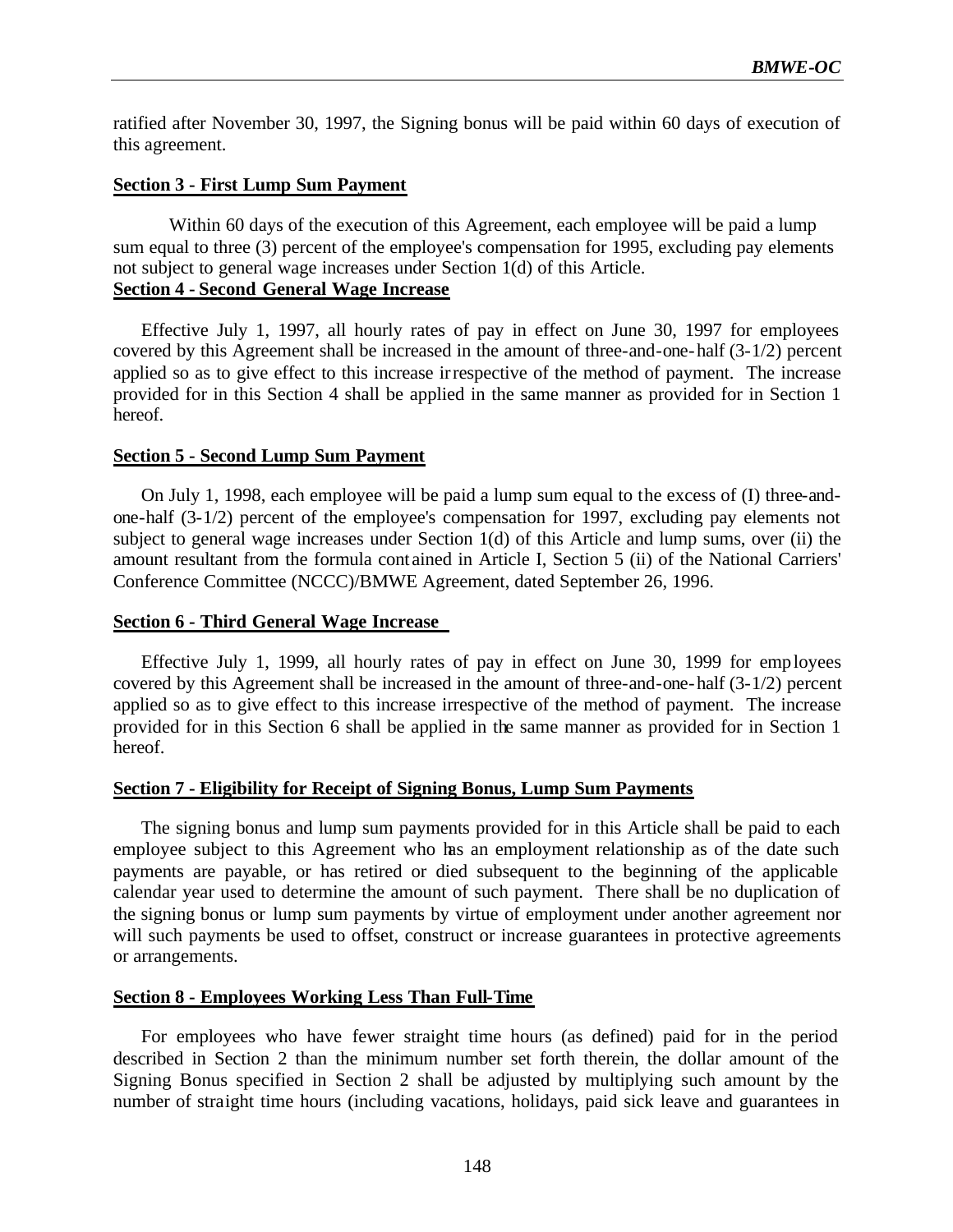protective agreements or arrangements) for which the employee was paid during such period divided by the defined minimum hours.

#### **Section 9 - Signing Bonus Proration**

In the case of any employee subject to wage progression or entry rates, the dollar amount of the Signing Bonus specified in Section 2 shall be adjusted by multiplying such amount by the weighted average entry rate percentage applicable to wages earned during the specified determination period.

## **ARTICLE II - COST-OF-LIVING PAYMENTS Part A - Cost-of-Living Payments Under Agreement Dated June 27, 1992**

The nine-cent cost-of-living allowance in effect beginning July 1, 1995 pursuant to Article II of the 1992 Amtrak/BMWE Agreement, shall be rolled in to basic rates of pay on November 30, 1995 and such Article II shall be eliminated at that time, except as provided in Article IV (c) of this agreement.

# **Part B - Cost-of-Living Allowance Through January 1, 2000 and Effective Date of Adjustment**

- (a) A cost-of-living allowance, calculated and applied in accordance with the provisions of Part C of this Article except as otherwise provided in this Part, shall be payable and rolled in to basic rates of pay on December 31, 1999.
- (b) The measurement periods shall be as follows:

## **MEASUREMENT PERIODS**

| <b>Base Month</b>  | Measurement Month | <b>Effective Date</b><br>of Adjustment |
|--------------------|-------------------|----------------------------------------|
| March 1995<br>plus | March 1996        |                                        |
| March 1997         | March 1998        | Dec. 31, 1999                          |

The number of points change in the CPI during each of these measurement periods shall be added together before making the calculation described in Part C, Section 1(e) of this Article.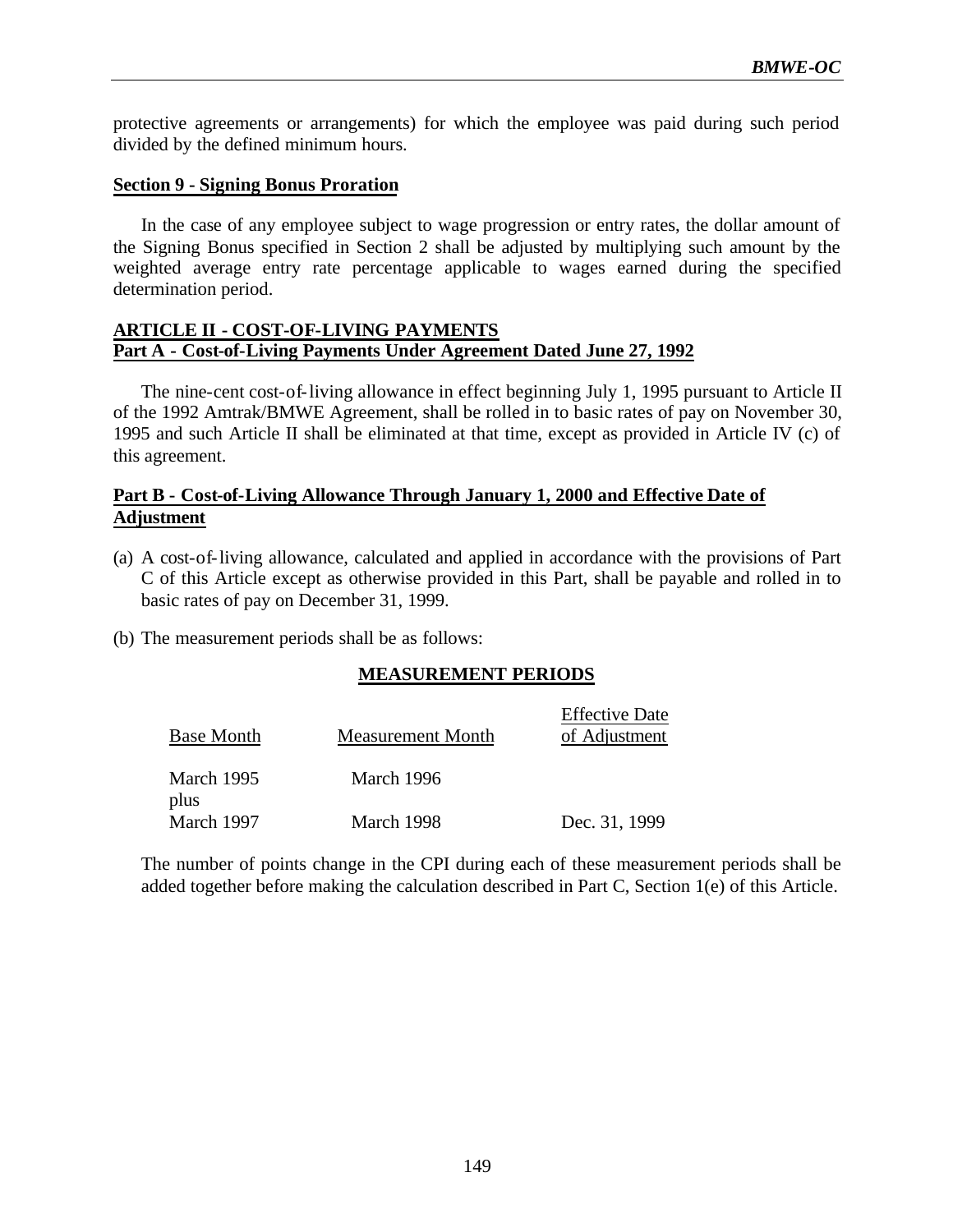(c)(I) Floor. The minimum increase in the CPI that shall be taken into account shall be as follows:

| <b>Effective Date</b> | Minimum CPI Increase That                             |
|-----------------------|-------------------------------------------------------|
| of Adjustment         | Shall Be Taken Into Account                           |
| Dec. 31, 1999         | 4\% of March 1995 CPI<br>plus<br>4% of March 1997 CPI |

(ii) Cap. The maximum increase in the CPI that shall be taken into account shall be as follows:

| <b>Effective Date</b> | Maximum CPI Increase That    |
|-----------------------|------------------------------|
| of Adjustment         | Shall Be Taken Into Account  |
| Dec. 31, 1999         | 6% of March 1995 CPI<br>plus |
|                       | 6% of March 1997 CPI         |

(d) The cost-of-living allowance payable to each employee and rolled in to basic rates of pay on December 31, 1999 shall be equal to the difference between (I) the cost-of-living allowance effective on that date pursuant to this Part, and (ii) the amount resultant from the formula contained in Article II, Part B(d)(ii) of the NCCC/BMWE Agreement, dated September 26, 1996, or as otherwise may be agreed to nationally.

## **Part C - Cost-of-Living Allowance and Adjustments Thereto After January 1, 2000 Section 1 - Cost-of-Living Allowance and Effective Dates of Adjustments**

(a) A cost-of-living allowance shall be payable in the manner set forth in and subject to the provisions of this Part, on the basis of the "Consumer Price Index for Urban Wage Earners and Clerical Workers (Revised Series) (CPI-W)" (1967=100), U.S. Index, all items unadjusted, as published by the Bureau of Labor Statistics, U.S. Department of Labor, and hereinafter referred to as the CPI. The first such cost-of-living allowance shall be payable effective July 1, 2000 based, subject to paragraph (d), on the CPI for March 2000 as compared with the CPI for September 1999. Such allowance, and further cost-of-living adjustments thereto which shall become effective as described below, shall be based on the change in the CPI during the respective measurement periods shown in the following table, subject to the exception provided in paragraph (d)(iii), according to the formula set forth in paragraph (e).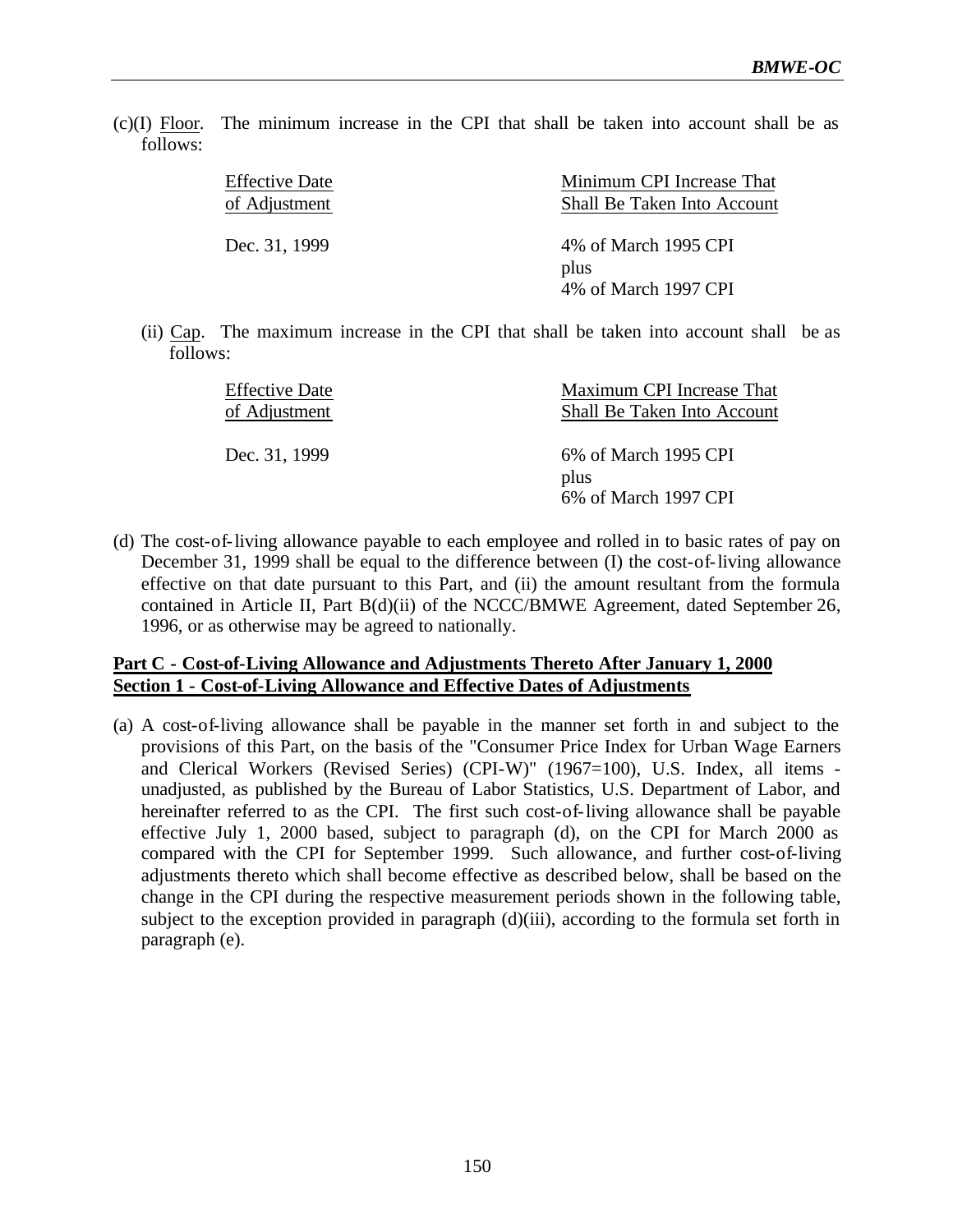## **MEASUREMENT PERIODS**

| <b>Base Month</b> | <b>Measurement Month</b> | <b>Effective Date</b><br>of Adjustment |
|-------------------|--------------------------|----------------------------------------|
| September 1999    | March 2000               | July 1, 2000                           |
| March 2000        | September 2000           | January 1, 2001                        |

Measurement Periods and Effective Dates conforming to the above schedule shall be applicable to periods subsequent to those specified above during which this Article is in effect.

- (b) While a cost-of-living allowance is in effect, such cost-of-living allowance shall apply to straight time, overtime, protected rates, vacations, holidays and personal leave days in the same manner as basic wage adjustments have been applied in the past, except that such allowance shall not apply to special allowances and arbitraries representing duplicate time payments.
- (c) The amount of the cost-of-living allowance, if any, that shall be effective from one adjustment date to the next may be equal to, or greater or less than, the cost-of-living allowance in effect in the preceding adjustment period.
- (d)(I) Cap. In calculations under paragraph (e), the maximum increase in the CPI that shall be taken into account shall be as follows:

| <b>Effective Date</b> | Maximum CPI Increase That                   |
|-----------------------|---------------------------------------------|
| of Adjustment         | May Be Taken Into Account                   |
|                       |                                             |
| July 1, 2000          | 3% of September 1999 CPI                    |
|                       |                                             |
| January 1, 2001       | 6% of September 1999 CPI, less the increase |
|                       | from September 1999 to March 2000           |

Effective Dates of Adjustment and Maximum CPI Increases conforming to the above schedule shall be applicable to periods subsequent to those specified above during which this Article is in effect.

- (ii) Limitation. In calculations under paragraph (e), only fifty (50) percent of the increase in the CPI in any measurement period shall be considered.
- (iii)If the increase in the CPI from the base month of September 1999 to the measurement month of March 2000 exceeds 3% of the September 1999 base index, the measurement period that shall be used for determining the cost-of-living adjustment to be effective the following January shall be the 12-month period from such base month of September; the increase in the index that shall be taken into account shall be limited to that portion of the increase that is in excess of 3% of such September base index; and the maximum increase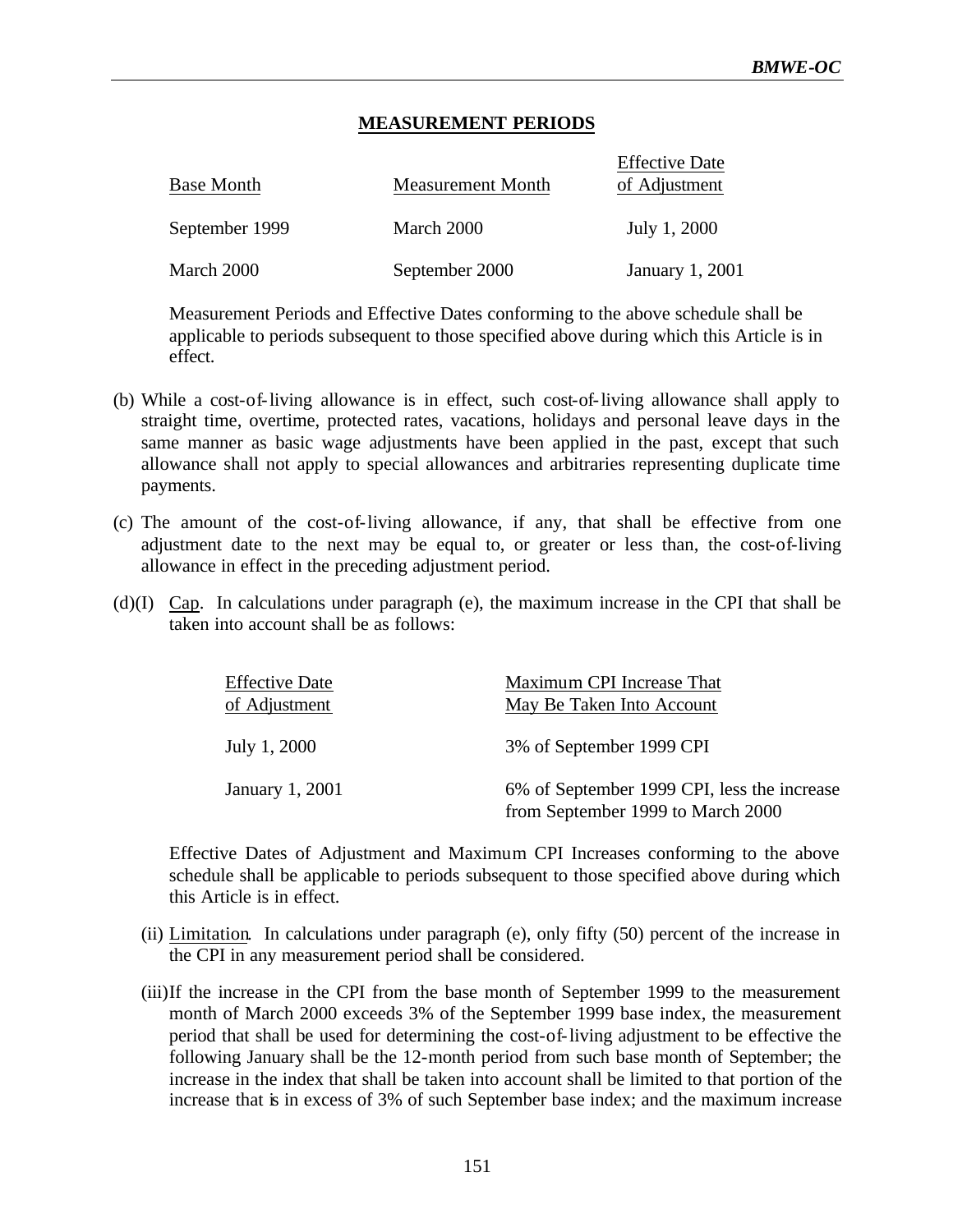in that portion of the index that may be taken into account shall be 6% of such September base index less the 3% mentioned in the preceding clause, to which shall be added any residual tenths of points which had been dropped under paragraph (e) below in calculation of the cost-of-living adjustment which shall have become effective July 1, 2000 during such measurement period.

- (iv) Any increase in the CPI from the base month of September 1999 to the measurement month of September 2000 in excess of 6% of the September 1999 base index shall not be taken into account in the determination of subsequent cost-of-living adjustments.
- (v) The procedure specified in subparagraphs (iii) and (iv) sha ll be applicable to all subsequent periods during which this Article is in effect.
- (e) Formula. The number of points change in the CPI during a measurement period, as limited by paragraph (d), shall be converted into cents on the basis of one cent equals 0.3 full points. (By "0.3 full points" it is intended that any remainder of 0.1 point or 0.2 point of change after the conversion shall not be counted.)

The cost-of-living allowance in effect on December 31, 2000 shall be adjusted (increased or decreased) effective January 1, 2001 by the whole number of cents produced by dividing by 0.3 the number of points (including tenths of points) change, as limited by paragraph (d), in the CPI during the applicable measurement period. Any residual tenths of a point resulting from such division shall be dropped. The result of such division shall be added to the amount of the cost-of-living allowance in effect on December 31, 2000 if the CPI shall have been higher at the end than at the beginning of the measurement period, and subtracted therefrom only if the index shall have been lower at the end than at the beginning of the measurement period and then, only, to the extent that the allowance remains at zero or above. The same procedure shall be followed in applying subsequent adjustments.

(f) Continuance of the cost-of-living allowance and the adjustments thereto provided herein is dependent upon the availability of the official monthly BLS Consumer Price Index (CPI-W) calculated on the same basis as such Index, except that, if the Bureau of Labor Statistics, U.S. Department of Labor should, during the effective period of this Article, revise or change the methods or basic data used in calculating such Index in such a way as to affect the direct comparability of such revised or changed index with the CPI-W during a measurement period, then that Bureau shall be requested to furnish a conversion factor designed to adjust the newly revised index to the basis of the CPI-W during such measurement period.

## **Section 2 - Payment of Cost-of-Living Allowances**

- (a) The cost-of-living allowance payable to each employee effective July 1, 2000 shall be equal to the difference between (I) the cost-of-living allowance effective on that date pursuant to Section 1 of this Part, and (ii) the amount resultant from the formula contained in Article II, Part C, Section 2(a)(ii) of the NCCC/BMWE Agreement, dated September 26, 1996.
- (b) The increase in the cost-of-living allowance effective January 1, 2001 pursuant to Section 1 of this Part shall be payable to each employee commencing on that date.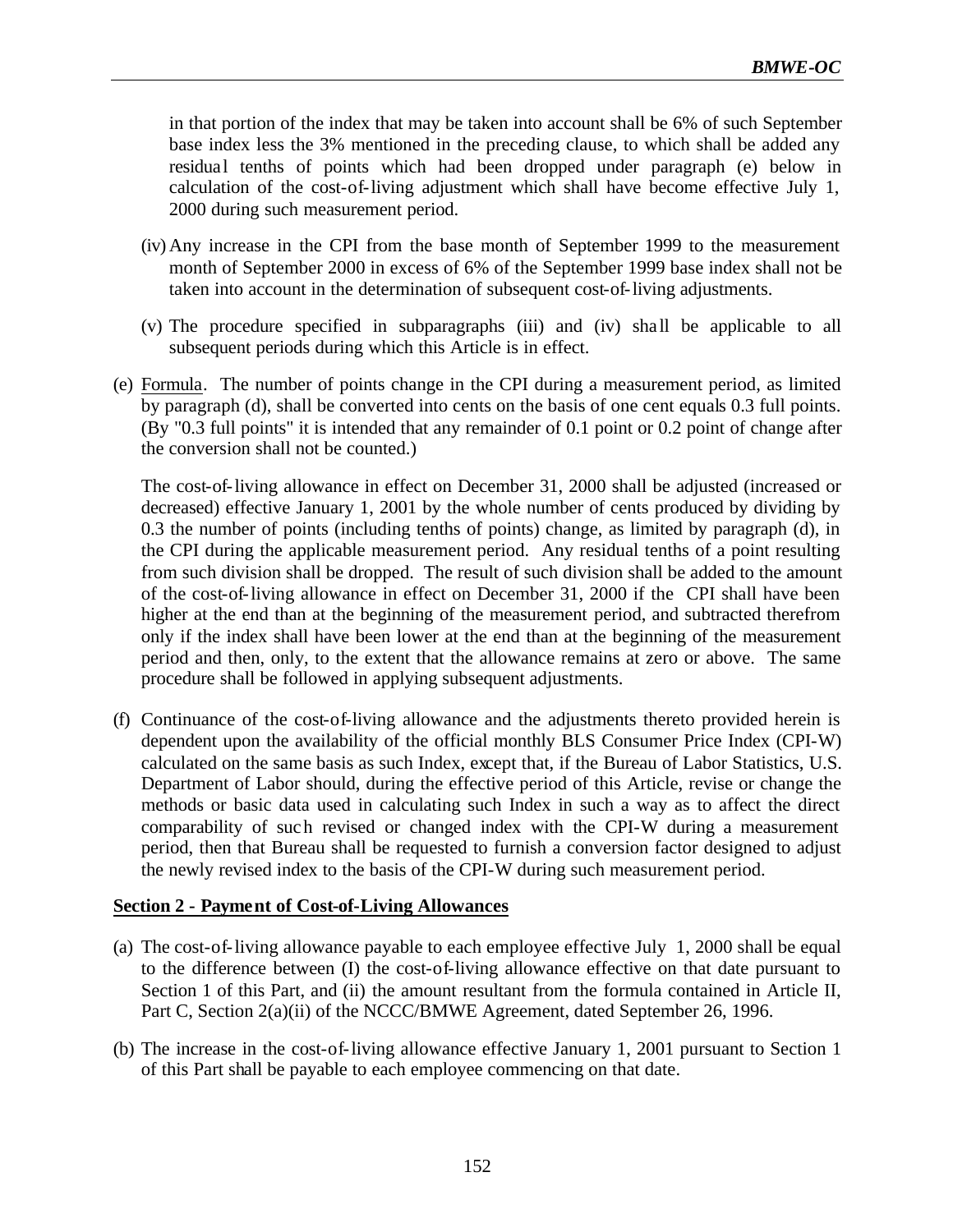- (c) The increase in the cost-of-living allowance effective July 1, 2001 pursuant to Section 1 of this Part shall be payable to each employee commencing on that date.
- (d) The procedure specified in paragraphs (b) and (c) shall be followed with respect to computation of the cost-of-living allowances payable in subsequent years during which this Article is in effect.
- (e) In making calculations under this Section, fractions of a cent shall be rounded to the nearest whole cent; fractions less than one-half cent shall be dropped and fractions of one-half cent or more shall be increased to the nearest full cent.

#### **Section 3 - Application of Cost-of-Living Allowances**

The cost-of-living allowance provided for by Section 1 of this Part C will be payable as provided in Section 2 and will not become part of basic rates of pay. Such allowance and the adjustments thereto will be applied as follows:

**Hourly Rates** - Add the amount of the cost-of-living allowance to the hourly rate of pay produced by application of Article I.

#### **Section 4 - Continuation of Part C**

The arrangements set forth in Part C of this Article shall remain in effect according to the terms thereof until revised by the parties pursuant to the Railway Labor Act.

#### **ARTICLE III - EQUITY WAGE ADJUSTMENT**

- (a) Effective November 30, 1995, rates of pay of employees covered by this Agreement shall be increased in the amount of \$.30 per hour.
- (b) Effective on January 1, 2000, rates of pay of employees covered by this Agreement shall be increased in the amount of \$.21 per hour.

#### **ARTICLE IV - RETROACTIVE PAYMENTS**

(a) Retroactive wage adjustments will be made as follows:

Payments owed as a result of the retroactive application of the Equity Wage Adjustment contained in Article III (a) and the Wage Increases contained in Article I, Sections 1 and 4, will be paid on or after October 1, 1998, and no later than November 5, 1998.

- (b) General wage and equity increases will be implemented as soon as possible. The union will be notified of the implementation schedule. Retroactive payments will run to but not including the date of such implementation.
- (c) The payment specified in paragraph (a) will be reduced by the excess of (I) the cost-of-living allowance provided for in Artic le II, Part B, Sections 1 and 4 of the NCCC/BMWE imposed agreement, dated July 29, 1991, and (ii) the nine cent cost-of-living allowance rolled into the basic rate in Article II, Part A above. In the calculation of (I) above, the offsets in clauses (ii)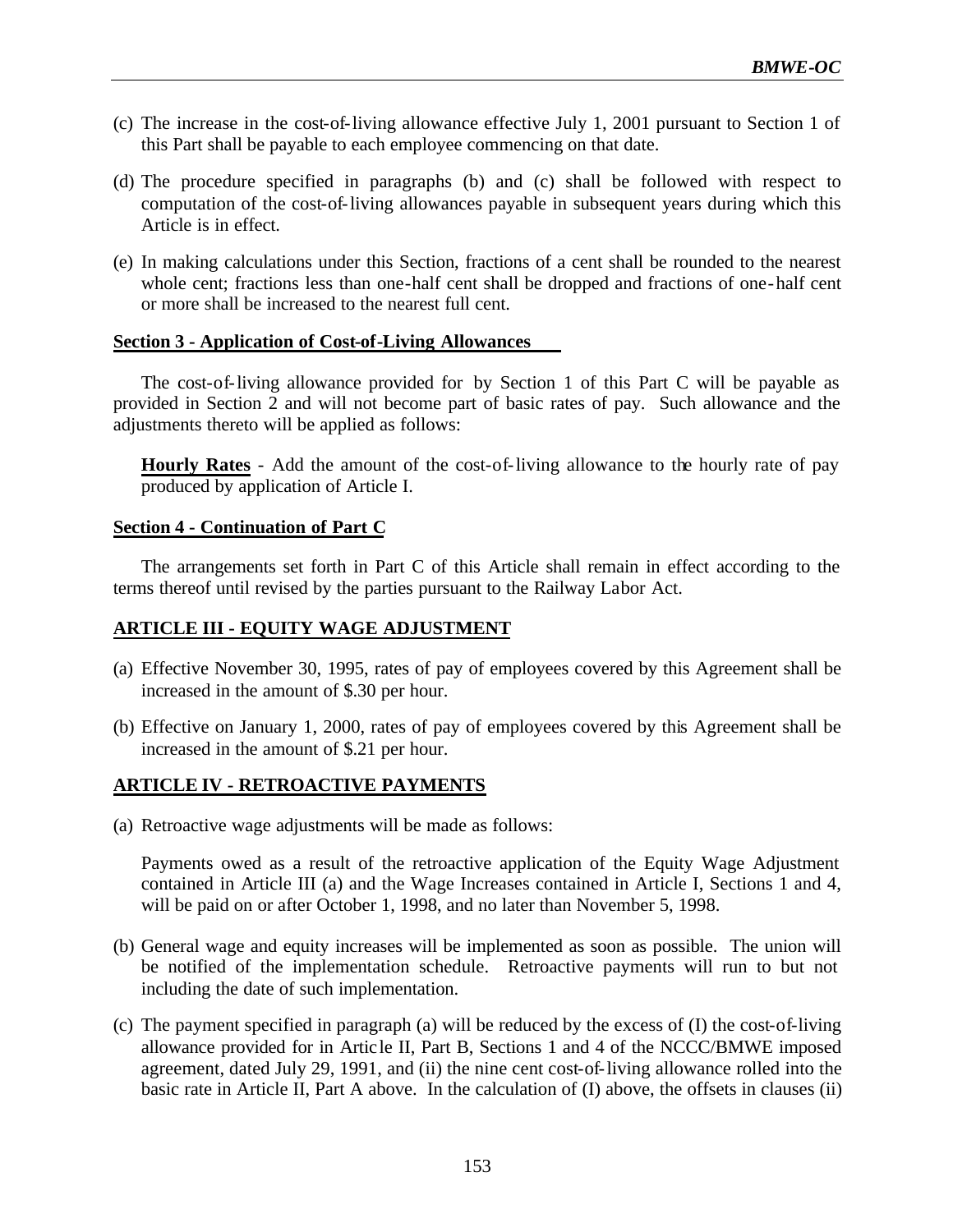in Article II, Part B, Section 3 of the NCCC/BMWE imposed agreement adopted in the Amtrak/BMWE agreement, dated June 27, 1992, will not be taken into consideration to reduce (I).

#### **ARTICLE V - AMTRAK/LABOR PRODUCTIVITY COUNCIL**

The BMWE and Amtrak will immediately establish a joint labor/management productivity council. The Council's purpose is to achieve real, measurable cost savings through a joint process yielding benchmarks for productivity increases and strategies to achieve them.

The Council would be based on a structure of mutual representation and consensual decisionmaking similar to the Amtrak/BMWE Safety Program. The BMWE and management shall each designate employee representatives in writing, and may revoke such designations at any time. Employee representatives designated by the BMWE shall be reimbursed in accordance with the schedule agreement. All costs of the Council shall be borne by Amtrak.

The Council will select a mutually agreed-upon third party -- government, private sector business, non-profit or otherwise -- to help develop benchmarks and to evaluate labor and management's progress toward those measurable goals.

Bench-marking and goal setting are not new to the transportation industry -- and especially not new to railroads. In fact, Amtrak already has the facility to collect and compare work performance.

This process would provide a forum for discussions to encourage labor participation in job scheduling and design, and other logistics. Similar work-teams are used in the auto industry and other businesses to cost-engineer projects and work processes.

The Council will work to identify possible steps for improvement in such areas as:

- 1. Organization and execution of proposed capital construction projects.
- 2. Effective use of new technology.
- 3. Current and proposed modes of work organization and methods.
- 4. Training.
- 5. Issues of workplace quality of life and fair treatment.

Possible specific cost reduction or revenue improvement targets/goals include, for example:

- 1. Reducing costs related to injuries.
- 2. Efficient use of materials and reduction of wastage.
- 3. Reducing other costs associated with job planning and execution.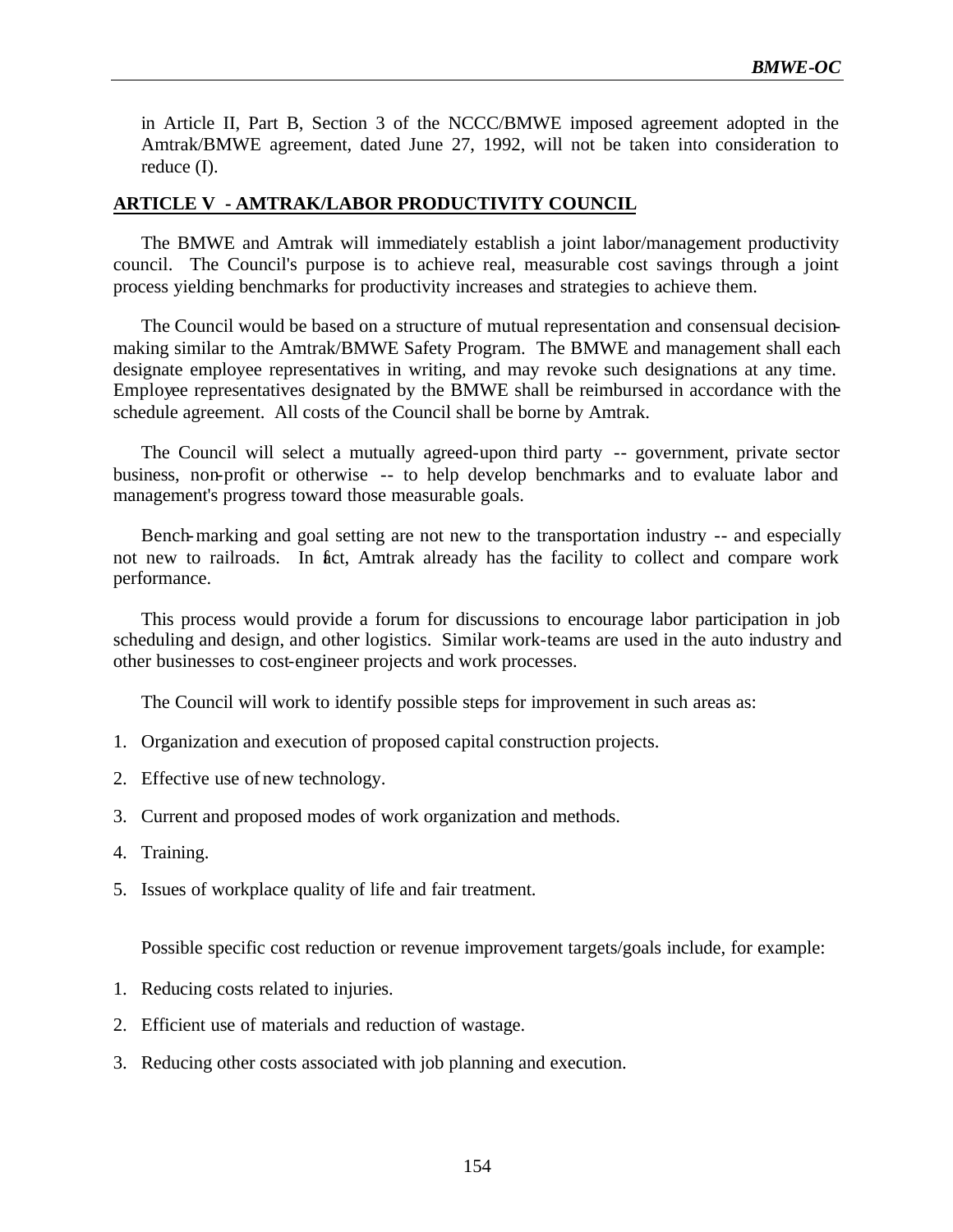- 4. Increasing productivity in core activities such as tie installation, track construction and renewal, bridge reconstruction, catenary inspection, etc.
- 5. Increasing revenue through on-time performance.

Contracting-In. It is anticipated that productivity enhancement will permit additional Amtrak work to be performed and increase crew availability of contracting-out to other railroads (commuters and freight), thereby growing revenue.

Distribution of Benefits of Savings. As productivity enhancement targets are established in all areas, periodic reviews of benchmarked activities shall evaluate progress toward those goals and the value of increased efficiencies and savings to Amtrak's bottom line. Savings up to \$3.0 million annually would primarily benefit Amtrak's bottom line. (Employees shall receive 20 percent of the benefits of the savings, while the company receives 80 percent.) However, if total annual savings exceed \$3.0 million per year, 50 percent of those savings shall be paid to employees as a bonus above normal wages and payments.

#### **ARTICLE VI - OCCUPATIONAL HEALTH WORK RELATED INJURY PROJECT**

BMWE & Amtrak shall jointly investigate with a consultant of BMWE's and Amtrak's choosing and paid for by Amtrak, ways to improve access to quality health care and innovative cost effective programs to care for occupationally injured employees. By October 1, 1998, the parties agree to create and implement a "pilot project" based on the recommendations of the consultant. This project will recognize the parties' obligation to comply with applicable federal law.

Amtrak and BMWE agree that Commonwealth Consulting shall be the first choice as consultant.

#### **ARTICLE VII - OFF-TRACK VEHICLE ACCIDENT BENEFITS**

Rule 96 of the Northeast Corridor Agreement and Rule 36 of the Corporate Agreement are hereby amended effective January 1, 1998, to include the changes in benefit levels of the Off-Track Vehicle Insurance as set forth in Article X of the September 26, 1996, NCCC/BMWE Agreement.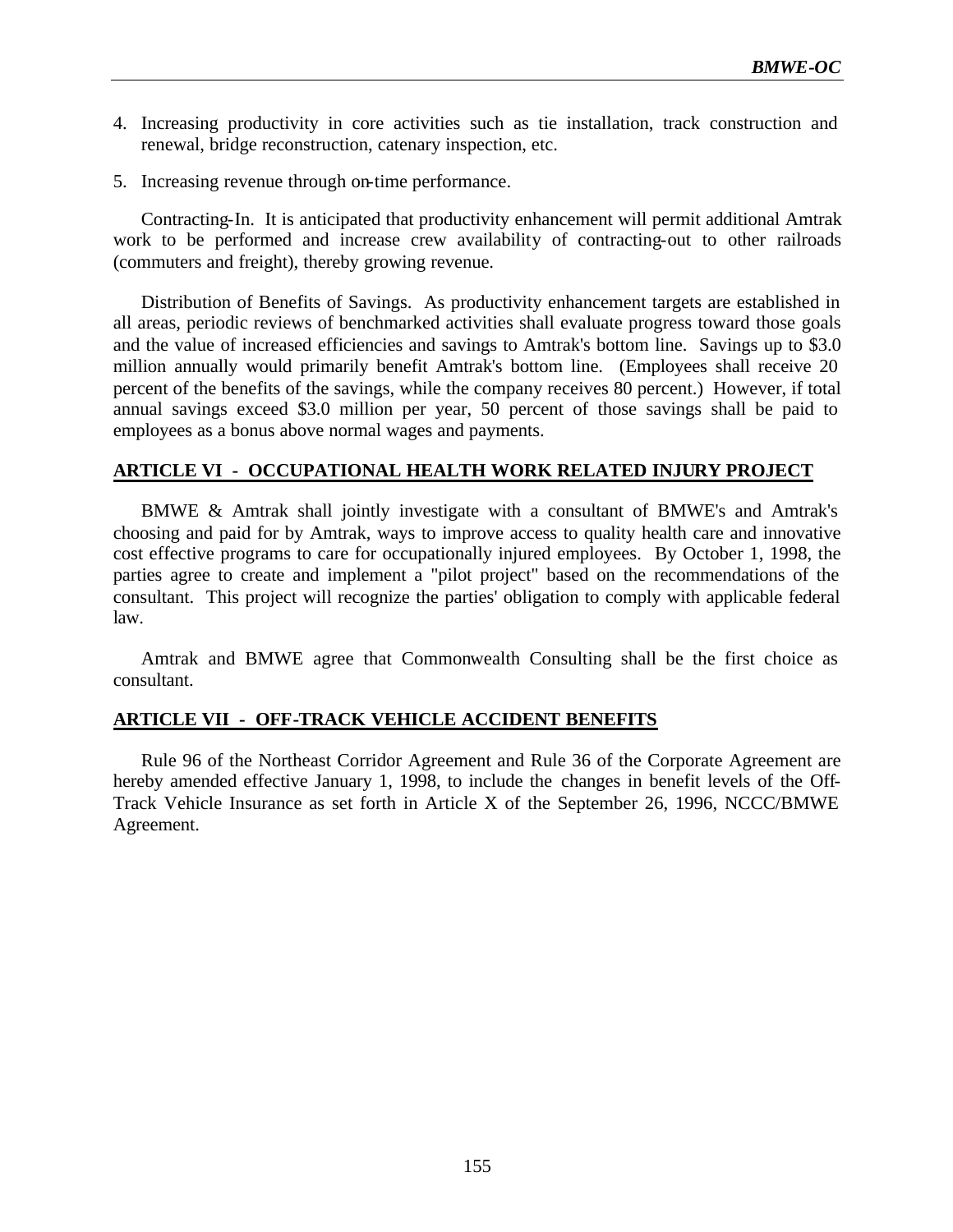# **ARTICLE VIII - WORK RULES**

1. Establish a new Rule as follows:

Southern District Bridge Rehabilitation Gangs

I. Territory

Amtrak may establish major bridge construction or rehabilitation and major station rehabilitation and construction units not assigned fixed headquarters to work over the following 3 territories on the Southern District:

Territory 1 - Zone 1 (MP 134.9 to and including Gunpowder River Bridge, MP 79.0);

> Zone 2 (Gunpowder River Bridge, MP 79.0 to Darby Creek, MP 6.4[including Bear Maintenance of Way Equipment Repair Facility]); and

Zone 1(A) (Lorton, VA Auto Train facility and former Washington Terminal territory).

Territory 2 - Zone 3 (Harrisburg, PA MP 105.4 to Philadelphia, PA MP 21.0); and

Zone 4 (Philadelphia territory, MP 21.0 [to west], MP 6.4 [to south] and MP 76.0 [to north])

Territory 3 - Zone 5 (East of Holmes Tower, MP 76.0 to Hunter MP 11.0); and

Zone 6 (Hunter, MP 11.0 to Shell Tower New Rochelle, NY, MP 18.7, [including Sunnyside Yard] and the West Side Connection, MP 0.0 to MP 10.82)

- II. Operation of Southern District Bridge Rehabilitation Gangs
	- (a) Amtrak may establish one (1) Southern District Bridge Rehabilitation Gang in each of the territories defined in Section I above.
	- (b) The complement of each Southern District Bridge Rehabilitation Gang shall not exceed twelve (12) employees.
	- (c) Southern District Bridge Rehabilitation Gangs are restricted to performing only major construction or rehabilitation of bridges and major rehabilitation and construction of stations.
	- (d) The November 3, 1976, Special Construction Agreement shall not apply to gangs established under this rule.

III. Notice to be Given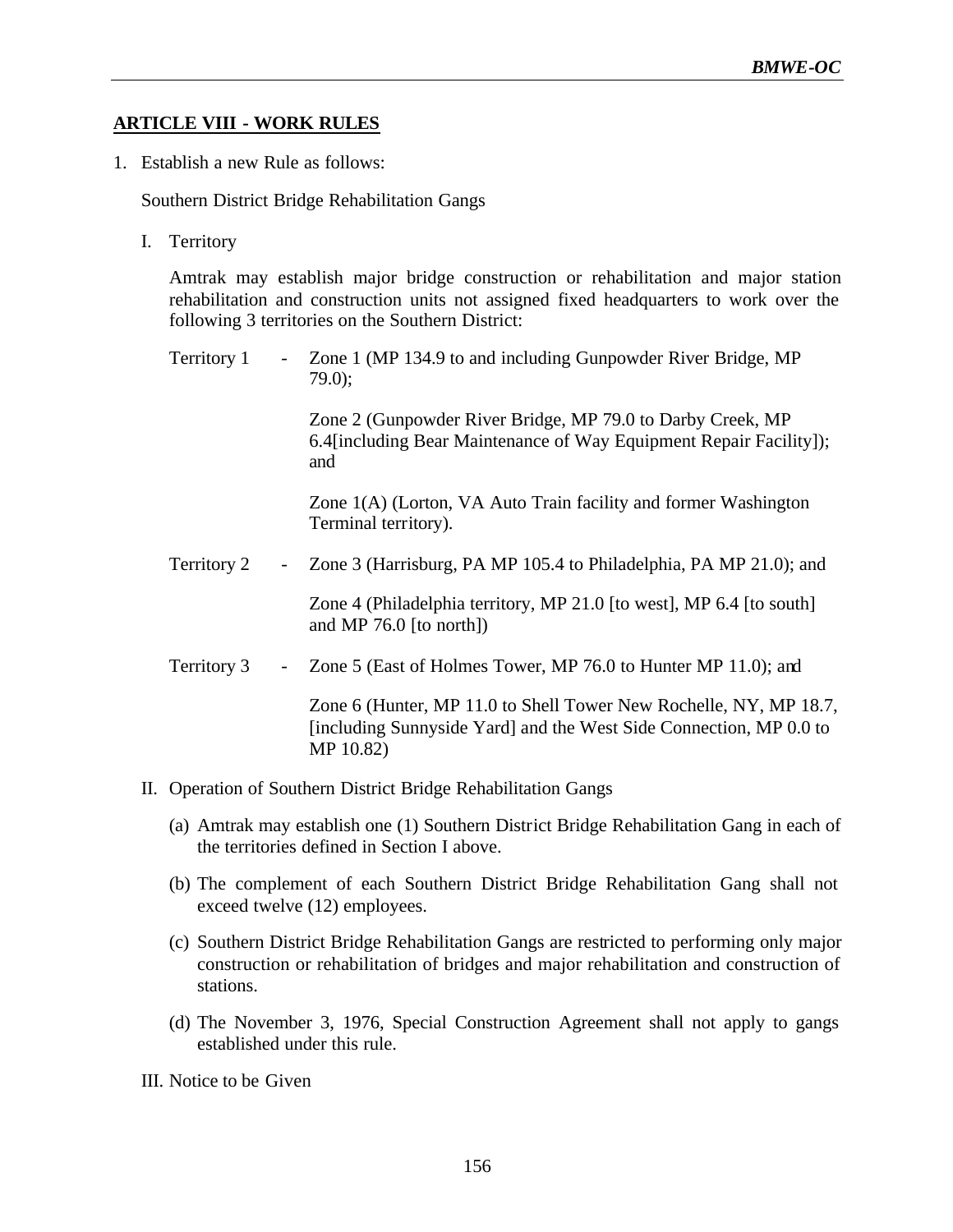When Amtrak intends to establish a Southern District Bridge Rehabilitation Gang, it shall give at least thirty (30) days written notice thereof to the interested General Chairman; such notice to contain information relative to the following:

- (1) Description of territory over which it is programmed to work.
- (2) Length of time gang will operate.
- (3) Number of positions in each classification assigned to the unit.

#### IV. Work Week

The workweek shall be 4 ten hour days with hours and rest days governed by Rules 32 and  $42(a)$ -(f) and (h) of the agreement.

- V. Travel Allowance.
	- (a) Employees assigned to positions in one of these units established pursuant to this Agreement, will be allowed a travel allowance of:
		- (1) \$12.50 for each weekend trip from their homes to the Lodging site, including the initial trip in establishing the unit.
		- (2) \$12.50 for each weekend trip from the Lodging site to their homes, including the final trip after termination of the unit.

However, an employee assigned to a unit working a four (4) day week shall forfeit twenty-five percent (25%) of such travel allowance for each day of the work week on which compensation paid him by Amtrak for service performed has not been credited. Compensation referred to in this section is understood to include that received for holidays under Article II of the Agreement of August 21, 1954 as amended.

- (b) The payment referred to in Section (a) hereof, is to cover any expenses these employees may incur while making such weekend trips and is in lieu of all other compensation said employees may be entitled to under the provisions of any other agreement, practice or working condition for such weekends.
- (c) The provisions of this Article are not applicable to trips made by employees to and from their homes on legal holidays.
- (d) Employees in lodging will be transported to the nearest point where rail transportation is available to make weekend trips to their homes.
- (e) For vacation purposes or any other situation where work days are counted as accumulative days, employees working a four (4) ten (10) hour day work week, will be credited with working five (5) work days in that work week.
- (f) Holidays falling on the second or third work day of employees assigned to a four (4) ten (10) hour day work week, may, by agreement between the Assistant Chief Engineer Maintenance of Way and Structures and General Chairman, be changed to the first or fourth work day of the work week.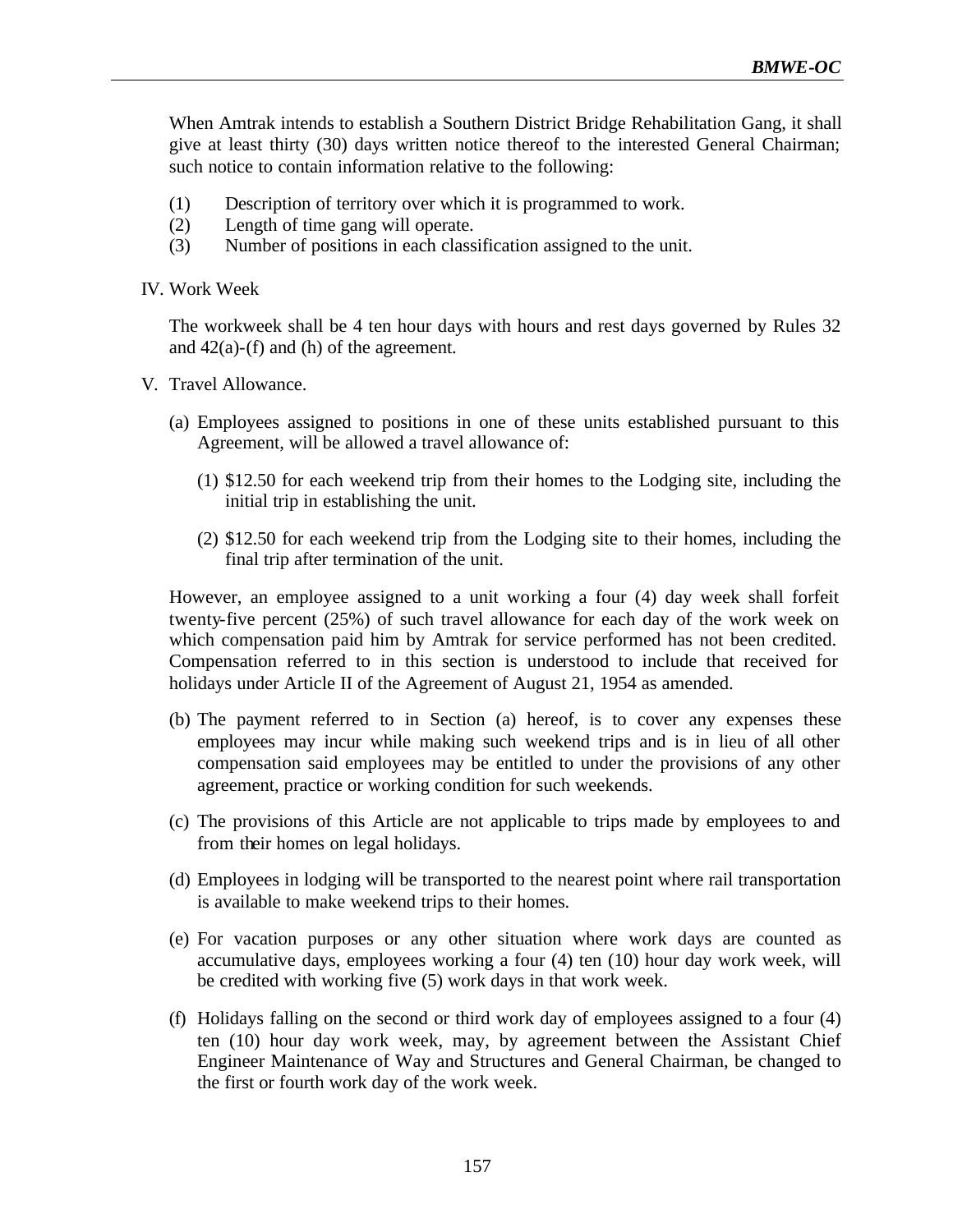VI. Meals and Lodging.

- (a) Three (3) meals a day on each work day will be furnished at the expense of Amtrak to those employees holding regularly assigned positions in the unit.
- (b) Amtrak may substitute a \$29.50 per diem allowance in lieu of meals for each work day that covered employees perform compensated service.
- (c) Amtrak shall provide suitable lodging in which each employee shall have a separate bed at least three (3) feet from the next nearest bed.

VII. Headquarters.

The location of headquarters points shall be the carrier designated lodging site unless otherwise agreed to by the General Chairman and Assistant Chief Engineer. Headquarters points may be changed upon seventy-two (72) hours advance notice posted with a copy to the General Chairman.

2. Catenary Conversion for Southern District

Within 30 days of signing this agreement, the parties will meet to determine how to establish two District ET gangs operating under concepts similar to the Southern District Bridge Rehabilitation Gangs to accomplish all the work needed to facilitate the conversion of a major power system--the conversion of the catenary system on the Southern District to constant tension.

3. Electric Traction Trainee Rates

On the effective date of this agreement, the September 26, 1980, Memorandum of Agreement governing ET Lineman and Electrician Trainee Rates of pay is eliminated and Article V of the August 19, 1981, Electric Traction Department Training agreement is modified as follows:

"Pay of Electric Traction Trainees will be as follows:

| <b>Starting Rate for Trainees</b> | 90 % of full Lineman Rate  |
|-----------------------------------|----------------------------|
| 6 Months                          | 92.5% of full Lineman Rate |
| 12 Months                         | 95 % of full Lineman Rate  |
| 18 Months                         | 97.5% of full Lineman Rate |
| 24 Months                         | 100 % of full Lineman Rate |

Trainees will receive eight (8) hours pay per day attending class. Those Trainees who are required to travel in excess of two hours in each direction to attend class will be paid one (1) additional hour at the applicable straight time rate."

4. Meal Allowance

On the effective date of this agreement, all per diem allowances shall be increased to \$29.50.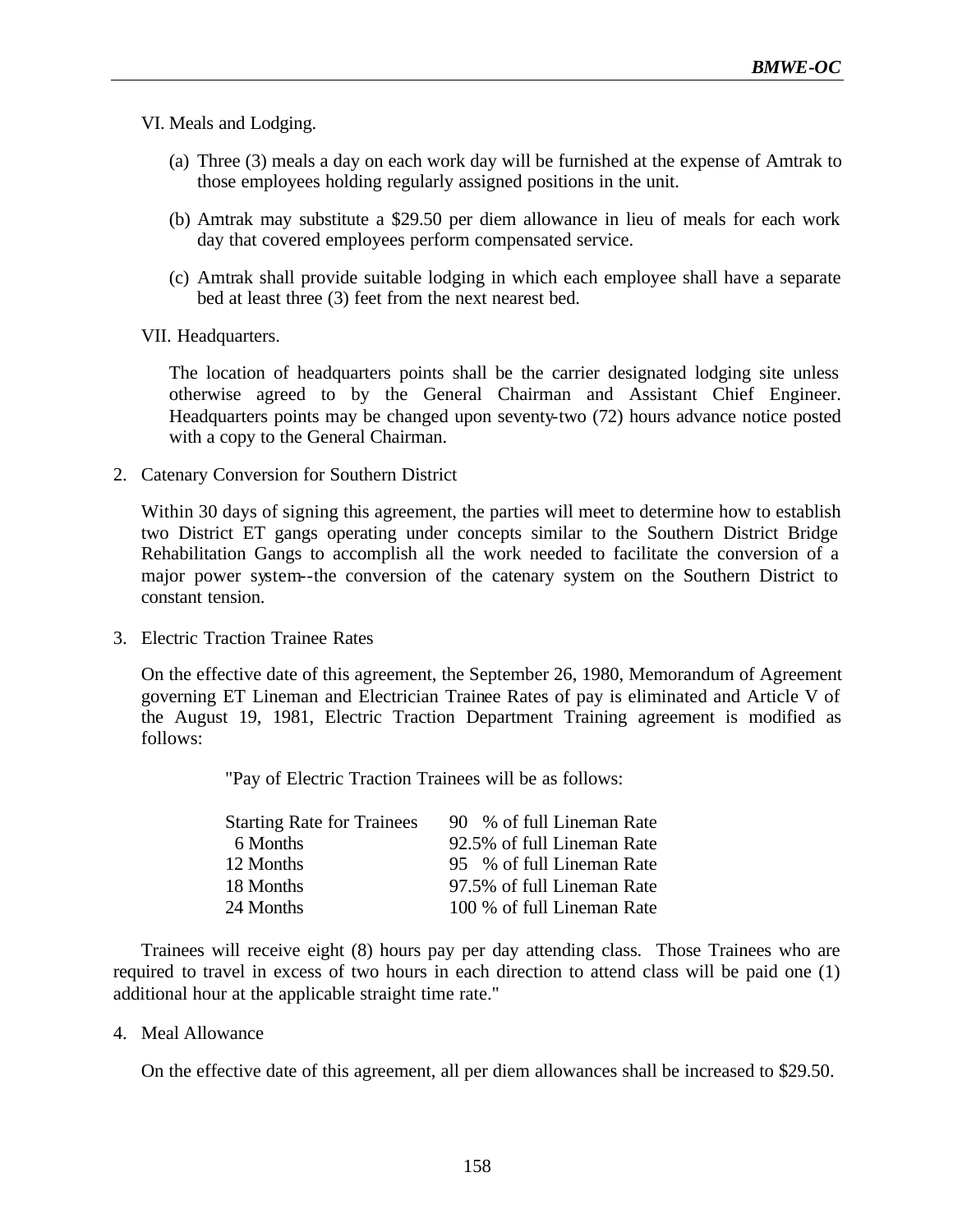5. Travel Allowance

On the effective date of this agreement all travel allowances shall be increased to \$12.50 in each direction.

6. Worksite Reporting

On the effective date of this agreement, Rule 31 of the Corporate Agreement and Rule 101 of the Northeast Corridor Agreement are eliminated.

7. Reduction in Force

On the effective date of this agreement, paragraph (g) of Rule 18 is eliminated and paragraph (f) of Rule 18 is amended to provide as follows:

"An employee furloughed as the result of reduction of force who desires to be recalled to active service shall file his name and address, as well as subsequent notice(s) of change, with the officer(s) designated by the Carrier. The employee will prepare three (3) copies of such notice and/or change notice(s), retaining one copy and filing two (2) copies with the officer referred to. One copy of such notice will be forwarded by Amtrak to the General Chairman.

In the event an employee fails to file notice as set forth above, Amtrak may request, by certified mail to the employee's address of record, that the employee file such notice. Failure to comply with such a request may result in the application of Rule 21-A.

Amtrak shall not be subject to financial liability for failure to recall employees who do not file their name and address as required above.

The requirement for filing name and address will not apply to an employee who exercises seniority in reduction of force to another position covered by this Agreement."

8. Withholding From Service Pending Trial

Rule 15, paragraph 1 of the Corporate Agreement and Rule 69 of the Northeast Corridor Agreement are modified by adding the following:

"An employee held out of service pursuant to this rule shall remain under pay as though he were in active service on his regular position unless medically disqualified. Compensation under this rule shall continue until the decision is rendered following the trial/investigation, except that if the employee or his duly accredited representative requests a postponement of the employee's trial/investigation, the employee will not be compensated for the period of such postponement.

In the event of such a postponement, Amtrak shall attempt to reschedule the trial/investigation to commence within fifteen (15) days of the postponement. If the trial/investigation cannot be scheduled within that time, through no fault of the employee or his representative, compensation will again be paid after the fifteen (15) day period."

9. Vacations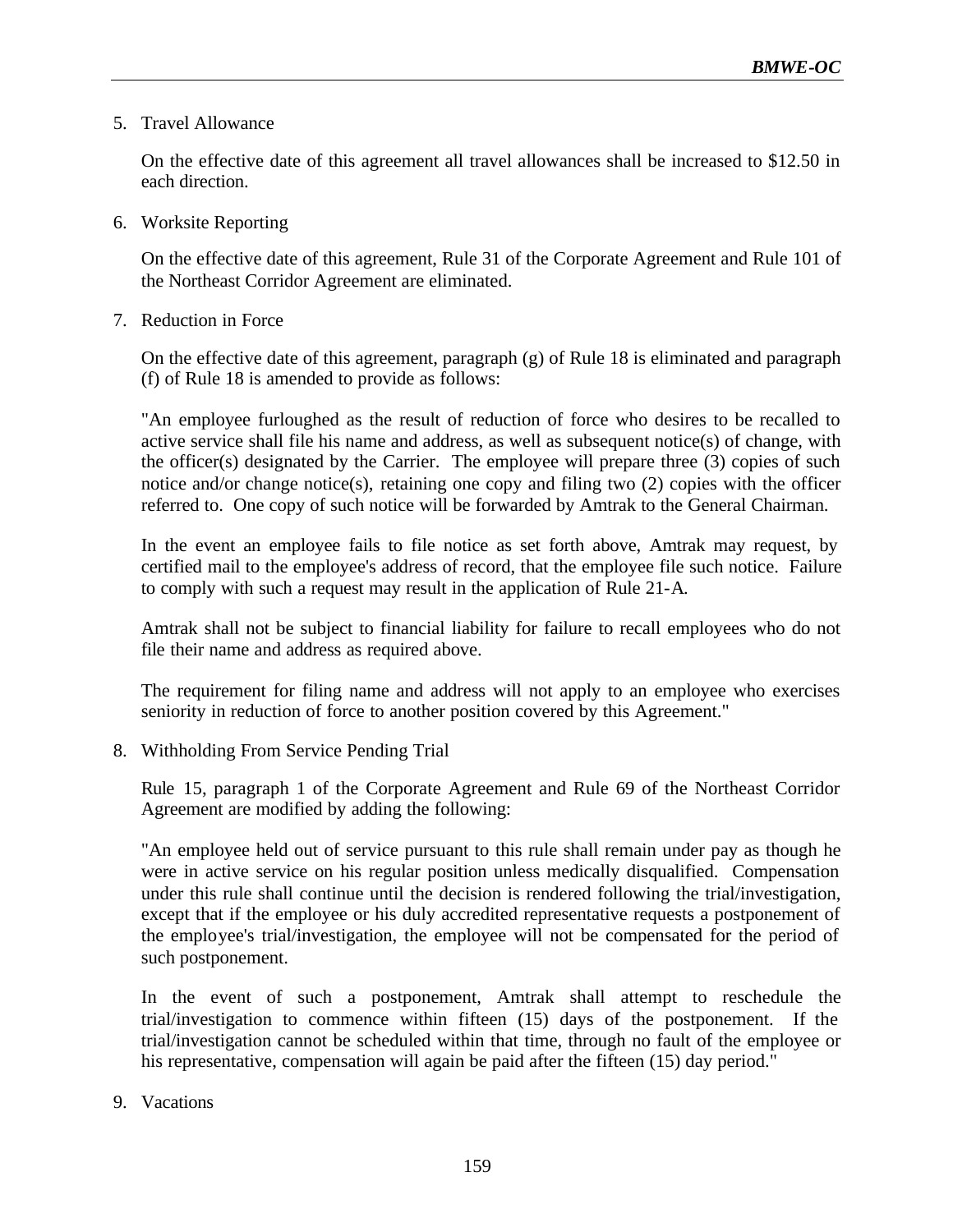Rule 88 of the Northeast Corridor Agreement and Rule 18 of the Corporate Agreement are modified by adding the following:

"Effective January 1, 1998, employees shall be permitted to take one week of their vacation allowance per year in less than 40 hour increments, provided that such vacation days will be scheduled in accordance with existing rules on Amtrak applicable to the scheduling of personal leave days.

## **ARTICLE IX - REPRINTING THE AGREEMENTS**

Rule 98 of the Northeast Corridor Agreement is amended and a new Rule (31) is included in the Corporate Agreement reading as follows:

"Amtrak shall print and distribute copies of the agreement, as amended, to all affected employees within ninety (90) days after the parties have agreed and approved the contents of the agreement."

# **ARTICLE X - CONTINGENCIES**

The agreement will be effective only upon ratification by the BMWE and approval by Amtrak's Board of Directors. The parties to this agreement further agree that specific funding actions must occur to assure that Amtrak can execute the financial obligations of this agreement. Federal appropriations funding contingencies that must be met in order for Amtrak to be bound to carry out these financial obligations include, but are not limited to:

- \$ enactment of an Amtrak authorization bill; and
- \$ submission by the Administration and enactment of legislation providing operating assistance in amounts consistent with the "glidepath" to zero operating subsidy by FY 2002; and
- \$ submission by the Administration and enactment of legislation providing additional operating assistance in amounts sufficient to correct shortfalls in FY 1996 and 1997 operating assistance; and
- \$ no reduction in the first payment of \$1.15 billion from the Capital Trust Fund; and
- appropriation of general capital in FY 2000 at levels at least comparable to the FY 99 level.
- \$ Should the Amtrak Board of Directors determine that any of these contingencies ? or other significant funding event ? has failed to occur within a reasonable time, the BMWE-Amtrak agreement provisions related to wage increases not yet paid shall be void unless the Amtrak Board of Directors determines that Amtrak is financially able to continue such payments. Prior to making its decision, the Board of Directors shall consult with the BMWE. If the wage increase provisions are void because such contingencies are not met or if Amtrak fails to pay scheduled increases and/or scheduled retroactive payments and/or scheduled lump sum payments on schedule:
- 1. Amtrak shall notify the BMWE as soon as it has determined that it will be unable to pay the scheduled increase and/or retroactive payment, and/or lump sum payment on schedule.
- 2. The parties will for a period of 30 days renegotiate the terms and conditions of this agreement in an effort to meet changed financial circumstances.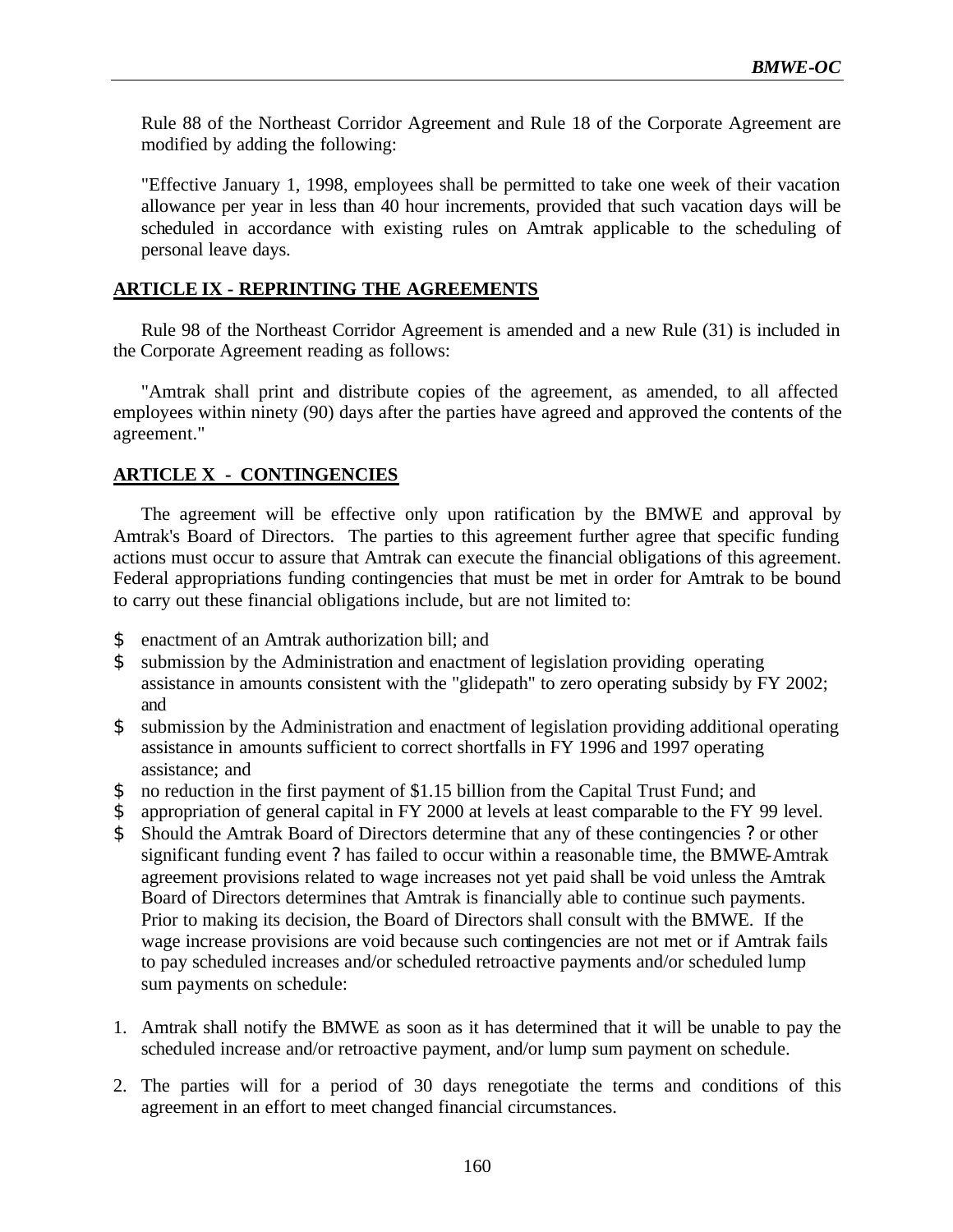- 3. At the end of the 30 days, a cooling-off period will prevail for 30 days.
- 4. At the end of the cooling-off period, the parties may engage in self-help. If either party engages in self-help, the agreement will no longer bind either party.
- 5. The parties agree that a failure to pay scheduled pay increases and/or retroactive and/or lump sum payments on schedule shall be a major dispute.
- 6. Clerical error which delays scheduled pay increases and/or retroactive and/or lump sum payments shall not trigger procedures 1 - 5 above.

This agreement is without prejudice to BMWE's position that the glidepath is poorly considered transportation policy.

## **ARTICLE XI - MORATORIUM**

- A. The purpose of this Agreement is to fix the general level of compensation during the period of the Agreement, and to settle the disputes growing out of the notice dated October 27, 1995, served upon the organization by Amtrak, and all notices served on Amtrak by the organization on or after November 1, 1994. This agreement shall remain in effect through December 31, 1999 and thereafter until changed or modified in accordance with the provisions of the Railway Labor Act, as amended.
- B. No party to this Agreement shall serve, prior to November 1, 1999 (not to become effective before January 1, 2000), any notice or proposal which relates to the subject matter of the provisions of this Agreement or which proposes matters covered by the proposals of the parties specified in paragraph (A) above and any proposals in pending notices relating to such subject matters are hereby withdrawn.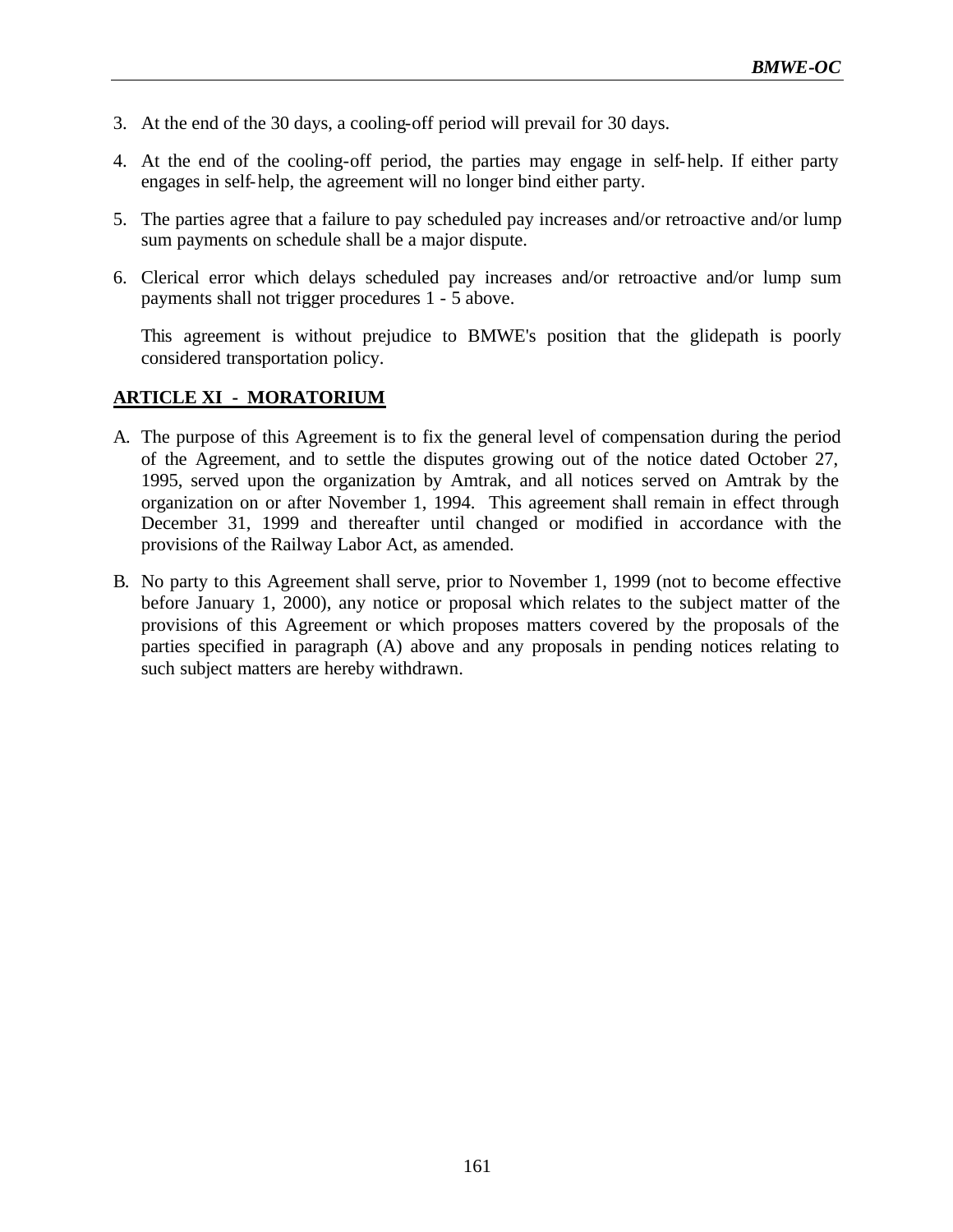C. This Article will not bar the National Railroad Passenger Corporation and the organization signatory hereto from agreeing upon any subject of mutual interest.

FOR THE NATIONAL RAILROAD PASSENGER CORPORATION

FOR THE BROTHERHOOD OF MAINTENANCE OF WAY EMPLOYES

\_\_\_\_\_\_\_\_\_\_\_\_\_\_\_\_\_\_\_\_\_\_\_\_\_\_\_\_\_\_\_\_ Joseph M. Bress Vice President, Labor Relations

\_\_\_\_\_\_\_\_\_\_\_\_\_\_\_\_\_\_\_\_\_\_\_\_\_\_\_\_\_\_\_\_ Richard F. Palmer, Director

Jed Dodd, General Chairman

\_\_\_\_\_\_\_\_\_\_\_\_\_\_\_\_\_\_\_\_\_\_\_\_\_\_\_\_\_\_\_\_ Perry K. Geller, General Chairman

\_\_\_\_\_\_\_\_\_\_\_\_\_\_\_\_\_\_\_\_\_\_\_\_\_\_\_\_\_\_\_\_ H. J. Granier, General Chairman

\_\_\_\_\_\_\_\_\_\_\_\_\_\_\_\_\_\_\_\_\_\_\_\_\_\_\_\_\_\_\_\_

\_\_\_\_\_\_\_\_\_\_\_\_\_\_\_\_\_\_\_\_\_\_\_\_\_\_\_\_\_\_\_\_ Craig A. Roodenburg Labor Relations Officer

\_\_\_\_\_\_\_\_\_\_\_\_\_\_\_\_\_\_\_\_\_\_\_\_\_\_\_\_\_\_\_\_

\_\_\_\_\_\_\_\_\_\_\_\_\_\_\_\_\_\_\_\_\_\_\_\_\_\_\_\_\_\_\_\_ Charles E. Woodcock, Director

\_\_\_\_\_\_\_\_\_\_\_\_\_\_\_\_\_\_\_\_\_\_\_\_\_\_\_\_\_\_\_\_

Stuart A. Hurlburt, Jr., General Chairman

Alison Conway-Smith Vice President, Engineering \_\_\_\_\_\_\_\_\_\_\_\_\_\_\_\_\_\_\_\_\_\_\_\_\_\_\_\_\_\_\_\_ James D. Knight, General Chairman

\_\_\_\_\_\_\_\_\_\_\_\_\_\_\_\_\_\_\_\_\_\_\_\_\_\_\_\_\_\_\_\_ David E. McMahon, General Chairman

**I concur:**

\_\_\_\_\_\_\_\_\_\_\_\_\_\_\_\_\_\_\_\_\_\_\_\_\_\_\_\_\_\_\_\_ Mac A. Fleming, International President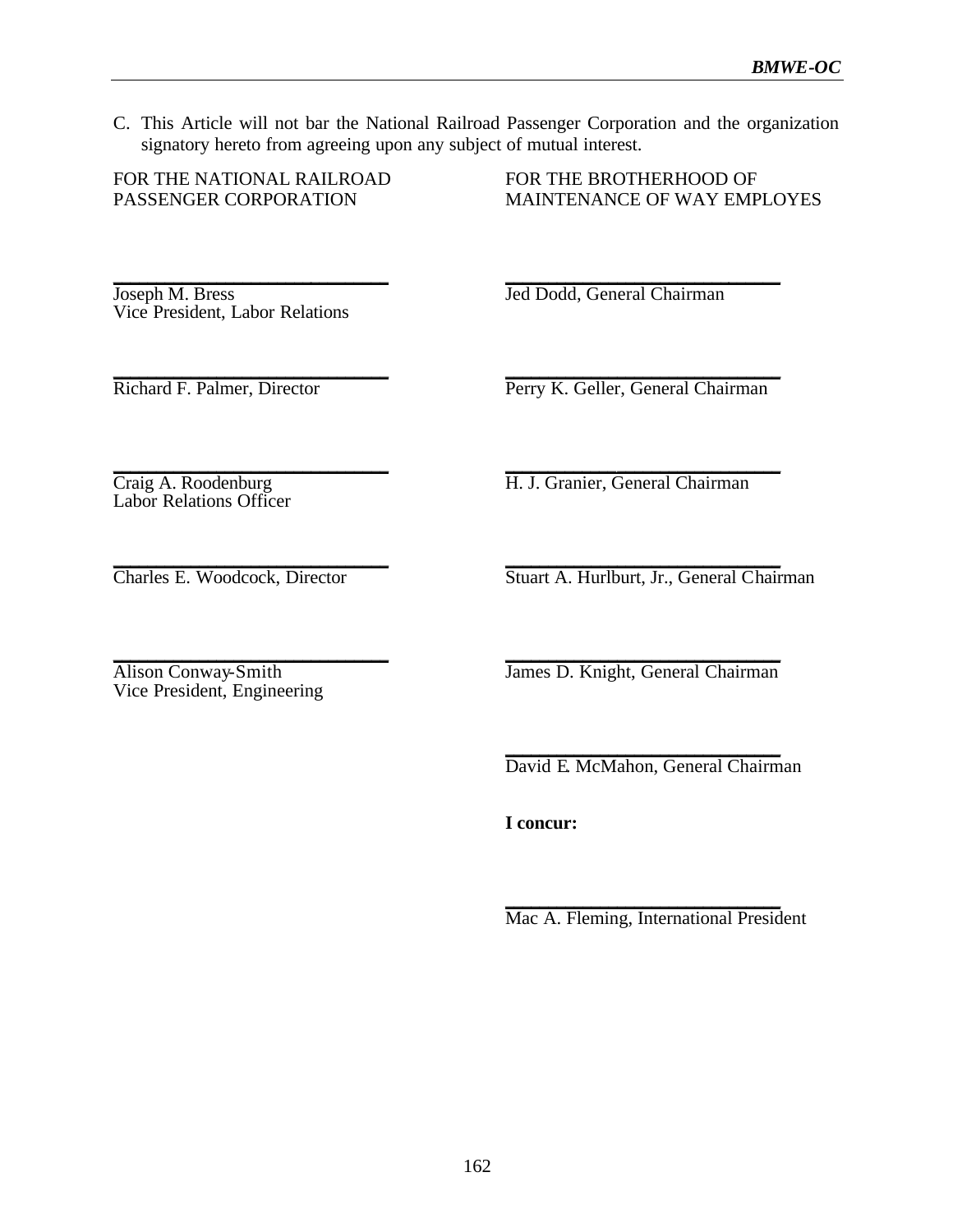| Mr. Jed Dodd, General Chairman<br>Pennsylvania Federation                                | Brotherhood of Maintenance of Way Employes                                   |
|------------------------------------------------------------------------------------------|------------------------------------------------------------------------------|
| Brotherhood of Maintenance of Way Employes                                               | Mr. Hayward J. Granier, General Chairman<br>Illinois Central Gulf Federation |
| Mr. Perry K. Geller, Sr., General Chairman<br><b>Consolidated Rail System Federation</b> | Brotherhood of Maintenance of Way Employes                                   |
| Gentlemen:                                                                               |                                                                              |
| Mr. Stuart A. Hurlburt, Jr., General Chairman<br>Northeastern System Federation          | Brotherhood of Maintenance of Way Employes                                   |
| Brotherhood of Maintenance of Way Employes                                               | Mr. James D. Knight, General Chairman<br><b>Seaboard Federation</b>          |
| Mr. David E. McMahon, General Chairman<br>Pacific Federation                             | Brotherhood of Maintenance of Way Employes                                   |

This confirms our understanding with respect to the Agreement of this date.

The parties exchanged various proposals and drafts antecedent to adoption of the various Articles that appear in this Agreement. It is our mutual understanding that none of such antecedent proposals and drafts will be used by any party for any purpose and that the provisions of this Agreement will be interpreted and applied as though such proposals and drafts had not been used or exchanged in the negotiation.

Please acknowledge your agreement by signing your name in the space provided below.

Very truly yours,

Joseph M. Bress Vice President Labor Relations

\_\_\_\_\_\_\_\_\_\_\_\_\_\_\_\_\_\_\_\_\_\_\_\_\_\_\_\_\_\_\_\_ Jed Dodd, General Chairman

\_\_\_\_\_\_\_\_\_\_\_\_\_\_\_\_\_\_\_\_\_\_\_\_\_\_\_\_\_\_\_\_ Perry K. Geller, General Chairman

H. J. Granier, General Chairman

\_\_\_\_\_\_\_\_\_\_\_\_\_\_\_\_\_\_\_\_\_\_\_\_\_\_\_\_\_\_\_\_

\_\_\_\_\_\_\_\_\_\_\_\_\_\_\_\_\_\_\_\_\_\_\_\_\_\_\_\_\_\_\_\_ David E. McMahon, General Chairman

\_\_\_\_\_\_\_\_\_\_\_\_\_\_\_\_\_\_\_\_\_\_\_\_\_\_\_\_\_\_\_\_

\_\_\_\_\_\_\_\_\_\_\_\_\_\_\_\_\_\_\_\_\_\_\_\_\_\_\_\_\_\_\_\_ Stuart A. Hurlburt, Jr., General Chairman

James D. Knight, General Chairman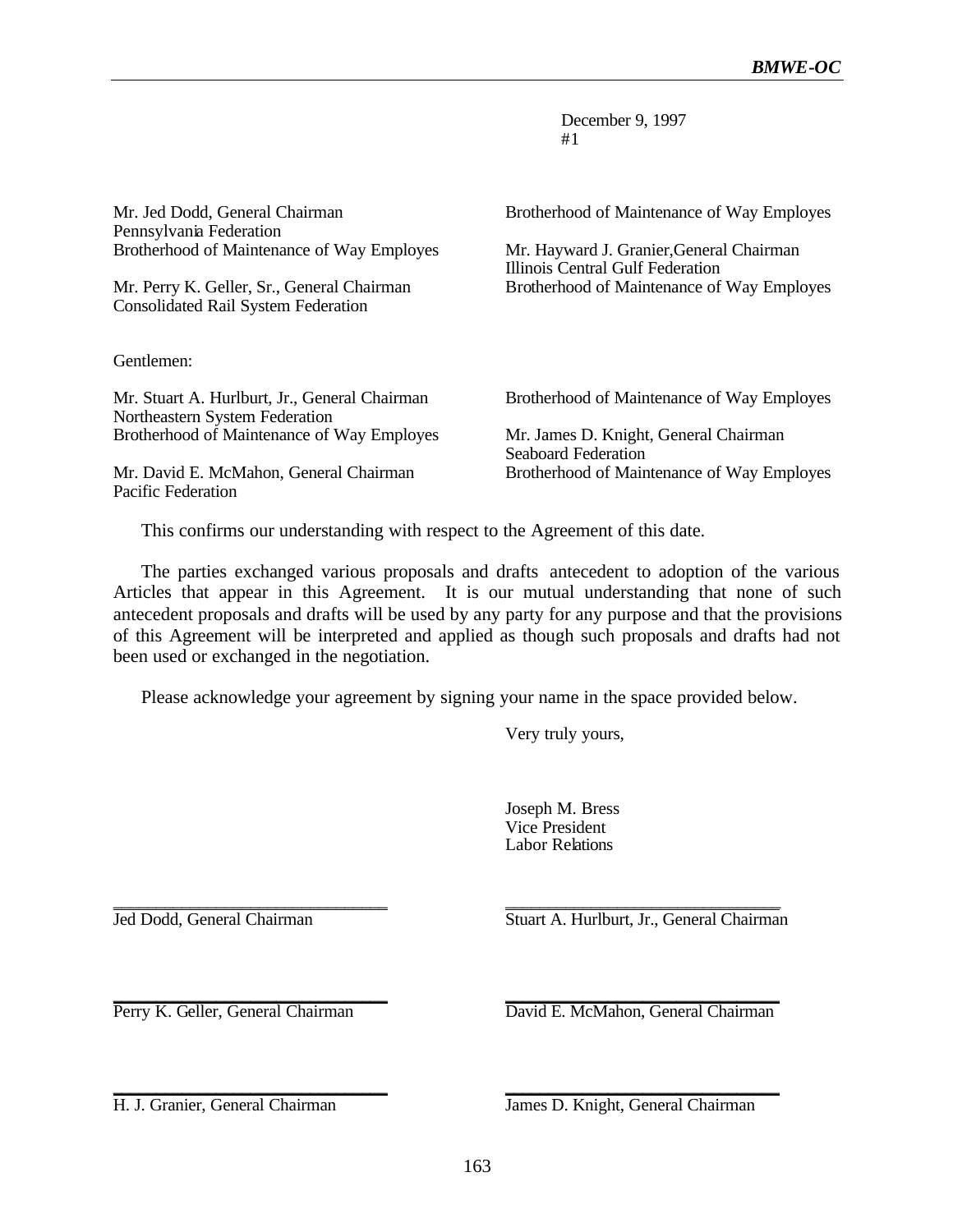| Mr. Jed Dodd, General Chairman<br>Pennsylvania Federation<br>Brotherhood of Maintenance of Way Employes<br>Mr. Perry K. Geller, Sr., General Chairman<br><b>Consolidated Rail System Federation</b> | Brotherhood of Maintenance of Way Employes<br>Mr. Hayward J. Granier, General Chairman<br>Illinois Central Gulf Federation<br>Brotherhood of Maintenance of Way Employes |
|-----------------------------------------------------------------------------------------------------------------------------------------------------------------------------------------------------|--------------------------------------------------------------------------------------------------------------------------------------------------------------------------|
| Gentlemen:                                                                                                                                                                                          |                                                                                                                                                                          |
| Mr. Stuart A. Hurlburt, Jr., General Chairman<br>Northeastern System Federation                                                                                                                     | Brotherhood of Maintenance of Way Employes                                                                                                                               |
| Brotherhood of Maintenance of Way Employes                                                                                                                                                          | Mr. James D. Knight, General Chairman<br><b>Seaboard Federation</b>                                                                                                      |
| Mr. David E. McMahon, General Chairman<br>Pacific Federation                                                                                                                                        | Brotherhood of Maintenance of Way Employes                                                                                                                               |

This refers to the increase in wages provided for in Section 1 of Article I of the Agreement of this date.

It is understood that the retroactive portion of that wage increase shall be applied only to employees who have an employment relationship with a carrier on the date of this Agreement or who retired or died subsequent to December 1, 1995.

Please acknowledge your agreement by signing your name in the space provided below.

Very truly yours,

Joseph M. Bress Vice President Labor Relations

Jed Dodd, General Chairman

\_\_\_\_\_\_\_\_\_\_\_\_\_\_\_\_\_\_\_\_\_\_\_\_\_\_\_\_\_\_\_\_ Perry K. Geller, General Chairman

\_\_\_\_\_\_\_\_\_\_\_\_\_\_\_\_\_\_\_\_\_\_\_\_\_\_\_\_\_\_\_\_

\_\_\_\_\_\_\_\_\_\_\_\_\_\_\_\_\_\_\_\_\_\_\_\_\_\_\_\_\_\_\_\_

H. J. Granier, Gene ral Chairman

Stuart A. Hurlburt, Jr., General Chairman

\_\_\_\_\_\_\_\_\_\_\_\_\_\_\_\_\_\_\_\_\_\_\_\_\_\_\_\_\_\_\_\_

\_\_\_\_\_\_\_\_\_\_\_\_\_\_\_\_\_\_\_\_\_\_\_\_\_\_\_\_\_\_\_\_ David E. McMahon, General Chairman

\_\_\_\_\_\_\_\_\_\_\_\_\_\_\_\_\_\_\_\_\_\_\_\_\_\_\_\_\_\_\_\_ James D. Knight, General Chairman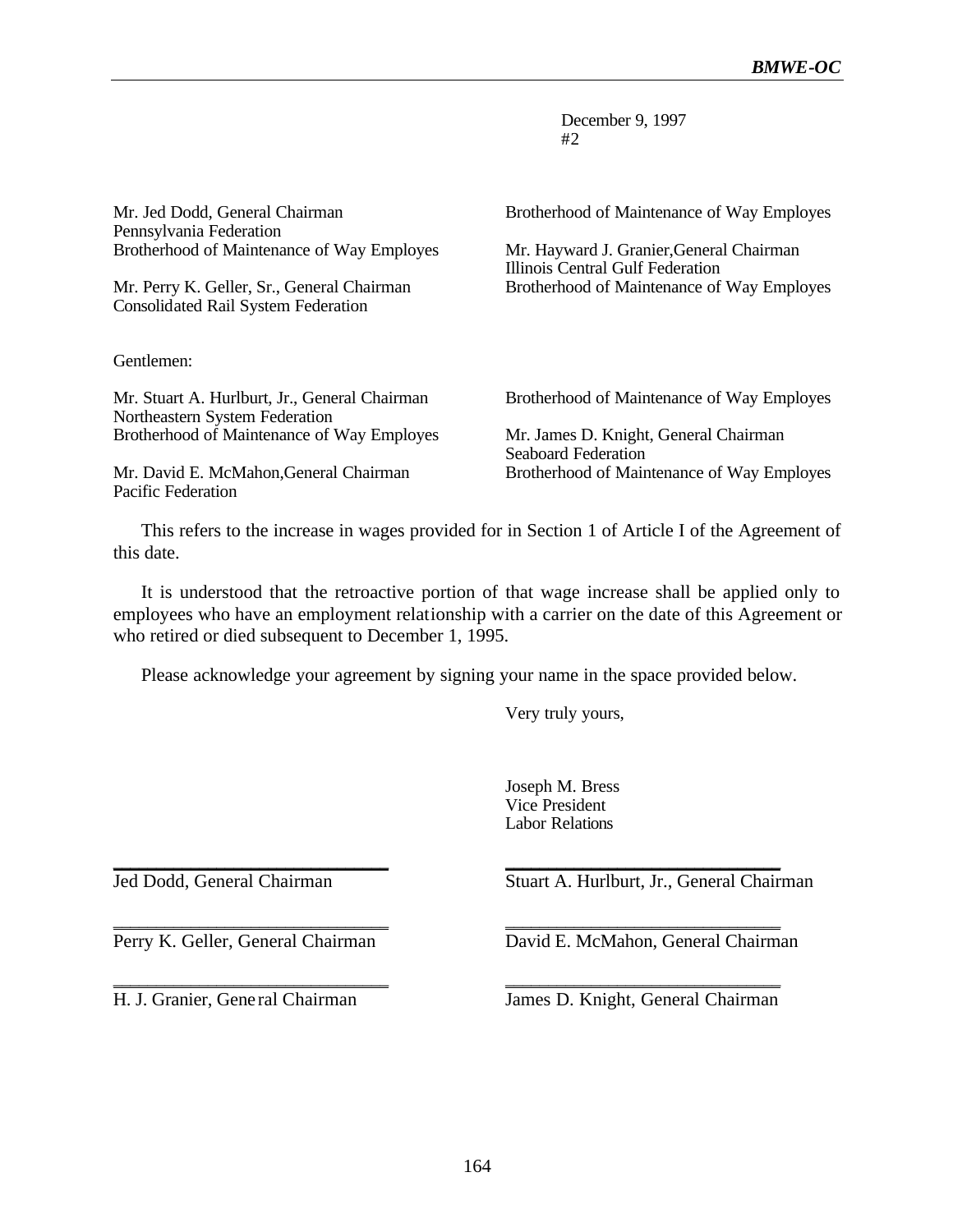| Mr. Jed Dodd, General Chairman                                                  | Brotherhood of Maintenance of Way Employes                                   |
|---------------------------------------------------------------------------------|------------------------------------------------------------------------------|
| Pennsylvania Federation                                                         |                                                                              |
| Brotherhood of Maintenance of Way Employes                                      | Mr. Hayward J. Granier, General Chairman<br>Illinois Central Gulf Federation |
| Mr. Perry K. Geller, Sr., General Chairman                                      | Brotherhood of Maintenance of Way Employes                                   |
| <b>Consolidated Rail System Federation</b>                                      |                                                                              |
|                                                                                 |                                                                              |
| Gentlemen:                                                                      |                                                                              |
| Mr. Stuart A. Hurlburt, Jr., General Chairman<br>Northeastern System Federation | Brotherhood of Maintenance of Way Employes                                   |
| Brotherhood of Maintenance of Way Employes                                      | Mr. James D. Knight, General Chairman<br>Seaboard Federation                 |
| Mr. David E. McMahon, General Chairman<br>Pacific Federation                    | Brotherhood of Maintenance of Way Employes                                   |
|                                                                                 |                                                                              |

If Amtrak, subsequent to the agreement signed this date, negotiates, arbitrates, or has imposed on it by legislation an agreement with another union that is higher in total compensation than that provided to the BMWE for the period covered by the agreement signed this date, without any concomitant greater work rule savings (excluding the value of Productivity Councils) and/or savings as the result of modifications to the health and welfare provisions, the BMWE may request, in writing with supporting analysis, and receive a compensation adjustment. Amtrak may agree to apply the requested adjustment or will meet with the BMWE to discuss the matter. If the parties are unable to resolve the matter, within 30 days of the initial meeting, or as otherwise agreed upon, it may be submitted to an arbitration panel established and operating under terms similar to that used by the "Scope Board" in the Northeast Corridor Agreement. The parties shall share the fees and expenses of the neutral member, who shall have experience in interest arbitration. The term "compensation" as used in this provision specifically means general wage increases, equity adjustments, lump sum payments and COLA.

If Amtrak, subsequent to the agreement signed this date, negotiates, arbitrates or has imposed on it by legislation an agreement with another union that provides more favorable health and welfare benefits than those provided to the BMWE without any concomitant work rule savings, lesser total compensation and/or changes to the health and welfare benefits that offsets the cost for providing the more favorable health and welfare benefits, then the procedure above would apply. In any event, the BMWE may request such health and welfare benefits in return for similar concomitant offsets.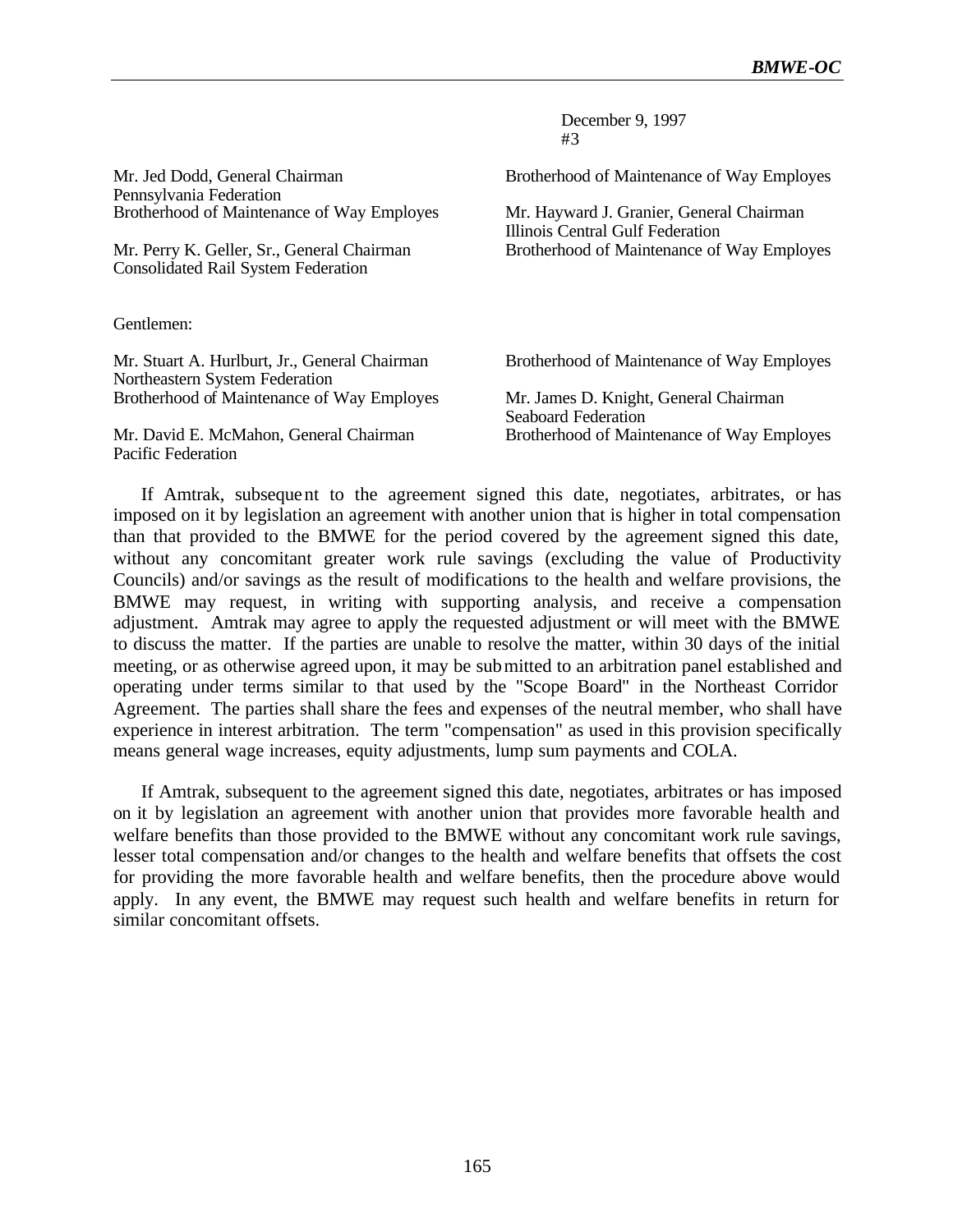The parties agree to exchange data and calculations necessary to support the parties' respective positions within a reasonable period subsequent to a request and, in any event, prior to the submission of this dispute to arbitration.

Very truly yours,

Joseph M. Bress Vice President Labor Relations

\_\_\_\_\_\_\_\_\_\_\_\_\_\_\_\_\_\_\_\_\_\_\_\_\_\_\_\_\_\_\_\_ Jed Dodd, General Chairman

\_\_\_\_\_\_\_\_\_\_\_\_\_\_\_\_\_\_\_\_\_\_\_\_\_\_\_\_\_\_\_\_ Perry K. Geller, General Chairman

\_\_\_\_\_\_\_\_\_\_\_\_\_\_\_\_\_\_\_\_\_\_\_\_\_\_\_\_\_\_\_\_ H. J. Granier, General Chairman